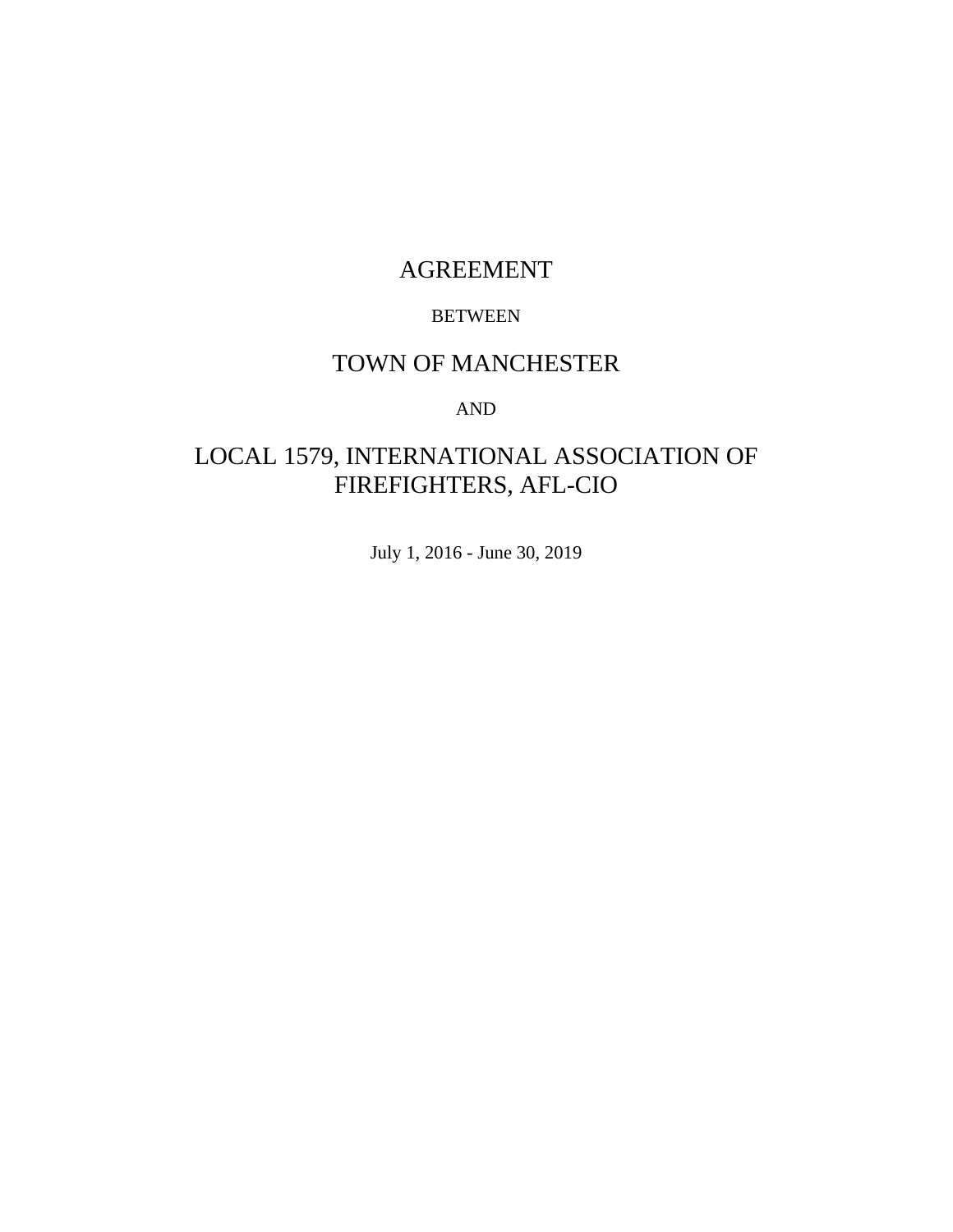### **INDEX**

| <b>ARTICLE 1</b>  |  |
|-------------------|--|
| <b>ARTICLE 2</b>  |  |
| <b>ARTICLE 3</b>  |  |
| <b>ARTICLE 4</b>  |  |
| <b>ARTICLE 5</b>  |  |
| <b>ARTICLE 6</b>  |  |
| <b>ARTICLE 7</b>  |  |
| <b>ARTICLE 8</b>  |  |
| <b>ARTICLE 9</b>  |  |
| <b>ARTICLE 10</b> |  |
| <b>ARTICLE 11</b> |  |
| <b>ARTICLE 12</b> |  |
| <b>ARTICLE 13</b> |  |
| <b>ARTICLE 14</b> |  |
| <b>ARTICLE 15</b> |  |
| <b>ARTICLE 16</b> |  |
| <b>ARTICLE 17</b> |  |
| <b>ARTICLE 18</b> |  |
| <b>ARTICLE 19</b> |  |
| <b>ARTICLE 20</b> |  |
| <b>ARTICLE 21</b> |  |
| <b>ARTICLE 22</b> |  |
| <b>ARTICLE 23</b> |  |
| <b>ARTICLE 24</b> |  |
| <b>ARTICLE 25</b> |  |
| <b>ARTICLE 26</b> |  |
| <b>ARTICLE 27</b> |  |
| <b>ARTICLE 28</b> |  |
| <b>ARTICLE 29</b> |  |
| <b>ARTICLE 30</b> |  |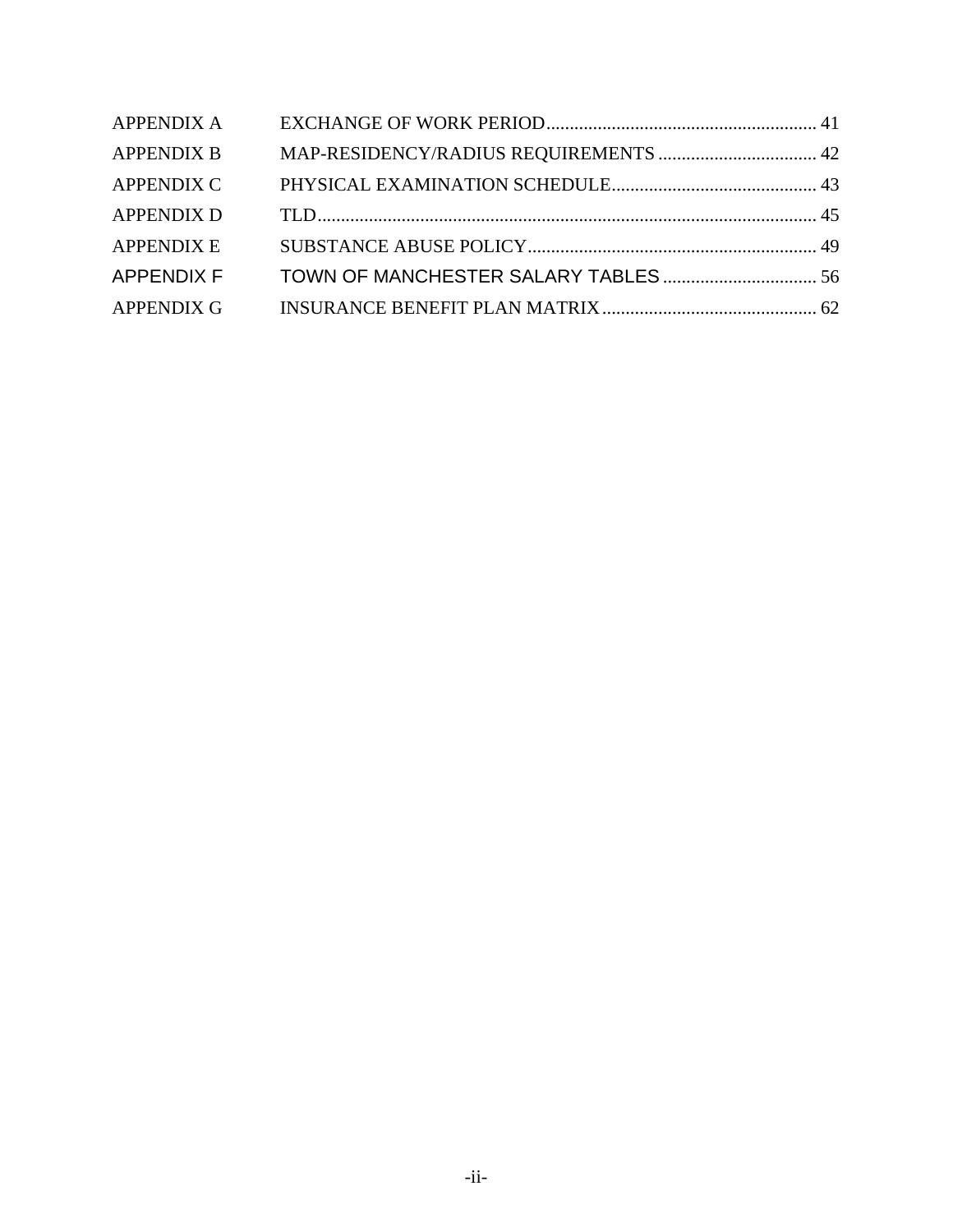The following Agreement is entered into by and between the Town of Manchester, hereinafter referred to as the Town, and Local 1579 of the International Association of Firefighters, AFL-CIO, hereinafter referred to as the Union.

### **ARTICLE 1 - RECOGNITION**

**Section 1.1** Recognition: The Town recognizes the Union as the sole and exclusive bargaining agent for all paid uniformed employees of the Manchester Fire Department excluding Fire Chief and Assistant Fire Chief. The Union recognizes the General Manager, or his designated representative or representatives, as representing the Town on matters of wages, hours, working conditions, and grievances.

#### **ARTICLE 2 - UNION SECURITY**

**Section 2.1** Any present or future employee who is not a member of the Union shall, as a condition of employment, pay the Union a monthly service charge as a contribution toward the administration of this Agreement.

**Section 2.2** The Director of Finance, or his designee, for the Town of Manchester is authorized to deduct once-a-month dues and assessments in an amount certified to be current by the Treasurer of this Local from the pay of those employees who individually request, in writing, that such deductions be made.

**Section 2.3** Deductions shall be made each month and shall be remitted to the Financial Officer of the Union not later than the last day of said month. The monthly remittances to the Union will be accompanied with a list of names of employees from whose wages such deductions have been made and the amount deducted from each employee. The obligation of the Town for funds actually deducted under this Section terminates upon the delivery of the deductions so made to the person authorized to receive such amounts from the Town. Neither any employee nor the Union shall have any claim against the Town for errors in the processing of deductions unless a claim of error is made in writing to the Director of Finance, or his designee, within sixty (60) days after the date such deductions were or should have been made.

**Section 2.4** The Union shall indemnify, defend and save the Town harmless against any and all claims, demands, suits or other forms of liability (monetary or otherwise) and for all legal costs that shall arise out of or by reason of actions taken or not taken by the Town in complying with the provision of this Article.

**Section 2.5 Long/short term disability payroll slot**: The Town will provide to Local 1579 of the IAFF a single payroll deduction opportunity for the purpose of payroll deductions for a supplemental life, disability and health insurance program to be selected by Local 1579. The payroll deduction opportunity will be available solely for the purpose of this supplemental program. Local 1579 will be solely responsible for the selection of the insurance provider and or agents, and will indemnify and hold the Town harmless from any and all causes of action, damages and liability, direct or indirect, resulting from the selection of the insurance provider or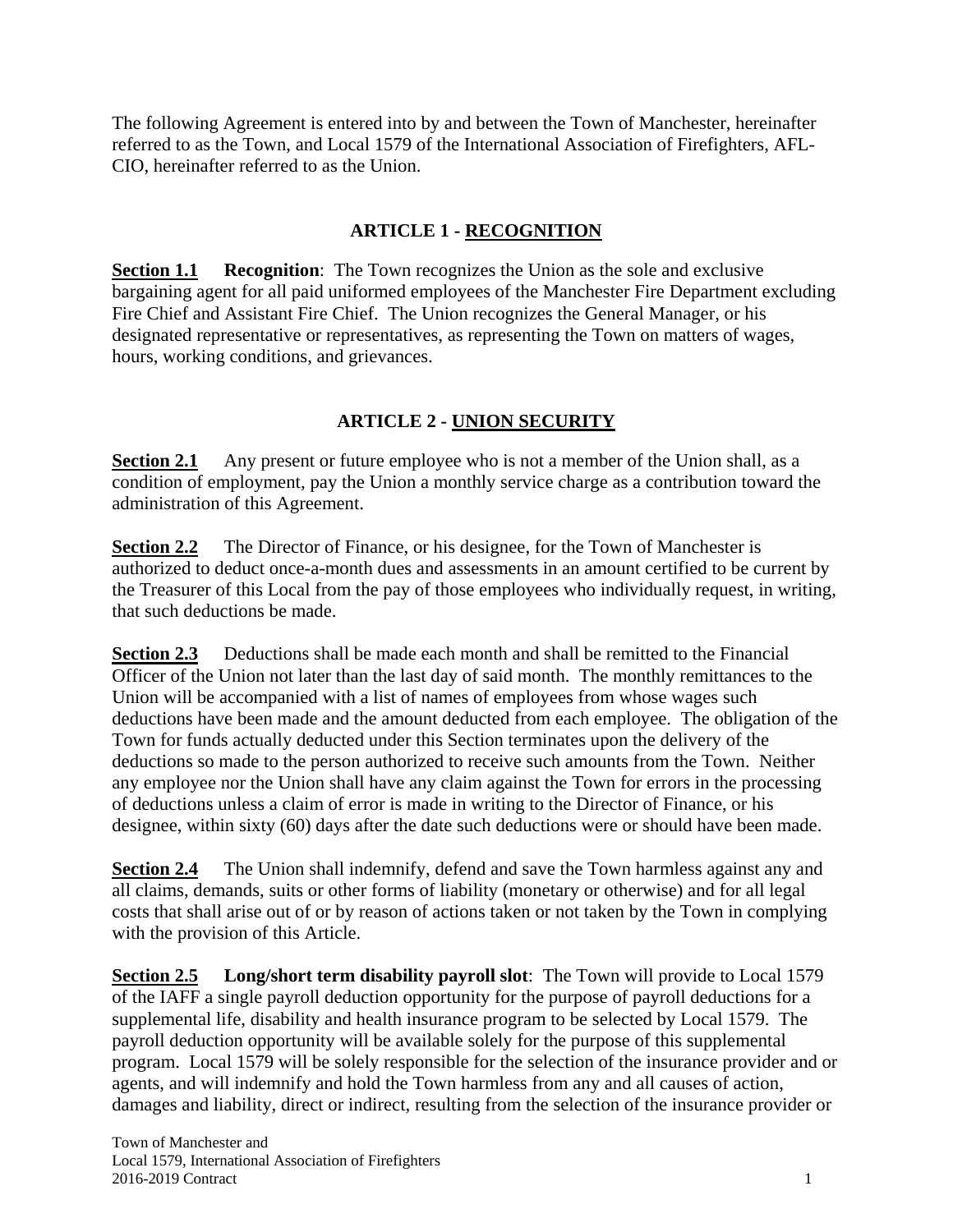from the payroll deduction program. The Town will not be responsible for any cost associated with this payroll slot now or in the future.

#### **ARTICLE 3 - SENIORITY**

**Section 3.1 Probationary Periods**: All new appointments and promotions to permanent bargaining unit positions shall be subject to a probationary period as defined below. The probationary period required represents a total cumulative service time and days may be adjusted upward so as to properly allow for any authorized leave of absences or other approved breaks in service.

However should any such leave of absence or other approved breaks in service be greater than two (2) months, the Town may require that the entire probationary period be restarted at the time the employee returns to work. Probationary employees shall be subject to all provisions of the Agreement except they shall not have the right to the provisions contained in Articles 4 and 5 of the Agreement.

The probationary period for new hires shall begin on the date of hire and end one year from the date of that employee's assignment to a shift in a strength position. Probationary employees shall be periodically evaluated by their immediate supervisor during the probationary period. At least one (1) month before the end of an employee's probationary period, the Fire Chief, or his designee, shall submit to the General Manager, or his designated representative, a written performance report recommending permanent status, demotion, dismissal or extension of the probationary period for not more than three (3) months. The employee shall be notified at least ten (10) days prior to the end of his regular probationary period as to his employment status. In addition, the employee, as a condition of employment, must have successfully graduated from the Connecticut Fire Academy Recruit School, or its equivalent as deemed by the Fire Chief, prior to the end of the probationary period. An employee denied permanent status, who alleges that the denial of said permanent status was made in an arbitrary, capricious or discriminatory manner, may appeal said denial to the General Manager within five (5) days of his being notified of his employment status. The burden of proof shall be on the employee. The decision of the General Manager shall be final.

The probationary period for newly promoted Lieutenants shall begin on the date of that officer's assignment to shift in a strength Lieutenant's position and end one year later. In addition, the employee, as a condition of completing probation, must be certified as a Fire Officer I prior to the end of the probationary period.

The probationary period for newly promoted Battalion Chiefs shall begin on the date of appointment and end one year later.

The probationary period for new Fire Inspectors shall begin on the date of promotion and end one year after the date on which the employee has successfully completed the Code and Hazardous Materials certification courses.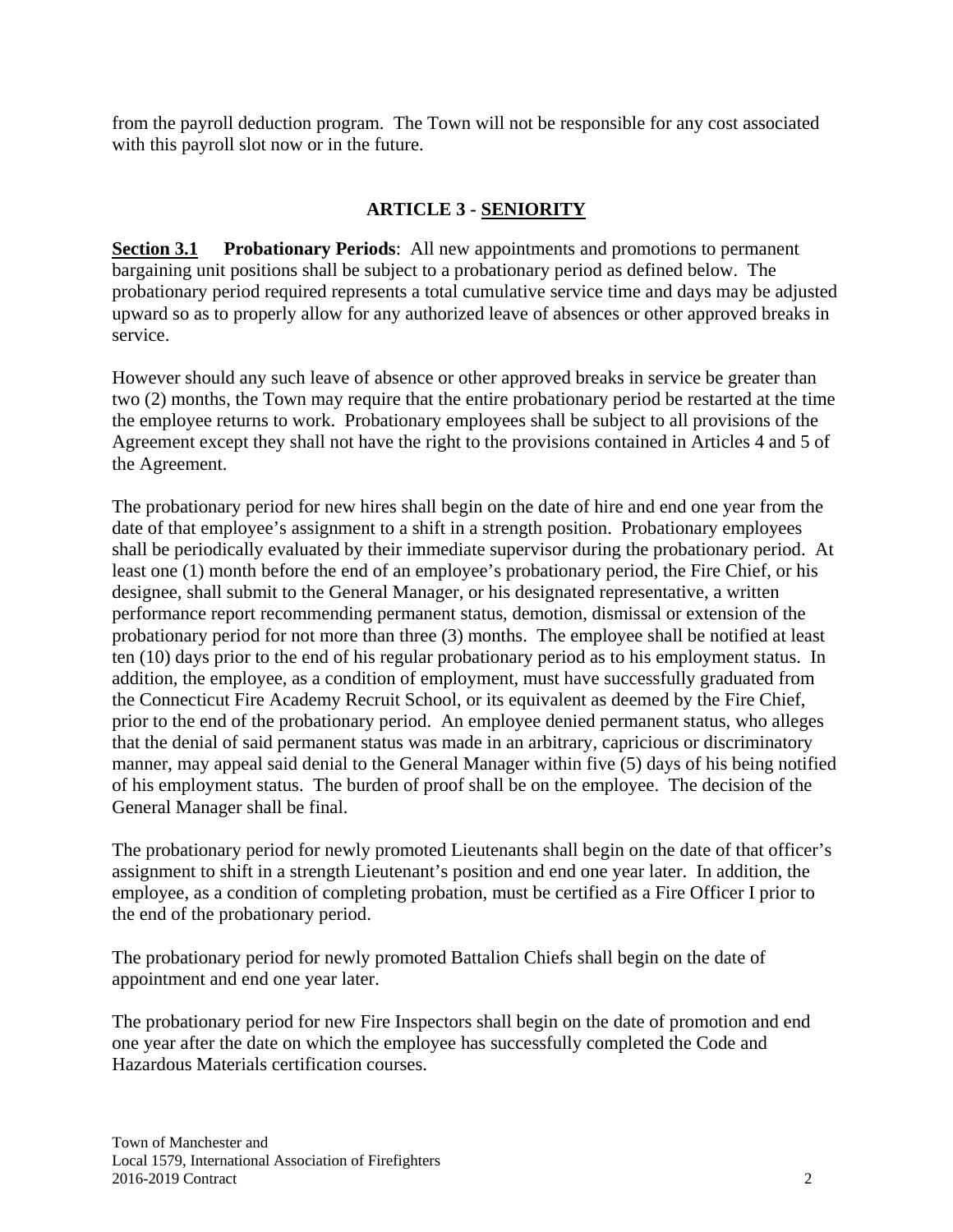**Section 3.2** The Director of Finance, or his designee, shall prepare and maintain in his office and provide the Union Representative a list of employees showing their seniority in time of service with the Fire Department. Such seniority shall be calculated according to length of continuous service with the Fire Department. Sick leave, vacations, military leaves, and authorized leaves of absence shall be included in computing such time in service.

**Section 3.3** Employees of the Fire Department may be laid off, provided that the employee with the least amount of seniority, regardless of rank or classification, shall be laid off first. Employees who are laid off shall be placed on a recall list for a period of two (2) years. It shall be the responsibility of the laid-off employee to provide the Department with a current address. If there is a recall, employees who are still on the recall list shall be recalled in the inverse order of their layoff. A "layoff" shall mean the removal from service for budgetary reasons.

Seniority in the classifications of Lieutenant, Fire Inspector, Battalion Chief, and Deputy Chief, for the purpose of bidding and reduction in the number of positions in a classification, shall be based upon an employee's time in such classification. Seniority for purposes of overtime hiring practices and for the purpose of layoff and recall will be based on an employee's date of hire.

**Section 3.4** When more than one employee is appointed on the same day, seniority shall be determined by date of birth with the eldest being ranked highest on the seniority list.

**Section 3.5** Seniority of personnel assigned to the Fire Marshal's Office shall be based upon date of hire except that, in the case of a reduction in personnel in the Fire Marshal's Office, reduction would begin with Fire Inspector and move up to but not including the Fire Marshal, and time in position shall be used.

# **ARTICLE 4 - DISCIPLINARY ACTION**

**Section 4.1 Disciplinary Action Step 1:** No permanent employee shall be removed, dismissed, discharged, suspended, fired, reduced in rank, or disciplined in any other manner except for just cause. If any employee is disciplined, and in the judgment of such employee this action is taken by the Town without just cause, he may, not later than ten (10) days after the date of such action, appeal in writing to the Fire Chief and/or the Assistant Fire Chief to have the action rescinded or to have the punishment reduced. Within ten (10) days after receiving such appeal, said Fire Chief and/or the Assistant Fire Chief shall arrange to and shall meet with the Union's Grievance Committee for the purpose of attempting to resolve this dispute.

**Section 4.2** Disciplinary Action Step 2: If such employee is dissatisfied with the results of such meeting, he may, no later than ten (10) days thereafter, appeal in writing to the General Manager to have the action rescinded or to have the punishment reduced. Within ten (10) days after receiving such appeal, the General Manager or his designee shall meet with the Union Grievance Committee for the purpose of attempting to resolve this dispute.

**Section 4.3** If such Committee is dissatisfied with the results of such meeting, it may, no later than ten (10) days thereafter, submit such dispute to arbitration by the Connecticut State Board of Mediation and Arbitration, which Board shall hear the dispute and render a decision which shall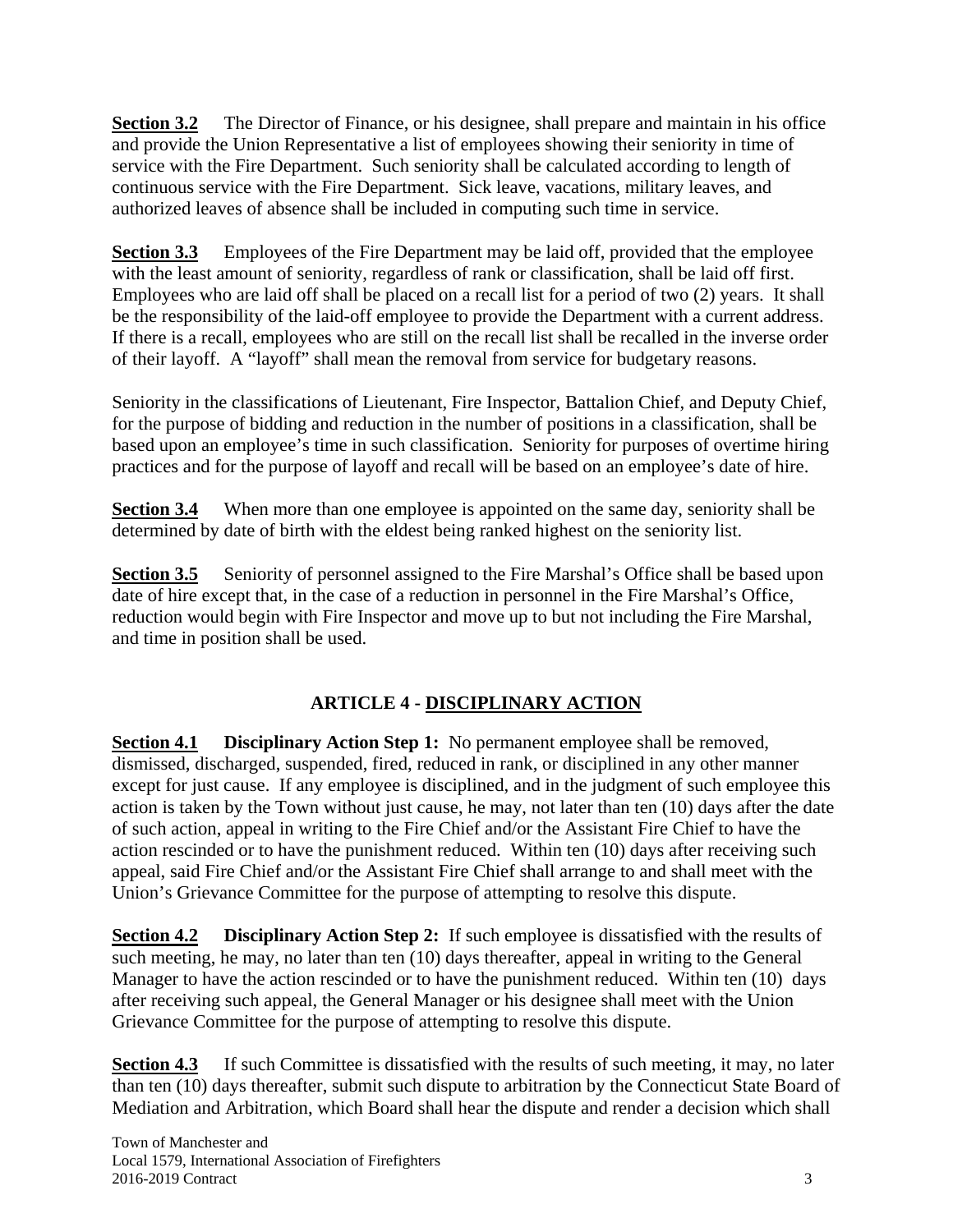be final and binding on all parties. Said Board of Mediation and Arbitration shall have the power to uphold the action of the Town or to rescind or modify such action, and such power shall include, but shall not be limited to, the right to reinstate a suspended or discharged employee with full back pay.

**Section 4.4** Time periods specified in this Article can be waived by mutual consent of all parties, on a case by case basis.

**Section 4.5** All days specified in this Article refer to normal Town business days.

# **ARTICLE 5 - GRIEVANCE PROCEDURE**

**Section 5.1 Grievance Procedures:** Should any employee or group of employees feel aggrieved concerning his or their wages, hours, or conditions of employment, which are controlled by this Agreement, or which are provided for in any Statute, Charter Revision, Ordinance, Rule, Regulation, or Policy which is not in conflict with this Agreement, adjustment shall be sought as follows:

- (a) Within ten (10) days the Union shall submit such grievance in writing, on the standard form provided, to the Fire Chief or the Assistant Fire Chief of the Fire Department, setting forth the nature of the grievance and the facts involved, the alleged violation of the Agreement and the remedy requested. Within ten (10) days after said Fire Chief or the Assistant Fire Chief receives such grievance, he shall meet with the representatives of the Union, for the purpose of adjusting or resolving such grievance.
- (b) If such grievance is not resolved to the satisfaction of the Union by the Fire Chief or the Assistant Fire Chief within ten (10) days after such meeting, the Union may present such grievance in writing within ten (10) days thereafter to the General Manager. Within ten (10) days after said General Manager receives such grievance, he shall arrange to and shall meet with the representatives of the Union for the purpose of adjusting or resolving such grievance.
- (c) If such grievance is not resolved to the satisfaction of the Union by the General Manager within ten (10) days after such meeting, the Union may, within ten (10) days thereafter, submit the dispute to arbitration by the Connecticut Board of Mediation and Arbitration. The arbitrator shall be limited to the expressed terms of the Contract and shall not have the power to modify, amend or delete any terms or provisions of the Agreement. However, the decision of the arbitrator shall be final and binding on both parties.
- (d) For the purpose of clarification, all days in this Article shall be normal Town business days.
- (e) Time periods specified in this Article can be waived by mutual consent of all parties, on a case by case basis.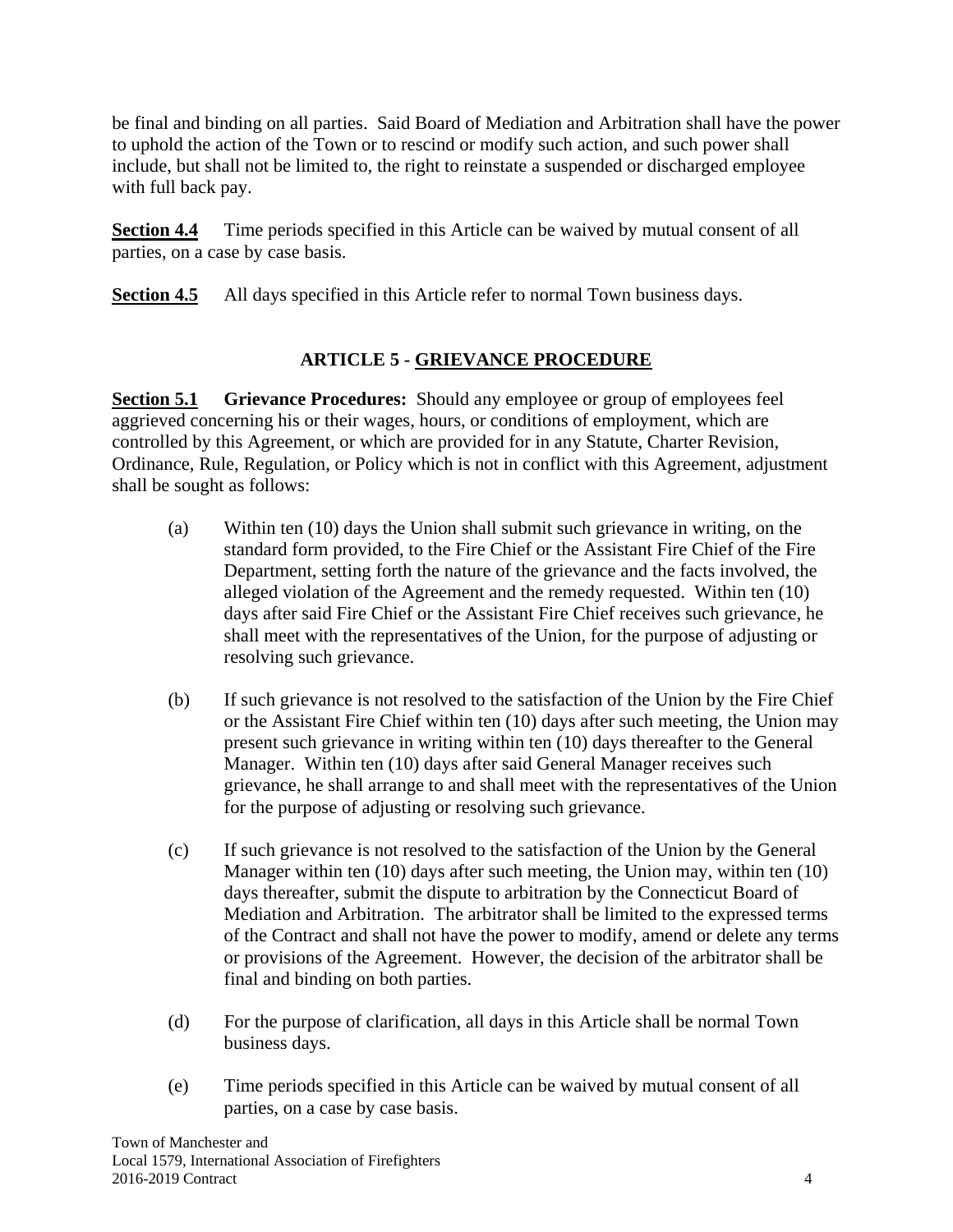#### **ARTICLE 6 - UNION BUSINESS LEAVE**

**Section 6.1** The four (4) members of the Union Negotiating Committee shall be granted leave from duty with full pay for all meetings between the Town and the Union for the purpose of negotiating the terms of a contract, when such meetings take place at a time during which such members are scheduled to be on duty.

**Section 6.2** The four (4) members of the Union Grievance Committee shall be granted leave from duty with full pay for all meetings between the Town and the Union for the purpose of processing grievances, when such meetings take place at a time during which such members are scheduled to be on duty.

**Section 6.3 Union Business Leave - Chargeable**: Such officers and members of the Union, as may be designated by the Union, shall be granted leave from duty with full pay for Union business such as attending labor conventions, line of duty funeral details, association meetings and educational conferences provided that the total leave for all the purposes set forth in this Section shall not exceed 300 hours in any fiscal year and shall be subject to approval of the Fire Chief for scheduling purposes.

#### **ARTICLE 7 - STAFFING**

**Section 7.1** Staffing: In order to protect the health and safety of the employees in the bargaining unit, there shall be a minimum of sixteen (16) Fire Lieutenants, Firefighters, Firefighter-Paramedics (duty strength) on duty during the day and night shifts, with a minimum of three (3) of the sixteen (16) being Firefighters with Paramedic Responsibilities. Notwithstanding the above, the Department in its sole discretion may if it deems necessary reduce shift strengths mentioned herein during the night shift to a minimum of fifteen (15) Fire Lieutenants, Firefighters, Firefighter-Paramedics. If such a determination is made, the Fire Chief or his designee shall meet with the Union prior to taking such action. Such action shall not result in the laying off of existing personnel. The number of Lieutenants assigned to a shift shall be at the sole discretion of the Fire Chief, or his designee, and shall be defined in the form of a policy statement. Prior to any change in minimum Lieutenant strength policy, the Fire Chief, or his designee, shall meet and confer with the Union.

Staffing assignments for the operation of fire apparatus shall consist of a minimum of two (2) Firefighters including assigned Lieutenants.

It is understood that there may be situations where there will not be sixteen (16) duty strength in Town during an assigned shift and/or assigned to apparatus in the exact numbers mentioned herein. Examples of these situations include, but are not limited to, mutual-aid, training and staff retrieval. When these situations occur for an extended period of time the Fire Chief, or his designee, may consider making staffing enhancements to cover the Town.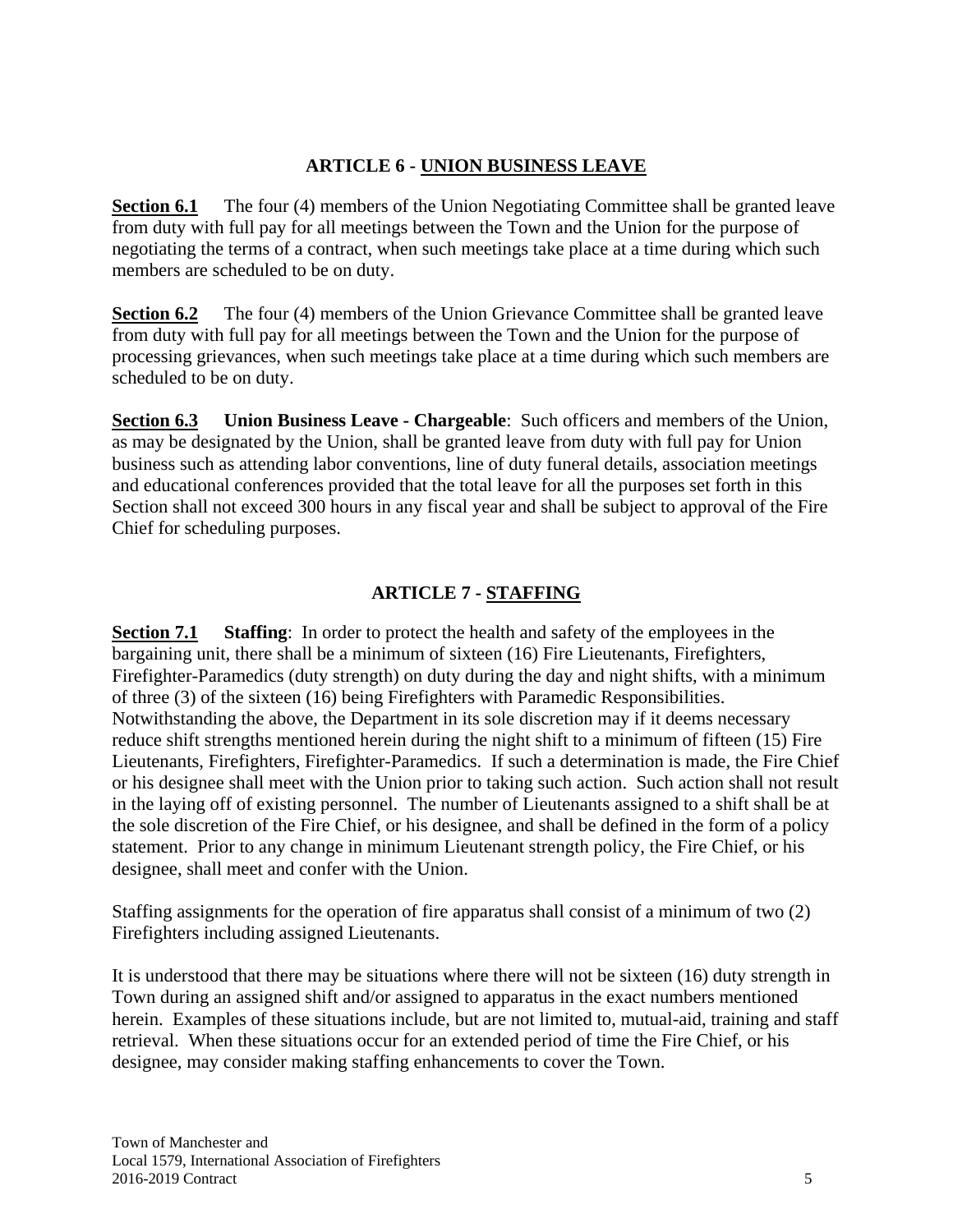In cases of training which occurs outside of the borders of the Town, employees shall, if necessary, be hired on an overtime basis to ensure a minimum staffing level of fourteen (14) Firefighters on duty strength when the minimum duty strength is sixteen (16), and a minimum staffing level of thirteen (13) Firefighters on duty strength during said training session when the minimum duty strength is fifteen (15).

Based on availability of personnel the department may staff a fifth shift which shall work the hours designated in Section 8.1 (hereinafter referred to as Shift Five). Shift Five personnel are in addition to the strengths mentioned within this section.

Shift Five personnel shall not be used for meeting the minimum staffing requirements of the contract.

The staffing increase to sixteen (16) and option for Shift Five shall become effective on January 1, 2003.

For non-ALS personnel who were hired prior to July 1, 2002, any changes in configuration concerning the number of Firefighters vs. Firefighters with Paramedic Responsibilities per shift shall not result in mandatory training of personnel to the ALS level and/or furloughs or layoff of existing non-ALS personnel.

Should it be necessary to convert positions in the future which may affect employees hired after July 1, 2002, the Fire Chief or his designee shall meet with the Union President to discuss alternative assignments prior to any action being taken.

The Fire Chief may assign any Support Services Battalion Chief to work as a Shift Commander when the regular Shift Commander is out. When this occurs on a weekday, day shift, the assigned replacement shall receive no additional compensation.

**Section 7.2 Staffing up to Minimum Level**: In the event that staffing shall fall below the minimum staffing strength as provided for in Section 7.1 of this Article, such shortage shall be filled by overtime work in accordance with Article IX, except that overtime provisions for early relief or late arrival due to department, governmental or workers comp. obligations, that are less than two (2) hours in length, shall not be covered by overtime for the first obligation presented. In the event a workers comp. injury evaluation is required during work hours, depending on the nature and extent of the evaluation and at the discretion of the Fire Chief, the employee being evaluated may be placed out of service for the duration of the evaluation and the out of service time shall not be covered by overtime. However, should the Department be required to reduce the minimum staffing level because of lack of funds, reduction of work load, loss of service area or closing of firehouses, then the Fire Chief or General Manager shall have the authority to determine the appropriate level of staffing.

**Section 7.3** If, in the future, in order to protect health and safety of the employees in the bargaining unit, it shall be necessary to increase the staffing level, as stated in Section 7.1 of this Article, then this shall be a decision reserved for management and shall not establish by practice or any other means a change in the contractual minimum staffing levels as established in Section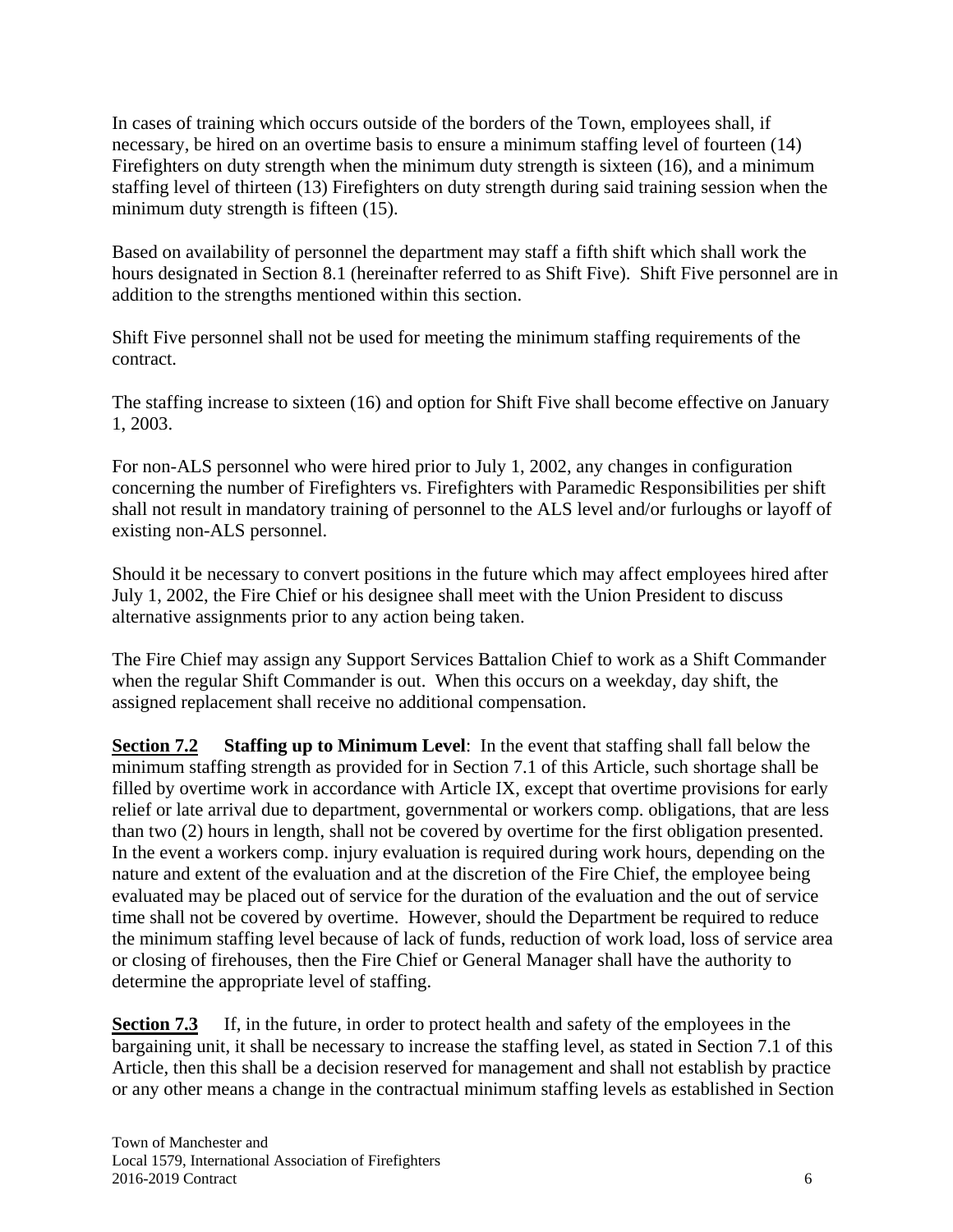7.1 of this Article. The decision as to whether additional personnel is required above and beyond the levels listed in Section 7.1 of this Article is a managerial decision.

#### **ARTICLE 8 - WORKWEEK**

**Section 8.1 Workweek**: The workweek of all employees who perform regular firefighting duties, including employees regularly assigned as Shift Commanders, shall be an average fortytwo (42) hours. The schedule shall consist of 2 day shifts of 10 hours; 2 night shifts of 14 hours; and 4 days off. Any changes in schedule shall be subject to negotiation between the Fire Chief and the Union. The Town, at its discretion, may request that negotiations be reopened to discuss alternatives to the workweek specified herein. Said negotiations shall constitute mid-term bargaining and be governed by all rules and regulations of the State Board of Mediation and Arbitration. A workweek starts on the day shift of Sunday and ends with the night shift of Saturday.

The workweek of employees hired, bid or reassigned to Shift Five shall be forty (40) hours (four (4) consecutive days, as defined by Department, of ten (10) hours per day; 0800-1800). For payroll purposes such employees assigned to Shift Five shall be compensated as if they were working an average of forty-two (42) hours and hourly/weekly pay grades and other benefits consistent to employees assigned to standard line departmental operations.

Support Services Officers and personnel assigned to the Fire Marshal's Office shall normally work forty (40) hours per week, Monday through Friday. These employees may be authorized, under special circumstances, to work a modified day, partial day or week schedule to accommodate the needs of their programs and assignments, or to accommodate a personal need which occurs on a normal business day. The Fire Chief or his designee may authorize such requests case by case. Nothing in this language shall be interpreted to permit arbitrary or permanent work day/week flexing by an employee.

The workweek for employees assigned to work as Fire Inspector shall be forty-two (42) hours per week until such time as they are in the on-call rotation then they shall work a forty (40) hour work week but for payroll purposes shall be compensated as if they were working forty-two (42) hours and hourly/weekly pay grades and other benefits consistent to employees assigned to standard line departmental operations.

Those fully-credentialed personnel assigned to the Fire Marshal's Office shall be responsible for being subject to callback, covering all evening, weekend and holiday hours without additional compensation. If called back in to work outside of their regular work hours, they shall be paid at time and one-half the regular hourly rate for time worked. A fully-credentialed officer in the Fire Marshal's Office is defined as an officer having successfully completed all modules of the State precertification process.

Upon notification of a fire or other emergency situation, any Chief-level Officer (other than those in the Fire Marshal's Office) who is not on vacation or sick/injury leave or subject to extenuating circumstances, shall call in to the Chief, Assistant Chief or Incident Commander to indicate his/her availability for possible assignment. There is an expectation of a reasonable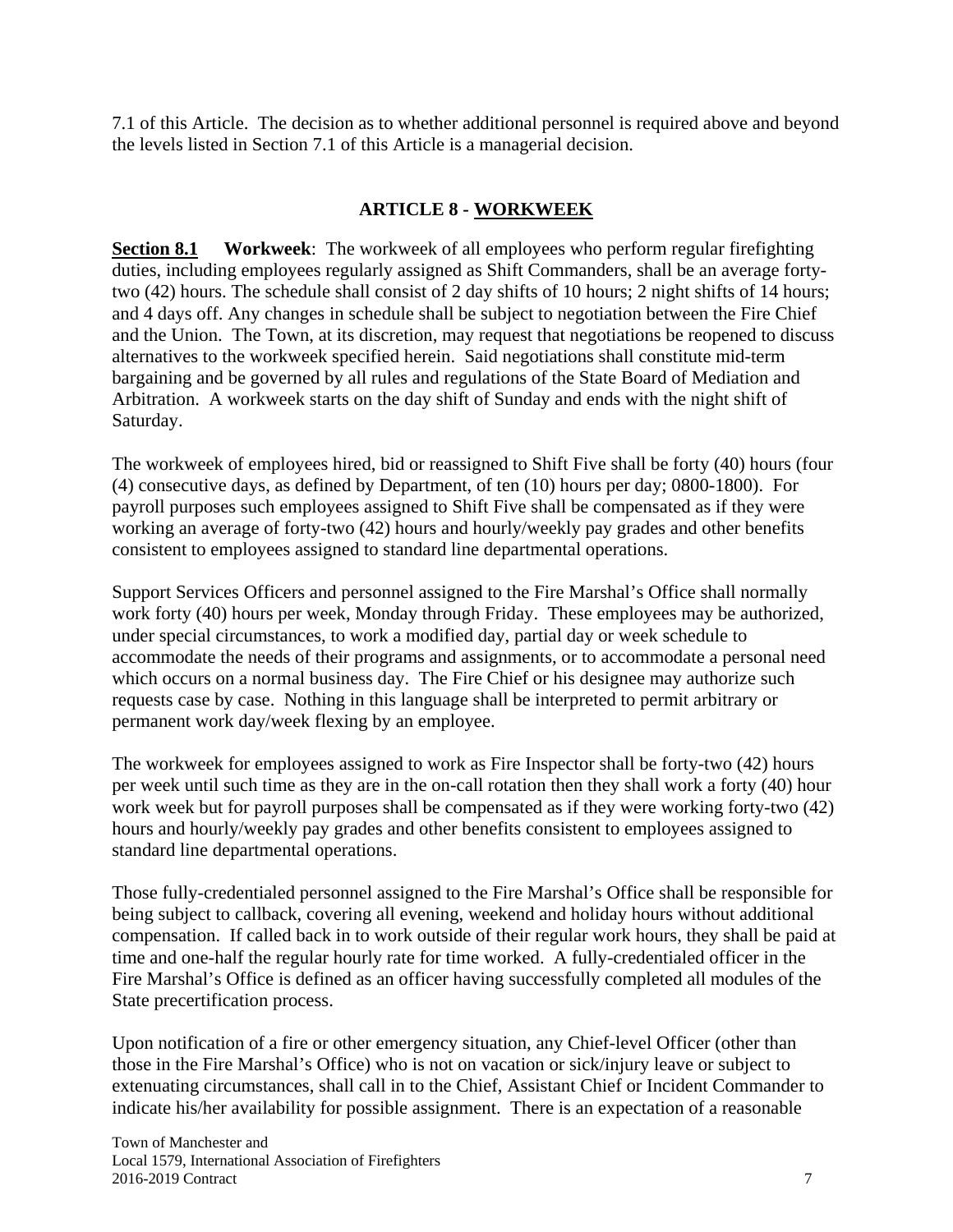amount of availability for assignment on the part of all Chief-level Officers (other than those in the Fire Marshal's Office), consistent with prior operating procedures.

Upon signing of the 2016-2019 Agreement, Deputy Chiefs and Battalion Chiefs shall be eligible for overtime compensation for hours worked above forty (40) per week for administrative duties when pre-approved by the Chief.

On or before July 1, 2017, the schedule for all employees who perform regular firefighting duties, including employees regularly assigned as Shift Commanders will be: 24 hours on duty (day shift followed by a night shift of the same group) 48 hours off duty; 24 hours on duty (day shift followed by a night shift of the same group) 96 hours off duty. This schedule will be in effect for a one (1) year trial period after which both the Town and the Union will discuss any issues with the schedule. If no issues necessitate reverting to the prior schedule, the schedule will continue for an additional one (1) year period. If any issues arise with the schedule during the second and third year, including any issues identified during the Department's strategic planning, the Town and the Union will discuss any issues with the schedule, including whether to revert back to the prior schedule.

Should the schedule change inflict additional hours worked on an employee's regular scheduled hours during the pay period of the change, no overtime will be paid. Should the schedule change result in less hours worked on the employee's regular scheduled hours during the pay period of the change no deduction shall be made.

**Section 8.2** The workweek schedule shall be published in the form of an administrative order.

# **ARTICLE 9 - OVERTIME**

**Section 9.1 Overtime**: Whenever any employee works in excess of his or her regularly assigned workweek or work schedule, as provided for in Article 8, in addition to any other benefits to which he or she may be entitled, he or she shall be paid for such overtime at the rate of one and one-half (1½) times his/her basic rate, multiplied by twelve (12) hours for a full overtime assignment, or multiplied by the actual hours worked in the case of non-strength hiring.

Any employee, at his or her request shall receive compensatory time of eighteen (18) hours off, in lieu of overtime pay subject to the following:

- 1) The approval of the Fire Chief for scheduling purposes.
- 2) Such request is made prior to such overtime.
- 3) When an employee requests to use the compensatory time and approval is granted, no type of leave, other than sick or injury, may be substituted for time taken off.
- 4) When, on the shift the employee has requested off, there is an overtime situation, that employee may take that shift and be charged eighteen (18) hours. However, if on the shift requested no overtime situation results, the employee may have that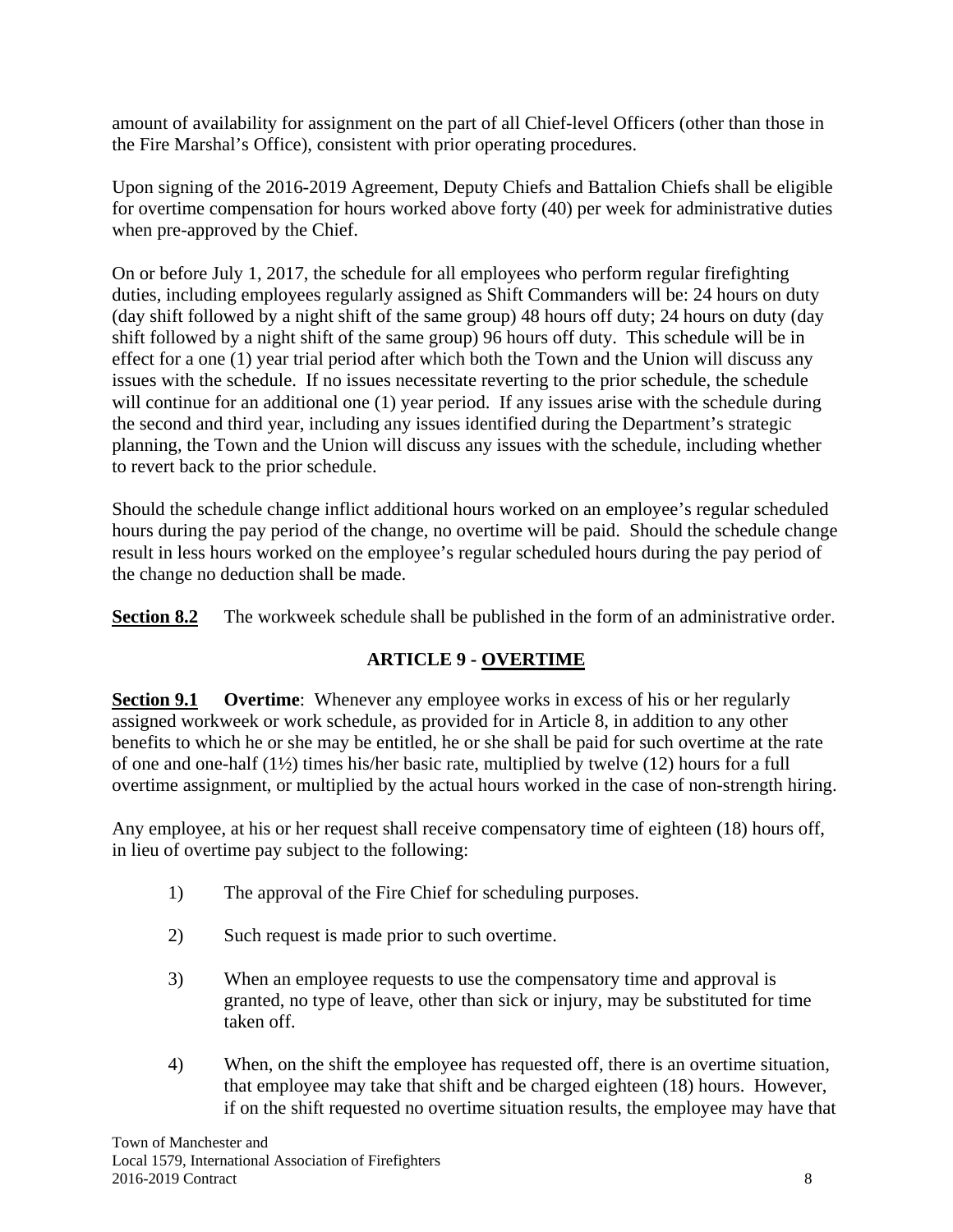shift off and be charged twelve (12) hours. In either case, said employee requesting the compensatory time will be notified if, on the shift he or she has requested off, there was an overtime situation. After an employee has reported to work, and if no overtime obligation would result, an employee will be permitted, at the Chief's discretion, to use compensatory time to take two (2), three (3), four (4), five (5) or six (6) hours off, provided the time runs consecutively to the end of the shift.

Upon request of the Union, or its representatives, the Duty Officer shall make all records, with respect to overtime work, available for inspection by the Union, or its representatives.

This Section shall not apply to employees above the rank of Lieutenant. Deputy Chiefs and Battalion Chiefs shall receive overtime pay or compensatory time only as expressly provided in this Agreement.

**Section 9.1a Battalion Chiefs and Deputy Chief**: An employee who is promoted to Battalion Chief or Deputy Chief shall have previously earned holiday and/or compensatory time frozen. Such employee shall have the option of using the banked time for time off in the future and the Department has the option of periodically paying off the documented time according to a schedule of the Department's choosing. Any banked time not used or paid off prior to the dates of separation shall be paid at separation at the employee's current rate.

Whenever a Battalion Chief or Deputy Chief is assigned to fill a full or partial shift as a shift commander, which is in addition to his/her regular schedule, the employee shall receive compensation for the additional hours worked outside his/her regular work schedule at the rate of time and one-half the employee's hourly rate. For a full shift, he or she shall be paid for such overtime at the rate of time and one-half (1½) his/her base rate, multiplied by twelve (12) hours. The employee may request compensatory time in lieu of such overtime pay. Compensatory days must be used within the calendar year when they are earned and shall not be paid to the employee on resignation or retirement.

When a Deputy Chief or Battalion Chief calls in as provided in Section 8.1, if the employee is off duty and is directed to return to duty, the employee shall receive compensation for the additional hours worked outside his/her regular work schedule at the rate of time and one-half the employee's hourly rate. The employee may request compensatory time in lieu of such overtime pay. Compensatory days must be used within the calendar year when they are earned and shall not be paid to the employee on resignation or retirement.

**Section 9.2 Full Overtime Hiring Procedures**: Overtime shall be offered, first to eligible personnel working on shift when a vacancy is discovered, based on a seniority list. Overtime will be hired up to five (5) calendar days in advance. Personnel shall be asked to work overtime in the order that their names appear on the Overtime Hiring Rotation List. If overtime cannot be hired using the on-duty personnel, the vacancy shall be held and posted on the block hiring worksheet of the next shift. If the vacancy is for the next shift and it cannot be filled voluntarily by on-duty personnel, the hiring shall follow the established ordering procedure contained in the Overtime Hiring Practices. Employees hired to work overtime from the on-duty shift prior to the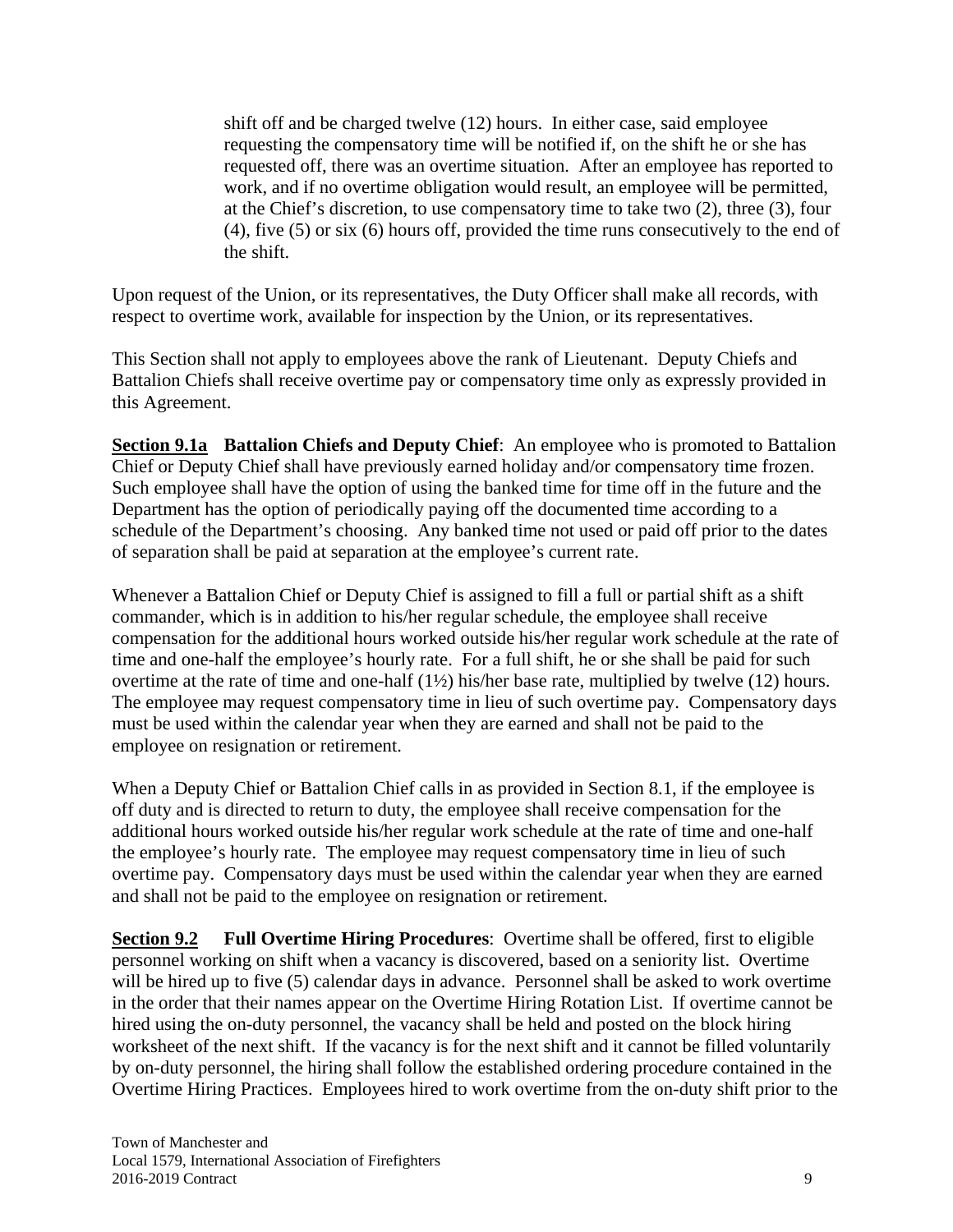overtime shall not be eligible for a meal break, however, the employee(s) shall be allowed to obtain a meal while on duty.

If an employee refuses an overtime assignment to work overtime, for the purposes of maintaining a proper order of rotation, they shall be considered as having worked such overtime assignment, except if all other eligible employees on the list refuse the overtime assignment, then the person at the top of the list shall be required to work the overtime assignment.

If the Town fails to offer the employee who is at the top of the Overtime Hiring Rotation List, and who is eligible for overtime work, the opportunity to work such overtime in accordance with the terms of this Agreement, such employee shall be allowed the right of two (2) free refusals to be used at the employee's discretion.

Employees are exempt from overtime when:

- 1) Working the overtime will result in the employee working in excess of forty-eight (48) consecutive hours.
- 2) The overtime shift is immediately prior to or immediately following an approved shift absence (i.e., shift exchange, vacation day, compensation day, holiday).
- 3) The employee is on an approved four (4) days (week) or more of consecutive time off (i.e., shift exchange, vacation day, compensation day, holiday), from the time following their last scheduled work shift until they return to work.
- 4) The employee is scheduled to work a shift exchange and the paperwork has been approved by the Duty Officer.
- 5) The employee is in their three (3) day rest period (banked).
- 6) The employee is on union business and the union has submitted a letter to the Fire Chief.
- 7) The employee's presence is required by another government agency and the employee has notified the Fire Chief (examples are, but not limited to: jury duty, court depositions, military duty, etc.).

This Section shall not apply to employees above the rank of Lieutenant.

**Section 9.2a.** Overtime Hiring Procedure for Employees Above the Rank of Lieutenant, to Fill Shift Commander Vacancies:

Employees above the rank of Lieutenant are exempt from all Section 9.2 hiring procedures.

Overtime opportunities to fill Shift Commander's vacancies shall be offered to Shift Commanders and Support Services Officers on a rotating basis. A list shall be maintained for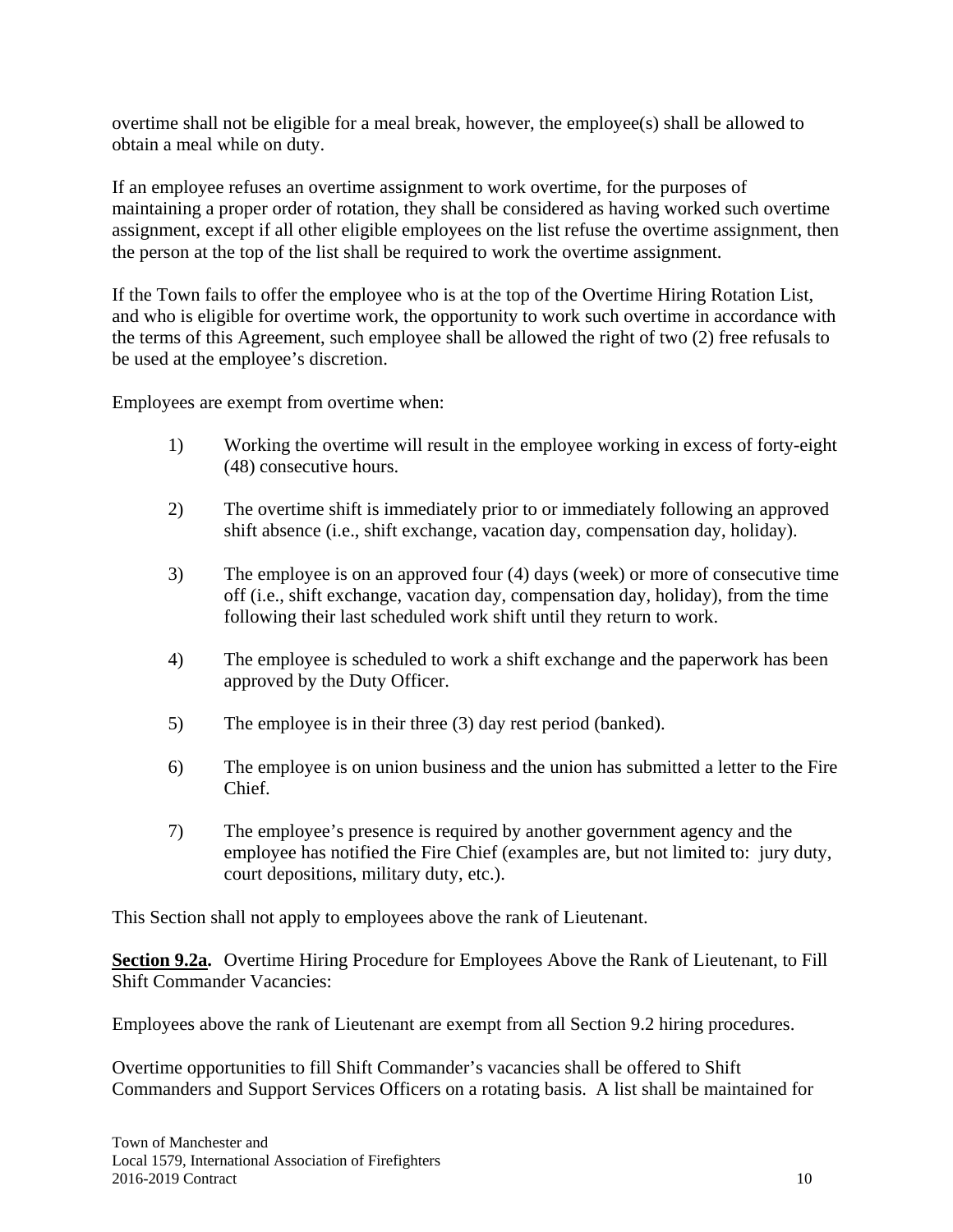said rotation, and the farthest back Officer shall be given the first opportunity to work the overtime, then the second farthest back on the list etc. Should the Town and the Union mutually recognize that an inequity of overtime opportunities exists between the Battalion Chief Shift Commander and the Battalion Support Services Officer positions, the parties agree to meet to discuss methods available to address the issue.

No penalty, or refusal shall be recorded for not working overtime. The employee's placement on the list remains constant, until he/she works an overtime shift, (then he/she advances on the list).

If no employee agrees to work an overtime shift, the farthest back Shift Commander (eligible to work the shift) shall be ordered.

The Chief reserves the right to resolve any discrepancies, and may deny an employee the right to take leave, or may order an employee to work, based on the above procedure. The Town shall not be liable for errors in the offering of overtime in accordance with this Section.

**Section 9.3 Partial Overtime Hiring Procedures**: Employees shall be offered partial overtimes according to their position on the master overtime list following the established Overtime Hiring Practices.

Should employees be hired for part of a shift to work in a regular strength position, hiring shall be as follows:

- a) Two  $(2)$  or less hours = two  $(2)$  hours pay
- b) Two (2) hours up to six (6) hours = pay for actual hours worked
- c) anything over six (6) hours shall be handled as a full overtime as covered in this Article.

Should employees be hired for part of a shift to work a detail, hiring shall be as follows:

- a) Two  $(2)$  or less hours = two  $(2)$  hours pay
- b) More than Two  $(2)$  hours = pay for actual hours worked

A detail is defined as a non-strength assignment or an assignment to temporarily replace a regularly

scheduled strength employee who will return to complete his/her shift.

This Section shall not apply to employees above the rank of Lieutenant.

**Section 9.4 Emergency Overtime Hiring Procedures**: Any potential or actual situation or occurrence of a serious nature that requires an immediate need for additional staffing as determined by the Fire Chief, or his designee in his absence, may be hired by the following means: "Known and Available" (a physically present off duty employee or an employee that is otherwise known to be immediately available for an overtime assignment). Any employee solicited for an overtime assignment under Section 9.4 and declines shall not receive a refusal for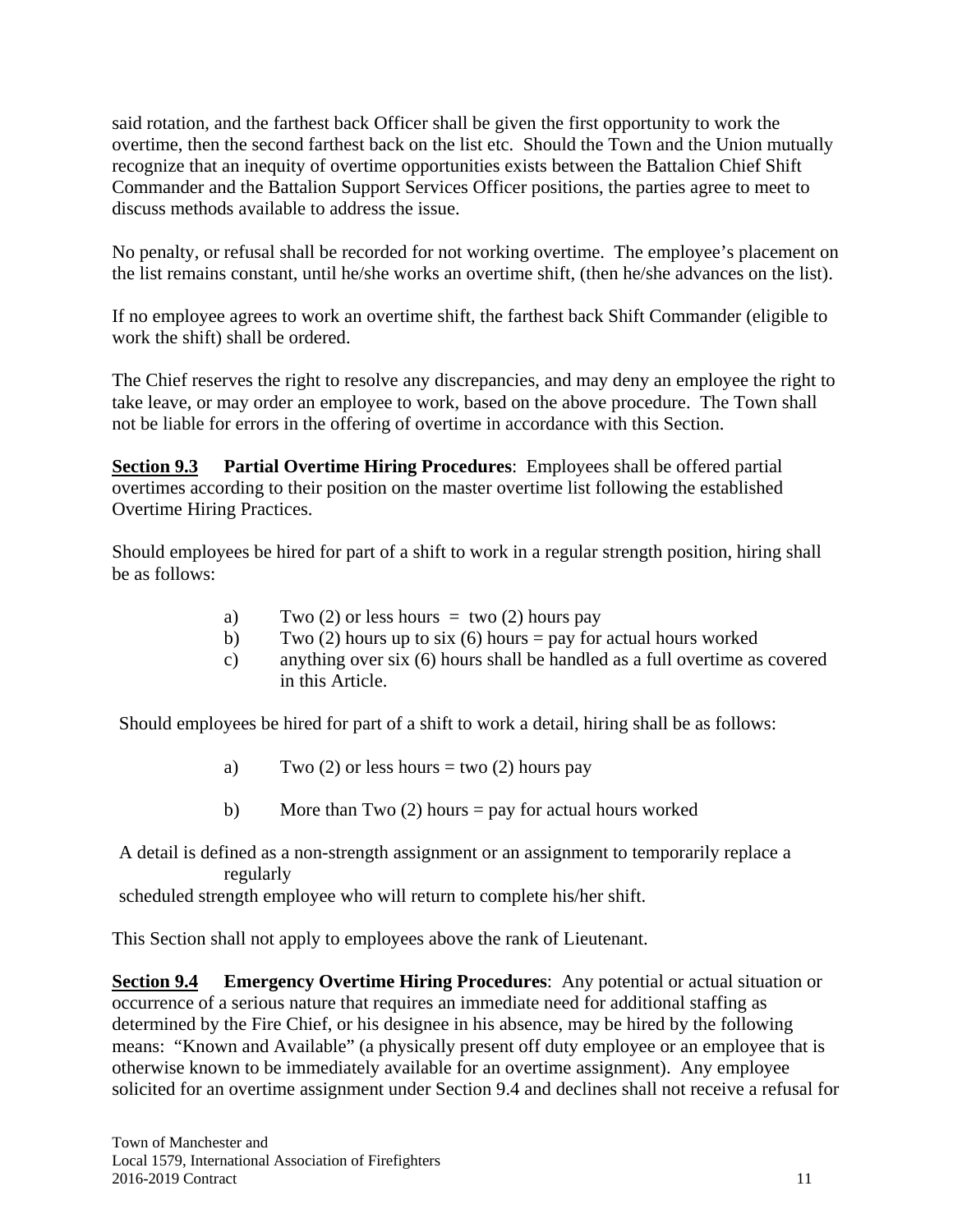said overtime. An employee that reports for work, under the emergency overtime hiring procedure, shall be kept and paid for a minimum of two (2) hours except that, if the obligation for additional staffing has been met and the employee's presence is no longer required, the employee, at his/her own discretion, may opt to accept overtime pay for "time rendered" (from the time the employee received the call until when the employee departs work) and be eligible to leave the overtime assignment prior to completion of the two (2) hour minimum required stay.

This Section shall not apply to employees above the rank of Lieutenant.

**Section 9.5 Holdovers**: No employee shall be relieved from duty at the change of shift if his or her respective relief has not reported. The employee shall be required to holdover and shall be paid at their regular overtime rate and will stay on duty until the relief employee has reported for duty. When an overtime is required, the holdover employee shall be offered the opportunity first. The holdover employee may accept or decline without receiving a refusal for said overtime. If the holdover employee declines, the overtime assignment shall be hired according to the Urgent Hiring Practice contained in the Overtime Hiring Practices Book.

**Section 9.6 Banked Overtimes**: A banked condition exists when an employee has been passed over seven (7) overtime assignments in addition to their position on the current list. (Example: an employee that has not worked column "A" yet while employees after him/her on the rotation list have worked column "H"). Employee shall be placed into this "Special Considerations" criteria once a member of the IAFF Local 1579 Executive Board notifies the Chief's Office or his designee. These employees will fall under the rules / practices of "bank and rest". Employees work out of "Special Consideration" at seven (7) opportunities and thereafter fall under normal hiring rules.

An employee who has an overtime owed to him/her due to an absence is required to work the first available overtime after their return; or if they refuse, they shall be considered as having worked such overtime assignment.

An employee who has built up and is behind in the regular rotation shall be exempt from that point on to work an overtime shift more than once in every three (3) day period until they are back in the proper overtime rotation.

An employee that has been offered their last banked overtime and is eligible for overtime on the current rotation can be asked to work any shift without regard to a resting period provided the current assignment is not for a date/shift prior to the date assigned from the last banked overtime (Example: If the last banked overtime is for the day shift of the 10th, the employee is eligible to be asked for any shift from the 10th night on but not prior to the 10th day).

This Section shall not apply to employees above the rank of Lieutenant.

**Section 9.7 Related Agreements**: The Town and Local 1579 agree to utilize Memorandums of Understanding (MOU) and the Overtime Hiring Practices Book to identify overtime related hiring practices not necessarily found in other documentation and agreed to exist by Labor and Management or to modify current overtime hiring procedures on a temporary basis without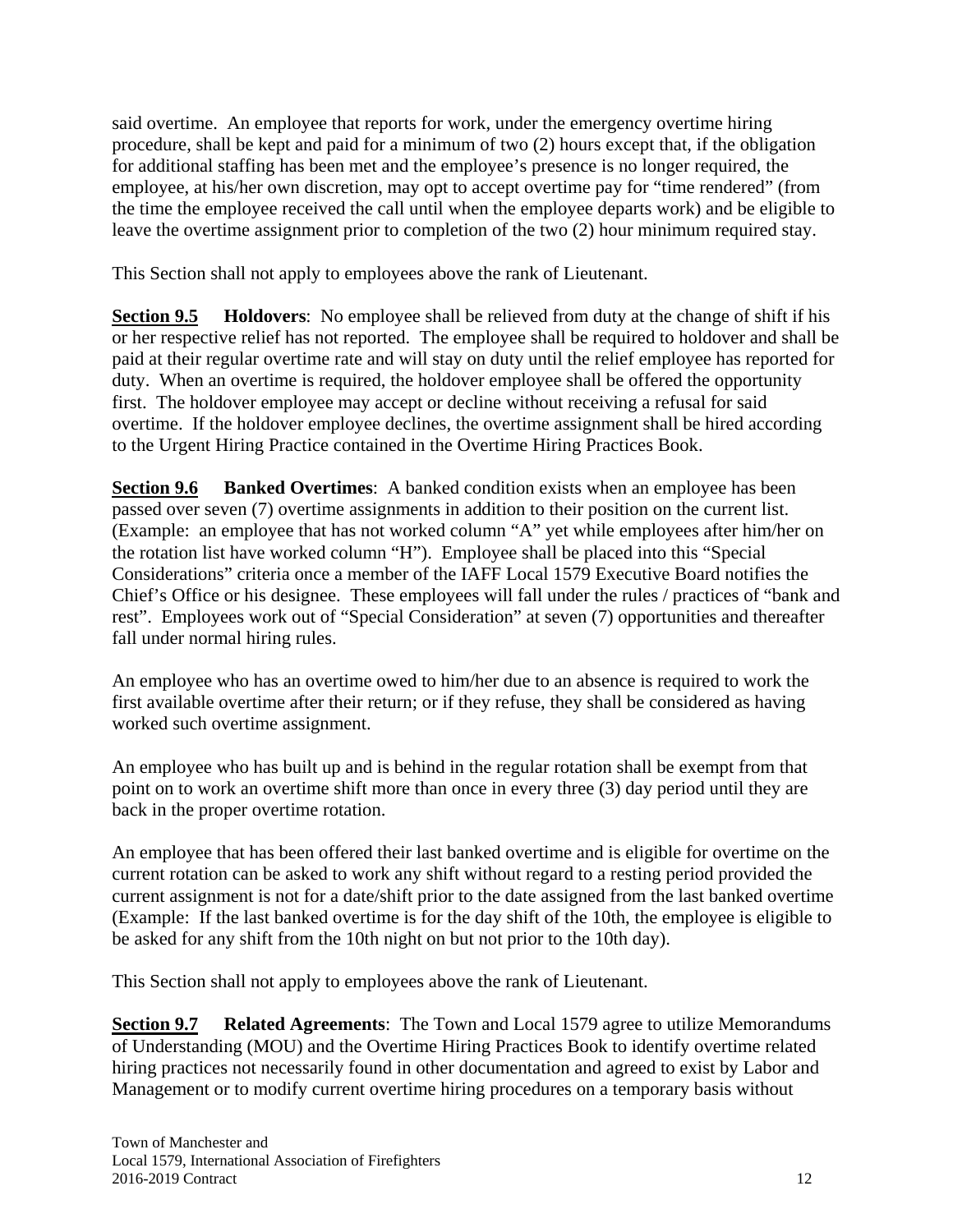prejudice or precedent. The Overtime Hiring Practices Book will contain the related practices established through mutual agreement by a joint labor-management committee.

All Related Agreements shall be signed by the Fire Chief and the Union President and have a mandatory review and/or termination date as agreed.

**Section 9.8 Fire Marshal's Office**: Individuals working in the Fire Marshal's office shall not be included on the overtime rotation list while they are part of the Fire Marshal's Office. They shall only work overtimes that are specific to the Fire Marshal's Office. If an individual returns to the "line" they shall be placed in the same column as the farthest back person for the rank they are returning to (Lieutenant, Paramedic, or Fire Fighter).

**Section 9.9 Overtime Offers**: Employees will only be liable for two (2) overtime work credits per Shift.

This Section shall not apply to employees above the rank of Lieutenant.

**Section 9.10 "Free Refusals"**: Each bargaining unit employee will be provided two (2) free refusals at the beginning of each calendar year. Said refusals are to be used at the employee's discretion within said year (except for use on Christmas Eve and Christmas Day). Unused free refusals will be forfeited at the end of the year.

This Section shall not apply to employees above the rank of Lieutenant.

#### **ARTICLE 10 - HOLIDAYS**

**Section 10.1** Each employee, except individuals working in the Fire Marshal's Office, Deputy Chiefs and Battalion Chiefs working a forty (40) hour day schedule, at his option, shall receive holiday pay or time off for each of the following twelve (12) holidays:

| Lincoln's Birthday | Washington's Birthday (President's Day) |
|--------------------|-----------------------------------------|
| Good Friday        | <b>Memorial Day</b>                     |
| Independence Day   | Labor Day                               |
| Columbus Day       | Veteran's Day                           |
| Thanksgiving Day   | Day after Thanksgiving Day              |
| Christmas Day      | New Year's Day                          |
|                    |                                         |

For individuals working in the Fire Marshal's Office, Deputy Chiefs and Battalion Chiefs working a forty (40) hour day schedule, the Town, at its discretion, retains the right to substitute a floating holiday on a date of its choosing in lieu of the traditional date for celebrating Lincoln's Birthday, provided the Town notifies the Union of the substitute holiday not later than December 31st for the following calendar year. Any time off with pay that may be allowed other Manchester Municipal employees as a result of an unanticipated holiday or day of mourning, excluding time off with pay granted to Manchester Municipal employees due to inclement weather or natural disasters or a state of emergency as declared by an appropriate authority or Martin Luther King Day, shall be provided in equal measure for employees covered by this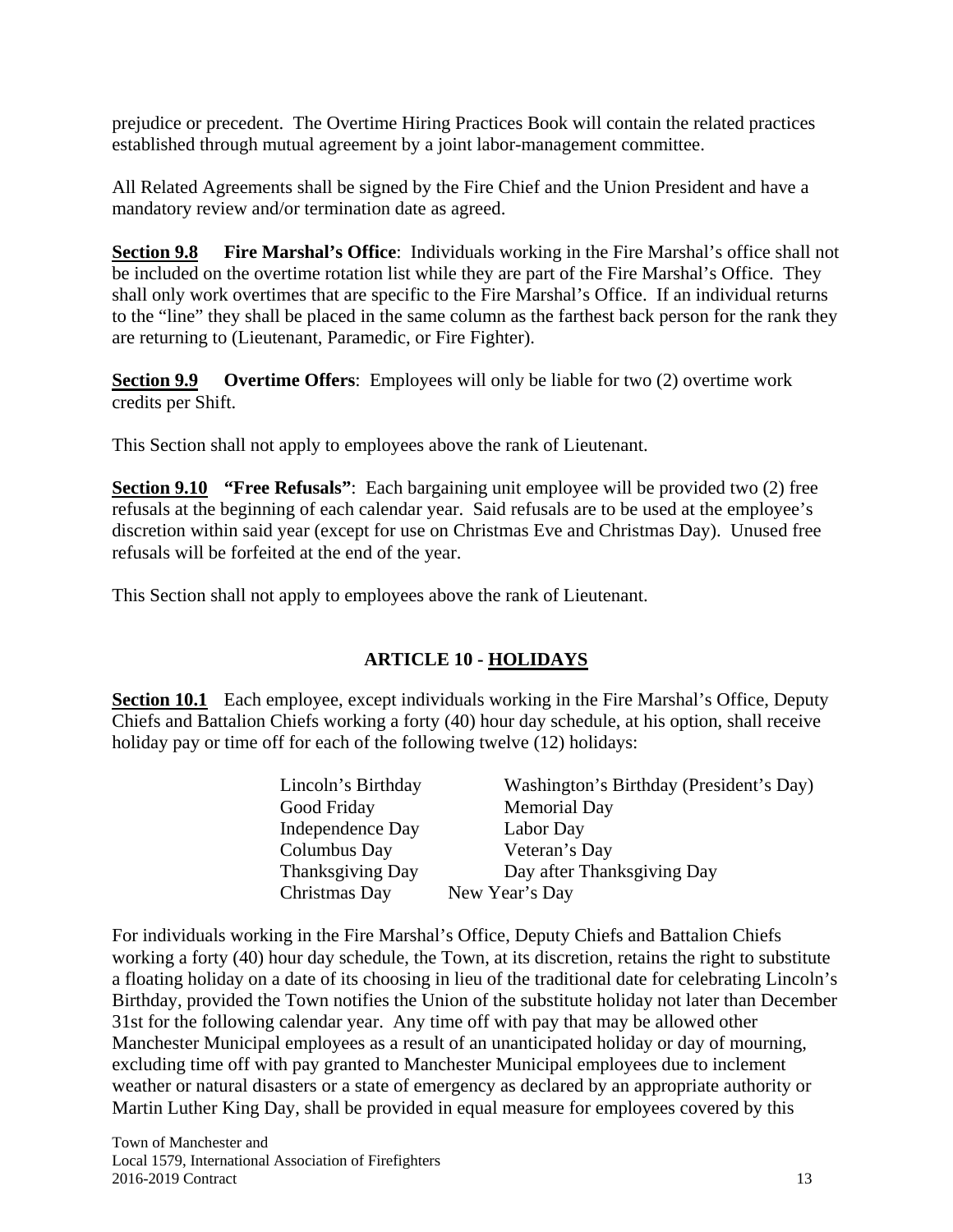Agreement. Individuals working in the Fire Marshal's Office, Deputy Chiefs and Battalion Chiefs not assigned as Shift Commanders shall be required to take the day off with pay but shall not receive any additional compensation.

**Section 10.2** Each day of holiday pay for each line employee shall be computed by multiplying his hourly rate of pay by twelve (12) hours and such sum shall be paid to each employee in the pay period following each holiday.

**Section 10.3 Saving Holiday Time**: Any employee, except individuals working in the Fire Marshal's Office, Deputy Chiefs and Battalion Chiefs working a forty-hour day schedule, at his or her request shall receive twelve (12) hours of banked holiday time in lieu of holiday pay for any holiday, to be taken on the shift of their choice subject to the following:

- 1) The approval of the Fire Chief for scheduling purposes.
- 2) Such request shall be made within the pay period that the holiday occurs.
- 3) When an employee requests to use twelve (12) hours of banked holiday time and approval is granted, no type of leave, other than sick or injury, may be substituted for time taken off.
- 4) When on the shift the employee has requested off there is an overtime situation, that employee may take that shift and forfeit an additional six (6) hours of accumulated holiday time. However, if on the shift requested no overtime situation results, only twelve (12) hours of banked holiday time shall be forfeited. After an employee has reported to work, and if no overtime obligation would result, an employee will be permitted, at the Chief s discretion, to use holiday time to take two  $(2)$ , three  $(3)$ , four  $(4)$ , five  $(5)$  or six  $(6)$  hours off, provided the time runs consecutively to the end of the shift.
- 5) A limit of one-hundred twenty (120) hours of holiday time can be banked. The sole exception to the l20-hour cap shall be for those individuals who, on November 1, 2004 had more than 120 hours banked holiday time and who elected in writing to retain the excess hours as provided above.
- 6) A member who has the maximum allowable banked holiday time will be paid for all subsequent holidays during the pay period in which they are normally paid.
- 7) Banked holiday time will be used for time off only.
- 8) Banked holiday time must be used by the time of retirement or any balance will be forfeited, with following exceptions:
	- a. If the balance at the time of retirement is less than eighteen (18) hours, it will be paid out at the pay rate in effect at the time.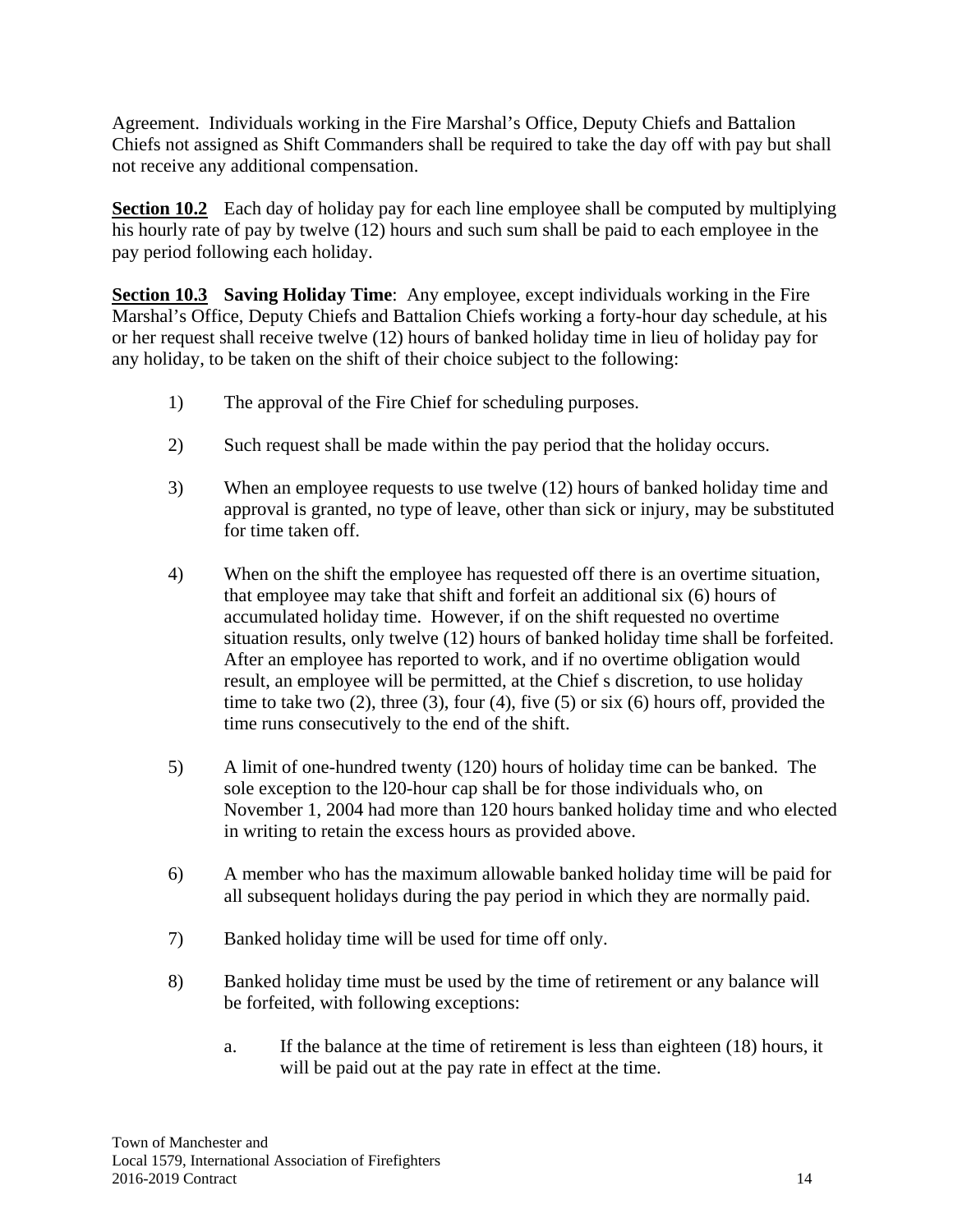b. If a member separates with a service connected disability, any banked time up to the 120 hour limit will be paid out at the pay rate in effect at the time.

#### **ARTICLE 11 - VACATIONS**

Each employee who is employed as a Battalion Chief or Deputy Chief/Fire Marshal on October 14, 2008 shall make an irrevocable one-time election, in writing, which shall be effective for the duration of his employment, to either (a) retain the annual leave and sick leave benefits they have as unaffiliated employees prior to October 14, 2008 including but not limited to the provisions for annual accrual and use of such leave as well as eligibility and terms for payment on retirement or termination of employment; or (b) to be covered by Sections 11.1, 11.2, 11.3, 12.1, 12.4 and 14.1 of this Agreement.

All those appointed to the rank of Battalion Chief or Deputy Chief on or after October 14, 2008 shall be covered by the provisions of this Article.

**Section 11.1** Vacation Accruals: Employees shall be given vacations with pay on the following basis:

- (a) Each employee who has completed one (1) year of service, but less than five (5) years of service, shall be entitled to a vacation of two (2) weeks annually. If an employee chooses to take a vacation prior to completing one (1) years of employment, he may take one (1) vacation day for each month of service, except that he shall not be entitled to any vacation accrual for the first two (2) complete months of service, and except that no employee shall be entitled to take vacation time during the Recruit Training Academy time. Any vacation time taken prior to the completion of one (1) year will be deducted from the amount of time an employee is entitled to take at the completion of one (1) year of service.
- (b) An employee who has completed five (5) years of service shall be entitled to a vacation of three (3) weeks annually.
- (c) An employee with over five (5) years of service shall receive one (1) additional working day of vacation for each two (2) years of service after said five (5) years of service until his fifteenth (15th) year of service is reached, to a maximum of four (4) weeks.
- (d) Those employees with twenty (20) or more years of service shall be eligible for the following additional vacation days: After twenty (20) years, one (1) additional day; after twenty-one (21) years, two (2) additional days; after twentytwo (22) years, three (3) additional days; after twenty-three (23) years, three (3) additional days; after twenty-four (24) years, one (1) additional week of vacation.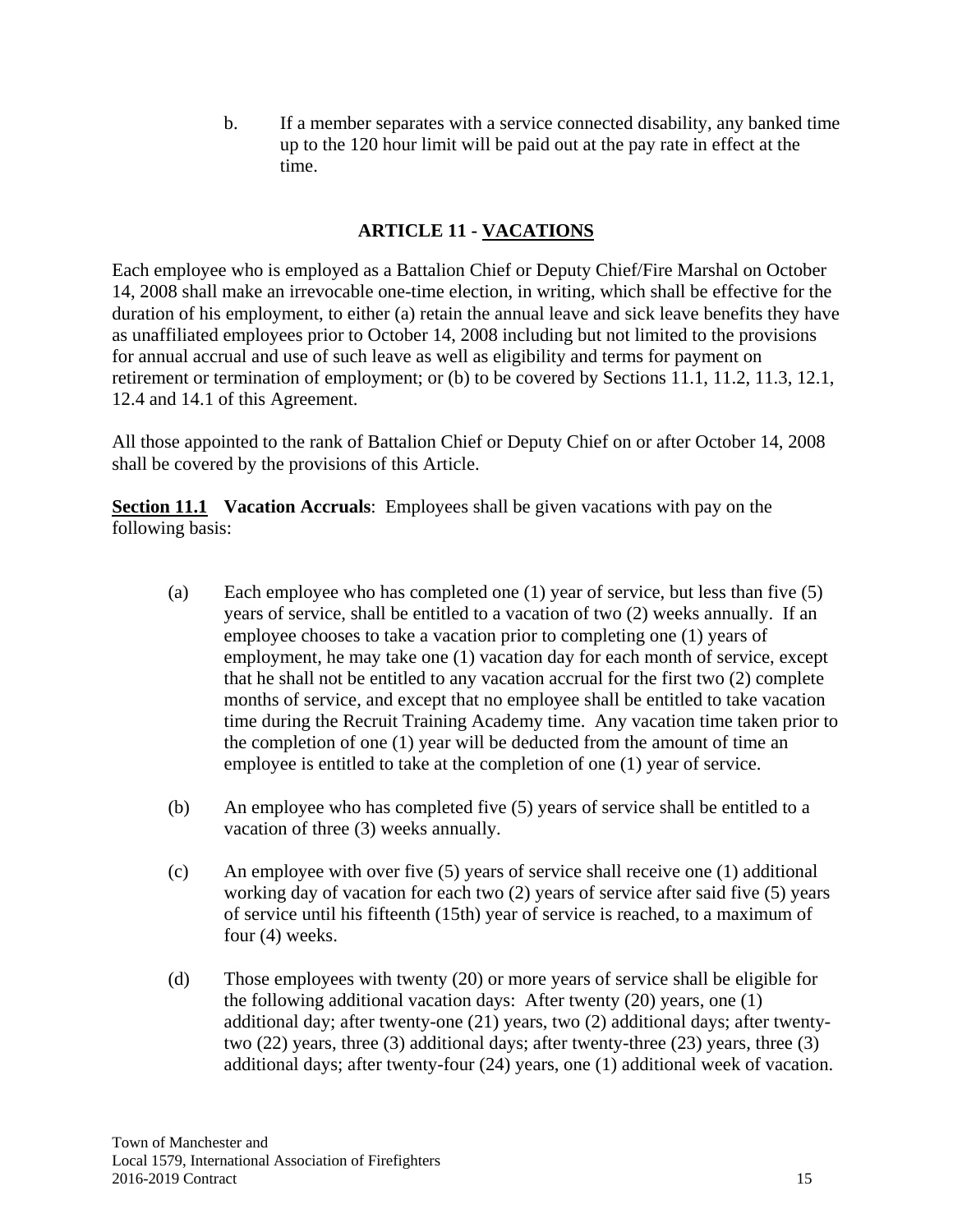(e) Vacation time balances will be posted at the beginning of the new vacation year, to include time that will be earned sometime over the next twelve (12) months (for anniversary dates).

Each vacation period shall be from the first full week of May through the following last full week of April, inclusive.

Further clarification regarding the accumulation/earning of vacation time may be found in the Department Manual of Operations.

For those employees above the rank of Lieutenant who do not elect to retain the annual leave and sick leave benefits they had as unaffiliated employees prior to October 14, 2008:

- a. Through December 31, 2008, such employees shall retain the annual leave granted to them on January 1, 2008 and may use such leave in accordance with the rules in effect at the time it was granted. Up to one week of unused annual leave remaining on December 31, 2008 may be carried over as "vacation" and up to one additional week of unused annual leave may be paid at the employee's daily rate in effect when the leave was granted on January 1, 2008. All other unused annual leave will lapse on December 31, 2008.
- b. Effective January 1, 2009, such employees shall be transitioned from the system of annual leave in effect prior to their inclusion in the bargaining unit to the same leave time provisions as other bargaining unit employees. As part of this transition, each such employee shall be granted one-third of the vacation amount to which he would be entitled for a full vacation year pursuant to the accruals in (a) through (e) above. Thereafter, Battalion Chiefs and Deputy Chiefs shall receive their annual accrual of vacation the first full week in May of 2009 and each year thereafter.

**Section 11.2 Vacation Carryover and Payouts**: Vacations may not be accrued from year to year without written approval of the Fire Chief. Any employee who has had service with the Fire District or any employee who returns to the Fire Department from military service, shall have such service included in determining vacation eligibility. At the sole discretion of the Fire Chief, line bargaining unit personnel will be offered the opportunity to sell back up to four (4) vacation days in exchange for a days pay per vacation day sold back to the Department. Offers to buy back vacation time will be made by March 15th of each year and shall be limited to days remaining in the current vacation year.

The provisions of this Section do not apply to Battalion Chiefs and Deputy Chiefs who elected to retain the annual leave and sick leave benefits they had as unaffiliated employees prior to October 14, 2008.

**Section 11.3** Vacation Selection: Each vacation period shall be from the Sunday of the first full week of May through the Saturday of the last full week of April. The date for submission of vacation lists shall be established by the Fire Chief and vacation schedules shall be posted by the end of December. Preference shall be on the basis of departmental seniority. No more than four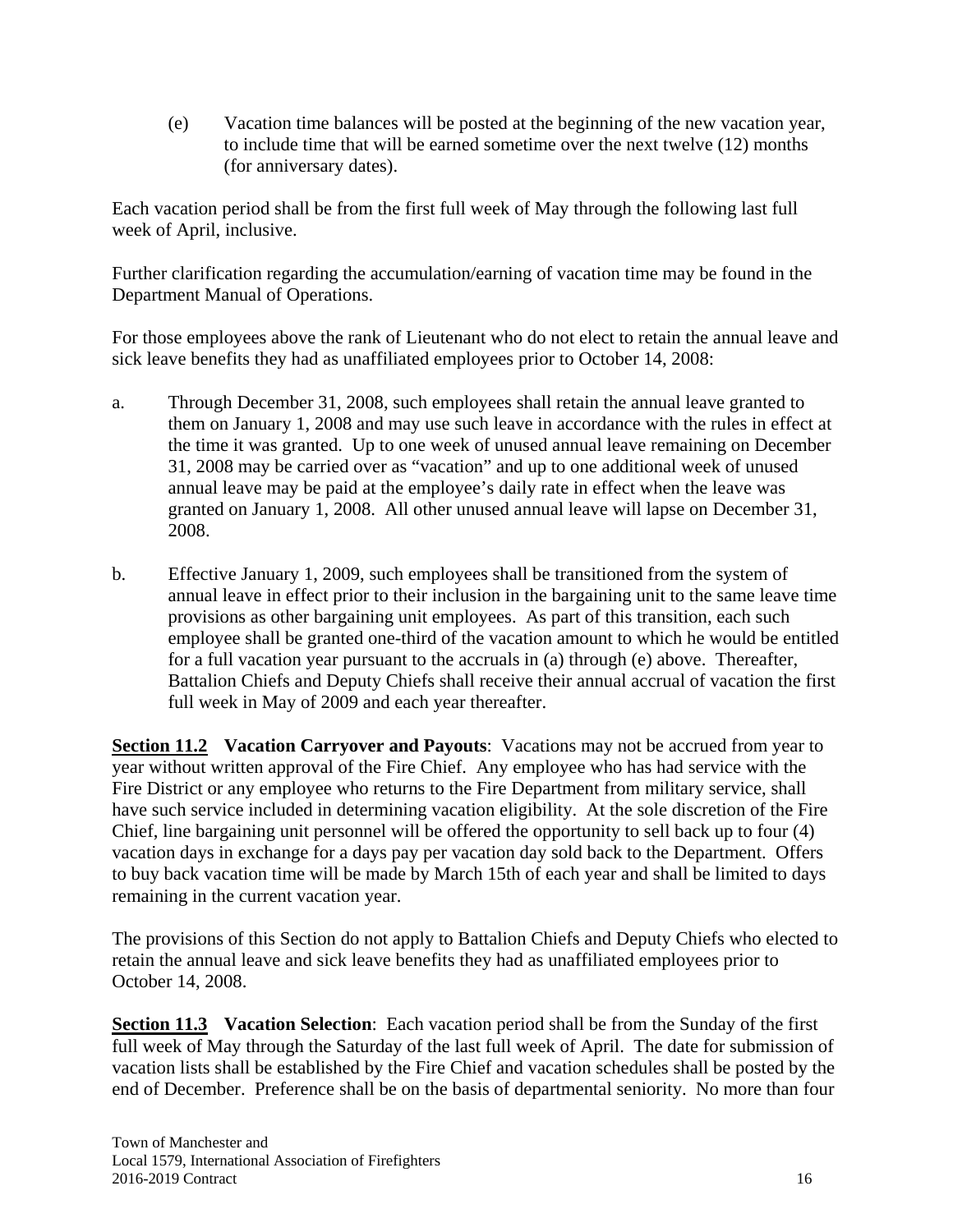(4) Firefighters, including those with Paramedic responsibilities, but excluding the-individuals working in the Fire Marshal's Office and not including those assigned to Shift Five, shall be off at any one time per shift, not to exceed eight (8) Firefighters per week or a total of thirty-two (32) shifts per week; any additional Firefighters off will be subject to the approval of the Fire Chief. Individuals working in the Fire Marshal's Office shall not be included in the computation of manpower in figuring vacation schedules. During July and August, vacations shall be limited to two (2) weeks. No employee who is entitled to more than two (2) weeks of vacation shall be allowed to choose such additional vacation leave until all employees, who are entitled to two (2) weeks or less of vacation leave, have chosen same.

Requests for leave (annual leave, vacation, compensatory or holiday) by employees above the rank of Lieutenant shall be submitted in writing to the Fire Chief, at least five (5) days in advance of the first day of any such leave period. The Chief shall grant such leave subject to the following:

a. No more than three (3) Battalion Chiefs assigned as Shift Commanders or Support Services, and no more than two (2) assigned as Shift Commanders, will be allowed off (annual leave, vacation, compensatory time or holiday) at the same time for requests of one week or more without approval of the Chief.

 Requests for leave (annual leave, vacation, compensatory or holiday) within five (5) days of the date requested shall require the requesting Battalion Chief/Shift Commander to solicit and obtain his/her own coverage. In the event the Battalion Chief/Shift Commander is not successful in obtaining coverage, he/she shall not be eligible to take the shift off. A Battalion Chief/Shift Commander requesting coverage should attempt solicitation of the farthest back Officer first.

b. Personnel assigned to the Fire Marshal's Office shall be granted time off (annual leave, vacation, compensatory or holiday) with the limitation that at least one fully credentialed officer shall be on-duty at all times. A fully-credentialed officer in the Fire Marshal's Office is defined as an officer having successfully completed all modules of the State precertification process.

**Section 11.4** In the event that any employee terminates his service with the Fire Department, having given advance notice of at least fourteen (14) calendar days, or dies, and he is entitled to vacation leave at the time of such termination or death, he or his dependent survivors, as the case may be, shall receive one (1) week's pay for each week of such vacation leave.

# **ARTICLE 12 - SICK LEAVE**

Each employee who is employed as a Battalion Chief or Deputy Chief/Fire Marshal on October 14, 2008, shall make an irrevocable one-time election, in writing, which shall be effective for the duration of his employment, to either (a) retain the annual leave and sick leave benefits they have as unaffiliated employees prior to October 14, 2008, including but not limited to the provisions for annual accrual and use of such leave as well as eligibility and terms for payment on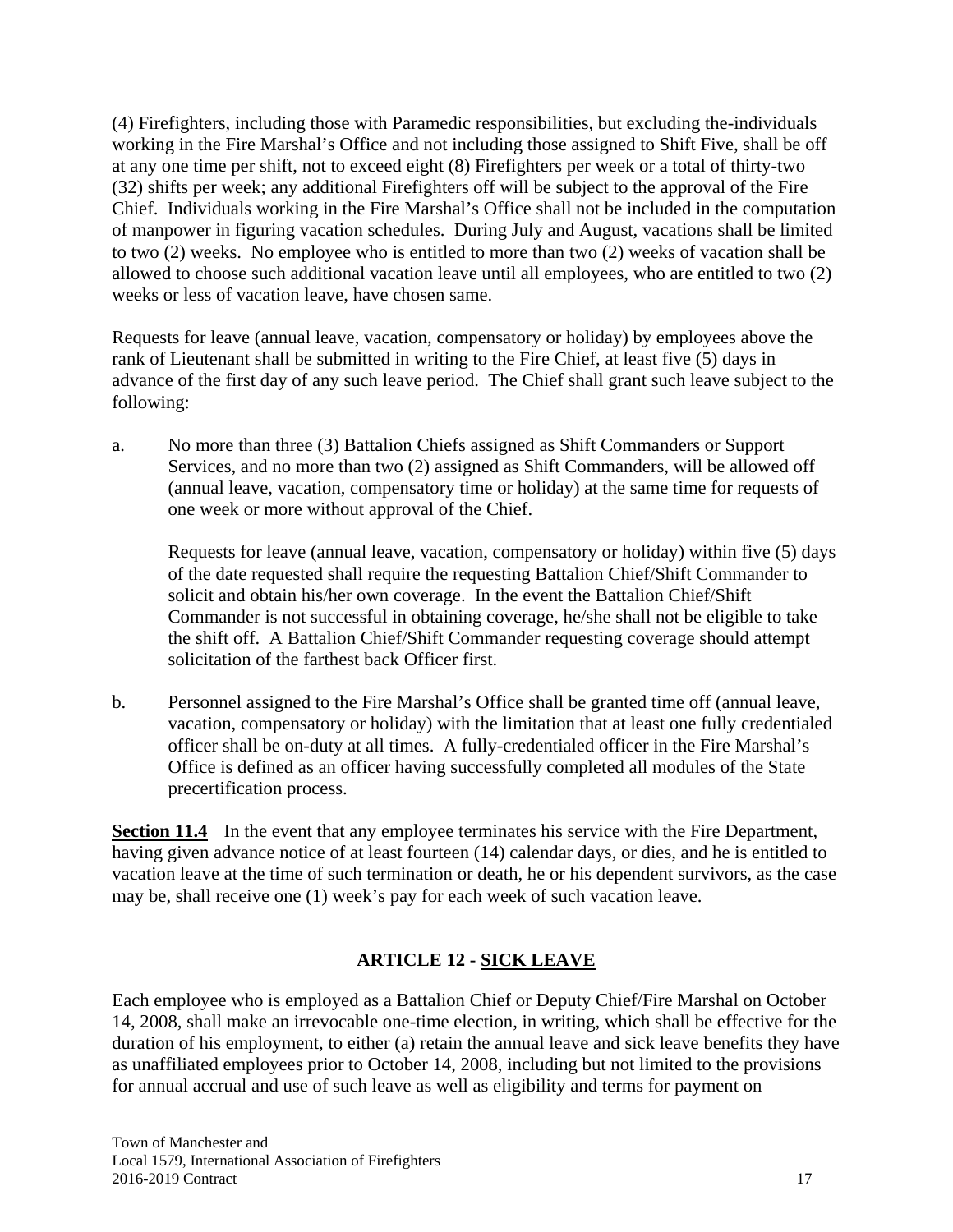retirement or termination of employment; or (b) to be covered by Sections 11.1, 11.2, 11.3, 12.1, 12.4 and 14.1 of this Agreement.

All those newly appointed to the rank of Battalion Chief or Deputy Chief on or after October 14, 2008 shall be covered by the provisions of this Article.

**Section 12.1** Sick Leave Accumulation: Accumulated sick leave is a benefit to the employee. The Town provides no long-term disability insurance for its employees. It is therefore crucial that employees conserve as much of their sick leave accrual as possible in order to ensure against future need. Each employee who performs regular firefighting duties, including Battalion Chiefs assigned as Shift Commanders, shall earn sick leave with pay at the rate of 15 hours of sick leave for each full month of employment with the Town. Employees who perform regular firefighting duties, including Battalion Chiefs assigned as Shift Commanders, hired after May 1, 1997 shall earn sick leave with pay at the rate of 12 hours of sick leave for each full month of employment with the Town. Battalion Chiefs assigned as Support Service Officers and personnel assigned to the Fire Marshal's Office shall earn sick leave with pay at the rate of 8 hours of sick leave for each full month of employment with the Town.

**Section 12.2** Each employee shall be notified of his accumulated sick leave regularly on his pay stub.

**Section 12.3** Any employee who has had six (6) months' service with the Fire Department and who returns to the Fire Department from military service shall have such service included in determining sick leave eligibility.

**Section 12.4 Sick Leave Payouts**: Upon retirement or death, the Town will pay fifty percent (50%) of unused sick leave that an employee has to his credit to the employee or the spouse as the case may be. In the event that the employee is not survived by a spouse, said unused sick leave payment shall be made to the employee's estate. In the event an employee terminates his employment in good standing, having given advance notice of at least fourteen (14) calendar days, he shall receive twenty-five percent (25%) of his accumulated sick leave. Employees terminated for just cause shall receive no benefit under this Section.

Notwithstanding the above, employees hired after May 1, 1997, shall upon retirement or death be eligible to receive from the Town payment for unused accumulated sick leave, not to exceed 960 hours in total. The payment shall be on the basis of an average of the last three (3) years of base salary for the employee. Employees who subsequently resign their employment with the Town shall not be eligible to receive payout of unused, accumulated sick time if they have less than ten (10) years of service with the Town. Employees who resign with more than ten (10) years of service shall be eligible to receive from the Town payment for twenty-five percent (25%) accumulated sick leave, not to exceed 540 hours, on the basis of an average of his last three (3) years of base salary. Employees terminated for just cause shall receive no benefit under this Section.

Employees hired after July 1, 2005, shall upon retirement or death be eligible to receive from the Town payment for 50% accumulated sick leave, not to exceed 540 hours in total (1080 hours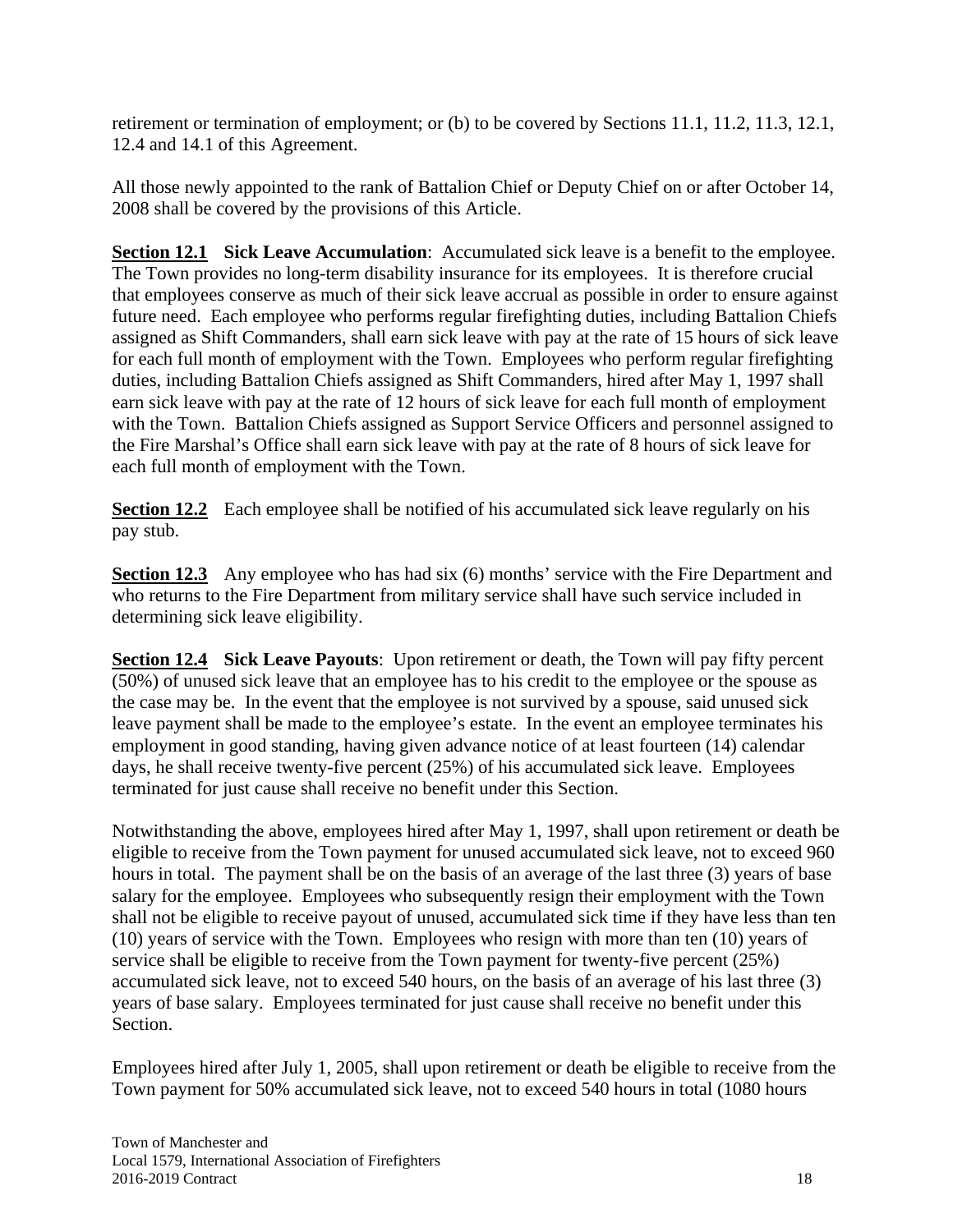paid at  $50\% = 540$  hours) with the payment on the basis of an average of the last three (3) years of base salary. Employees who subsequently resign their employment with the Town shall not be eligible to receive payout of unused, accumulated sick time if they have less than ten (10) years of service with the Town. Employees who resign with more than ten (10) years of service shall be eligible to receive from the Town payment for 25% accumulated sick leave, not to exceed 276 hours, on the basis of an average of the last three (3) years of base salary. Employees terminated for just cause shall receive no benefit under this section.

Sick time payouts for all employees shall be done over three (3) calendar years. The first will be done within one (1) month of retirement and then annually during the anniversary month of the employees retirement.

The provisions of this Section do not apply to Battalion Chiefs and Deputy Chiefs who elected to retain the annual leave and sick leave benefits they had as unaffiliated employees prior to October 14, 2008.

**Section 12.5** Whenever possible, the Department shall be notified by the employee that he is unable to attend to his duties because of illness not later than three (3) hours prior to the scheduled workday.

**Section 12.6** The General Manager may grant additional consecutive sick leave with pay in exceptional cases. This leave shall not exceed the equivalent of two weeks for each year of consecutive service with the Town. Requests for such additional sick leave shall be submitted in writing and must be signed by the employee. It must be submitted to the Chief of the Fire Department, who shall, within five (5) working days, transmit the request with a written recommendation to the General Manager. Additional sick leave with pay if granted by the Town shall be deducted from future accumulated sick leave at the rate of the equivalent of two weeks per year. Said deduction shall begin after the employee has earned the equivalent of seven (7) days of sick time per year and this method of reimbursement shall continue until the deficit is exhausted.

**Section 12.7 Compensation:** No deductions for sick leave shall be made to augment Workers' Compensation.

**Section 12.8 Sick Leave and Doctor's Notes**: The General Manager or his designated representative, may make provision for a physician with the proper qualifications, other than the employee's family doctor, to make examination at the Town's expense. An acceptable medical certificate signed by a licensed physician or other practitioner, whose method of healing is recognized by the State of Connecticut, will be required of an employee to substantiate a request for sick leave for the following reasons:

- (a) For any period of absence in excess of four (4) consecutive shifts.
- (b) For leave of any duration of absence from duty which recurs frequently or habitually, provided that the employee has been notified that a certificate will be required.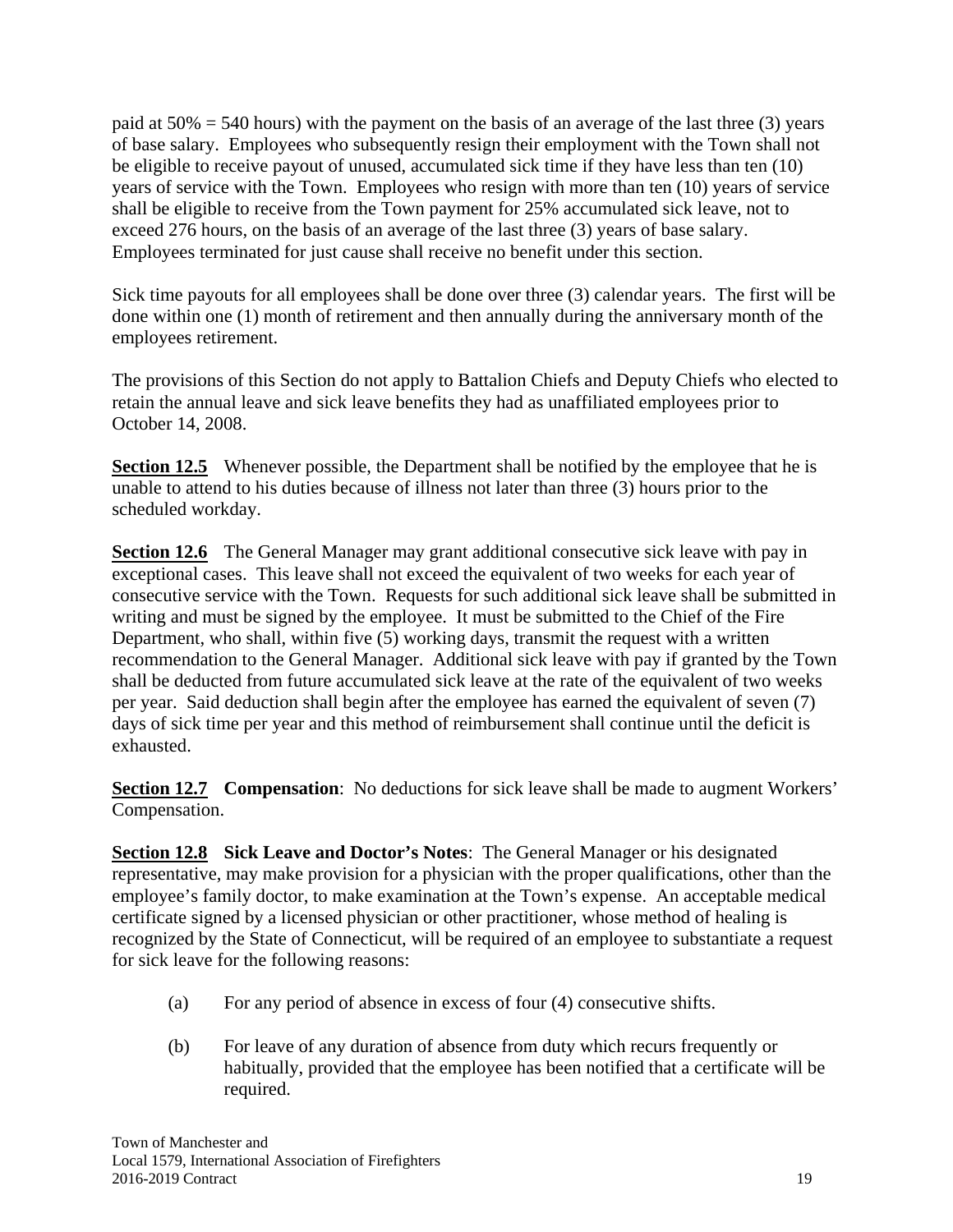- (c) When evidence indicates reasonable cause required such a certificate.
- (d) To support a request for sick leave on a day which the employee had previously requested to use vacation, personal leave, or earned time, and the request had been denied.

Excluding emergency situations, prior to implementing (b), (c), or (d) above, the Fire Chief or his designee shall meet with the Union President to discuss the Department concerns and give the Union a reasonable period of time to work with the employee to correct the deficiencies.

#### **ARTICLE 13 - INJURY LEAVE**

**Section 13.1** An employee who is on authorized leave of absence due to injuries or other disability sustained in the performance of his work shall, if eligible for Workers' Compensation payments, receive the difference between his regular weekly base rate of pay and the allowance for Workers' Compensation. The Town's liability for Supplemental Workers' Compensation payments, pursuant to this Section, shall cease at the end of two (2) years or sixty (60) days after the time the employee's treating physician determines that maximum medical improvement has been achieved, whichever comes first. For those employees hired on or after July 1, 2013, the Town's liability for Supplemental Workers' Compensation payments, pursuant to this Section, shall cease at the end of 18 months or sixty (60) days after the time the employee's treating physician determines that maximum medical improvement has been achieved, whichever comes first. This time period may be extended by the General Manager upon the recommendation of the Fire Chief and approval by majority vote of the Board of Directors.

**Section 13.2** In the event that an employee is injured or disabled while en route to, at, or returning to his abode from an alarm of fire to which he responded when he was off duty, or in the event that he is killed or dies as the result of such injury or disability, it shall be considered for purposes of claims under Section 13.1 of this Contract, and benefits payable under the Workers' Compensation Act that such injury, disability or death was suffered in the line of duty and arose out of and within the course and scope of his employment.

#### **ARTICLE 14 - MISCELLANEOUS LEAVE**

Each employee who is employed as a Battalion Chief or Deputy Chief/Fire Marshal on October 14, 2008, shall make an irrevocable one-time election, in writing, which shall be effective for the duration of his employment, to either (a) retain the annual leave and sick leave benefits they have as unaffiliated employees prior to October 14, 2008, including but not limited to the provisions for annual accrual and use of such leave as well as eligibility and terms for payment on retirement or termination of employment; or (b) to be covered by Sections 11.1, 11.2, 11.3, 12.1, 12.4 and 14.1 of this Agreement.

All those newly appointed to the rank of Battalion Chief or Deputy Chief on or after October 14, 2008 shall be covered by the provisions of this Article.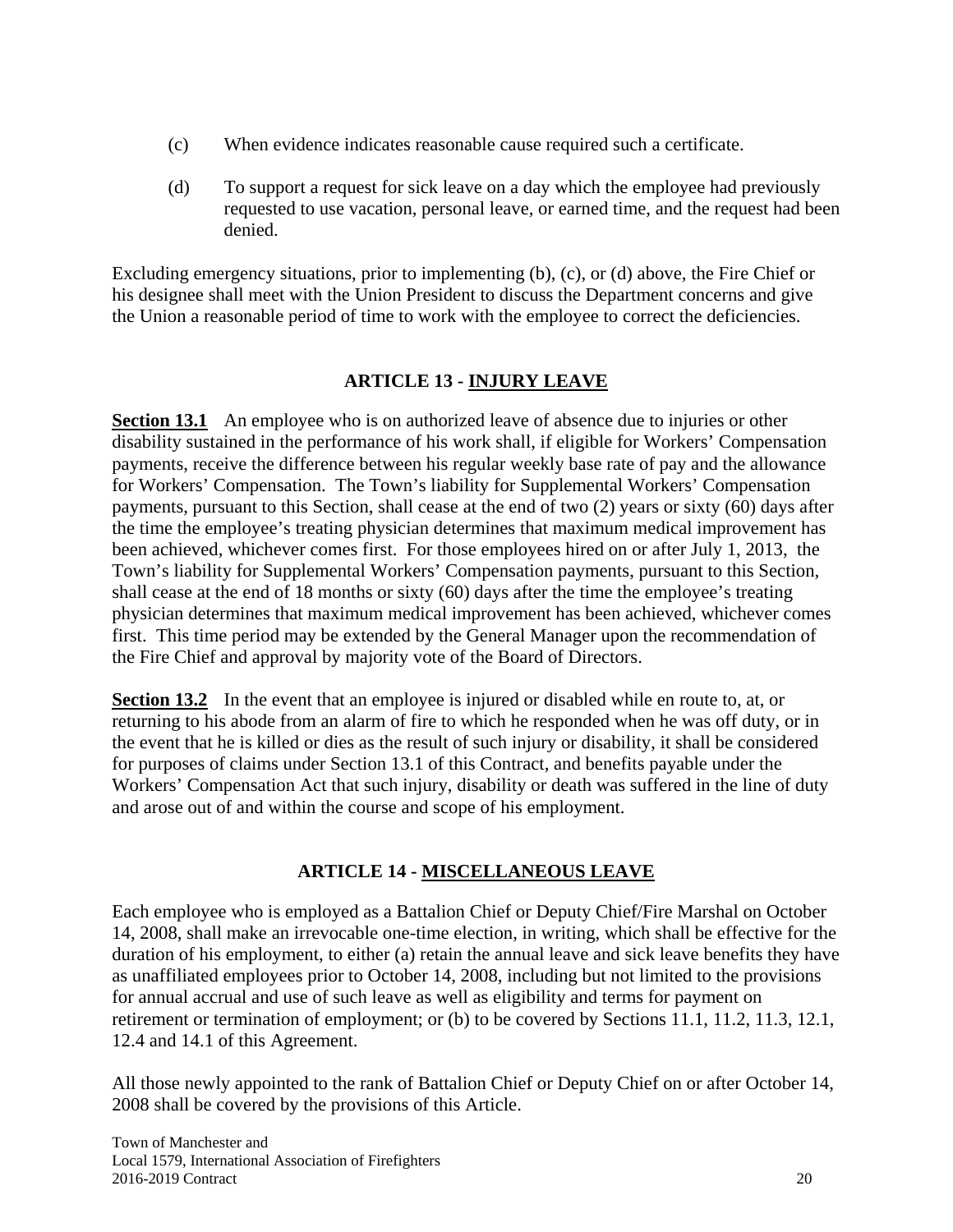**Section 14.1** An employee shall be granted leave of absence with pay for the following reasons listed below. Whenever possible, absences for any such purposes must be approved by the Fire Chief in advance. If the Fire Chief is not available, the highest ranking officer on duty has the authority to grant emergency leave. With exceptions of paragraphs (c), (f), and (g) below, said leave shall be chargeable to sick leave.

- (a) For medical, dental, or eye examination or treatment, for which arrangements cannot be made outside of working hours.
- (b) When his presence at duty will expose others to contagious disease.
- (c) In the event of death in the immediate family of an employee, or the immediate family of his or her spouse, when as much as three (3) working days leave with pay shall be granted. The Fire Chief may grant said days off after the day of the funeral. Immediate family, for purposes of this clause is defined as parents, grandparents, spouse, brother, sister, child or grandchild and also any relative who is domiciled in the employee's household.
- (d) In the event of unforeseen, unscheduled illness, severe injury, or other emergencies to an employee or a member of the immediate family of an employee or the immediate family of his or her spouse, which occurs during working hours or within four (4) hours of the start of a shift which the employee is working and requires the attendance of the employee. The length of leave shall not exceed the duration of the remainder of the regularly-scheduled workday, and such leave may not be taken consecutively. This leave may not be used to accompany a spouse or child to a medical appointment, including an operation which is scheduled in advance. No more than a total of three (3) workdays' leave with pay in the calendar year shall be granted, and said days may not be taken consecutively. Immediate family for the purpose of this Section is as defined in Section  $14.1(c)$ .
- (e) If requested and approved in advance, the appointing authority may grant an employee necessary time not to exceed in the aggregate a total of three (3) working days' special leave per calendar year to fulfill obligations of: going to, attending, and returning from funerals of persons other than members of the immediate family, and for court appearances other than those required by (f) below.
- (f) Because of a demand which is made for the employee by another governmental agency as a result of employment by the Town.
- (g) When the Department sends an individual to attend initial Paramedic training or Fire Fighter Recruit class, the Department will provide for the necessary time off.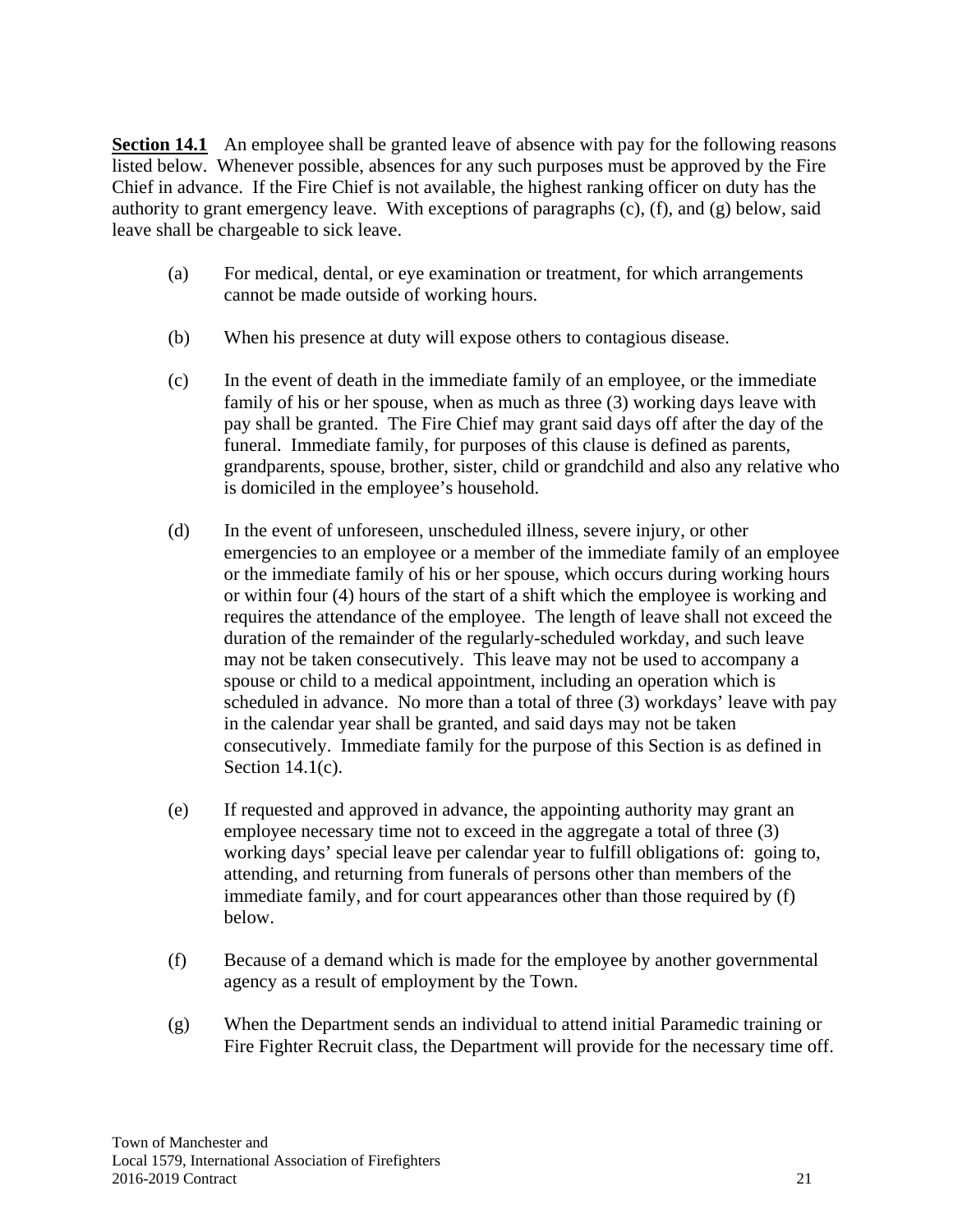The provisions of this Section do not apply to Battalion Chiefs and Deputy Chiefs who elected to retain the annual leave and sick leave benefits they had as unaffiliated employees prior to October 14, 2008.

**Section 14.2 Maternity Leave**: Employees who are expectant mothers shall report to the Town Health Director as soon as there is medical verification of the pregnancy or no later than the fourth (4th) month of pregnancy, whichever is the earlier date. The personal physician of the expectant mother shall determine if the employee is capable of performing her regularly assigned duties or whether the employee should be assigned to a non-hazardous temporary light duty assignment or stop work. It is the responsibility of the employee to immediately notify the Town Health Director of any change in medical condition which affects work assignments and to provide the Town's Health Director within the first week of each month following the original notification of pregnancy verification from her physician as to her ability to continue in her regular duties. Any costs to the employee for such medical verification above and beyond that paid for by health insurance shall be the responsibility of the employee. Upon recommendation of the employee's personal physician, the Fire Chief shall make a reasonable effort to find suitable temporary light duty work within the Fire Department for the pregnant employee until such time that it is determined by the employee's physician that it is not possible for her to continue with such work. Any employee who ceases work on the recommendation of her physician may use sick leave for any period of time that she is out for medically certified reasons or request to use other unused accrued leave for which she is eligible, including approved swaps, and upon exhausting all such leave, then leave without pay. Employees who leave work for other purposes may request to use unused accumulated leave for which she is eligible, including approved swaps, and upon exhausting such leave then leave without pay. Employees who comply with the provisions of this section may after the birth of the child take maternity leave as provided below:

An employee who wishes to return to her same position must so notify the Fire Chief, or his designee, in writing prior to the last scheduled workday before commencing maternity leave. An employee on maternity leave of absence is eligible to use paid sick leave in accordance with the sick leave provisions of this Agreement for that period of time that the individual's physician certifies that the employee is medically incapable of performing the duties of the position. When any unused, accumulated sick leave is exhausted or other unused accrued leave for which she is eligible is exhausted and the employee is still unable to return to work, the employee will be carried on leave of absence without pay for the balance of the maternity leave period. Such employee shall have up to ninety (90) days from the birth of the child to return to work. Before the expiration of the leave, an application may be made to the General Manager of the Town for extension of such leave. The General Manager shall have the sole discretion to grant such request for extension. Continued extension shall normally only be granted as a result of medical complications of the birth, as determined by the employee's and the Town's physician. While the employee is on maternity leave, including any extensions to the original ninety (90) day period, the Town will continue to provide any and all insurances that are referred to in this collective bargaining agreement and the employee shall pay in a manner prescribed by the Town any applicable cost sharing amounts. Should the employee return to work during the ninety (90) day maternity leave period or any authorized extensions, she shall to the extent possible be assigned to the position, station, and shift that she previously worked, provided such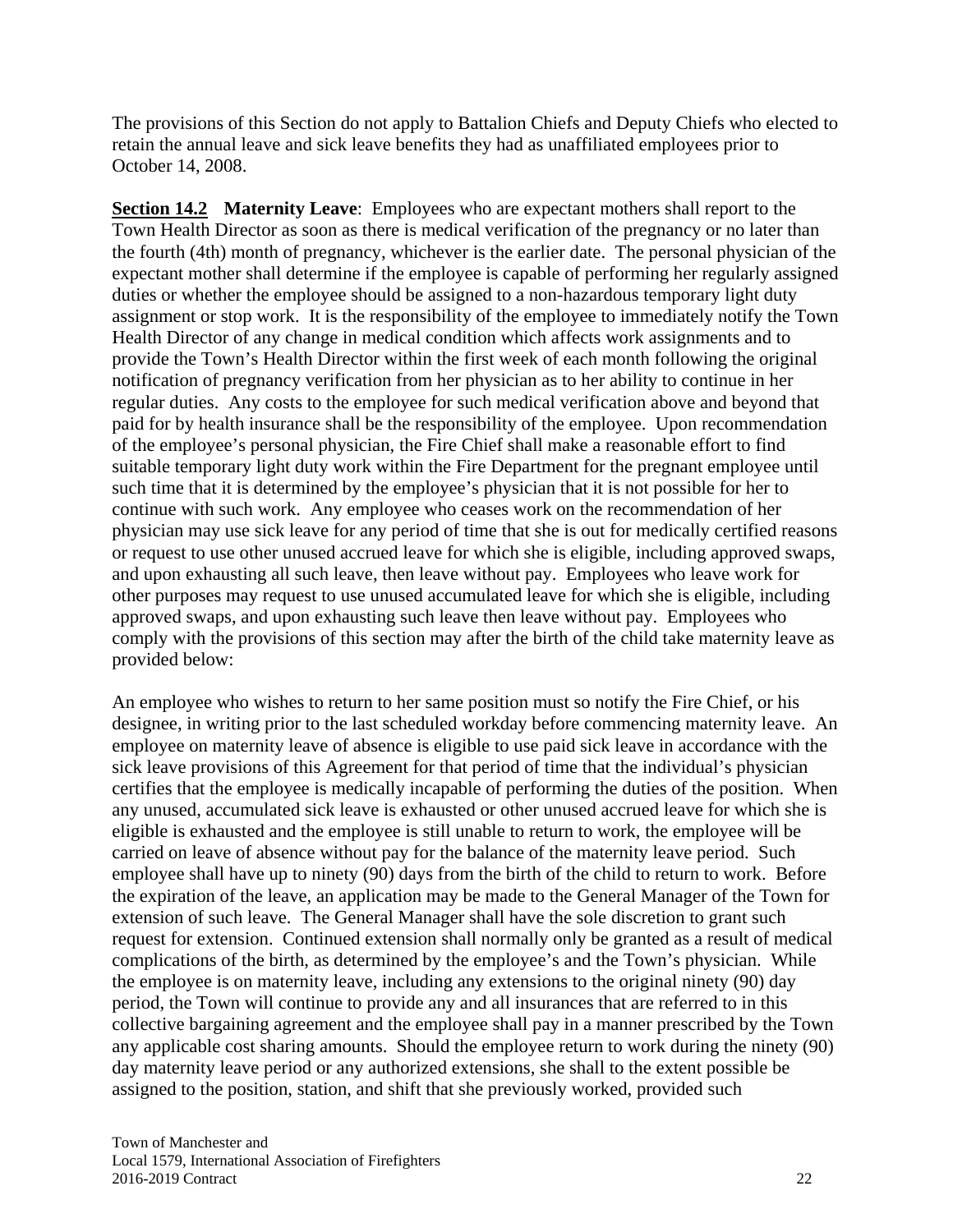accommodation does not create organizational and/or administrative hardships. The employee will not be eligible for any other benefits of the agreement during any time of unpaid maternity leave, including but not limited to accrual of vacation, sick and holiday time or credit for length of service during said time. If the application for extension is denied, or if the employee decides not to return after the ninety (90) day period, she may request to the Fire Chief, or his designee, that she be placed on a reemployment list for a period not to exceed eighteen (18) months. Should a vacancy occur during the eighteen (18) month period of time in a position which the employee previously occupied, then the individual's name shall be certified to the Fire Chief for consideration provided that she is physically and mentally able to perform the duties thereof. The Fire Chief has the option of selecting the individual or request that the position shall be opened to competitive examination. The Fire Chief is not obligated to select the individual to fill the particular vacancy. Should the individual be selected to fill the vacancy, she shall to the extent possible be assigned to the position, station and shift that she previously worked; provided that such accommodation does not unduly create organizational and/or administrative hardships. The individual, prior to returning to her assignment from any authorized leave under this section, may be required to undergo a training period as determined by the Department. It is the responsibility of the individual to notify the Town's Human Resources Department if there should be a change of address or name during the eighteen (18) month period of time. Any leave available to the employee in accordance with the Family Medical Leave Act shall run concurrent with any paid or unpaid time granted by the Town for maternity leave.

#### **ARTICLE 15 - TEMPORARY LIGHT DUTY**

#### **Section 15.1**

- a. Employees who are on authorized leave due to temporary illness or injury, which is work-connected and which is expected to last longer than four (4) working days, shall, in a timely manner, present to his or her physician the Temporary Limited Disability (TLD) explanation package and release form attached to this Contract as Appendix IV. Employees shall request that their physician complete the release forms as soon as they are capable of performing temporary limited duty or have reached maximum medical improvement, whichever occurs earlier. The completed release form should be submitted to his/her supervisor as soon as possible after completion by the treating physician. The employee, at the discretion of the Fire Chief, may be required to return to a TLD assignment within the Fire Department if release for such work is indicated on the form. The nature of the assignment and duration shall be at the discretion of the Fire Chief, taking into consideration the temporary physical restrictions of the employee as identified by the treating physician.
- b. The intent of this provision is to permit the return to work as soon as is medically possible of employees who are affected, as set forth in the above paragraph. Employees shall make every effort to encourage their treating physician to allow them to return to work at the earliest possible time. Nothing herein shall affect the Town's rights under applicable Workers' Compensation Statutes. Further, the parties understand that TLD assignments are assignments other than normal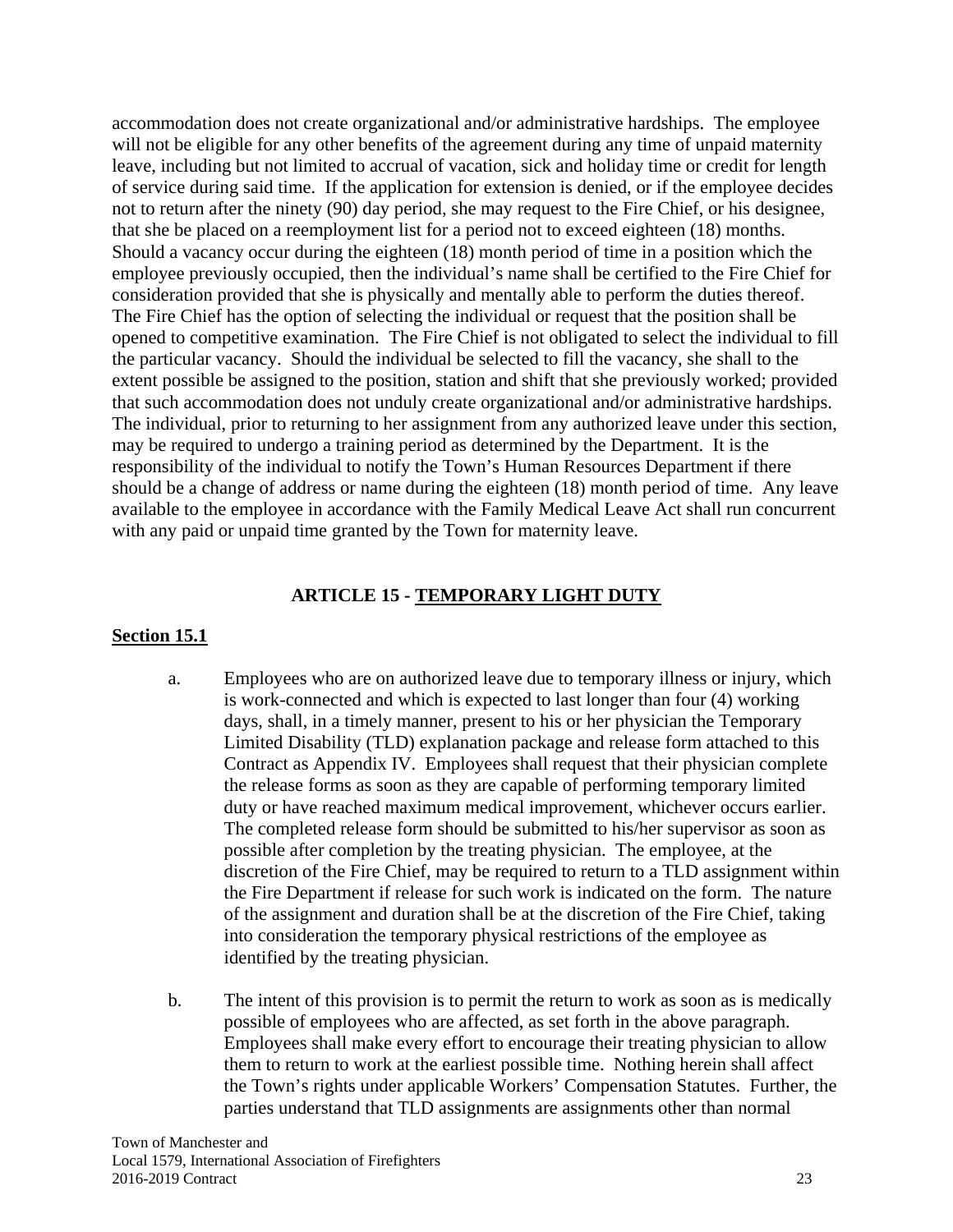duties, and it is not the intent that said assignments are to be of a make work or permanent nature. Employees who at any time are determined to be unable to perform the essential functions of their position on a permanent basis shall not be eligible to receive or continue to receive a TLD assignment.

 c. Employees on a TLD assignment who would otherwise be eligible to receive Workers' Compensation payments shall have such time on said assignment count toward eligibility to receive Supplemental Workers' Compensation payments as provided for in Article XIII, Section 13.1.

### **ARTICLE 16 - MILITARY LEAVE**

**Section 16.1** An employee who leaves the Fire Department for military service shall be restored to his position provided he is physically and mentally able to perform the duties thereof and he offers to return to duty within ninety (90) days after date of his discharge. The time spent in such military service shall be included in determining salary advancement and eligibility for promotional examinations. This Article shall not apply to an employee who, because of voluntary recruitment, has been absent from the Fire Department for a period of more than five (5) years in addition to war service or compulsory service.

**Section 16.2 Military Pay Differential**: Employees, who request in writing, shall be granted leave with pay for participation in short term (fifteen [15] calendar days or less) military training in the Federal/Organized Reserves or National Guard per calendar year. In case the employee receives any base pay, the employee's Town salary shall be reduced by that amount for the duration of the leave.

**Section 16.3 Loss of Seniority for Military Duty**: No employee shall lose any seniority standing because of military service in the National Guard or Federal/Organized Reserves.

#### **ARTICLE 17 - LEAVE OF ABSENCE WITHOUT PAY**

**Section 17.1** Leaves of absence without pay may be granted to permanent employees on recommendation of the Department Head with the approval of the General Manager for not longer than one  $(1)$  year.

**Section 17.2** Request for such leave without pay shall be made, in writing, to the Department Head and shall include a statement of the reasons therefor and of the length of leave requested.

**Section 17.3** During the period of leave without pay, except for military leave, the employee shall not be credited for length of service and shall not be credited with time for purposes of:

- (a) meeting the requirements of a working test period;
- (b) accruing sick leave;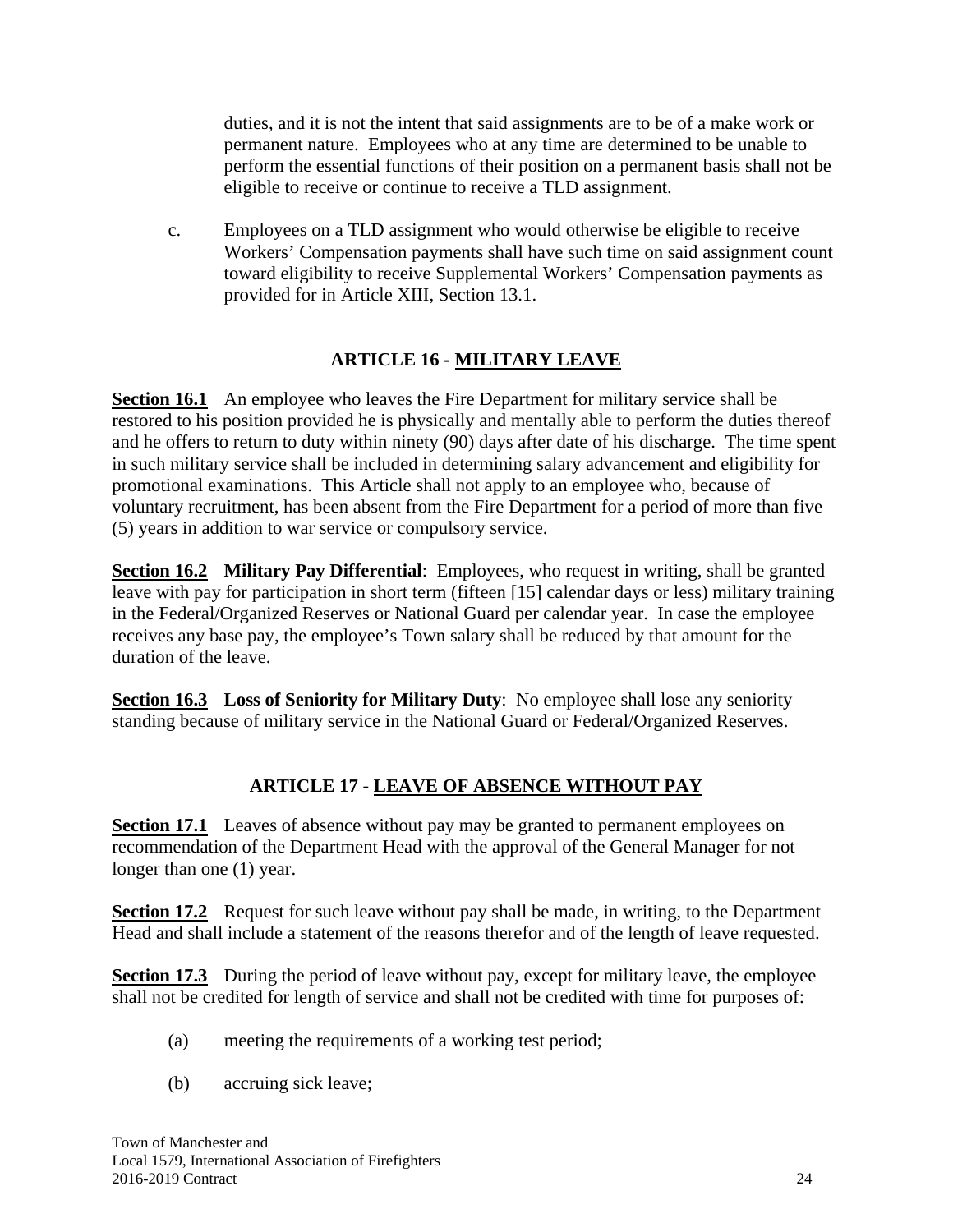(c) accruing vacation time.

**Section 17.4** An employee may be reinstated from leave of absence without pay, but without any preferred status from his prior employment, to any position comparable to the position the employee last held with the Fire Department which may be vacant.

**Section 17.5** Any employee who is on leave of absence without pay shall not be paid for any holiday or sick leave during the period of absence. Any vacation time due an employee at the time of taking leave of absence without pay may be paid at that time. Authorized leaves of absences for one (1) month or less should not be used as a basis of reducing employee's benefits.

# **ARTICLE 18 - SHIFT EXCHANGE**

**Section 18.1 Shift Exchanges**: A shift exchange is defined as an exchange of an entire work period between two (2) employees. Any employee, assigned to a shift as strength, may exchange a work shift with another employee provided:

- 1) Such exchange is between two (2) Firefighters; Firefighter-Paramedics; Lieutenants; Shift Commanders.
- 2) The Chief of Department, or designee, must approve the shift exchange request and such exchange request is received and posted not less than one (1) hour prior to its becoming effective.
- 3) Such exchange does not impose any additional cost to the Town.

In the event an employee working a shift exchange cannot complete the entire shift due to circumstances that may occur, it shall be the responsibility of the employee to arrange for a replacement; and if a replacement cannot be found by the employee, or the employee defers to the Department to locate a replacement, the Department shall hire overtime to provide the strength to which they are entitled and the cost of such overtime shall be deducted from the next overtime compensation due the employee or, if not reimbursed within a thirty (30) day period, through an agreement developed between the Chief's office and Local 1579. In the event of a Workers' Compensation event, the Department shall assume the cost of any overtime required to maintain minimum strength for the remainder of the shift.

If an employee, who is scheduled to work a shift exchange, fails to report to duty; the Department shall, following a ten (10) minute grace period, hire overtime to provide the strength to which they are entitled and the cost of such overtime shall be deducted from the next overtime compensation due the employee or, if not reimbursed within a thirty (30) day period, through an agreement developed between the Chief's office and Local 1579. Employees that fail to report for duty for a shift exchange, may be subject, in addition to the overtime reimbursement provisions, to administrative sanction.

**Section 18.2 Normal Relief:** A normal relief is defined as an occurrence where one employee reports to duty to relieve another employee less than three (3) hours prior to the normal ending or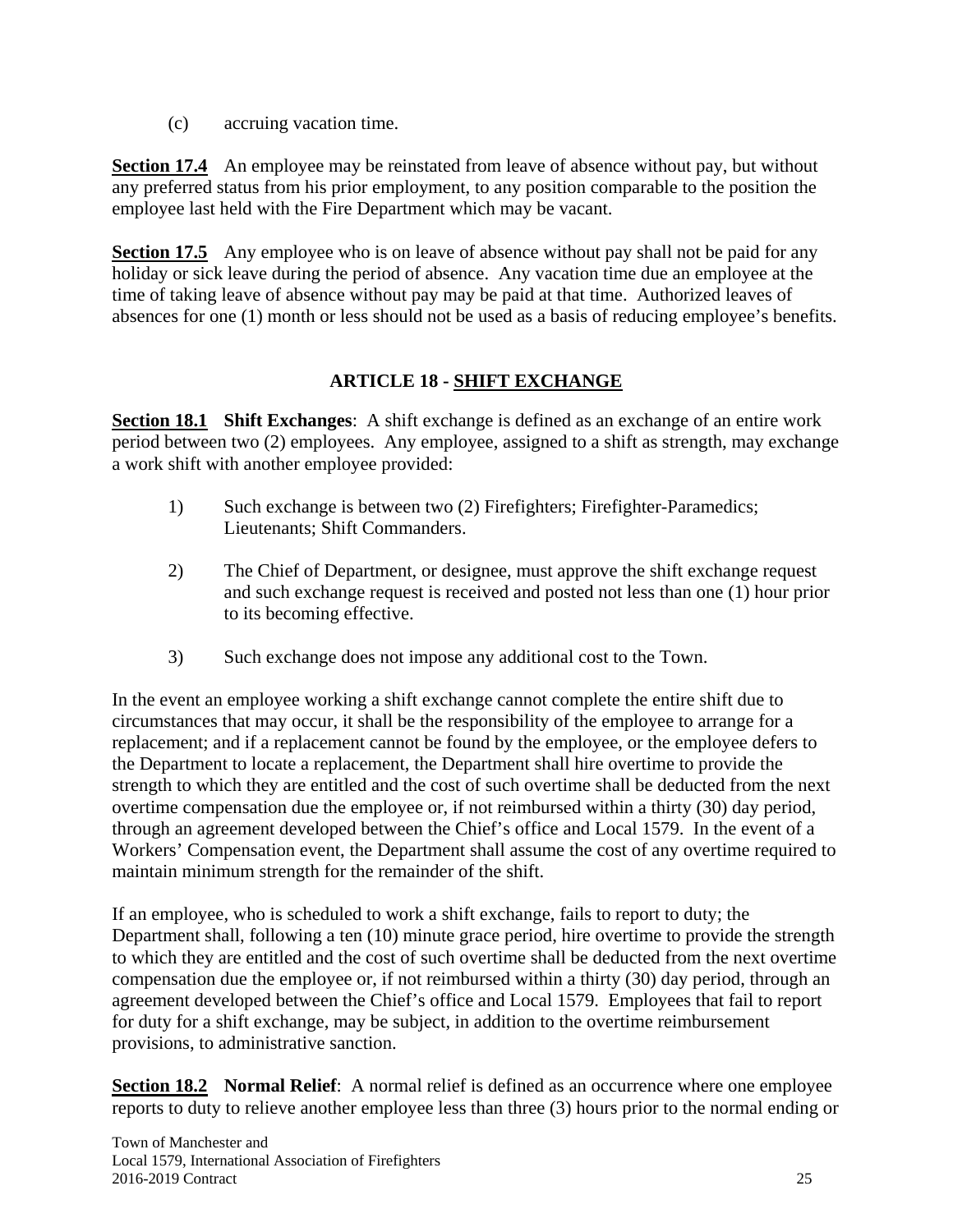less than three (3) hours after the normal beginning of a shift. No paperwork is required for a normal relief of one (1) hour or less (except in the case where one employee stays for another employee where paperwork is required for any length holdover), but a normal relief of more than one (1) hour but less than three (3) hours does require paperwork to be completed and delivered or faxed to the Shift Commander prior to its becoming effective. No exemptions from overtime are granted for normal reliefs.

**Section 18.3** Early Relief: An Early Relief is defined as an occurrence where one employee relieves another employee three (3) or more hours prior to the normal end of a work shift. Any employee, assigned to a shift as strength, may engage in an early relief provided:

- 1) Such relief is between two (2) Firefighters; Firefighter-Paramedics; Lieutenants.
- 2) The Chief of Department, or designee, must approve the early relief request and such request is received and posted not less than one (1) hour prior to its becoming effective.
- 3) Such relief does not impose any additional cost to the Town.

The employee being relieved early is only entitled to exemption from overtime for the shift following the early relief. The employee doing the relieving is only entitled to exemption from overtime for an overtime that would encroach upon the early relief timespan.

**Section 18.4** Holdovers: A Holdover is defined as an occurrence where one employee holds over for another employee three (3) hours or more at the normal beginning of a work shift. Any employee, assigned to a shift as strength, may engage in a holdover provided:

- 1) Such holdover is between two (2) Firefighters; Firefighter-Paramedics; Lieutenants.
- 2) The Chief of Department, or designee, must approve the holdover request and such request is received and posted not less than one (1) hour prior to its becoming effective except for a sudden and unexpected emergency in which case a request may be received and posted in under one (1) hour.
- 3) Such holdover does not impose any additional cost to the Town.

The employee requesting the hold over is entitled to an exemption from overtime for the shift preceding the holdover. The employee doing the holding over is only entitled to exemption from overtime for an overtime that would encroach upon the holdover timespan.

# **ARTICLE 19 – UNIFORM ALLOWANCE**

**Section 19.1 Work Uniforms (Class B)**: Each employee, upon hire, shall receive a work uniform, as authorized by the Department. The work uniform shall consist of five (5) work shirts, five (5) T-shirts, five (5) work pants which shall be one hundred percent (100%) cotton,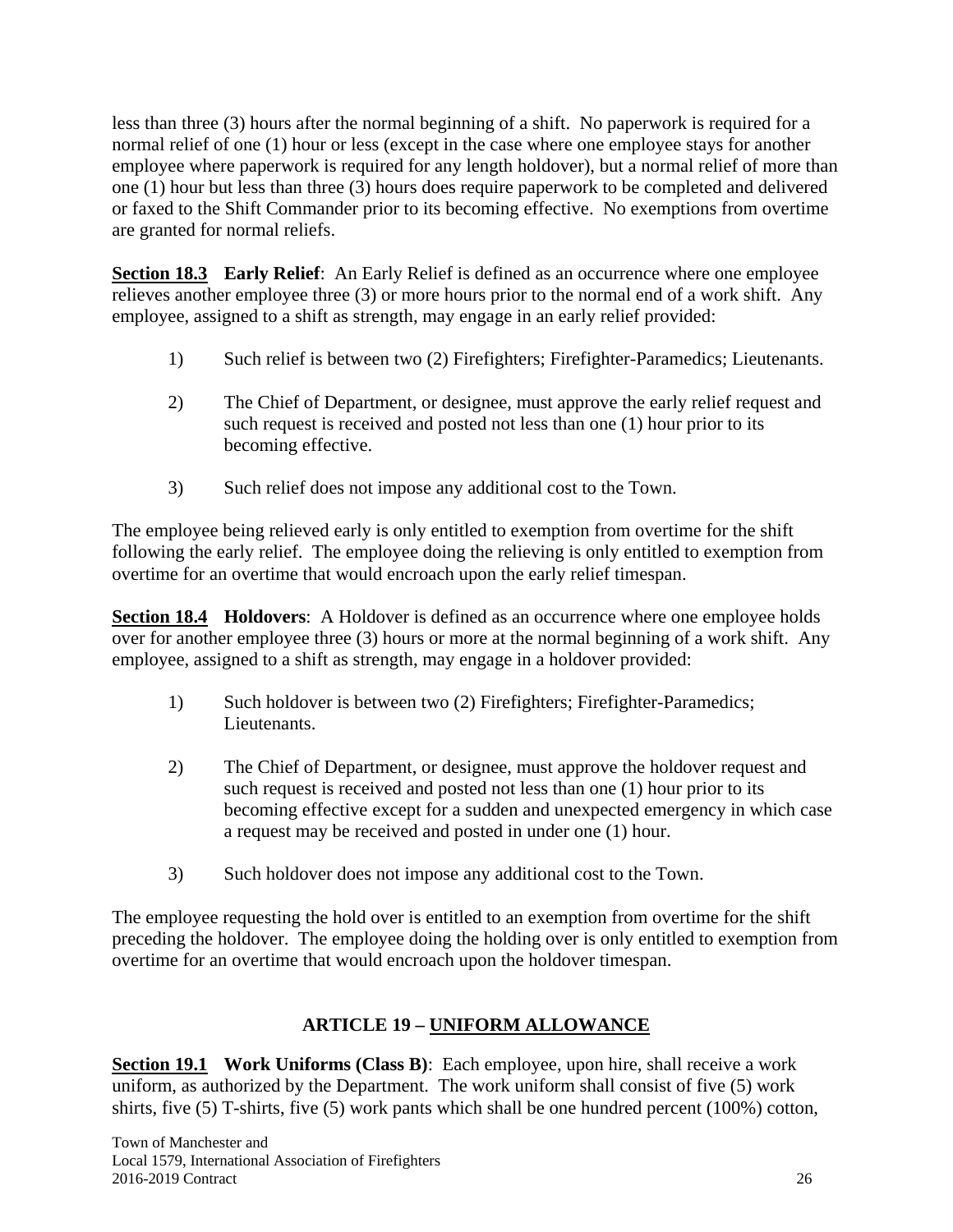and one (1) foul weather coat. Upon receiving appointment to shift as manpower, employees shall receive five (5) FFR Cotton work pants. Employees shall receive five (5) of the appropriate color work shirts upon promotion and thereafter will fall into the annual allowance policy.

The Department may authorize additional items of uniform apparel for issue or approve the use of personal purchase uniform apparel as specified by the Fire Chief.

Annually, all employees shall be entitled to receive four (4) items, of their choosing, of the work uniform issue. Items included are shirt, pants, job-shirt and other approved items agreed upon by the Department and the Union.

**Section 19.2 Uniforms, Personal Protective Equipment**: The Town shall provide each employee with his or her own protective clothing that meets N.F.P.A. standards. Protective clothing issued to bargaining unit members shall consist of a helmet with company I.D. shield, turnout coat, turnout pants, boots, hood, fire gloves and safety glasses.

Individuals working in the Fire Marshals Office shall be issued additional items required specifically for their positions. Items include but are not limited to: coveralls, hard hat, tool box and other tools specifically needed for the fire investigation.

**Section 19.3 Dress Uniform (Class A):** Employees receiving permanent appointment shall receive a dress uniform as authorized by the Department. The dress uniform shall consist of: Pants, Jacket with authorized patches, shirt, dress cap with insignia, nameplate, badge, tie, and white gloves.

#### **ARTICLE 20 - POSITION CLASSIFICATION**

**Section 20.1** There shall be a position classification plan for the Fire Department describing the duties, responsibilities and requirements for each position. Prior to any change in a position description, the Union shall be given the opportunity to be heard and to make suggestions.

# **ARTICLE 21 - MEAL ALLOWANCE**

**Section 21.1** Line personnel shall not be provided a meal allowance or guaranteed an uninterrupted meal break during a shift however employees shall be provided an opportunity to obtain food for meals while on-duty provided such meal does not entail "dine-in" at any establishment. The method and means of obtaining meals shall be determined by policy established solely by the Fire Chief with input received from the Union.

# **ARTICLE 22 - PENSION AND SURVIVOR BENEFITS**

**Section 22.1** The Town of Manchester shall cover all employees of the Fire Department under the Connecticut Municipal Employee's Retirement Fund B, and they shall contribute toward such Fund B in accordance with its provisions.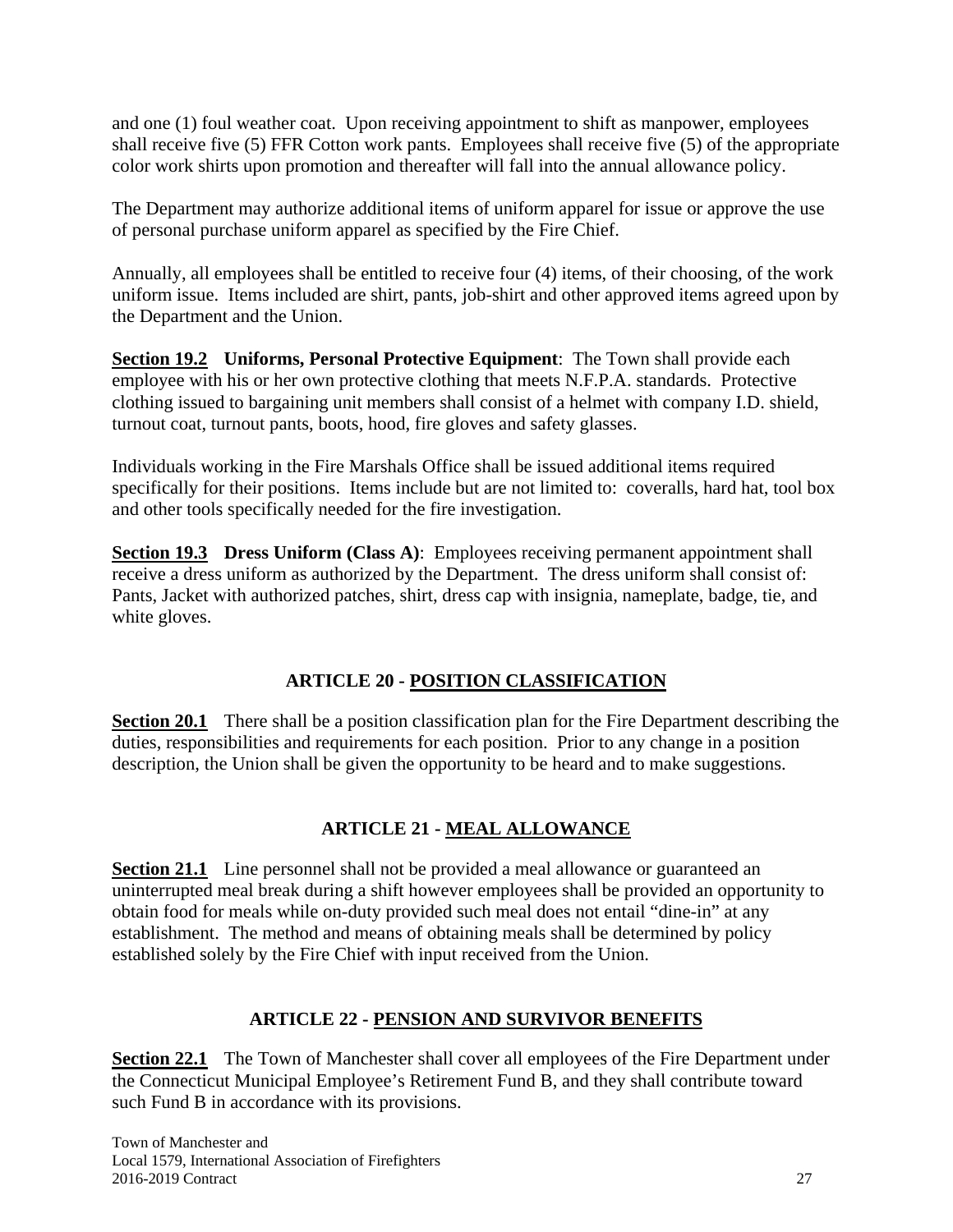**Section 22.2** The Town shall make Survivor's Benefits available to all employees by adopting the provisions of Number 197 of Public Acts of 1965 entitled "An Act Concerning The Policemen and Firemen Survivors Benefit Fund" and the Town and the employees shall each make the contributions required thereunder to said fund. Nothing contained herein shall preclude changes in the Survivorship Benefit Protection provided that any changes are subject to negotiation between the Town and the Union.

#### **ARTICLE 23 - INSURANCE**

**Section 23.1 Insurances:** The Town shall provide and pay for each employee and his eligible dependents except as may be otherwise indicated herein:

 a) A Preferred Provider Option (PPO) Plan, with in-network and out-of-network options - with the employee contributing through payroll deductions, which shall be on a pretax basis as allowed by the Internal Revenue Service Code as provided for in Section 23.6. The PPO Plan will only be offered to employees in the Plan as of July 1, 2016. The following design changes will be made to the Plan:

Effective July 1, 2016, prescription co-pays of \$5/\$20/30. Effective July 1, 2017, prescription co-pays of \$5/\$20/35. Effective July 1, 2016, in-patient hospital admission co-pay of \$100; out-patient co-pay of \$50. Effective July 1, 2017, in-patient hospital admission co-pay of \$200; out-patient co-pay of \$100.

 b) \* OAP 5/10 Plan, formerly a Non Gatekeeper Point of Service (POS), with innetwork and out-of-network options with the employee contributing through payroll deductions which shall be on a pretax basis as allowed by the Internal Revenue Service Code as provided for in Section 23.6. The following design changes will be made to the Plan:

Effective July 1, 2016, prescription co-pays of \$5/\$20/30. Effective July 1, 2017, prescription co-pays of \$5/\$20/35. Effective July 1, 2016, in-patient hospital admission co-pay of \$100; out-patient co-pay of \$50. Effective July 1, 2017, in-patient hospital admission co-pay of \$200; out-patient co-pay of \$100. Effective July 1, 2016, office visit co-pays of \$10. Effective July 1, 2017, office visit co-pays of \$15.

 c) \*OAP Plus Plan, formerly a Gatekeeper Point of Service (POS), with in-network and out-of-network options with the employee contributing through payroll deductions, which shall be on a pretax basis as allowed by the Internal Revenue Service Code as provided for in Section 23.6. The following design changes will be made to the Plan: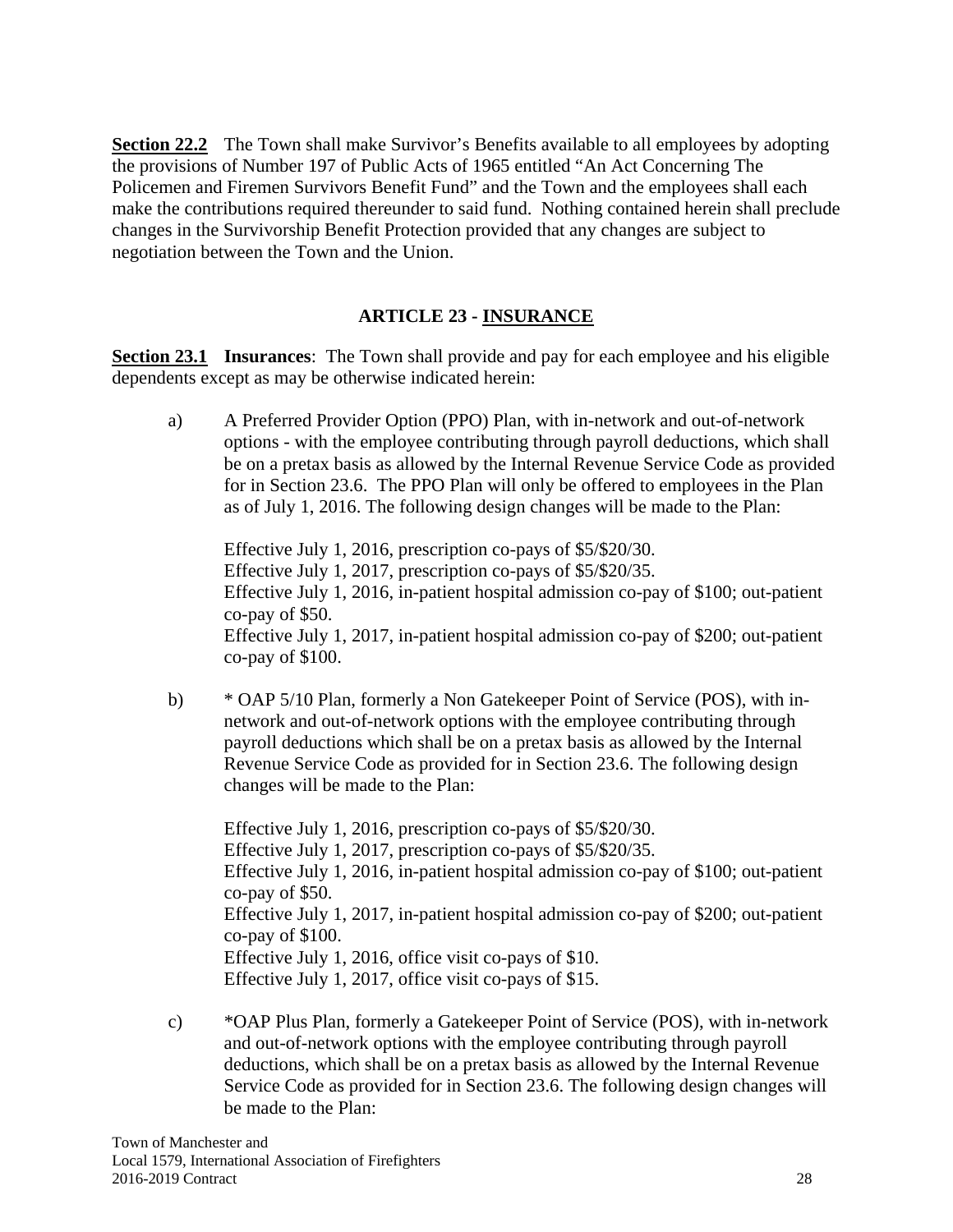Effective July 1, 2016, prescription co-pays of \$5/\$20/30. Effective July 1, 2017, prescription co-pays of \$5/\$20/35. Effective July 1, 2016, in-patient hospital admission co-pay of \$100; out-patient co-pay of \$50. Effective July 1, 2017, in-patient hospital admission co-pay of \$200; out-patient co-pay of \$100. Effective July 1, 2016, office visit co-pays of \$10. Effective July 1, 2017, office visit co-pays of \$15.

- d) Full Service Dental Plan with ninety percent (90%) benefit payment. Employees promoted to a rank above Lieutenant prior to July 1, 2004, shall maintain the Full Service Dental Plan and Rider A with one hundred percent (100%) payment for themselves and their dependents.
- e) An OAP Basic Plan, formerly HMO, with in-network coverage only. The following design changes will be made to the Plan:

Effective July 1, 2016, prescription co-pays of \$5/\$20/30. Effective July 1, 2017, prescription co-pays of \$5/\$20/35. Effective July 1, 2016, in-patient hospital admission co-pay of \$100; out-patient co-pay of \$50. Effective July 1, 2017, in-patient hospital admission co-pay of \$200; out-patient co-pay of \$100. Effective July 1, 2016, office visit co-pays of \$10. Effective July 1, 2017, office visit co-pays of \$15.

 f) Effective July 1, 2016, the Town may provide a High Deductible/HSA Plan. For each year of the three year contract, the deductible for the High Deductible/HSA Plan shall be \$2,000 for single coverage and \$4,000 for family coverage. This High Deductible/HSA Plan shall be a voluntary alternative to the Town's other health plans.

Effective July 1, 2016, the Town will fund fifty percent (50%) of the deductible amount for an employee who elects coverage under the High Deductible/HSA Plan. One-quarter of the Town's contribution toward the HSA deductible will be deposited into the HSA accounts on or before July 15, one-quarter will be deposited on or before October 15, one quarter will be deposited on or before January 15, and the remaining quarter will be deposited into the HSA accounts on or before April 15. The parties acknowledge that the Town's contribution toward the funding of the High Deductible/HSA Plan is not an element of the underlying insurance plan, but rather relates to the manner in which the deductible will be funded for actively employed employees.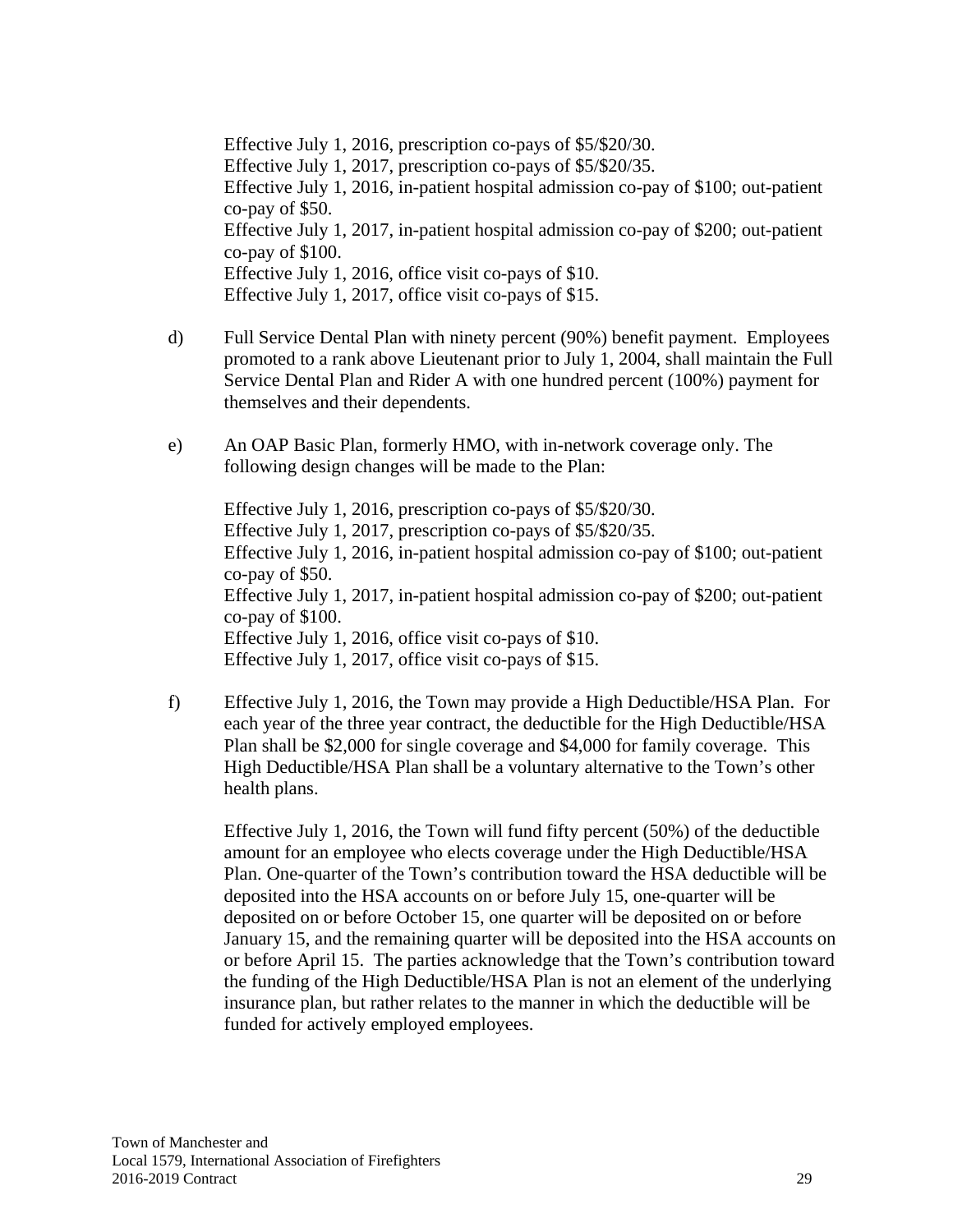Employees will contribute to the cost of the High Deductible/HSA Plan through payroll deductions which shall be on a pretax basis as allowed by the Internal Revenue Service Code as provided for in Section 23.6

Effective July 1, 2016, prescription co-pays will apply to prescriptions after the exhaustion of the deductible as follows: \$5/\$20/30.

Effective July 1, 2017, prescription co-pays will apply to prescriptions after the exhaustion of the deductible as follows: \$5/\$20/35.

 \* Providers other than Cigna, if selected pursuant to Paragraph 23.4 below may not be able to provide both the OAP 5/10 and OAP Plus Plans.

**Section 23.2** The Town shall provide and pay for \$15,000 Group Life Insurance for each regular member of the bargaining unit. An additional \$30,000 of Group Life Insurance may be purchased at the employee's expense at rates determined by the Town. In addition, the initial Group Life coverage to which the employee is entitled to shall contain a double indemnity clause.

For employees in a rank above Lieutenant on October 14, 2008, the Town shall provide and pay for Group Life Insurance in the amount of \$100,000 and an additional \$25,000 may be purchased at the employee's expense at rates determined by the Town. In addition, the initial Group Life coverage to which the employee is entitled to shall contain a double indemnity clause.

**Section 23.3 Retiree Insurances & Cost Sharing:** The Town shall provide and pay for the following insurance for an employee and their spouse of record at the time of retirement, except as otherwise specified, who has retired in accordance with the provisions of Plan B of the Connecticut Municipal Employees Retirement Fund (Retirement Fund) after completion of twenty-five (25) years of service with the Town Fire Department, which may include military service time as provided for in said Retirement Fund, or who has received a disability retirement as the result of a work-related injury.

- a) Group retiree supplemental coverage
- b) Life insurance in the amount of \$4,000 for the retired employee only

Retired employees under the age of 65 shall receive the same medical coverage specified in Section 23.1(a)-(c) for active employees of the Unit, until they reach age 65 at which time they shall be provided the medical insurances listed above. Said employees will be allowed an annual open enrollment period to switch between insurance plans. If an employee on disability retirement is receiving insurance benefits under this Section and becomes employed elsewhere and is eligible to receive or purchase insurance benefits of any type from his new employer or dies, then the Town shall have no further obligation to the employee or his spouse to provide said insurance benefits from the date of said new employment regardless of the employee's future employment status or the date of death. Employees on disability retirement shall be required to notify the Town immediately if they secure employment which provides benefits.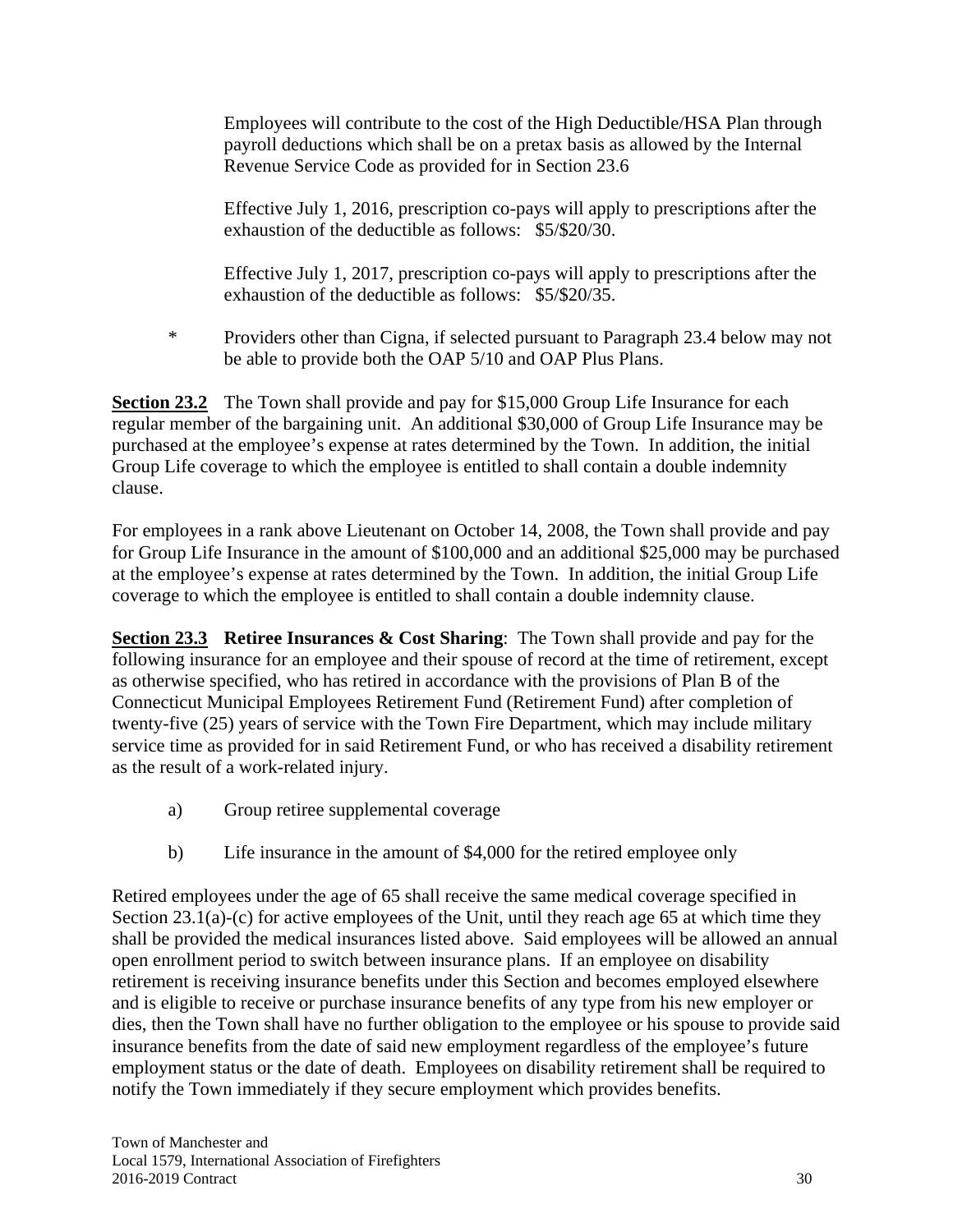An employee retiring after July 1, 1998, who was employed prior to May 1, 1997, and who is eligible for retiree health benefits, shall be required to co-pay for health insurance benefits at the rate of seventy-five percent (75%) of the yearly amount active employees are paying at the time of retirement except as otherwise provided for herein. Employees who retire after July 1, 2002 shall cost share one hundred percent (100%) of the yearly amount active employees are paying at the time of retirement except as otherwise provided for herein. The manner in which said copayments are made shall be specified by the Town.

For employees hired after July 1, 2005, they shall not be able to receive the mentioned insurance coverage for their spouse of record when they retire.

Upon retirement, employees may not elect the PPO insurance coverage unless the retiree has an out of state permanent residence and the PPO insurance is needed for portability.

- 1. Employees hired prior to July 1, 2005, are eligible to select the PPO when they move out of the State of Connecticut. The retiree shall pay the same cost sharing rate that an active member was paying for the PPO at the time that they retired. Said employees (those hired prior to July 1, 2005) that remain in the State of Connecticut and choose the PPO insurance coverage, shall pay the same cost sharing amount that an active employee pays.
- 2. For those hired on or after July 1, 2005, who select the PPO when they move out of the State of Connecticut, the retiree will also be required to pay the difference between the Town's contribution for the PPO and the Town's contribution for the Non-Gatekeeper POS at the time of retirement.

The spouse of an employee above the rank of Lieutenant on October 14, 2008, shall be eligible upon the death of the employee either as an active or retired employee to purchase individual health insurance coverage from the Town at the Town's COBRA rate, with no additional cost to the Town, up to the date of Medicare eligibility.

**Section 23.4 Insurance Networks**: All employee insurances referred to in this section shall be those specifically named or similar benefits and co-pay arrangements provided through alternative health insurance benefit carrier provided that the size of service network offered must be at least seventy-five percent (75%) of that currently offered. The following will be excluded in determining whether a plan is similar or not: out-of-state reciprocal arrangements for routine care (non-emergencies) for POS and other HMO platforms, claims processing and payment methods and plan documents and language.

Notwithstanding the above, the basic benefits as outlined in the benefit plan matrix attached as Appendix VII to this Agreement as may be amended by the parties shall be equal to or better, in accordance with this section, should health benefits be provided for by an alternative health insurance carrier.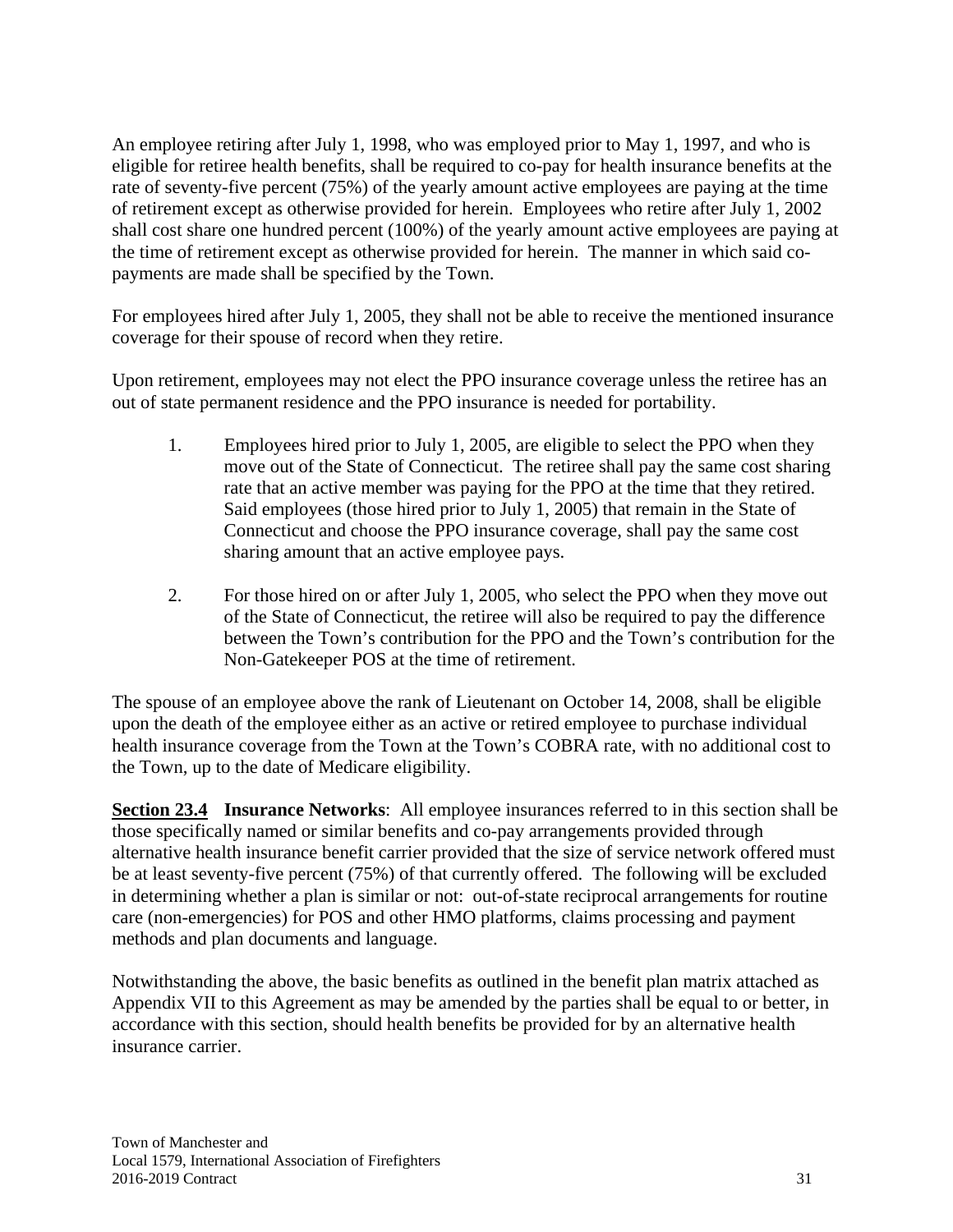**Section 23.5** The Town reserves the right to implement Cigna's Managed Benefits Program. If any similar cost-containment program offered by a different company is to be utilized by the Town, the Town shall discuss the program with the Union prior to implementation.

**Section 23.6 Active Employee Cost Sharing**: Employees shall authorize contributions through payroll deductions in an amount as listed below per employee per year toward the cost of those insurances identified in Section 23.1(a)-(c) and (e) and (f) of this Article.

| Effective and Retroactive to July 1, 2016 |                     |  |  |
|-------------------------------------------|---------------------|--|--|
| <b>Insurance Type</b>                     | % of Insurance Cost |  |  |
| <b>PPO</b>                                | 20.5%               |  |  |
| <b>OAP 5/10</b>                           | 17%                 |  |  |
| <b>OAP Plus and OAP Basic</b>             | 13%                 |  |  |
| HDHP/HSA                                  | 11%                 |  |  |

| July 1, 2017                  |                     |  |
|-------------------------------|---------------------|--|
| <b>Insurance Type</b>         | % of Insurance Cost |  |
| <b>PPO</b>                    | 21.5%               |  |
| <b>OAP 5/10</b>               | 18%                 |  |
| <b>OAP Plus and OAP Basic</b> | 14%                 |  |
| HDHP/HSA                      | 12%                 |  |

| July 1, 2018                  |                     |  |  |
|-------------------------------|---------------------|--|--|
| <b>Insurance Type</b>         | % of Insurance Cost |  |  |
| <b>PPO</b>                    | 22.5%               |  |  |
| <b>OAP 5/10</b>               | 19%                 |  |  |
| <b>OAP Plus and OAP Basic</b> | 15%                 |  |  |
| <b>HDHP/HSA</b>               | 13%                 |  |  |

#### **ARTICLE 24 - WAGES**

#### **Section 24.1 Wages:**

The increase for the contract period effective and retroactive to July 1, 2016 shall be two and one quarter percent (2.25%).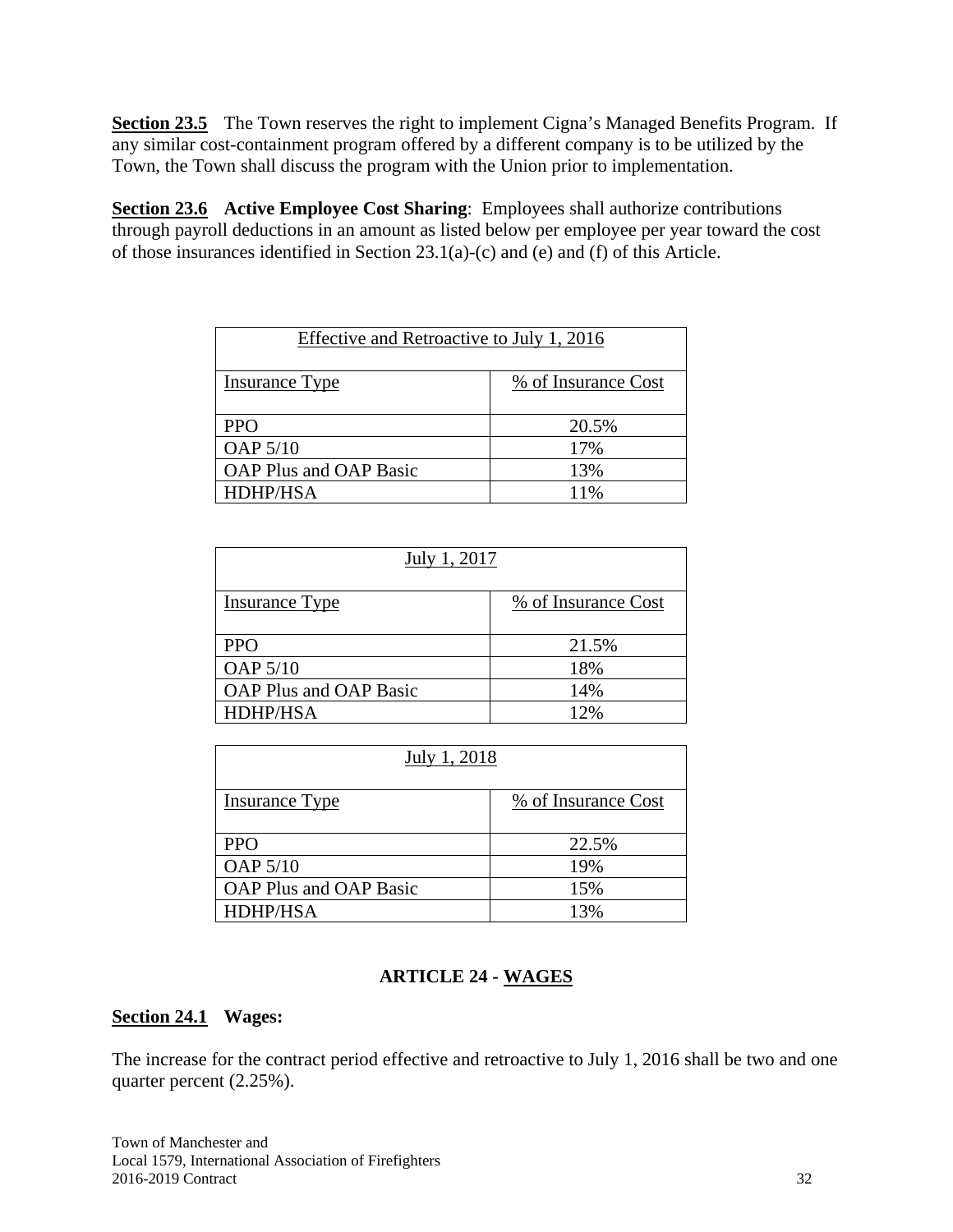The increase for the contract period effective July 1, 2017 shall be two percent (2%).

The increase for the contract period effective July 1, 2018 shall be two percent (2%).

Effective and retroactive to July 1, 2016, the Job Class Code T960 Battalion Chief 8.0 will receive a "day pay incentive" as set forth in Section 24.5.

Effective upon signature of the 2016-2019 Agreement, the Job Class Code T960 Battalion Chief 8.0 will be eligible for overtime compensation for hours worked above forty (40) hours per week for administrative duties when pre-approved by the Chief or his designee.

#### Promotion

An employee who is promoted to Deputy Fire Marshal or Fire Marshal shall be placed on the step of the salary schedule which gives him or her an increase in salary.

**Section 24.2** Longevity: Each employee who qualifies shall receive longevity pay in accordance with the following schedule:

Effective with the first longevity payment following October 14, 2008, Battalion Chiefs and Deputy Chiefs shall receive longevity pay in accordance with the above schedule.

Said longevity payments shall be paid in two (2) installments; May and November each year. Employees hired after July 1, 2002 shall not be eligible to receive longevity pay.

**Section 24.3** Employees who receive a degree in Fire Science, Fire Technology or Paramedic studies while employed by the Town will be granted an additional Two Hundred Dollars (\$200) per year for an Associate's Degree, and Four Hundred Dollars (\$400) per year for a Bachelor's Degree, except as provided for in Article XIV, Section 14.1(g) of this Agreement. Employees who complete fifty percent (50%) of course work toward an Associate's Degree in Fire Science, Fire Technology, or Paramedic studies after July 1, 1994, shall receive One Hundred Dollars (\$100) per year, provided the employee demonstrates to the Town good faith efforts toward achieving an Associate's Degree. Said payments shall be paid in two (2) installments - November and May of each year. Employees receiving said pay as of July 1, 1994 shall continue to receive degree pay.

**Section 24.4 Medical Bonuses**: Firefighters with EMT responsibilities and Paramedic responsibilities shall receive the same base rate. However, employees with EMT responsibilities shall receive a bonus of five hundred dollars (\$500) each year.

Employees with Paramedic responsibilities shall receive a bonus each year in accordance with the following schedule: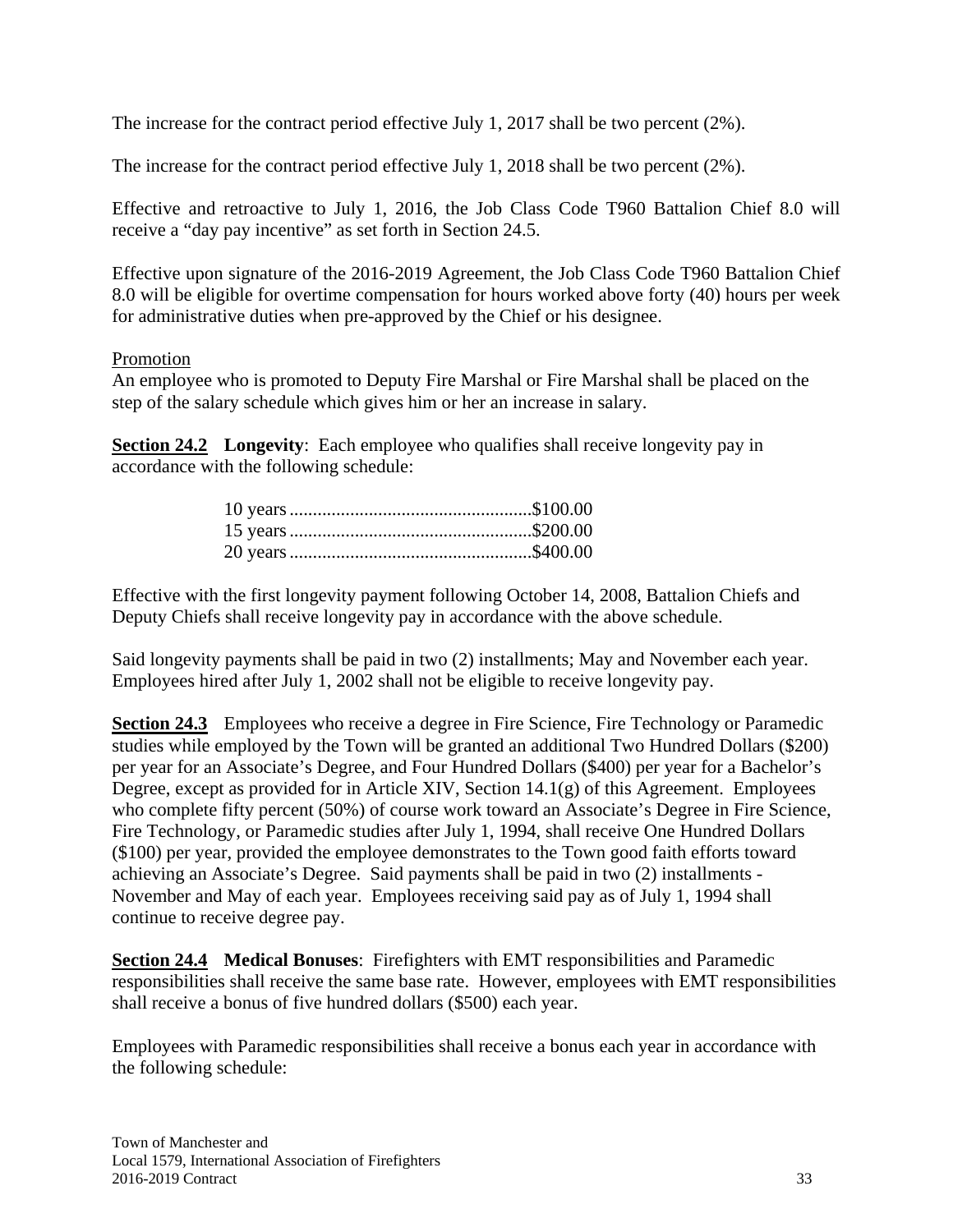| years four, five & six \$2,000.00 |  |
|-----------------------------------|--|
|                                   |  |
|                                   |  |

Effective July 1, 2014, the year eleven & over bonus is \$4,000.00

Employees must have their certification prior to the payment date to receive said bonus pay. Said bonus payment is for the last six (6) months of work. Said payments will be paid in two (2) installments; December (for June  $1<sup>st</sup>$  through November  $30<sup>th</sup>$ ) and June (December  $1<sup>st</sup>$  through May  $31<sup>st</sup>$ ) of each year and shall be prorated for the number of full months worked during the period covered.

Said bonuses include any changes to the current curriculum for EMT Certification and Paramedic Licensure.

Individuals working in the Fire Marshal's Office shall continue to receive their medical bonuses as listed above for the EMT level only.

Effective with the first payment following October 14, 2008, eligible Battalion Chiefs and Deputy Chiefs shall receive medical bonuses in accordance with the above schedule.

**Section 24.5 Day Pay Incentive**: Fire Inspectors and Battalion Chief Support Service Officers shall receive a Day Pay bonus as follows:

| Upon appointment | $$100.00$ bi-weekly |
|------------------|---------------------|
| Year 2           | \$200.00 bi-weekly  |
| Year 3 and above | \$300.00 bi-weekly. |

# **ARTICLE 25 - MISCELLANEOUS**

**Section 25.1** The Town shall provide each present employee and each new employee hired during the life of this Agreement with a copy of this Agreement.

**Section 25.2** The Town shall permit the reasonable use of all bulletin boards located in each firehouse by the Union for the posting of notices concerning Union business and activities.

**Section 25.3** All administrative orders shall be made in writing; except in the case of an emergency, such orders may be made verbally. Whenever such an order is made verbally, it shall be followed by a written order verifying same within seven (7) days after the date of which such verbal orders are issued.

**Section 25.4** The Fire Chief shall have the ability to administratively reassign members anytime during the year to balance shift strength. Whenever a vacancy exists in a firehouse due to termination, retirement, or for any other reason except for vacancies of Fire Inspector, Battalion Chief or Deputy Chief, the members of the bargaining unit shall have the privilege of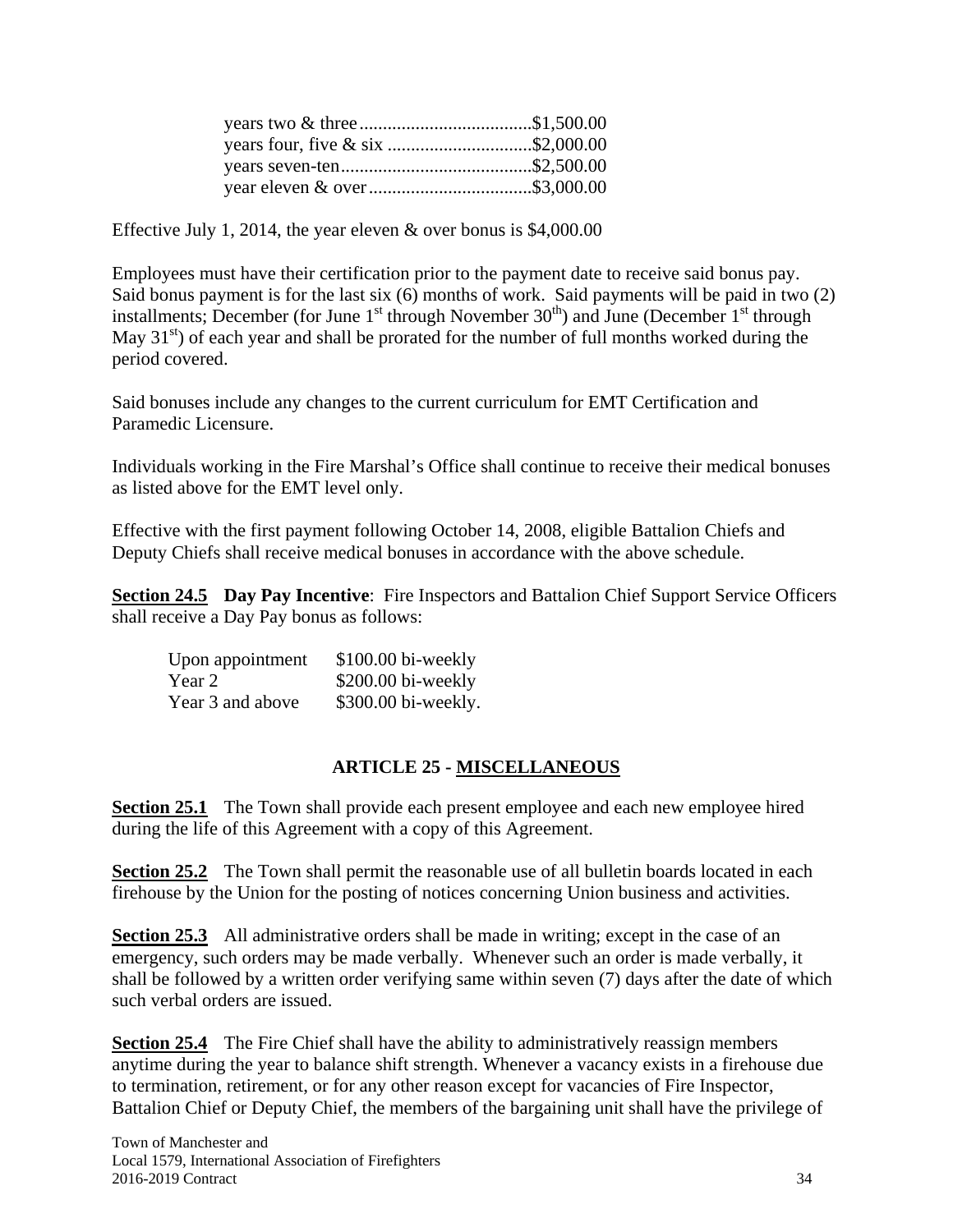bidding on the position. Positions will be filled by the Fire Chief with due consideration for the expressed wishes and seniority (as set forth below) of the bidders, consistent with the best interest of the operations of the Fire Department. The Fire Chief shall post the vacancy for ten (10) days after which bidding will close. The Fire Chief will select from the pool of bidding candidates to fill the vacancy. In making his selection for assignment, the Fire Chief will consider the following criteria: experience; credentials; training; and work history. The bidder with the most seniority will be selected when the Fire Chief deems that all other factors are equivalent. Seniority for purposes of this section will be based on seniority in classification for which there is a vacancy. Bidding will be initiated annually in September, unless mutually agreed upon between the Department and Union. If no one bids on the position, the Fire Chief shall assign the member of his choice. Once the bid has been awarded by the Fire Chief, it will be for a period of not less than one (1) year, with exception to be designated by the Fire Chief. New employees of the Department shall be assigned to a shift and considered part of the staffing levels, as defined by Article 7, Sections 7.1-7.3, after a reasonable training period. The length and content of said training program shall be determined by the Fire Chief. Firefighter-Paramedics shall be allowed to bid on any vacant Firefighter position once they are within six (6) months of completion of their commitment to said position.

In the case of vacancies in the Battalion Chief or Deputy Chief positions, the Fire Chief shall, in his sole discretion, assign current or promoted officers to the vacant positions.

**Section 25.5** Members of the bargaining unit shall receive proper notification of all vacancies prior to the filling of these positions.

**Section 25.6** All uniformed employees of the Fire Department shall be required to have a physical examination on an annual basis. The content of the physical examination shall be in accordance with the schedule attached as Appendix III. In addition, employees shall have their physician complete Appendix III and return the document to the Town's Fire Chief. The employee agrees that if the doctor refuses to sign said document, then the Town is eligible to receive medical records of the employee as they relate to the employees duties in the department and to discuss the case with the employee's physician. The cost of such physical shall be processed through the employee's insurance coverage. Costs for said physical which exceed that provided for by the insurance plan, or for the cost of tests not specified in Appendix III, shall be the responsibility of the employee.

**Section 25.7** An employee who is granted approved leave under a provision of the Contract shall not be subject to work any portion of the date requested off.

**Section 25.8 Medical Commitments**: All bargaining unit members, excluding ex-firefighterparamedics, shall be required to maintain EMT certification throughout their career. Firefighters who previously had Paramedic responsibilities for the Department must maintain medical certification to a minimum level of EMT, after leaving the medic program. This can be accomplished by maintaining their paramedic license. It shall be the employee's responsibility to provide the Department with their annual license renewal in a timely manner. The Department will pay the State directly for the cost of the license renewal. As an alternative, ex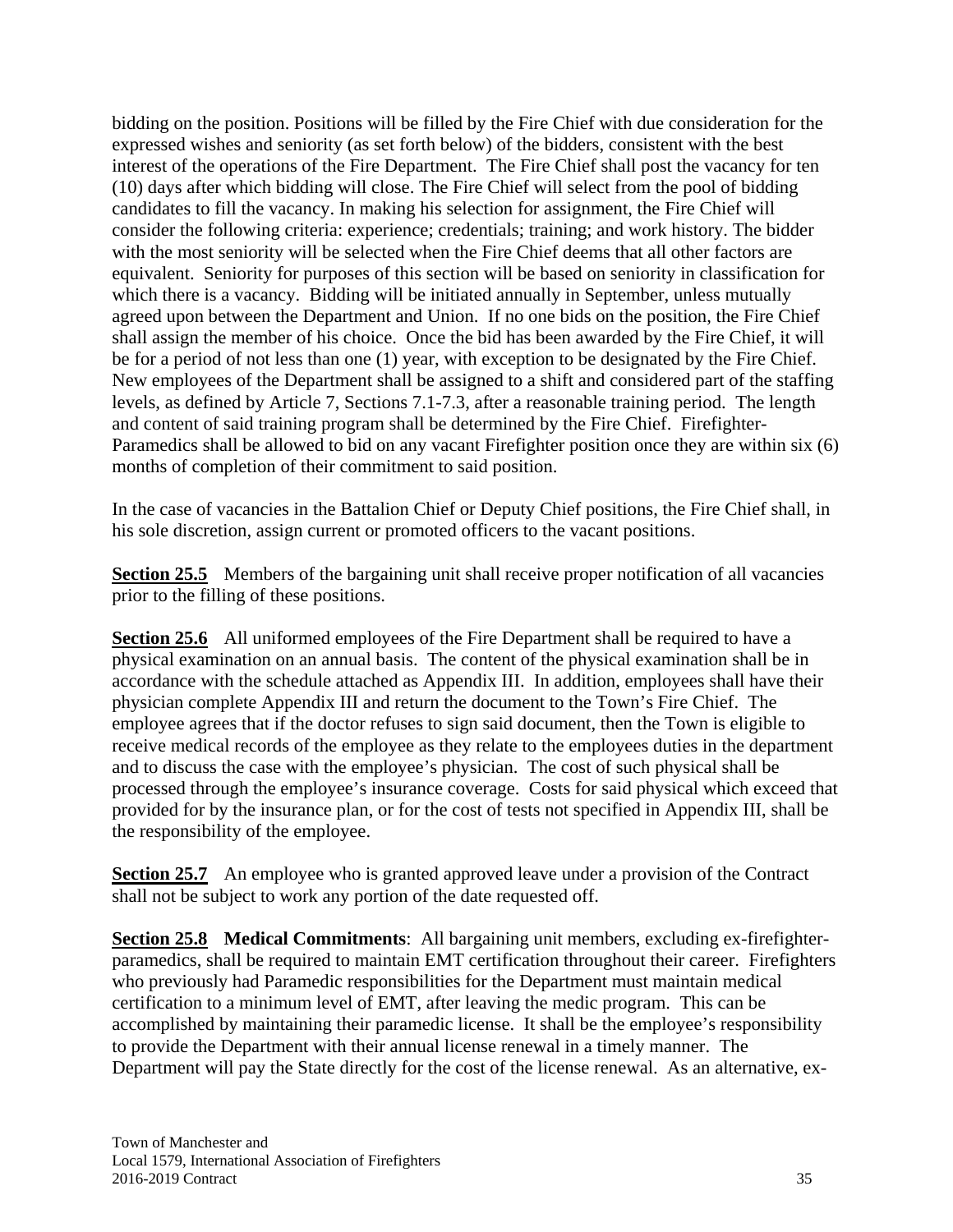firefighter-paramedics may choose to secure an EMT certification at their own expense. At no time is a lapse in medical certification allowed during this transition.

Firefighters-Paramedics hired after July 1, 1990, shall be required to remain in that assignment for a minimum of six (6) years from the date of their appointment to the shift as a Paramedic, unless reassigned by the Fire Chief.

Firefighters-Paramedics hired after May 1, 1997, shall be required to remain in that assignment for a minimum of seven (7) years from the date of their appointment to the shift as a Paramedic, unless reassigned by the Fire Chief. Employees wishing to be relieved from paramedic responsibilities after serving the minimum time required must provide the Fire Chief six (6) months' notice. The Town shall be responsible for providing ongoing training, as required for the maintenance of EMT and Paramedic certification.

Firefighter-Paramedics hired after July 1, 2002 shall be required to remain in that assignment for a minimum of ten (10) years from the date of their appointment to the shift as a Paramedic, unless reassigned by the Chief as provided for below. After the ten (10) year commitment period employees desirous of being released from Paramedic responsibilities shall notify the Fire Chief or his designee six (6) months prior to the end of the commitment period that they do not desire to continue as a Firefighter-Paramedic and they shall be allowed to do so as soon as possible after said time provided that such release does not negatively impact the ALS service delivery levels or staffing levels established by the Department.

Firefighter-Paramedics working within a commitment period, who present compelling evidence to the Chief which at the employee's request may include involvement of Union representatives, that they require a rehabilitation period, may at the sole discretion of the Fire Chief or his designee be temporarily released from Paramedic responsibilities for a period of time which shall not normally exceed a total of three (3) months during their commitment period except when in the sole discretion of the Fire Chief or his designee additional time is warranted. The length of any individual rehabilitation period shall be determined by the Chief or his designee. The total rehabilitation time will not be added to the total commitment time of the employee.

Firefighter-Paramedics working within a commitment period, who after completing their rehabilitation period, feel they are not capable of returning to work as a Firefighter-Paramedic for medical reasons may request of the Chief separation from Paramedic responsibilities altogether. The Chief may require that the employee undergo a fitness for duty evaluation regarding paramedic and firefighting responsibilities, the nature and provider of such service to be determined by the Fire Chief or his designee. If the fitness for duty evaluation determines that the employee can return to duty as a Paramedic he/she shall be required to do so immediately. If the fitness for duty evaluation determines the Paramedic cannot return to duty as a Paramedic, the employee shall resign his/her employment with the Department and may seek a service or non-service connected disability at their personal discretion unless there exists at the time of the determination a vacancy in a position as a Firefighter and it is determined by the fitness for duty evaluation that the employee is currently capable of performing the duties of the position.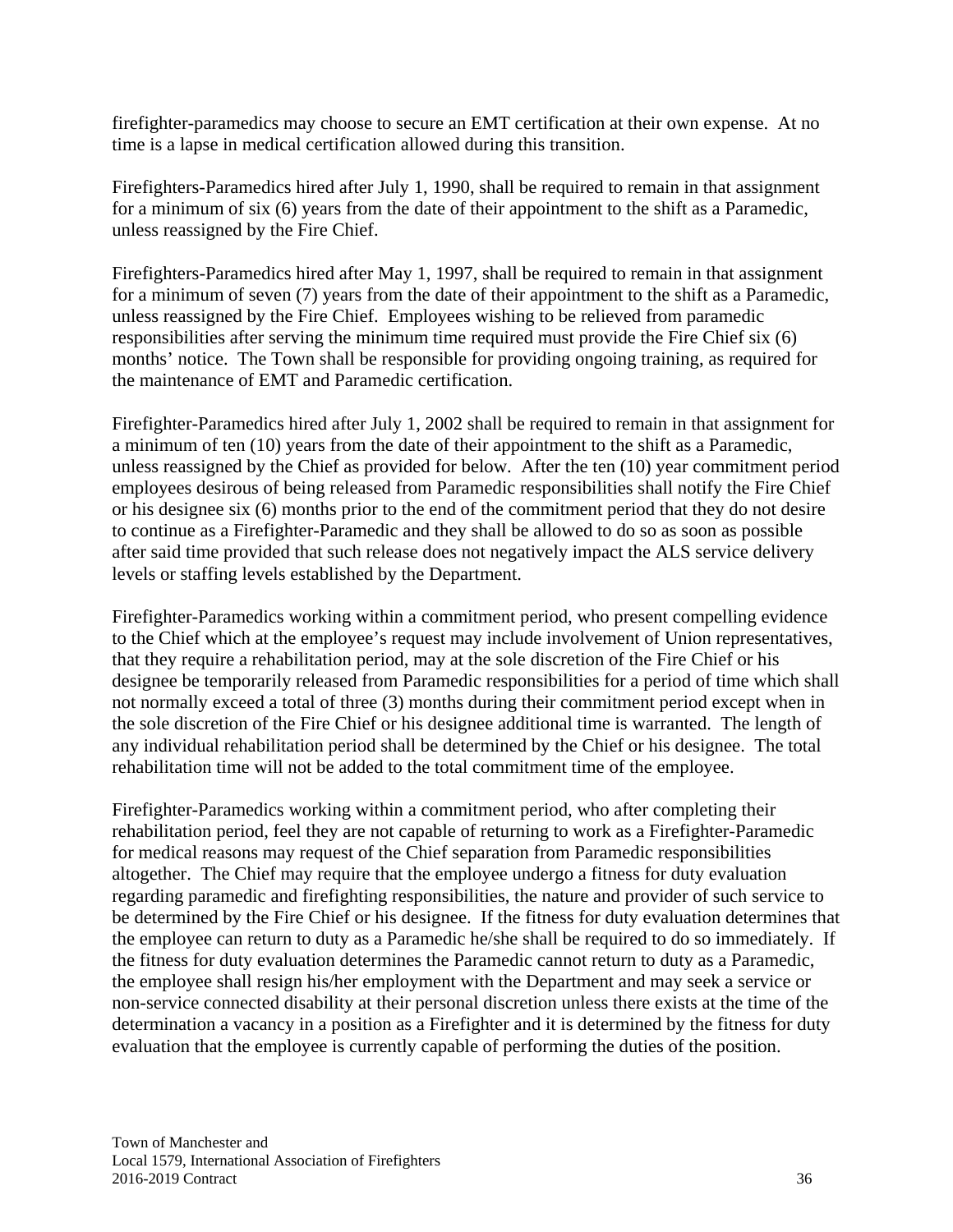**Section 25.9** There shall be no smoking allowed in Fire Department buildings, there shall be no smoking allowed in any Fire Department apparatus or staff vehicles.

**Section 25.10** A Joint Labor Management Safety Committee shall be established and operate according to mutually agreed upon bylaws. All members shall be compensated for actual time in attendance at meetings. The Committee Secretary shall be compensated one (1) additional hour per meeting to generate and distribute minutes of each meeting. The Safety Committee shall operate under the jurisdiction of the Chief/Executive Board forum.

**Section 25.11** The Town and Union agree to incorporate within the Department the Fire Service Joint Labor Management (IAFF/IAFC) Wellness/Fitness Initiative. A Joint Labor Management Wellness Committee shall be established and operate according to mutually agreed upon bylaws. The Wellness Committee shall operate under the jurisdiction of the Chief/Executive Board forum.

**Section 25.12** Notwithstanding any other provisions of this Agreement, no bargaining unit member will be eligible to exchange positions (swap) or be eligible for an overtime shift if such exchange or overtime results in the employee working in excess of forty-eight (48) continuous hours. A minimum of a ten (10) hour rest period is required preceding or following a forty eight (48) hour continuous work period.

**Section 25.13 Linen:** Station issue: Each station shall be issued a total of five (5) standard sets of supplemental linen, which shall be replenished as needed. Each station shall be issued one (1) dozen kitchen towels and 5 bath towels annually. The department shall maintain sufficient stock to satisfy emergency replacement items to personnel or stations.

Maintenance: The department will provide laundering capability (washer/dryer) in each station. The department will provide for laundry detergent and bleach sufficient to maintain uniforms and linen.

Personnel are responsible to launder their personal issue uniforms and linens.

**Section 25.14 Submission of Time Off Requests**: Employees may submit all forms of authorized leave in an agreed upon manner which may include the use of proxy. It is the Employee's responsibility to ensure that their time off requests are approved. Requests for time off submitted for the next shift will require direct contact with the Shift Commander or his designee.

**Section 25.15** All Chief-level Officers and personnel assigned to the Fire Marshal's Office shall be required to carry cellphones.

**Section 25.16 Vehicle Assignments**: The assignment of a vehicle to any employee shall be subject to the Town's vehicle use policy. The Town reserves the right to discontinue assignment of a vehicle.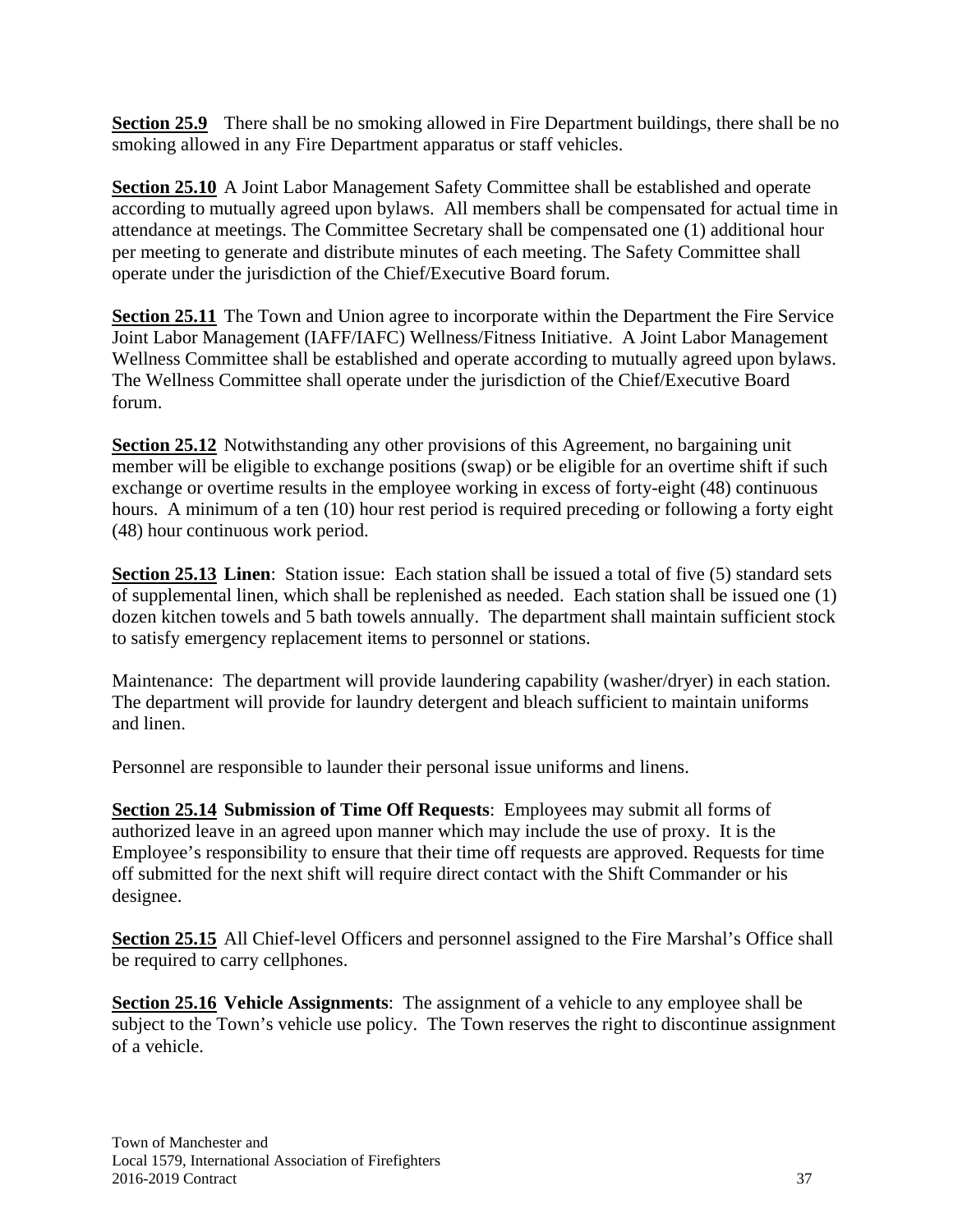**Section 25.17** Personnel promoted to Battalion Chief positions, who are not assigned to the Fire Marshal's Office, are assigned to serve as Shift Commander, Training Officer or EMS Officer at the sole discretion of the Fire Chief.

**Section 25.18** The Fire Chief has sole authority to transfer Battalion Chiefs working as Shift Commanders, Training Officer or EMS Officer, not assigned to the Fire Marshal's Office, to another position within the aforementioned group.

**Section 25.19** Positions in the Fire Marshal's Office and positions in Operations, regardless of rank, are not transferable. An individual interested in moving between the Fire Marshal's Office and Operations, in either direction, must test in a competitive promotional process for the desired position in order to be considered.

**Section 25.20** A Fire Inspector would be able to return to a firefighter's position in operations if there is a vacant position for the employee.

# **ARTICLE 26 - RESIDENCY**

**Section 26.1** Residency: Up to seventy-five percent (75%) of the Firefighters covered by this Agreement must live within twenty-four (24) miles from the Central Fire Headquarters. The remaining twenty-five percent (25%) of the Firefighters covered by this agreement shall not have any residency restriction. A map is attached to this Agreement showing the radius requirements. Firefighters shall provide the Fire Chief with their home addresses upon his request so that he may monitor this section of the Agreement. Requests to live outside the twenty-four (24) mile radius must be submitted to the Fire Chief in writing. Approval must be granted by the Fire Chief prior to any Firefighter residing outside of the radius area. His approval will be based solely on insuring that there is no more than the specified percentage of Firefighters residing outside of the stated limits at that time. The Fire Chief's response shall be in writing as to whether the employee meets the provisions of this Section.

# **ARTICLE 27 - EDUCATION/TRAINING**

**Section 27.1 Tuition reimbursement**: Employees hired after July 1, 1994, who opt for tuition reimbursement, pursuant to the terms of this Section, will not be eligible for college degree incentive pay as provided for in Article XXIV, Section 24.3 of this Agreement. Employees who leave the Town employ for any reason, except retirement, within three (3) years of being reimbursed under this Section, shall have deducted from any payouts for which the employee is eligible under Article XI, Section 11.4 and Article XII, Section 12.4 of the Agreement, the total amount of tuition reimbursement received under this Section.

**Section 27.2 Recruit School:** When a new employee(s) is sent to recruit school, the Department shall pay for all the necessary tuition and books.

**Section 27.3 Fire Schools - Non College**: To attend professional conferences or take courses of study, all of which will contribute to or increase the knowledge of the employee with regard to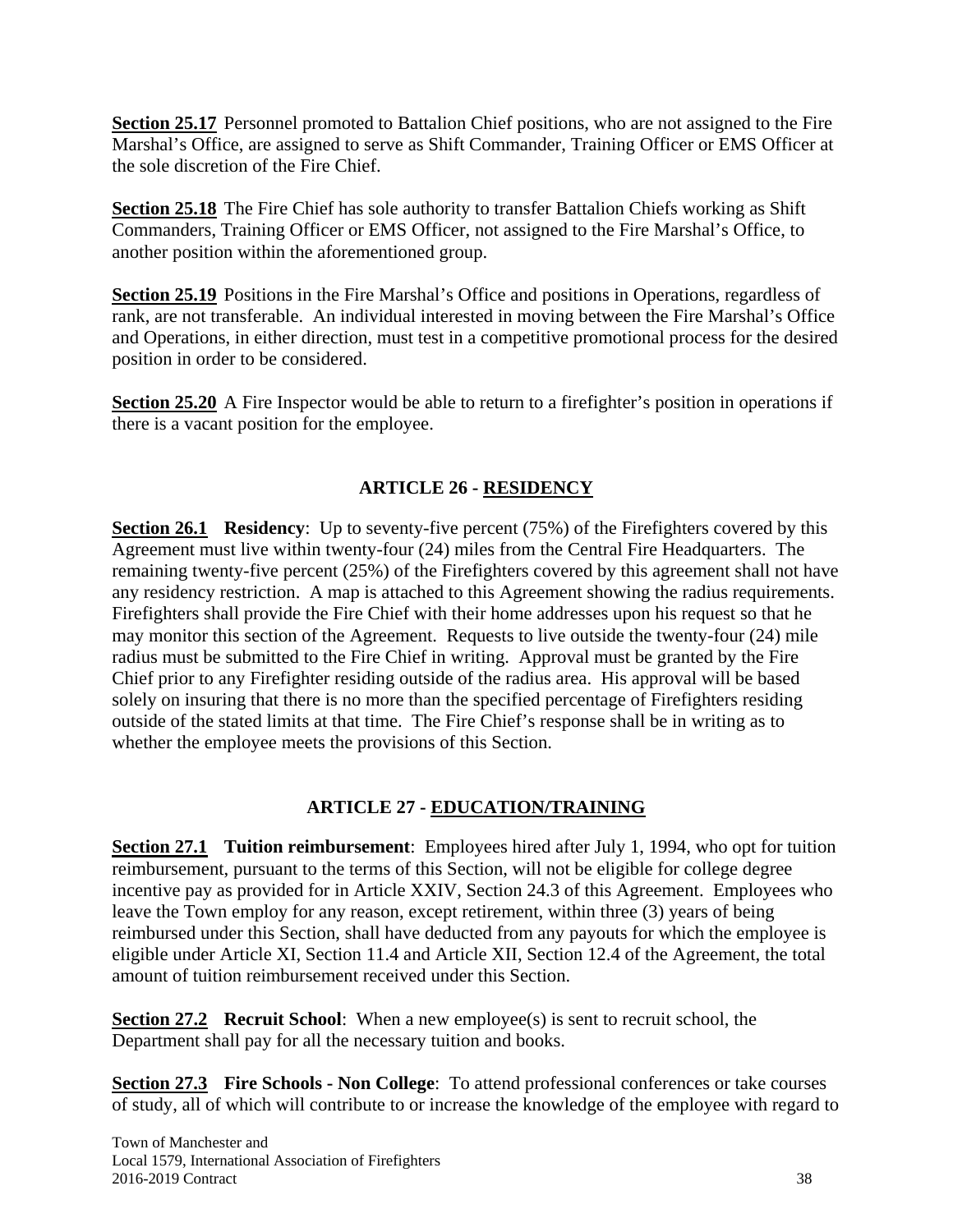the current job or position as determined by the Fire Chief, the Town shall pay for necessary books and tuition, taking into consideration budgetary limitation, as approved for by the Fire Chief. Such approval for reimbursement must be received in advance of taking the course and approval will be granted only where budgeting provision has been made for the above-mentioned purpose and the provided the employee receives a passing grade/certificate. The procedure is identified in the Department GOG.

**Section 27.4 Fire Related Degrees**: To attend college and take courses of study, all of which will contribute to or increase the knowledge of the employee with regard to the current job or position as determined by the Fire Chief, the Town shall pay for necessary books and tuition, taking into consideration budgetary limitation, as approved for by the Fire Chief. Such approval for reimbursement must be received in advance of taking the course and approval will be granted only where budgeting provision has been made for the above-mentioned purpose and the provided the employee receives a grade of "C" or better. The procedure is identified in the Department GOG.

**Section 27.5 Paramedic Degree / Initial Certification (Licensing)**: To attend the paramedic certificate course/degree, all of which will contribute to or increase the knowledge of the employee with regard to the current job or position as determined by the Fire Chief, the Town shall pay for necessary books and tuition, taking into consideration budgetary limitation, as approved for by the Fire Chief. Such approval for reimbursement must be received in advance of taking the course and approval will be granted only where budgeting provision has been made for the above-mentioned purpose. The procedure is identified in the Department GOG.

# **ARTICLE 28 - MANAGEMENT RIGHTS**

**Section 28.1** Except as otherwise abridged or modified by any provision of this Agreement, it is the right of the Town, acting through its departments and agencies to: determine the standards of selection for employment; direct its employees; take disciplinary action; relieve its employees from duty because of lack of work or for other legitimate reasons; maintain the efficiency of governmental operations; determine the methods, means and personnel by which the Town's operations are to be conducted; determine the content of job classifications; exercise complete control and discretion over its organization and the technology of performing its work; and fulfill all of its legal responsibilities. The above rights, responsibilities and prerogatives are inherent in the Board of Directors and the General Manager by virtue of statutory and Charter provisions and cannot be subject to any grievance or arbitration proceeding except as specifically provided for in this Agreement.

**Section 28.2** All benefits, rights and privileges enjoyed by employees prior to entering in this Agreement which are not specifically provided for or which are not relinquished or abridged by or in conflict with the other provisions of this Agreement, are hereby made a part of and protected by this Agreement.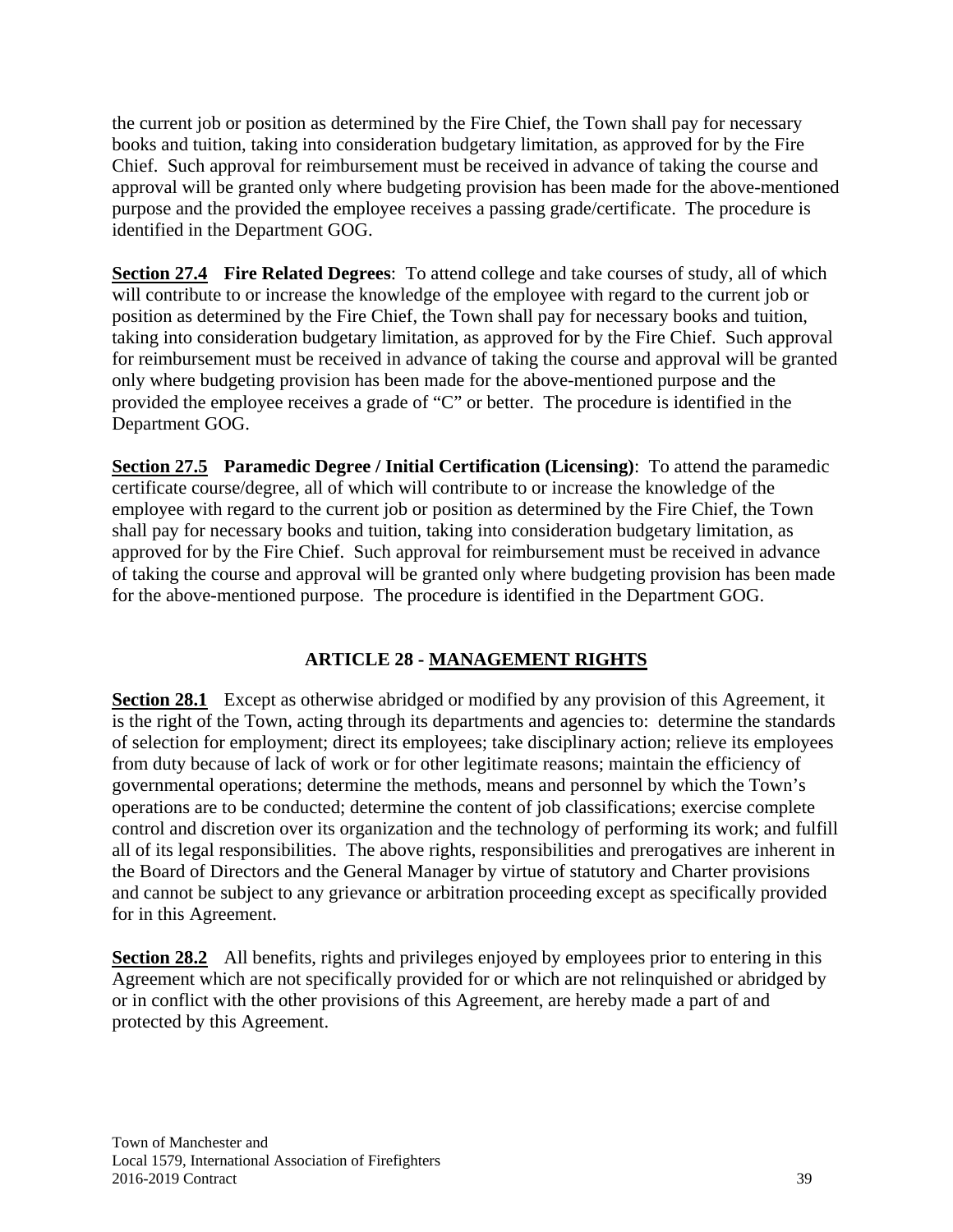#### **ARTICLE 29 - NONDISCRIMINATION CLAUSE**

**Section 29.1** Neither the Town nor the Union shall discriminate against any employee covered by this Agreement in a manner which would violate any applicable laws because of race, creed, color, handicap, national origin, age or sex.

#### **ARTICLE 30 - DURATION**

**Section 30.1** This Agreement shall take effect on July 1, 2016, except as otherwise specified herein, and shall remain in effect until June 30, 2019. Either party wishing to terminate, amend, or modify such Agreement must notify the other party, in writing, not more than one hundred and eighty (180) days nor less than one hundred and fifty (150) days prior to such expiration date and within thirty (30) days of the receipt of such notification by either party, a conference shall be held between the Town and Union Negotiation Committee for the purpose of discussing such amendment, modification or termination.

Section 30.2 The term of this Agreement does not prevent reconsideration of any provisions herein because of changed conditions or need for clarification where both parties agree to such reconsideration to include Memorandums of Understandings (MOU's).

In witness whereof, the parties have caused their names to be signed on this  $\frac{1}{57}$  day of February, 2017. March

TOWN OF MANCHESTER

LOCAL 1579, IAFF, AFL-CIO

**By** 

Scott Shanley

General Manager

Dede Atorio

Witness

Angelo Alleano

President

By

Witness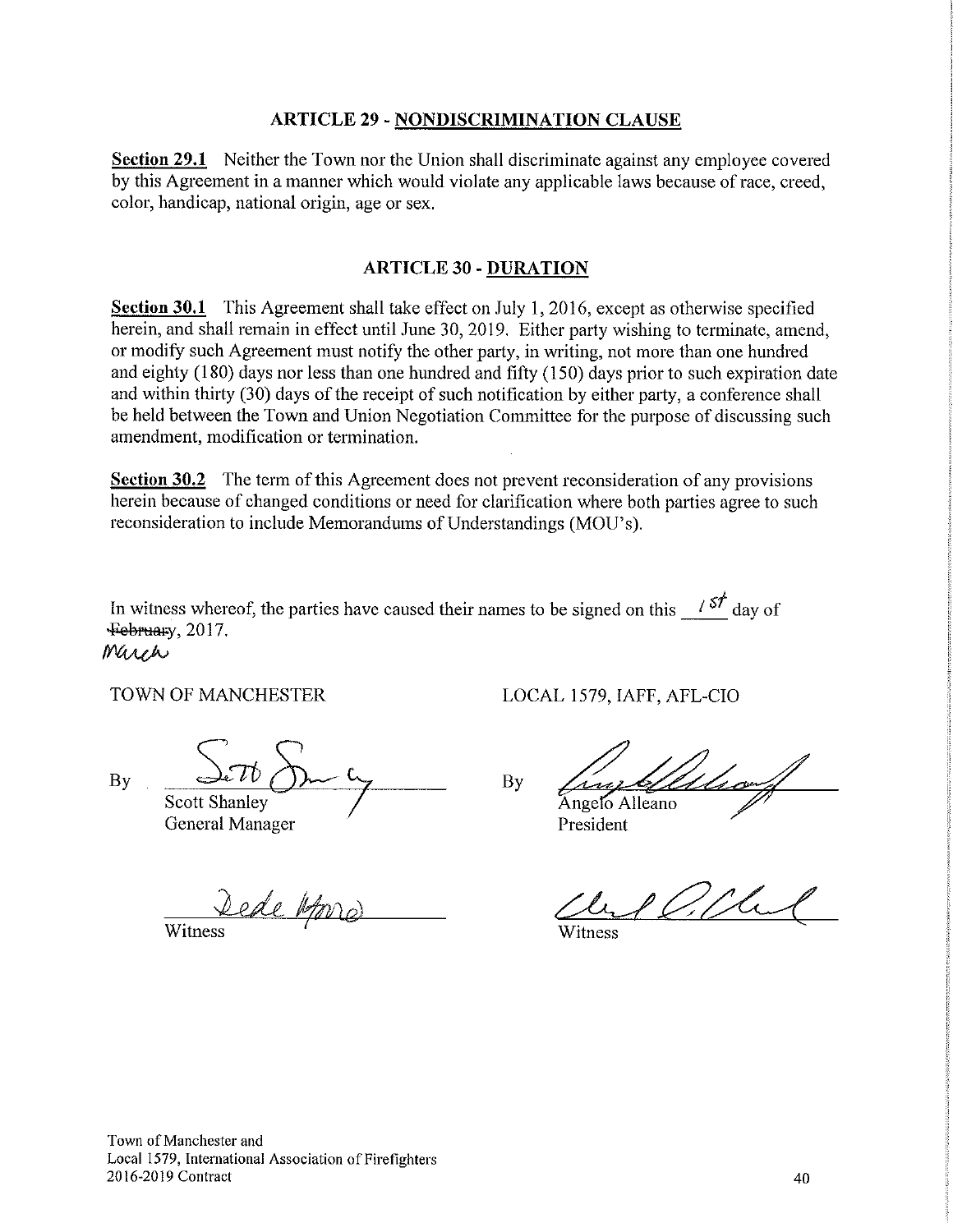# **APPENDIX A**

# **EXCHANGE OF WORK PERIOD**

|    | (person working, print)                                                                                                                                       |                                                               | (person off, print)                                                                                      |  |  |  |  |
|----|---------------------------------------------------------------------------------------------------------------------------------------------------------------|---------------------------------------------------------------|----------------------------------------------------------------------------------------------------------|--|--|--|--|
|    |                                                                                                                                                               |                                                               |                                                                                                          |  |  |  |  |
|    |                                                                                                                                                               |                                                               | [ ] Full Shift Exchange [ ] Early Relief (1-3 hrs) [ ] Holdover (less than 3 hrs)<br>From: To: From: To: |  |  |  |  |
|    | $From: \_ To: \_$                                                                                                                                             |                                                               | [ ] Early Relief (3+ hrs. with Exemptions) [ ] Holdover (3+ hrs. with Exemptions)<br>$From:$ To:         |  |  |  |  |
| 1) |                                                                                                                                                               |                                                               | We, the above, certify that no overtime has been assigned to us on this day.                             |  |  |  |  |
| 2) |                                                                                                                                                               | MFRE will not assume any responsibility for a shift exchange. |                                                                                                          |  |  |  |  |
| 3) | All exchanges must be made in accordance with the Contract, Article XVIII and final<br>responsibility rests with the person who agreed to work on that shift. |                                                               |                                                                                                          |  |  |  |  |
|    |                                                                                                                                                               |                                                               | Date Submitted: _____________ Date Approved: __________ Approved By: ____________                        |  |  |  |  |
|    |                                                                                                                                                               |                                                               |                                                                                                          |  |  |  |  |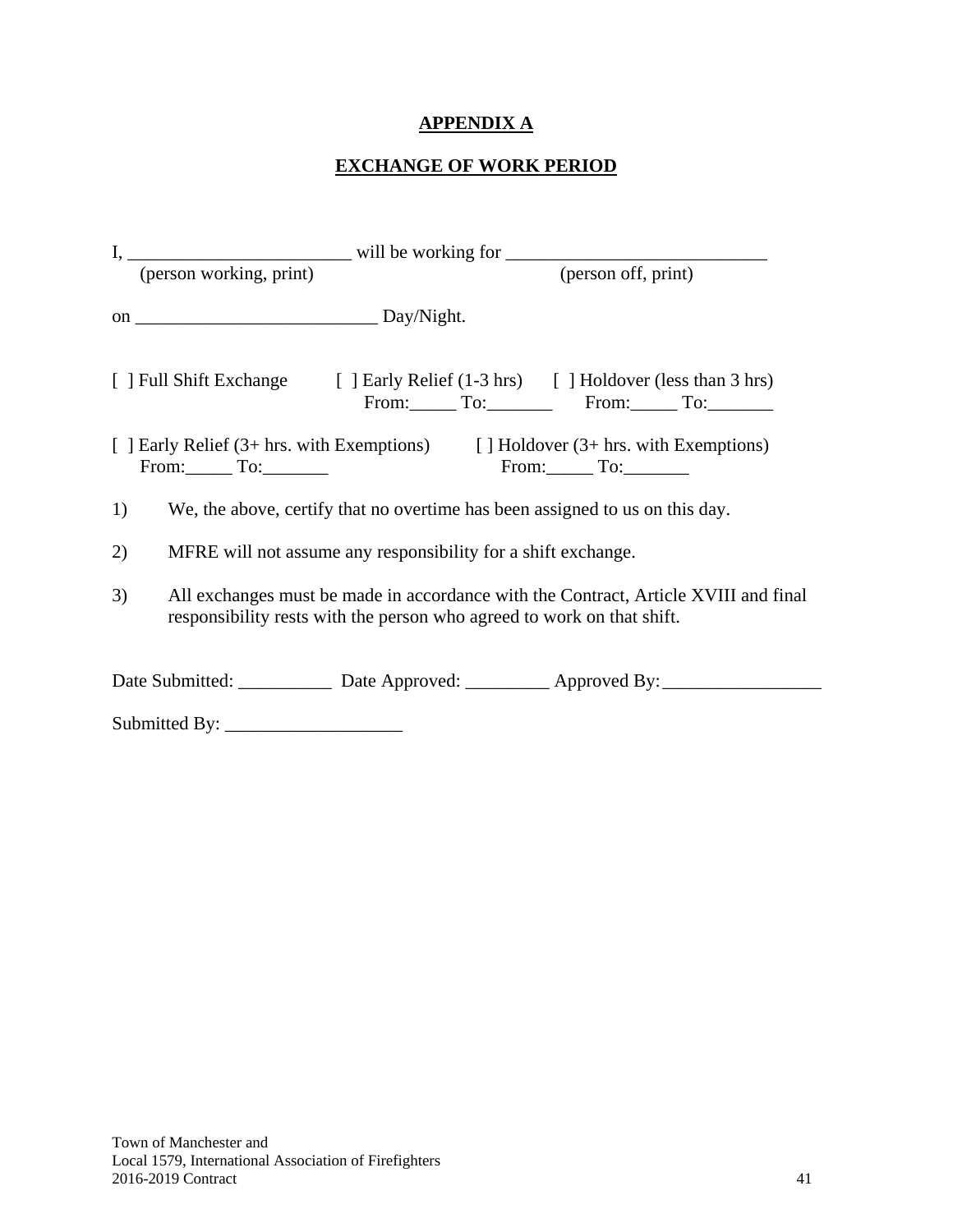# **APPENDIX B**

#### **MAP-RESIDENCY/RADIUS REQUIREMENTS**



Town of Manchester and Local 1579, International Association of Firefighters 2016-2019 Contract 42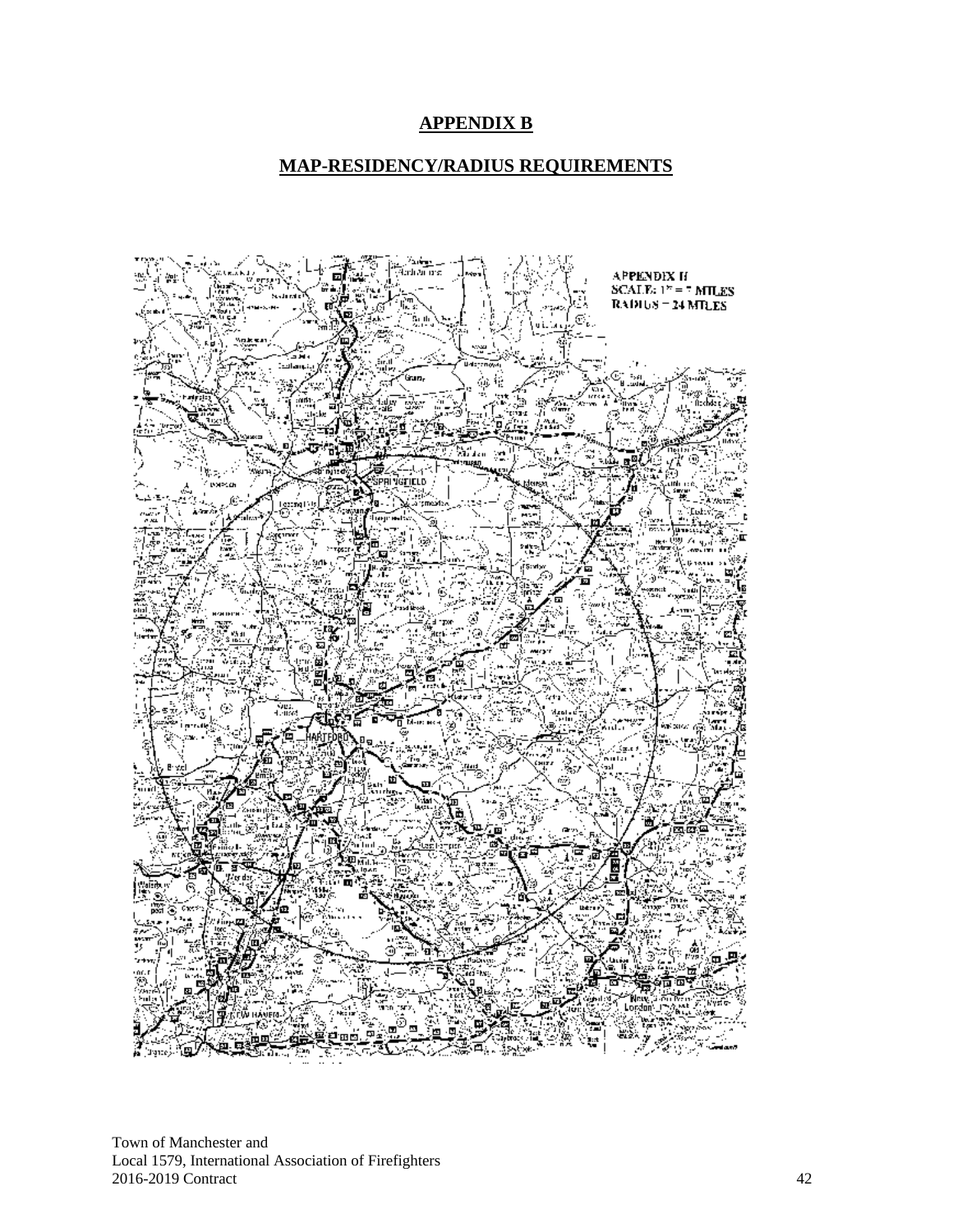## **APPENDIX C**

# **PHYSICAL EXAMINATION**

#### TO: Examining Physician

The patient giving you this letter is an employee of the Town of Manchester Fire Department and, as such, is required under the collective bargaining agreement to have a physical examination. Attached is a physical examination schedule which indicates the contents of the physical.

We ask that you complete and sign this form. Please return it to: Town of Manchester, Fire Department, 75 Center Street, P.O. Box 191, Manchester, CT 06045-0191 - c/o Fire Chief. A copy of this form will be sent to the President of the Town Fire Union, or his designee, and the Manchester Health Department.

I, \_\_\_\_\_\_\_\_\_\_\_\_\_\_\_\_\_\_\_\_\_, have examined \_\_\_\_\_\_\_\_\_\_\_\_\_\_\_\_\_ on \_\_\_\_\_\_\_\_\_\_\_\_\_\_\_ Doctor's Name Employee's Name Date

in accordance with the attached physical examination schedule. In addition, I have examined the

employee's job description and have determined that the employee is medically able to perform

the duties of the position including, but not limited to, the use of a respirator.

Doctor's Signature

Attachment

Rev. 5/02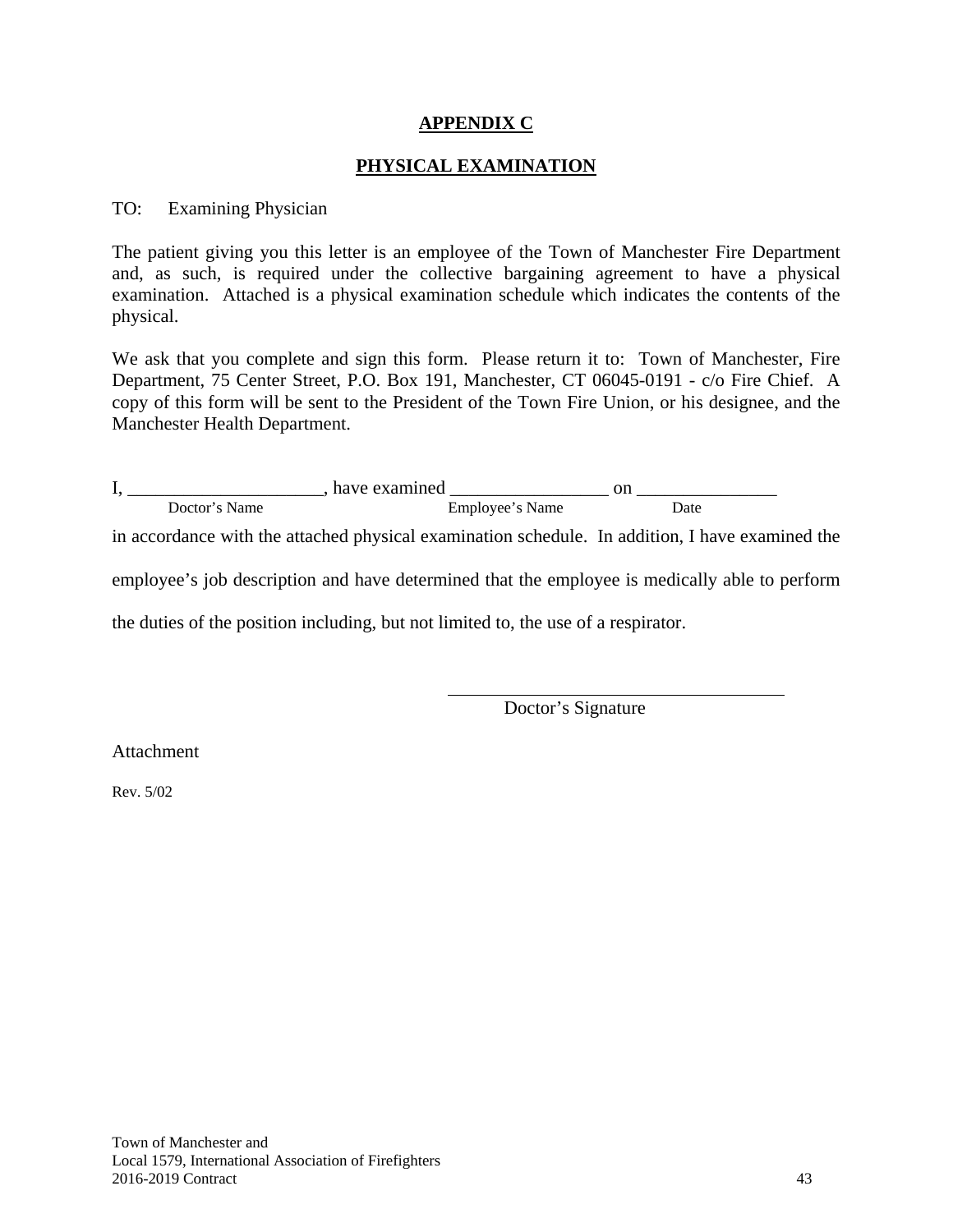#### **TOWN OF MANCHESTER ANNUAL PHYSICAL EXAMINATION CRITERIA FOR FIRE PERSONNEL**

The Annual Physical Examination for Fire Personnel shall consist of the following:

Comprehensive health history Vision - Snellen eye chart and Ishmahara color chart. Hearing -Audiometric test to be done to comply with OSHA standard 1910.95, Occupational Noise Exposure Blood pressure - Blood pressure greater than or equal to 140/90 is considered elevated reading. Weight - proportionate to height. Routine urinalysis - Dipstick and microscopic examination Review of chemical substance use (including cigarettes).

Physical examination including the following systems review:

| Skin        | Cardio-respiratory | Hematologic   |
|-------------|--------------------|---------------|
| Eyes        | Gastro-intestinal  | Habits        |
| Ears        | Genito-urinary     | Psychiatric   |
| <b>Nose</b> | Extremities        | Neuromuscular |
| Mouth       | Bones / joints     | Reproductive  |
| Throat      | <b>Breasts</b>     | Lymphatic     |
| <b>Neck</b> |                    |               |

Assessment of cardiovascular risk factors to include weight, smoking, cholesterol level, dietary use of sodium and fats, sedentary lifestyle, blood pressure, stress.

Blood work - serum calcium, phosphorus inorganic, serum glucose, urea nitrogen, BUN, uric acid, total cholesterol, HDL and LDL, total protein, albumin, globulin, total bilirubin, total alkaline Phosphatase, total LDH, SGOT/AST, SGPT/ALT, sodium, potassium, chloride, carbon dioxide, triglycerides, white blood cell count, red blood cell count, hemoglobin, hematocrit, MCV, MCH, MCHC, RDW, platelet count, lymphocyte %, mononuclear %, granulocytes %, RBC morphology, TSH.

Cancer Screens: Stool for guiac; Sigmoidoscopy as recommended by American Cancer Society; Annual Pap smear and Clinical Breast Examination for females, Mammograms as recommended by American Cancer Society; PSA as recommended by your physician.

#### Annual Resting EKG

Chest x-ray 2 views. (Recommended every 3 years, required every 5 years)

Completion of mandatory OSHA Respirator Medical Evaluation Questionnaire to comply with OSHA standard 1910.134 Respiratory Protection and annual Spirometry.

Stress test as recommended by your physician.

\*Additional testing as recommended by examining physician.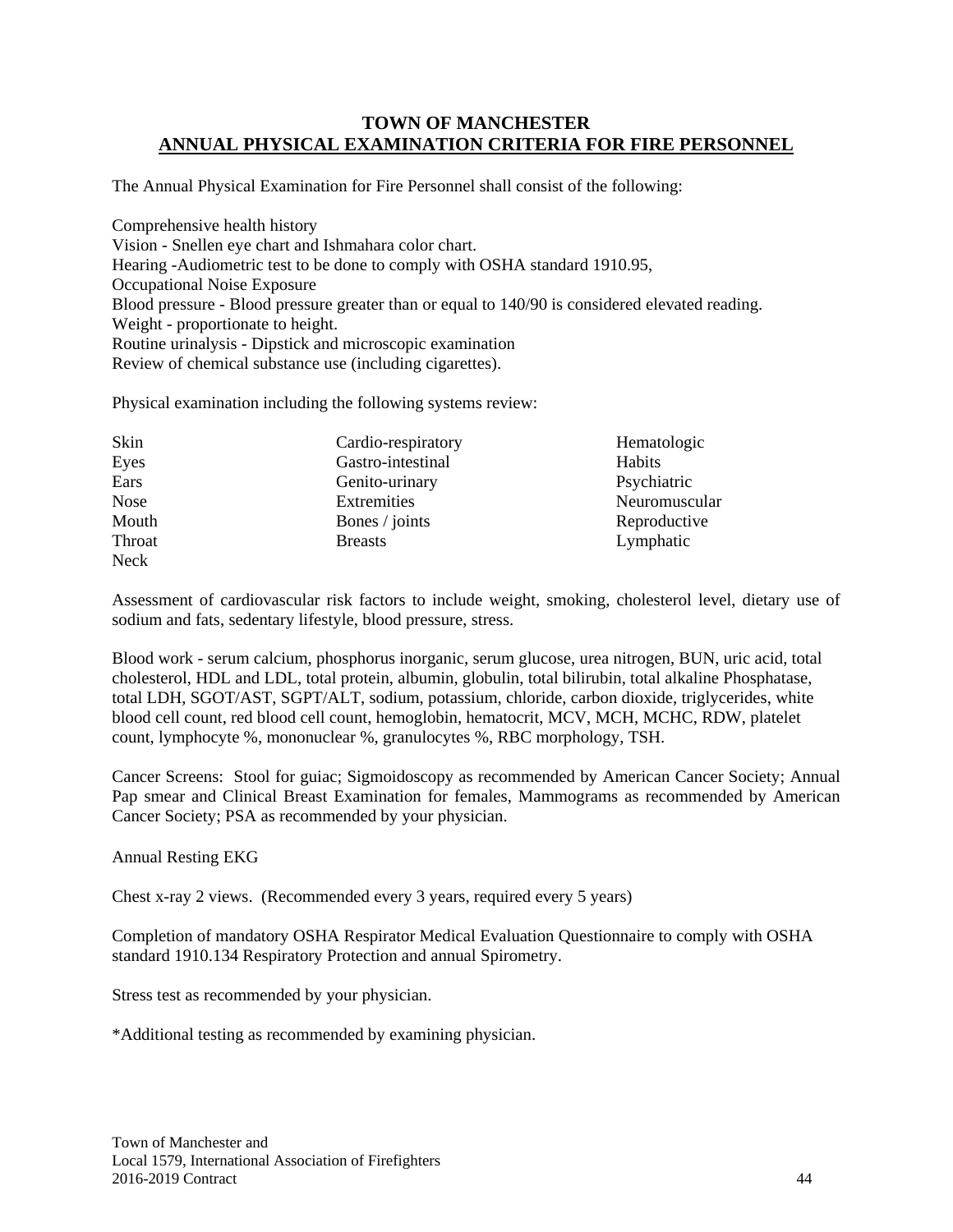# **APPENDIX D**

# **TEMPORARY LIMITED DUTY EXPLANATION PACKAGE**

The Temporary Limited Duty (TLD) explanation package includes the following:

- (a) Doctor's evaluation form, filled out and signed by the employee.
- (b) The current job description of the employee.
- (c) List of the examples of limited duty tasks available.

The purpose of the TLD package is to provide the treating physician with correct information as to the present duties of the employee and examples of available limited-duty tasks. The response of the treating physician will be evaluated; and if the physician has indicated that the employee is temporarily not able to return to his regular position but is physically able to perform temporary limited-duty assignments, he/she will be required to report for limited duty, subject to the determination of the Fire Chief as to the Department's needs. TLD assignments shall to the extent possible be related to the type of work normally performed by the employee.

TLD assignments are temporary and will be discontinued if any of the following occur:

- (a) The treating physician returns the employee to full duty with no restrictions.
- (b) The treating physician temporarily prohibits the employee from continuing with a limited-duty assignment.
- (c) There are no longer available tasks within the Department that will accommodate the employee's capabilities and restrictions.
- (d) The treating physician indicates that the employee has reached maximum medical improvement and will not be able to return to his prior position.
- (e) An employee has been on temporary limited duty for a period of eight (8) months. (The eight-month period may be extended at the discretion of the Fire Chief.) The Fire Chief will be sole determinant for ruling on the extension of the eighthmonth period.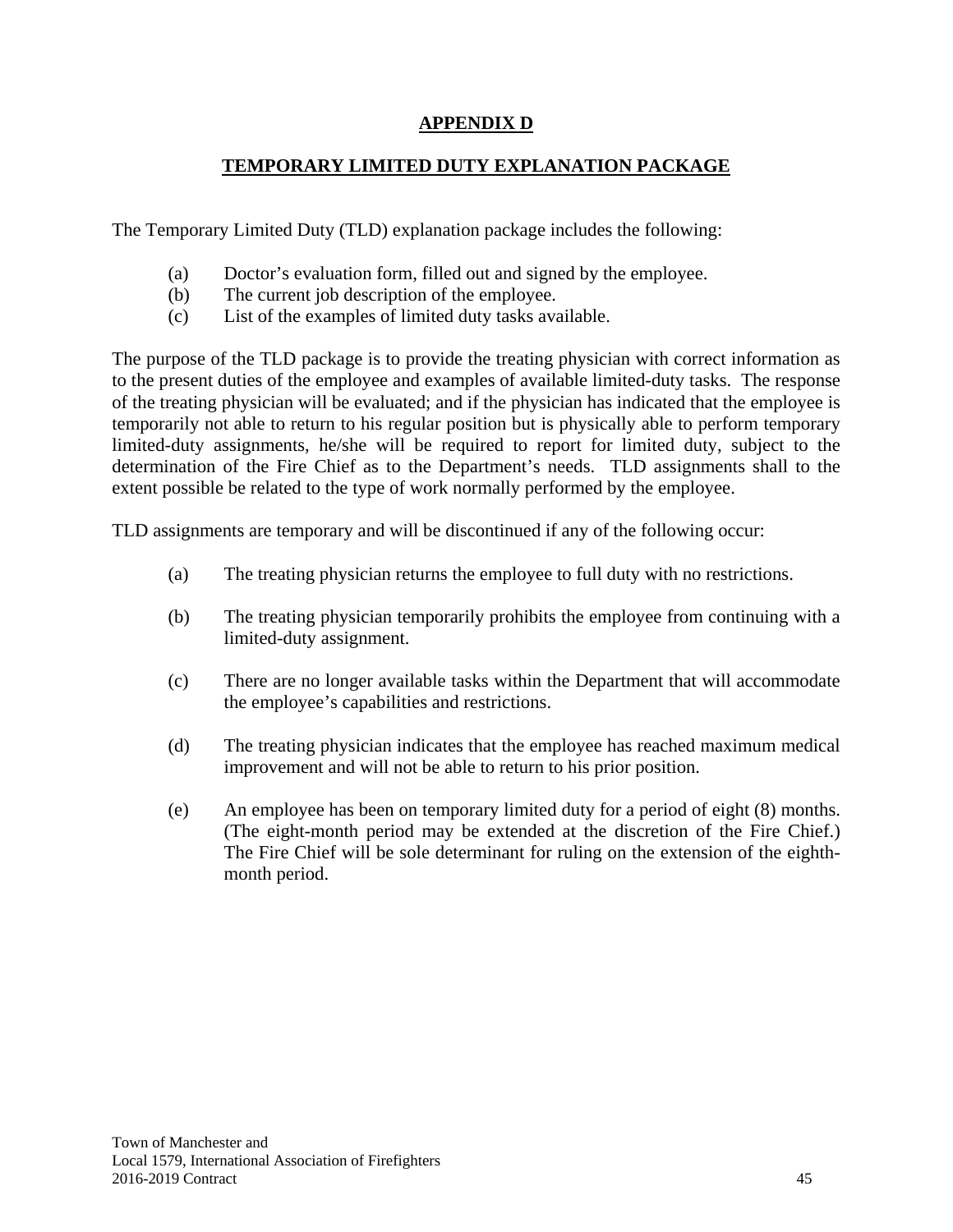#### **DOCTOR'S FORM**

# **WORK FITNESS EVALUATION FOR FIRE UNION LOCAL 1579 PERSONNEL**

The Town of Manchester Fire Department requests that the information below be completed by the attending physician pertinent to the capabilities of our employee as a result of his /her illness or injury which occurred on  $\Box$ 

A description of a significant physical requirement implicit in Fire personnel's job description which is attached for your review in order to determine if

- (a) The employee can return to work with no restrictions to performance of his duties.
- (b) The employee can return to work and perform tasks similar to those specified on the form entitled "Examples of Limited-Duty Tasks."
- (c) The employee may not return to work until release from doctor's care.
- (d) Employee has reached maximum medical improvement and physical restriction preclude the employee from being able to return to his prior position.

If there are any questions on the employee's job responsibilities, please call the employee's

department and speak to \_\_\_\_\_\_\_\_\_\_\_\_\_\_\_\_\_\_\_\_\_\_\_\_\_\_ at \_\_\_\_\_\_\_\_\_\_\_\_\_\_\_\_\_\_\_.

(Supervisor)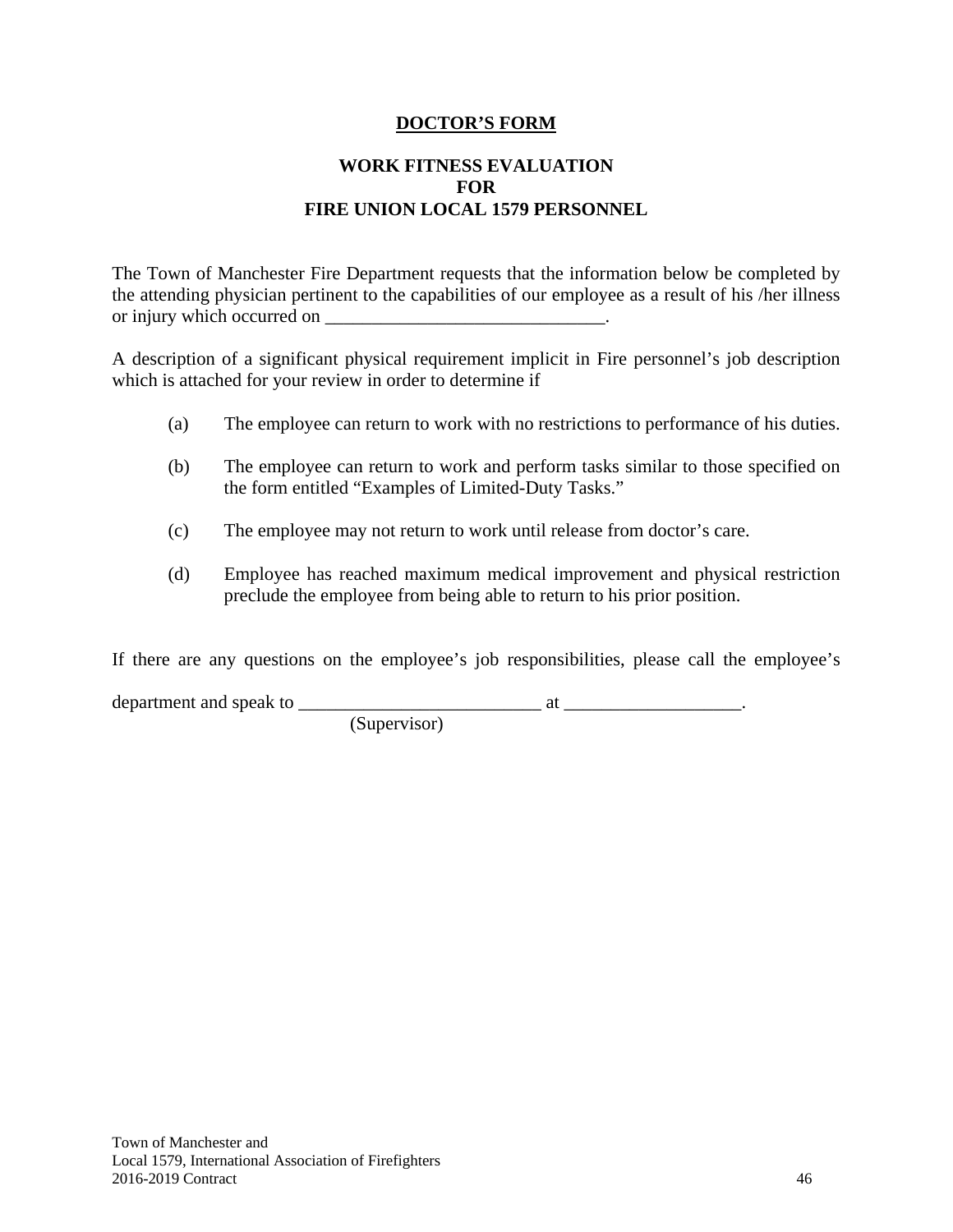# **DOCTOR'S CERTIFICATE FOR WORK AUTHORIZATION**

|     | Employee's occupation/job title:                                                                                                                                                                                               |  |
|-----|--------------------------------------------------------------------------------------------------------------------------------------------------------------------------------------------------------------------------------|--|
|     | Physician name: Note of the state of the state of the state of the state of the state of the state of the state of the state of the state of the state of the state of the state of the state of the state of the state of the |  |
|     | Date of exam/treatment:<br>day/month/year/hour                                                                                                                                                                                 |  |
|     | Date of accident:                                                                                                                                                                                                              |  |
|     | How long have you been the treating physician: _________________________________                                                                                                                                               |  |
|     | Restriction on employee's activities:                                                                                                                                                                                          |  |
|     | After reviewing the job description and examples of limited-duty tasks, employee can:                                                                                                                                          |  |
| (a) | Return to normal duties with no restrictions: yes $\Box$ no $\Box$                                                                                                                                                             |  |
| (b) | Can return to work and perform tasks similar to those checked on the form<br>entitled "Examples of Limited-Duty Tasks": yes $\square$ no $\square$                                                                             |  |
| (c) | Cannot return to work and perform any task until release from doctor's care: yes<br>$\Box$ no $\Box$                                                                                                                           |  |
| (d) | m/d/y                                                                                                                                                                                                                          |  |
| (e) | Expected date at which time the employee can return to full duty:                                                                                                                                                              |  |
|     | m/d/y                                                                                                                                                                                                                          |  |
| (f) | Next follow-up visit scheduled:<br>m/d/y                                                                                                                                                                                       |  |
|     | . hereby authorize release of the above information to the<br>Town of Manchester Fire Department and its authorized representatives.                                                                                           |  |

Signature of Employee Date

 $\overline{a}$ 

Signature of Examining Physician Date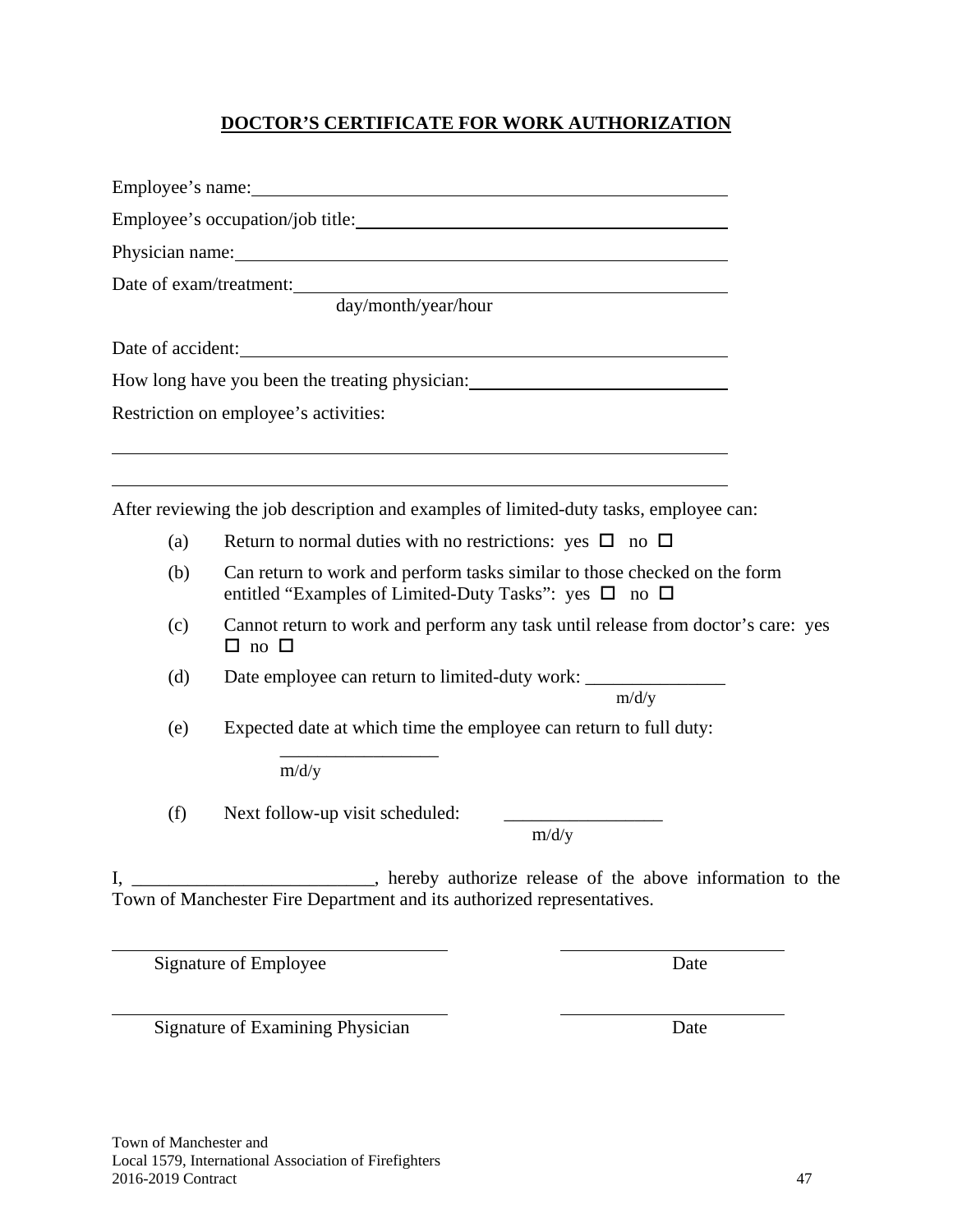## **EXAMPLES OF TEMPORARY LIMITED-DUTY ASSIGNMENTS FOR FIRE UNION LOCAL 1579 PERSONNEL**

This list is not to be construed as being all inclusive and other assignments at the discretion of the Fire Chief may be developed.

- \* Clean the Watchroom
- \* Answer Telephones
- \* Pick Up/Make Deliveries
- \* Pick Up/Deliver Apparatus
- \* Fit Testing
- \* Deliver Equipment to Fire Scenes
- \* Special Projects
- \* Training
- \* Administrative Tasks/Assignments
- \* Data Entry (if qualified)
- \* Various Clerical Duties as Needed
- \* Inventory / Supplies
- \* Filing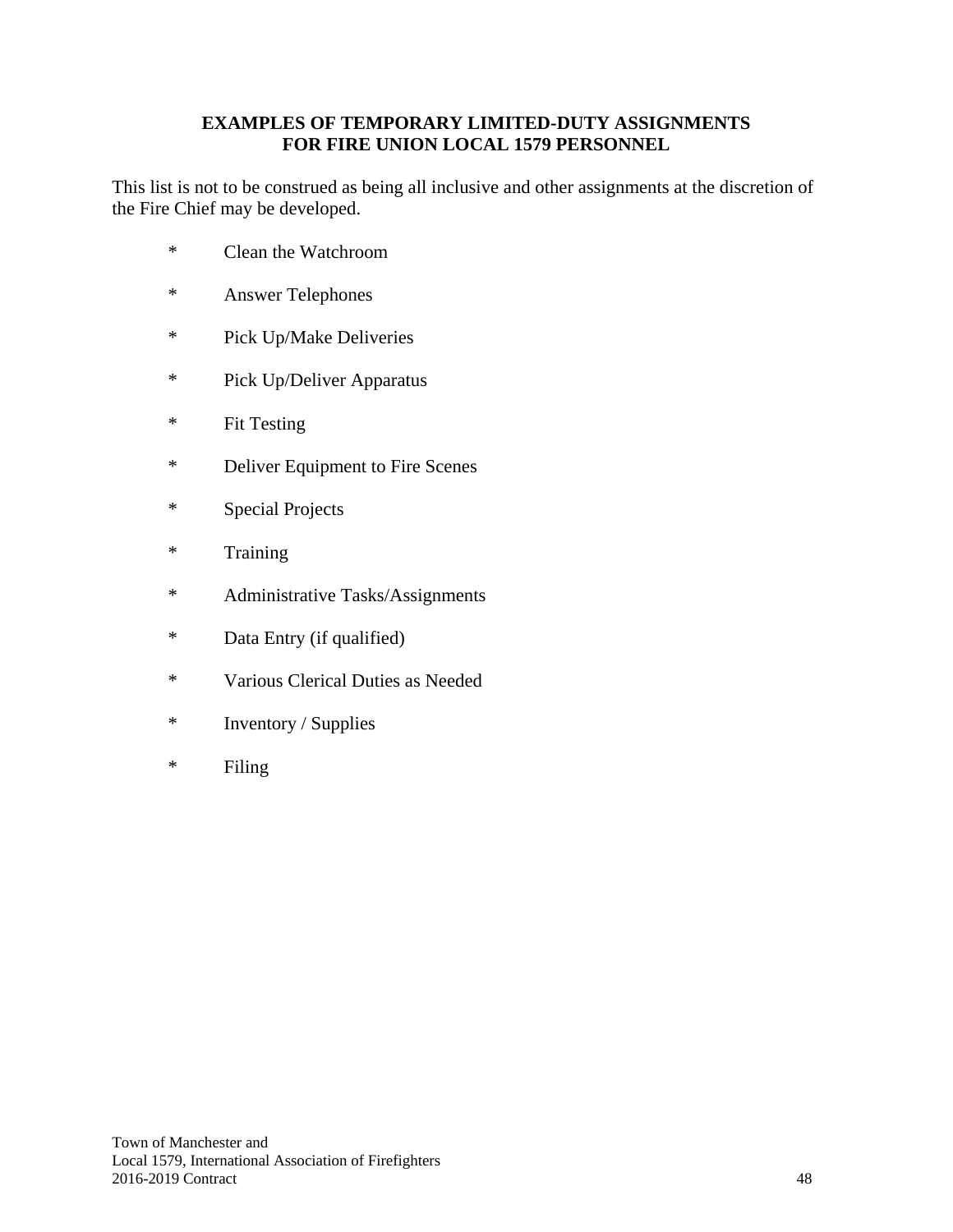# **APPENDIX E**

# **SUBSTANCE ABUSE POLICY**

The Town has a vital interest in maintaining a safe and healthy working environment in which all employees may perform in a productive manner. The Town also has a commitment to its citizens, residents, visitors, and the community in which it operates and where our employees and families live. The illegal use, possession, distribution, purchase or sale of controlled substances is prohibited. Violation of this policy will subject employees to severe discipline which may include immediate termination. Nothing in this policy shall preclude disciplinary action against an employee who is involved in any drug or alcohol related misconduct. The matter may also be reported to the appropriate law enforcement agencies. Employees will notify management within five (5) days of arrest for a criminal drug law offense regardless of where or when it may occur. Employees will notify management prior to reporting for next duty shift for any loss of driving privileges. The Town and Union in agreeing to this Policy desire to protect the vast majority of employees who do not misuse controlled substances and to ensure that the Town's interests are properly safeguarded. This policy will be implemented in a manner that will comply with all applicable Federal and State laws.

# **Section 1– Employee Assistance Program (EAP)**

- 1. Any member who feels that he/she has developed an addiction to, dependence upon, or problem with alcohol or drugs, legal or illegal, is encouraged to seek assistance. Entrance into the EAP can occur by self-referral, recommendation, or referral by a Supervisor.
- 2. Requests for assistance through "recommendation" or "Supervisor referral" will be confidential. "Self-referral" confidentiality will be maintained between the individual seeking help and employee assistance personnel.
- 3. Member progress will be monitored by the Fire Chief, or in his absence, the Assistant Chief.
- 4. Rehabilitation, itself, is the responsibility of the employee. For employees enrolled in a formal treatment program, the Department will grant rehabilitation leave through the use of accumulated sick leave.
- 5. To be eligible for continuation of employment on a rehabilitation basis, in accordance with the language above, the employee must have been employed by the Department for at least one (1) year; must maintain at least weekly contact with the Fire Chief, or in his absence, the Assistant Chief; and must provide certification that he/she is continuously enrolled in a treatment program and actively participating in that program.
- 6. Upon successful completion of an approved treatment program, the employee will be returned to active status without reduction of pay, grade or seniority.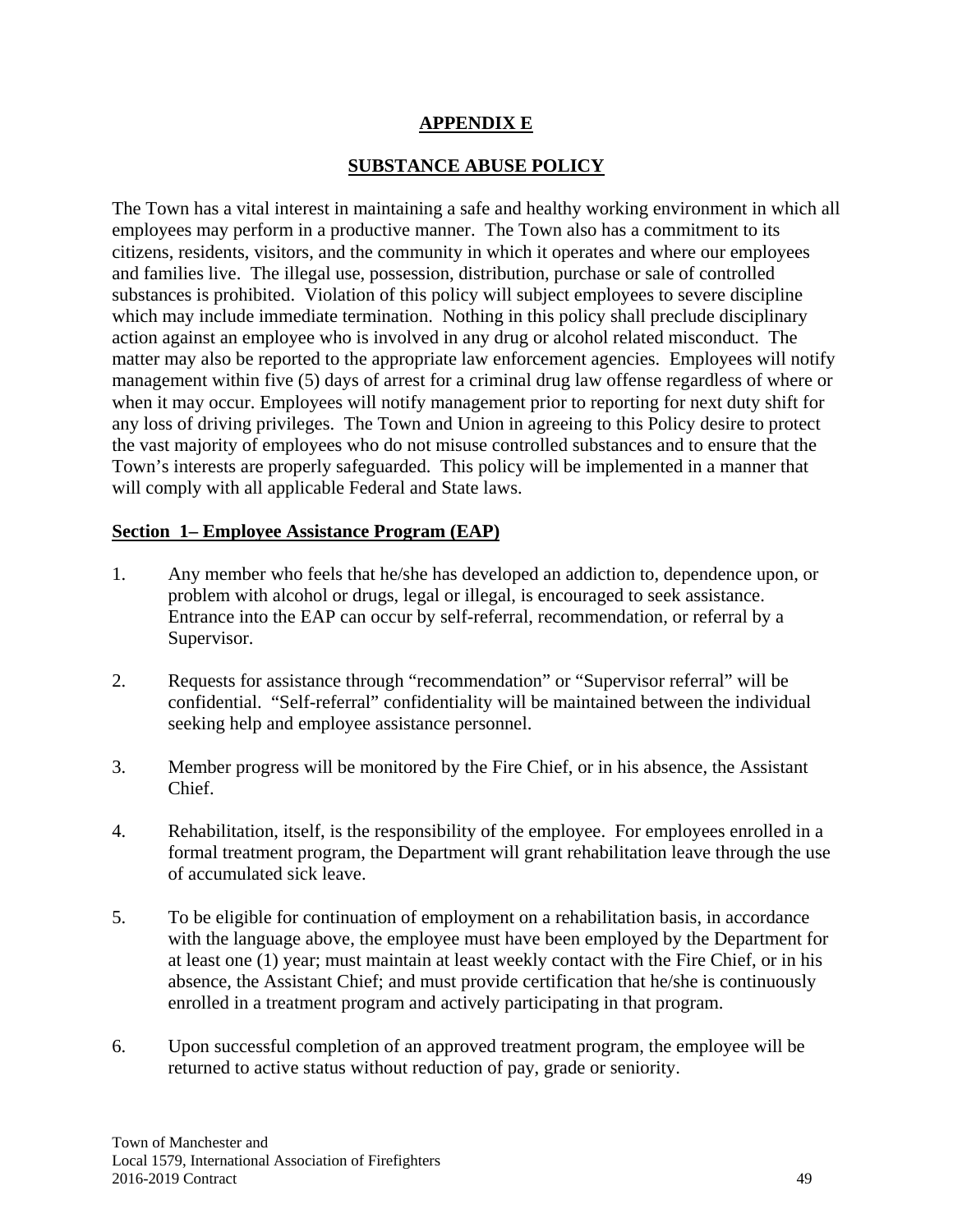# **Section 2 - Alcoholic Beverages**

- 1. No alcoholic beverages will be brought into or consumed upon Fire Department premises. The Fire Department will invoke appropriate disciplinary action for any violations.
- 2. Drinking, or being under the influence of alcoholic beverages, while on duty is cause for suspension or termination.
- 3. Any member whose off-duty use of alcohol which results in an inability to perform all duties required of said member in a satisfactory manner while on duty may be offered at the sole discretion of the Fire Chief, or in his absence, the Assistant Chief, an opportunity to participate in the EAP for rehabilitation in lieu of disciplinary action being taken. In the event the member refuses or fails rehabilitation, disciplinary action for the violation committed may be imposed at the discretion of the Fire Chief.
- 4. Because possessing a valid driver's license is a condition of employment, the loss of driving privileges imposed on an employee by this or another agency due to use of alcohol or controlled substances, shall result in loss of ability to fulfill conditions of employment and such employee shall not be entitled to work until driving privileges are reinstated.
- 5. A valid work permit issued by the State of Connecticut that allows the employee to drive to and from work as well as drive apparatus will be considered as fulfilling the condition of employment as stated above.

# **Section 3 - Prescription Drugs**

- 1. No prescription drug shall be brought upon Department premises by any person other than the person for whom the drug is prescribed by a licensed medical practitioner, and shall be used only in the manner, combination and quantity prescribed. Employees shall notify the Chief, or in his absence, the Assistant Chief, if there are any job-related restrictions related to the use of prescribed drugs.
- 2. Any member whose abuse of prescription drugs results in an inability to perform all duties required of said member in a satisfactory manner may be offered, at the sole discretion of the Fire Chief, or in his absence, the Assistant Chief, an opportunity to participate in the EAP for rehabilitation in lieu of disciplinary action being taken. In the event the member refuses or fails rehabilitation, disciplinary action for the violation committed may be imposed at the discretion of the Fire Chief.
- 3. Because possessing a valid driver's license is a condition of employment, the loss of driving privileges imposed on an employee by this or another agency due to use of alcohol or controlled substances, shall result in loss of ability to fulfill conditions of employment and such employee shall not be entitled to work until driving privileges are reinstated.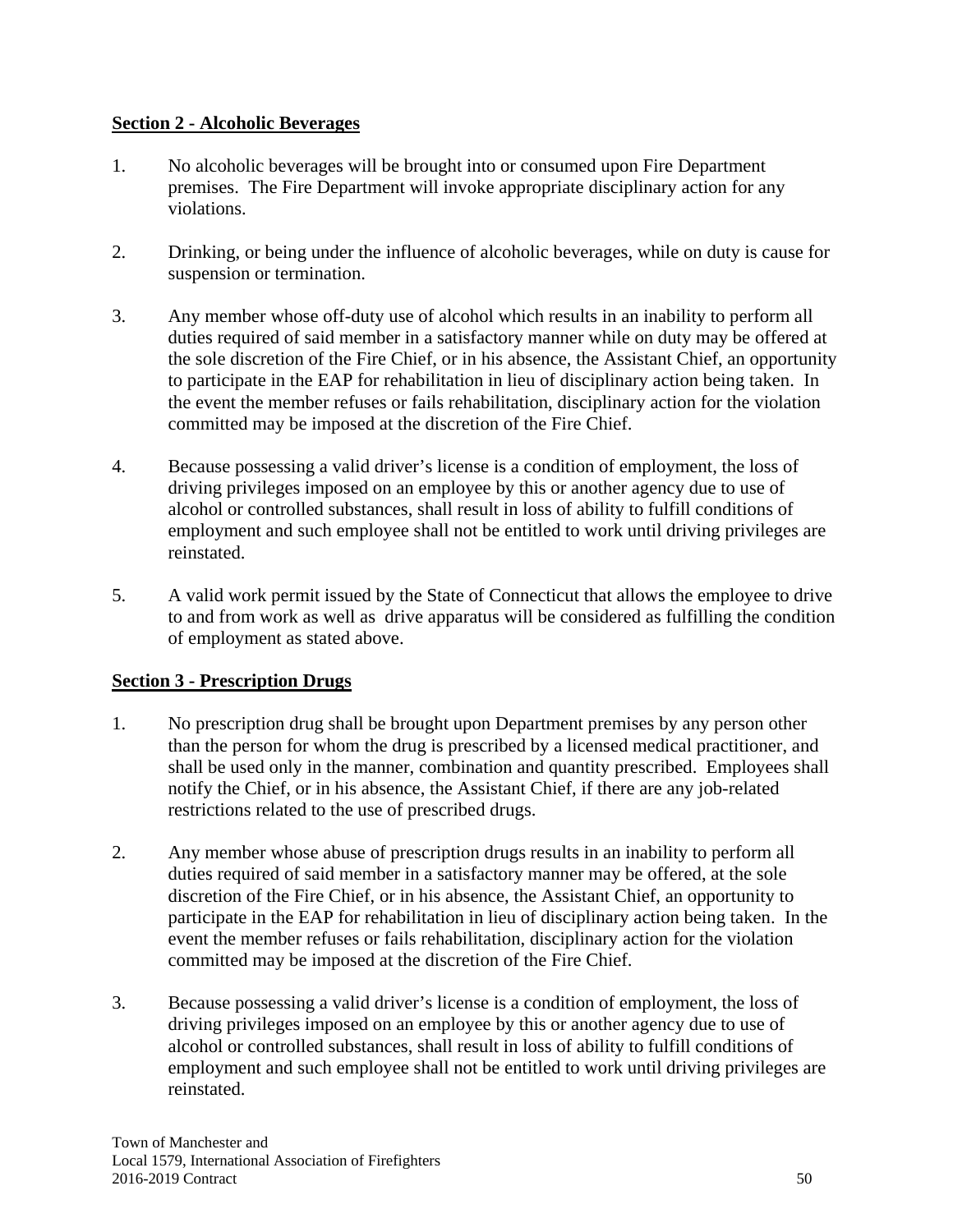4. A valid work permit issued by the State of Connecticut that allows the employee to drive to and from work as well as drive apparatus will be considered as fulfilling the condition of employment as stated above.

# **Section 4 – Illegal Drugs**

- 1. The use of an illegal drug, or controlled substance, or the possession of such substance by an employee, while said member is on duty, is cause for suspension or termination.
- 2. Any member whose use of illegal drugs or controlled substances, off duty, which results in an inability to perform all duties required of said member while on duty in a satisfactory manner may be offered at the sole discretion of the Fire Chief, or in his absence, the Assistant Chief, an opportunity to participate in the EAP for rehabilitation in lieu of disciplinary action being taken. In the event the member refuses or fails rehabilitation, disciplinary action for the violation committed may be imposed at the discretion of the Fire Chief.
- 3. The sale, trade, or delivery of illegal drugs or controlled substances by a member, on or off duty, to another person is cause for suspension or termination, and for referral to law enforcement authorities.
- 4. Because possessing a valid driver's license is a condition of employment, the loss of driving privileges imposed on an employee by this or another agency due to use of alcohol or controlled substances, shall result in loss of ability to fulfill conditions of employment and such employee shall not be entitled to work until driving privileges are reinstated.
- 5. A valid work permit issued by the State of Connecticut that allows the employee to drive to and from work as well as drive apparatus will be considered as fulfilling the condition of employment as stated above.

# **Section 5 - Random Testing**

Fire Department employees are subject to unannounced random controlled substances and alcohol testing, beginning on July 1, 2014.

**Testing Procedures**. Testing for drugs shall be by urine testing and shall be performed by a licensed laboratory. Testing for alcohol shall be by breathalyzer and conducted by a trained Breath Alcohol Technician.

For drug testing, the sample will be split into two parts. An employee whose drug test results in a positive report may, within forty-eight (48) hours of receiving notification of such result, request in writing to the Fire Chief that the second part of the sample be made available for retesting at a licensed or certified laboratory of the employee's choosing and at the employee's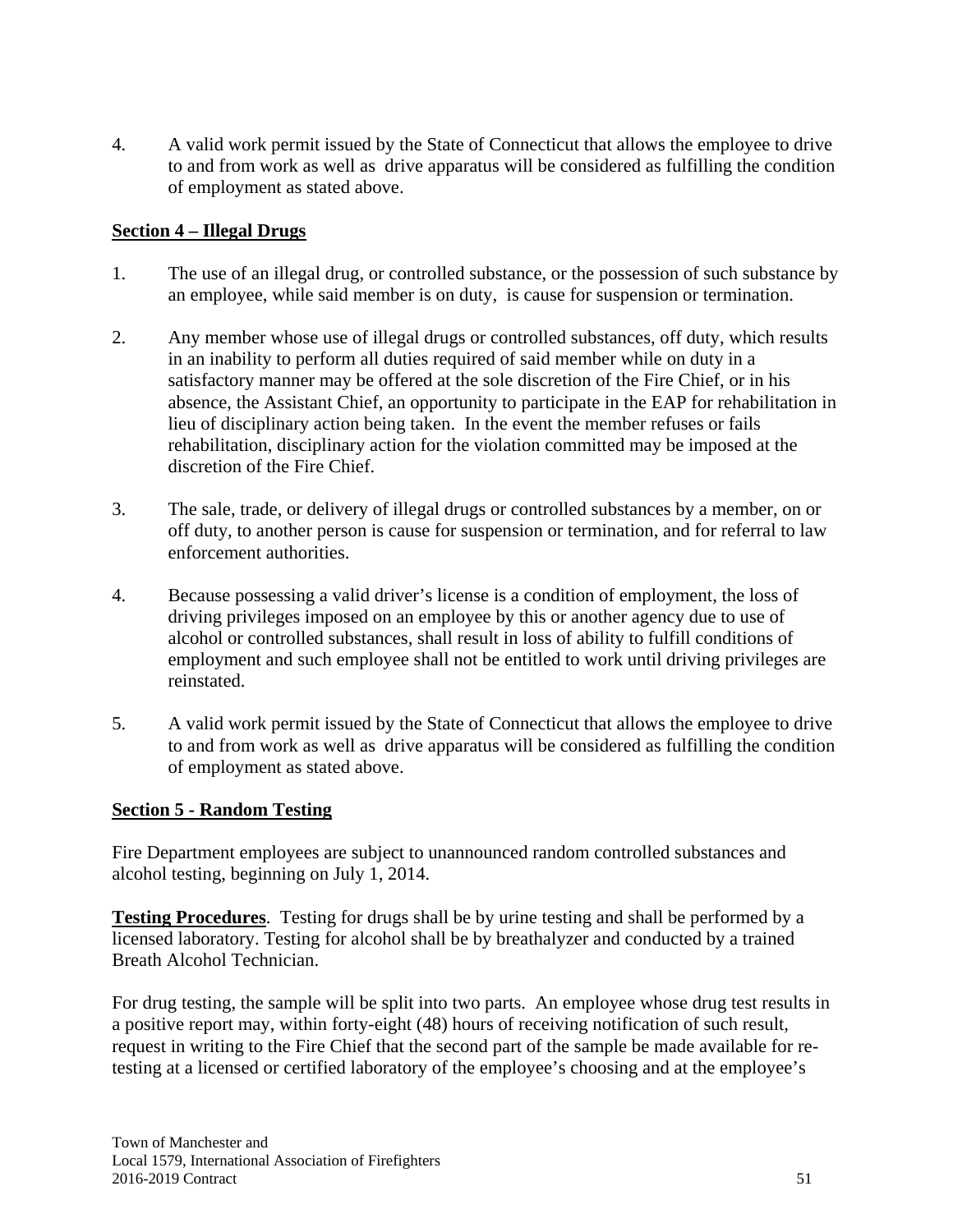expense. If the second test is negative, the positive test shall be null and void and the Town shall reimburse the employee for the cost of the second test.

**Interference With or Refusal to Submit to Testing.** Any alteration, switching, substituting or tampering with a sample or test given under this Agreement by any employee shall be grounds for immediate suspension and subsequent disciplinary action which may include dismissal.

The refusal by an employee to submit to a drug or alcohol screening test pursuant to the provisions of this Policy, or to cooperate in providing information needed in connection with the testing, shall result in the employee's immediate suspension without pay and subsequent disciplinary action which may include dismissal.

**Rehabilitation.** The opportunity for rehabilitation (rather than discipline) shall be granted once for any employee who:

- 1) voluntarily admits to alcohol or drug abuse prior to testing (this is not considered a refusal to submit) or
- 2) tests positive for alcohol or abuse of legally prescribed drugs for the first time.

The employee shall use accumulated sick or vacation leave for the period of any absence for the purpose of rehabilitation. All treatment will be at the sole expense of the employee, to the extent not covered by the employee's health benefits plan. As part of any rehabilitation program, the employee shall be required to undergo periodic screening for drugs or alcohol as recommended by the Medical Review Officer (MRO). If, after screening, the employee has tested positive, he/she will be immediately suspended and will be subject to dismissal.

# **Section 6 - Post-Accident Testing**

As soon as practicable following an accident involving a department vehicle, the employee /driver shall have alcohol and controlled substances testing conducted when:

- 1) The accident involves the loss of human life; or
- 2) The driver receives a citation within eight (8) hours of the occurrence under State or local law for a moving traffic violation; or
- 3) Any vehicle involved in the accident sustained disabling damage requiring the vehicle to be transported away from the scene by a tow truck.

# **Section 7 – Reasonable Suspicion Procedures**

The procedures of the Town of Manchester's Fire Department in regard to members using, possessing or being under the influence of alcohol, drugs, or controlled substances while on duty are as follows: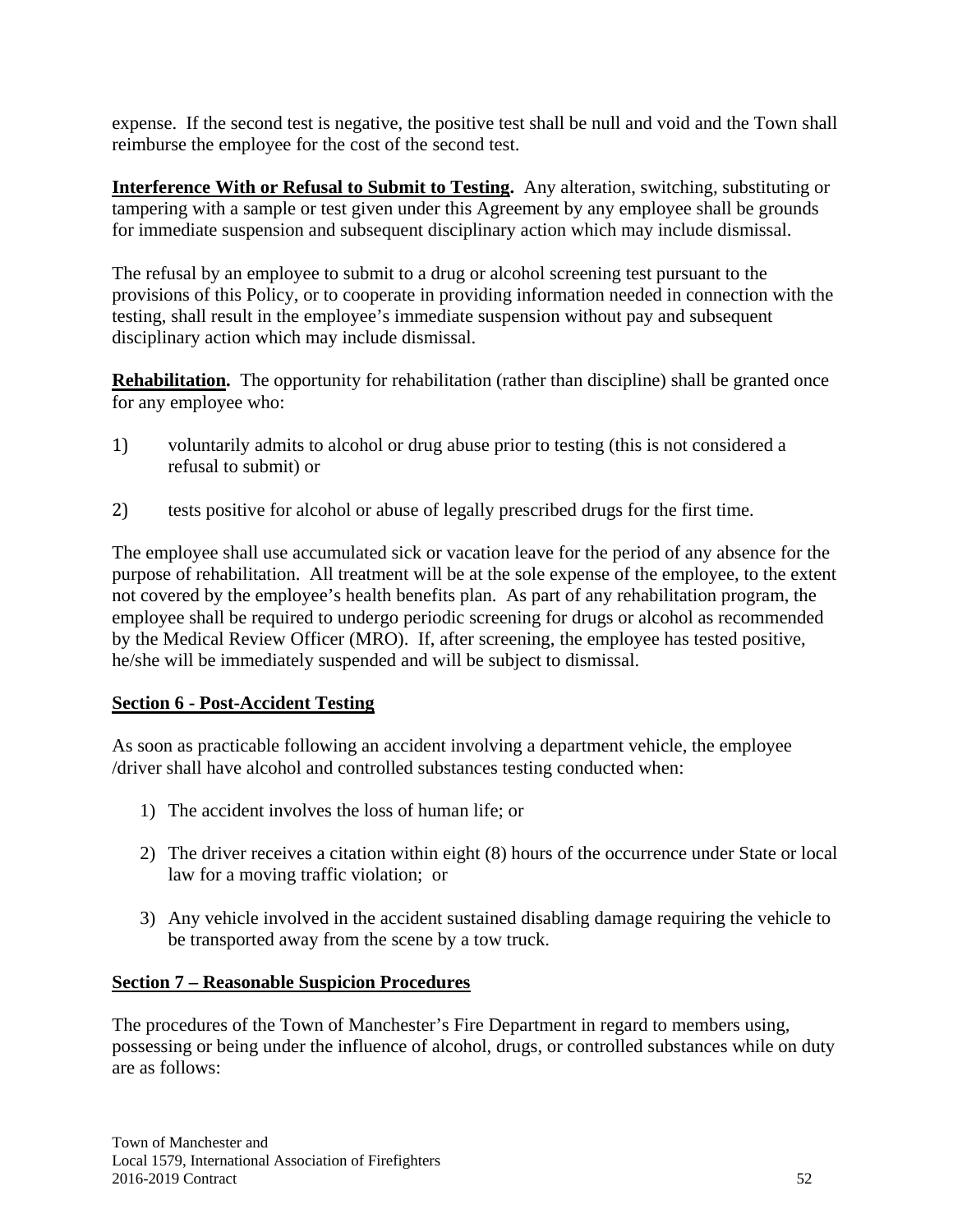1. Employees shall report to their places of assignment fit and able to perform their required duties and shall not by any improper act render themselves unfit for duty.

**STEP 1:** A Supervisor who has reasonable grounds to believe that an employee is under the influence of alcohol, drugs, or controlled substances, as provided for within Connecticut General Statutes, shall immediately relieve said employee from duty assignment with pay in order to protect said employee, fellow members, and the public from harm.

STEP 2: The Supervisor shall immediately notify the Fire Chief, or in his absence, the Assistant Chief.

STEP 3: The Supervisor and the Fire Chief, or in his absence, the Assistant Chief, will interview the employee, and if the Supervisor and the Fire Chief, or in his absence, the Assistant Chief, both believe, based upon reasonable grounds, that the employee is under the influence of alcohol, drugs, or controlled substances, then said member will be taken to the Department's designated hospital or testing facility.

**STEP 4:** The decision to relieve the member from duty assignment shall be documented as soon as possible. Both the Supervisor and Fire Chief, or in his absence, the Assistant Chief, should document reasons and observations, such as, but not limited to, glazed eyes, smell of alcohol, slurred speech, wobbly walk, change in attitude, aggressiveness, passed out, change in normal appearance, etc.

STEP 5: The employee shall sign the appropriate release form provided by the hospital or testing facility to perform a drug and/or alcohol test for either reasonable suspicion or random drug/alcohol testing.

- 1. It shall be made clear to the employee before he/she signs the release form that the results will be made available to the Fire Chief, or in his absence, the Assistant Chief, and may be used in disciplinary proceedings against the employee. In addition, said results will be made available to the employee.
- 2. If the employee does not sign the release form, the employee will be in violation of the collective bargaining agreement between the Town and the Union and the Fire Department's Rules and Regulations. The employee will be relieved from active duty without pay and be subject to disciplinary action up to and including termination.

STEP 6: When an alcohol/drug test is administered, based on reasonable suspicion, the employee will be placed on sick leave until results are available.

1. When test results are positive, the employee will be relieved of duty without pay and shall be subject to disciplinary action, up to and including termination. The employee may be referred to the EAP in lieu of disciplinary action being taken at the sole discretion of the Fire Chief.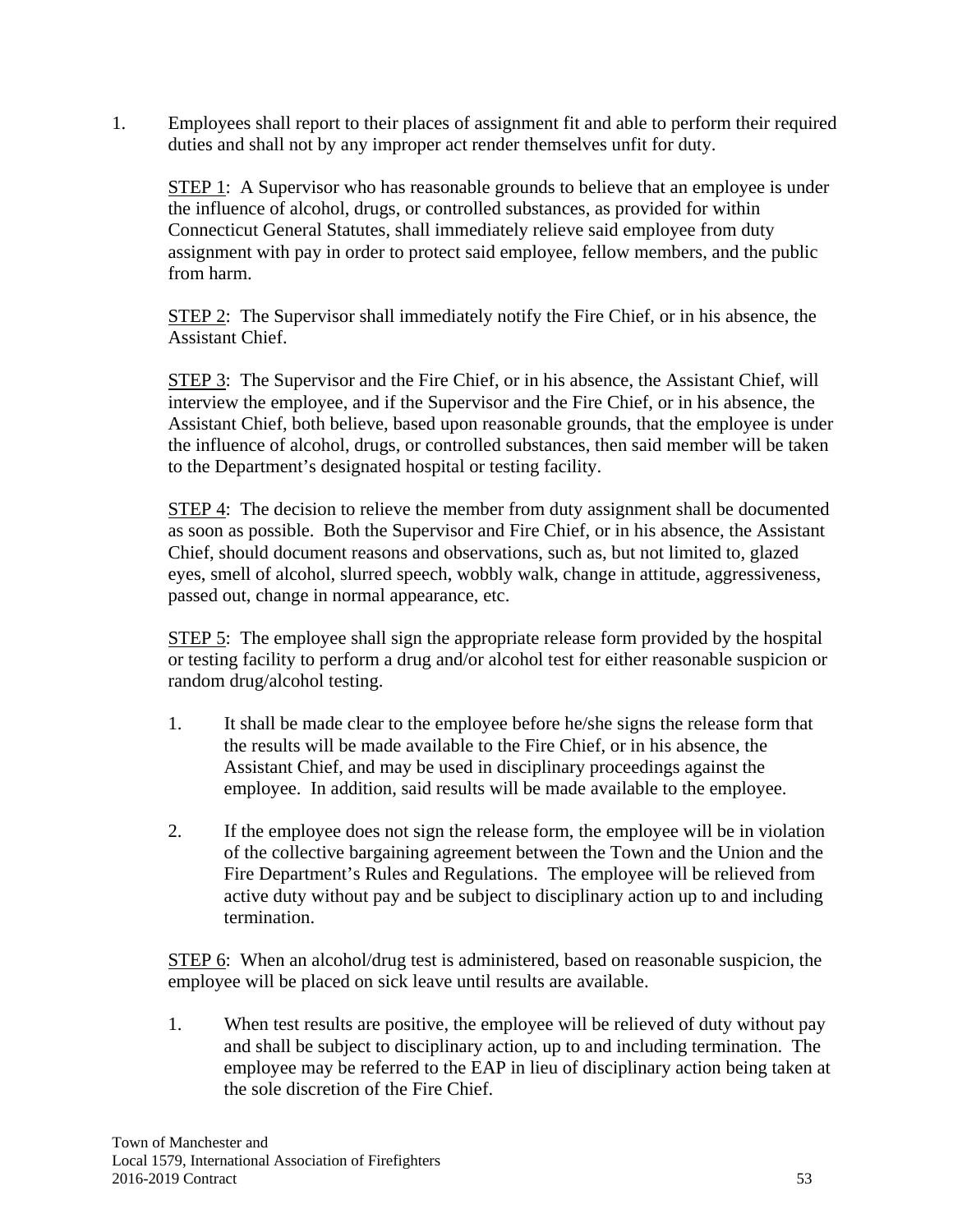- 2. The Fire Chief, or in his absence, the Assistant Chief, shall make the final determination whether the employee returns to active status or remains off duty if the outcome of the test(s) are positive.
- 3. Rejection of treatment or failure to complete the rehab program may be cause for suspension or termination.
- 4. Upon successful completion of treatment, the employee will be returned to active status without reduction of pay, grade or seniority.
- 5. No employee will be eligible for the EAP (treatment) more than one (1) time, except at the sole discretion of the Fire Chief. Any cost for additional EAP treatment shall be the responsibility of the member and shall not be submitted for reimbursement through the Department or its medical insurance program. A second positive test for alcohol/drugs shall be cause for immediate termination, except in those cases where the Fire Chief authorizes the employee to attend additional EAP treatments at the employee's expense, as provided for herein. Notwithstanding any other provisions contained herein, employees who have three (3) positive test results for alcohol/drugs shall be immediately terminated from the Department.
- 2. Any Supervisor who does not relieve an employee, who he has knowledge of or reasonable suspicion of being under the influence of alcohol, drugs, or controlled substances will be subject to disciplinary action.
- 3. Anyone knowingly bringing false charges against an individual or using these procedures for harassment or personal reasons will be subject to disciplinary action.

**Rehabilitation.** The opportunity for rehabilitation (rather than discipline) shall be granted once for any employee who:

- 1) voluntarily admits to alcohol or drug abuse prior to testing (this is not considered a refusal to submit) or
- 2) tests positive for alcohol or abuse of legally prescribed drugs for the first time.

The employee shall use accumulated sick or vacation leave for the period of any absence for the purpose of rehabilitation. All treatment will be at the sole expense of the employee, to the extent not covered by the employee's health benefits plan. As part of any rehabilitation program, the employee shall be required to undergo periodic screening for drugs or alcohol as recommended by the Medical Review Officer (MRO). If, after screening, the employee has tested positive, he/she will be immediately suspended and will be subject to dismissal.

# **Section 8 – Controlled Substance Testing**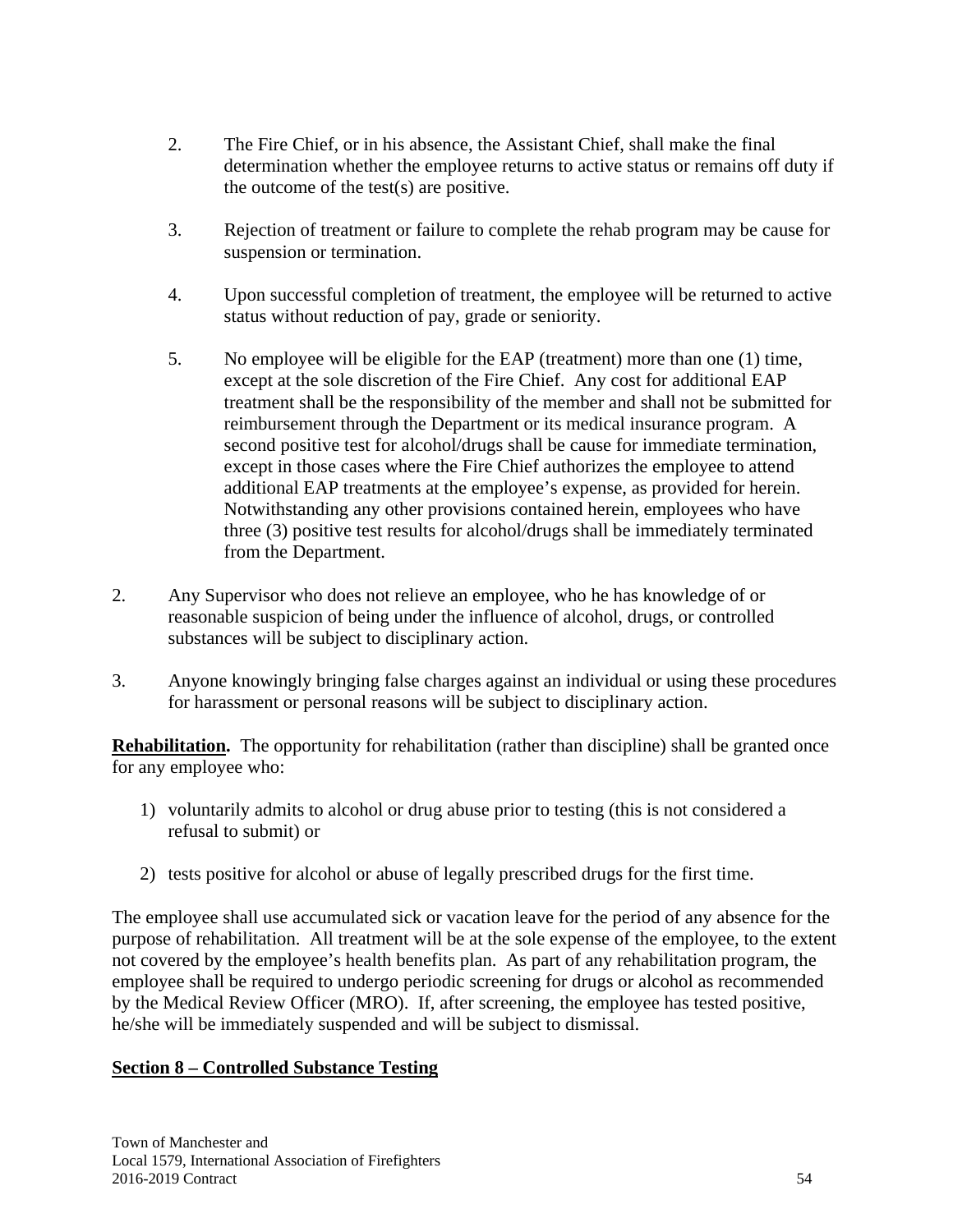Drugs tested in Random, Post-Accident and Reasonable suspicion situations are:

| Amphetamines       | Methadone     |
|--------------------|---------------|
| <b>Barbituates</b> | Methaqualone  |
| Benzodiazepines    | Opiates**     |
| Cocaine            | Phencyclidine |
| Marijuana          | Propoxyphene  |

\*\*expanded opiates include Morphine, Codeine, Oxycodone, Hydromorphone and Hydrocodone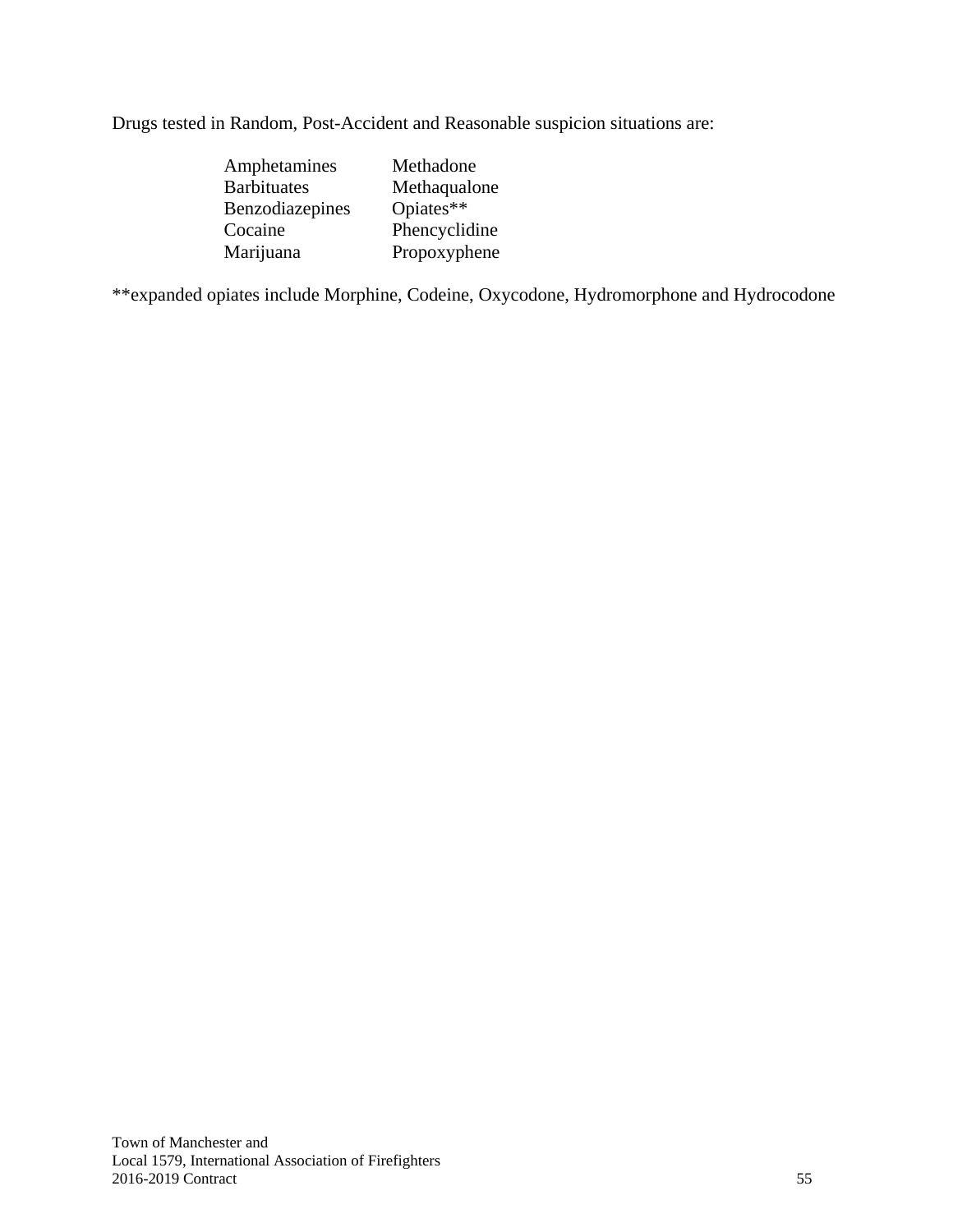#### **TOWN OF MANCHESTER SALARY TABLES FOR LOCAL 1579, INTERNATIONAL ASSOCIATION OF FIREFIGHTERS, AFL-CIO EFFECTIVE JULY 1, 2016 THROUGH JUNE 30, 2017 - 2.25% INCREASE**

|                  | Job Class Code                 | <b>GRADE</b> | <b>STEP</b>               | <b>HOURLY</b> | <b>HOURS PER WEEK</b> | <b>BI-WEEKLY</b> | <b>ANNUAL</b> |
|------------------|--------------------------------|--------------|---------------------------|---------------|-----------------------|------------------|---------------|
| T238             | FIREFTR/PARA DOH AFTER 5/1/97  | 202          | 1                         | 24.9526       | 42.00                 | 2,096.02         | 54,496.45     |
|                  |                                | 202          | $\overline{\mathbf{c}}$   | 26.8169       | 42.00                 | 2,252.62         | 58,568.10     |
|                  |                                | 202          | 3                         | 28.6814       | 42.00                 | 2,409.24         | 62,640.14     |
|                  |                                | 202          | 4                         | 30.5458       | 42.00                 | 2,565.85         | 66,712.15     |
|                  |                                | 202          | $\mathbf 5$               | 32.4104       | 42.00                 | 2,722.47         | 70,784.15     |
|                  |                                | 202          | 6                         | 34.6118       | 42.00                 | 2,907.39         | 75,592.11     |
|                  |                                |              |                           |               |                       |                  |               |
| T <sub>239</sub> | FIREFIGHTER DOH AFTER 5/1/97   | 202          | 1                         | 24.9526       | 42.00                 | 2,096.02         | 54,496.45     |
|                  |                                | 202          | $\overline{c}$            | 26.8169       | 42.00                 | 2,252.62         | 58,568.10     |
|                  |                                | 202          | $\ensuremath{\mathsf{3}}$ | 28.6814       | 42.00                 | 2,409.24         | 62,640.14     |
|                  |                                | 202          | $\overline{4}$            | 30.5458       | 42.00                 | 2,565.85         | 66,712.15     |
|                  |                                | 202          | 5                         | 32.4104       | 42.00                 | 2,722.47         | 70,784.15     |
|                  |                                | 202          | 6                         | 34.6118       | 42.00                 | 2,907.39         | 75,592.11     |
|                  |                                |              |                           |               |                       |                  |               |
| T236             | FIREFIGHTER/PARAMEDIC          | 205          | 1                         | 28.6465       | 42.00                 | 2,406.31         | 62,564.17     |
|                  |                                | 205          | $\overline{c}$            | 31.5598       | 42.00                 | 2,651.02         | 68,926.53     |
|                  |                                | 205          | 3                         | 33.2245       | 42.00                 | 2,790.86         | 72,562.37     |
|                  |                                | 205          | 4                         | 34.6118       | 42.00                 | 2,907.39         | 75,592.11     |
| T237             | <b>FIREFIGHTER</b>             | 205          | $\mathbf{1}$              | 28.6465       | 42.00                 | 2,406.31         | 62,564.17     |
|                  |                                | 205          | $\overline{\mathbf{c}}$   | 31.5598       | 42.00                 | 2,651.02         | 68,926.53     |
|                  |                                | 205          | 3                         | 33.2245       | 42.00                 | 2,790.86         | 72,562.37     |
|                  |                                | 205          | 4                         | 34.6118       | 42.00                 | 2,907.39         | 75,592.11     |
| T055             | ASST SUPERINTENDENT FIRE ALARM | 210          | $\mathbf 1$               | 36.8523       | 42.00                 | 3,095.59         | 80,485.34     |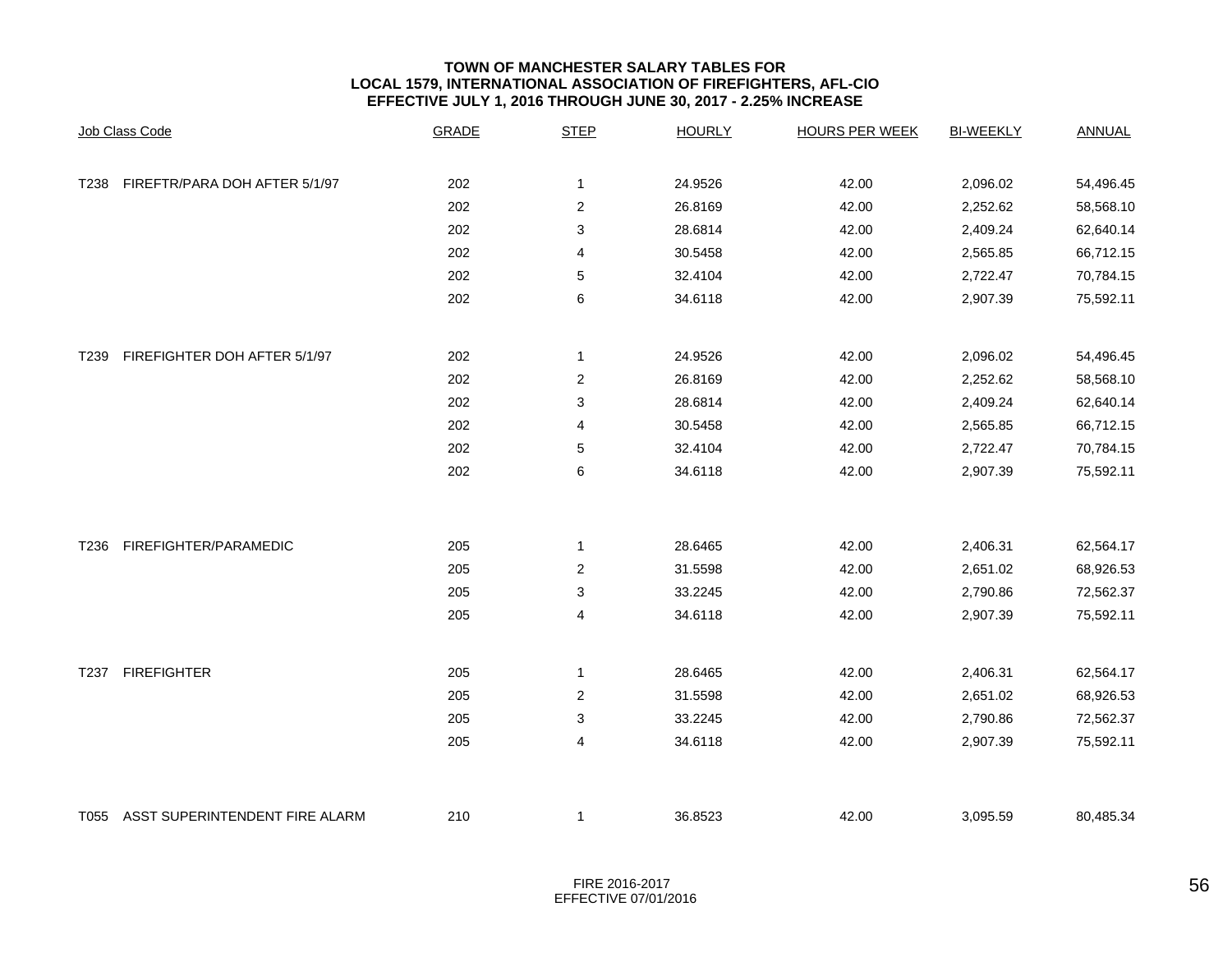|      | Job Class Code             | <b>GRADE</b> | <b>STEP</b>               | <b>HOURLY</b> | <b>HOURS PER WEEK</b> | <b>BI-WEEKLY</b> | <b>ANNUAL</b> |
|------|----------------------------|--------------|---------------------------|---------------|-----------------------|------------------|---------------|
|      |                            |              |                           |               |                       |                  |               |
| T250 | FIRE LIEUTENANT            | 220          | $\mathbf{1}$              | 0.0000        | 42.00                 | 0.00             | 0.00          |
|      |                            | 220          | $\boldsymbol{2}$          | 36.3423       | 42.00                 | 3,052.75         | 79,371.60     |
|      |                            | 220          | 3                         | 38.0729       | 42.00                 | 3,198.12         | 83,151.13     |
|      |                            | 220          | $\overline{\mathbf{4}}$   | 39.8040       | 42.00                 | 3,343.54         | 86,931.97     |
|      |                            |              |                           |               |                       |                  |               |
| T260 | FIRE INSPECTOR             | 220          | $\mathbf{1}$              | 0.0000        | 42.00                 | 0.00             | 0.00          |
|      |                            | 220          | $\overline{2}$            | 36.3423       | 42.00                 | 3,052.75         | 79,371.60     |
|      |                            | 220          | 3                         | 38.0729       | 42.00                 | 3,198.12         | 83,151.13     |
|      |                            | 220          | 4                         | 39.8040       | 42.00                 | 3,343.54         | 86,931.97     |
|      |                            |              |                           |               |                       |                  |               |
| T096 | <b>BATTALION CHIEF 12</b>  | 230          | $\mathbf{1}$              | 41.7942       | 42.00                 | 3,510.71         | 91,278.49     |
|      |                            | 230          | $\overline{c}$            | 42.6680       | 42.00                 | 3,584.11         | 93,186.81     |
|      |                            | 230          | 3                         | 43.5682       | 42.00                 | 3,659.73         | 95,152.92     |
|      |                            |              |                           |               |                       |                  |               |
| T960 | <b>BATTALION CHIEF 8.0</b> | 235          | $\mathbf{1}$              | 43.8839       | 40.00                 | 3,510.71         | 91,278.49     |
|      |                            | 235          | $\overline{c}$            | 44.8014       | 40.00                 | 3,584.11         | 93,186.81     |
|      |                            | 235          | $\ensuremath{\mathsf{3}}$ | 45.7466       | 40.00                 | 3,659.73         | 95,152.92     |
|      |                            |              |                           |               |                       |                  |               |
|      | T097 DEP FIRE MARSHAL      | 240          | $\mathbf{1}$              | 45.4374       | 40.00                 | 3,634.99         | 94,509.74     |
|      |                            | 240          | $\overline{c}$            | 46.3458       | 40.00                 | 3,707.66         | 96,399.17     |
|      |                            | 240          | $\ensuremath{\mathsf{3}}$ | 47.2729       | 40.00                 | 3,781.83         | 98,327.53     |
|      |                            |              |                           |               |                       |                  |               |
|      | T155 FIRE MARSHAL          | 250          | $\mathbf{1}$              | 46.9540       | 40.00                 | 3,756.32         | 97,664.27     |
|      |                            | 250          | $\boldsymbol{2}$          | 47.8930       | 40.00                 | 3,831.44         | 99,617.40     |
|      |                            | 250          | $\ensuremath{\mathsf{3}}$ | 48.8508       | 40.00                 | 3,908.06         | 101,609.50    |

FIRE 2016-2017 EFFECTIVE 07/01/2016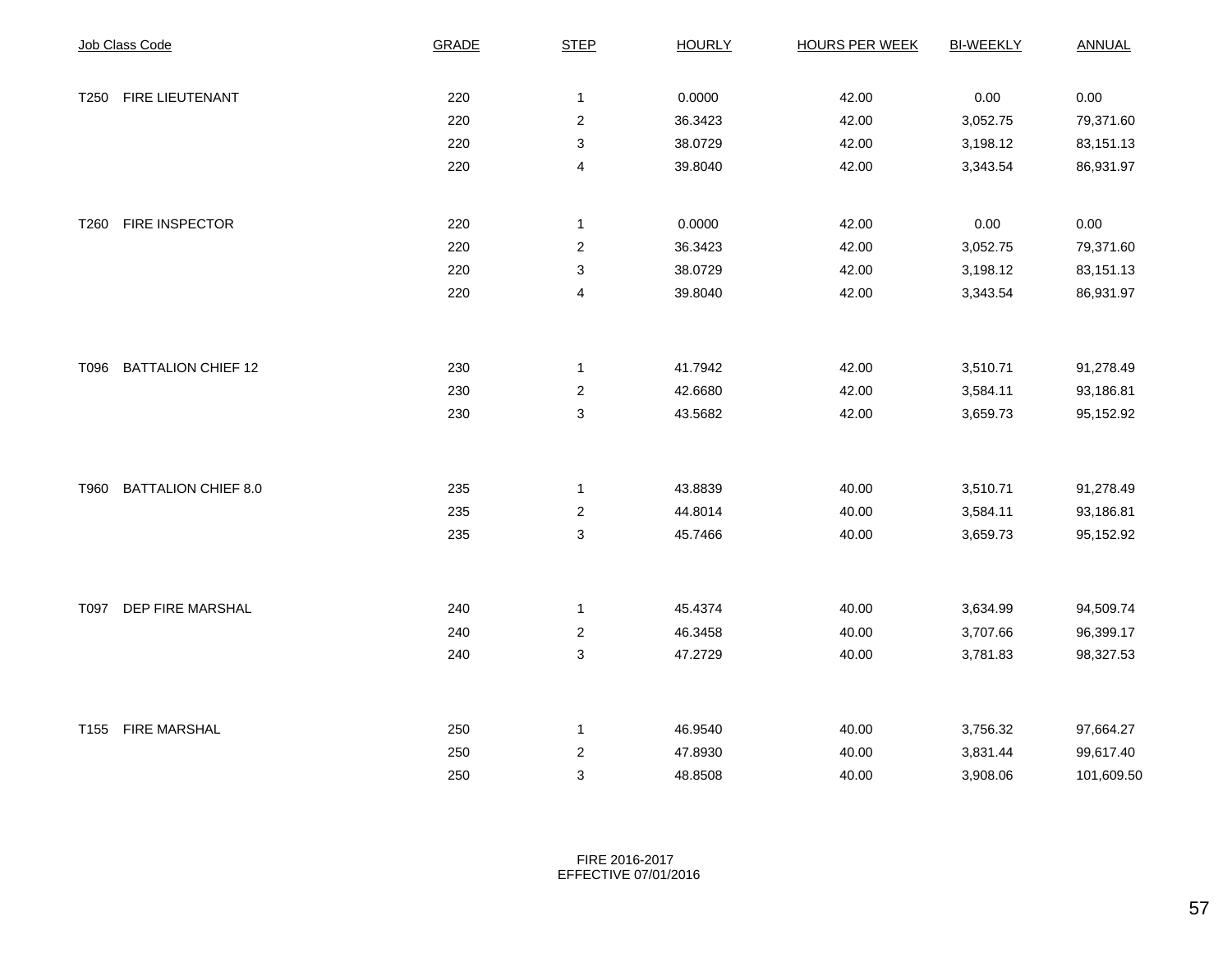#### **TOWN OF MANCHESTER SALARY TABLES FOR LOCAL 1579, INTERNATIONAL ASSOCIATION OF FIREFIGHTERS, AFL-CIO EFFECTIVE JULY 1, 2017 THROUGH JUNE 30, 2018 - 2.0% INCREASE**

|      | Job Class Code                 | <b>GRADE</b> | <b>STEP</b>      | <b>HOURLY</b> | <b>HOURS PER WEEK</b> | <b>BI-WEEKLY</b> | <b>ANNUAL</b> |
|------|--------------------------------|--------------|------------------|---------------|-----------------------|------------------|---------------|
| T238 | FIREFTR/PARA DOH AFTER 5/1/97  | 202          | 1                | 25.4517       | 42.00                 | 2,137.94         | 55,586.38     |
|      |                                | 202          | $\mathbf 2$      | 27.3532       | 42.00                 | 2,297.67         | 59,739.46     |
|      |                                | 202          | 3                | 29.2550       | 42.00                 | 2,457.42         | 63,892.94     |
|      |                                | 202          | 4                | 31.1568       | 42.00                 | 2,617.17         | 68,046.39     |
|      |                                | 202          | 5                | 33.0586       | 42.00                 | 2,776.92         | 72,199.83     |
|      |                                | 202          | 6                | 35.3040       | 42.00                 | 2,965.54         | 77,103.95     |
|      |                                |              |                  |               |                       |                  |               |
| T239 | FIREFIGHTER DOH AFTER 5/1/97   | 202          | 1                | 25.4517       | 42.00                 | 2,137.94         | 55,586.38     |
|      |                                | 202          | 2                | 27.3532       | 42.00                 | 2,297.67         | 59,739.46     |
|      |                                | 202          | 3                | 29.2550       | 42.00                 | 2,457.42         | 63,892.94     |
|      |                                | 202          | 4                | 31.1568       | 42.00                 | 2,617.17         | 68,046.39     |
|      |                                | 202          | 5                | 33.0586       | 42.00                 | 2,776.92         | 72,199.83     |
|      |                                | 202          | 6                | 35.3040       | 42.00                 | 2,965.54         | 77,103.95     |
|      |                                |              |                  |               |                       |                  |               |
| T236 | FIREFIGHTER/PARAMEDIC          | 205          | 1                | 29.2195       | 42.00                 | 2,454.44         | 63,815.45     |
|      |                                | 205          | $\boldsymbol{2}$ | 32.1910       | 42.00                 | 2,704.04         | 70,305.06     |
|      |                                | 205          | 3                | 33.8890       | 42.00                 | 2,846.68         | 74,013.62     |
|      |                                | 205          | 4                | 35.3040       | 42.00                 | 2,965.54         | 77,103.95     |
| T237 | <b>FIREFIGHTER</b>             | 205          | 1                | 29.2195       | 42.00                 | 2,454.44         | 63,815.45     |
|      |                                | 205          | $\boldsymbol{2}$ | 32.1910       | 42.00                 | 2,704.04         | 70,305.06     |
|      |                                | 205          | 3                | 33.8890       | 42.00                 | 2,846.68         | 74,013.62     |
|      |                                | 205          | 4                | 35.3040       | 42.00                 | 2,965.54         | 77,103.95     |
| T055 | ASST SUPERINTENDENT FIRE ALARM | 210          | 1                | 37.5893       | 42.00                 | 3,157.50         | 82,095.05     |

FIRE 2017-2018EFFECTIVE 07/01/2017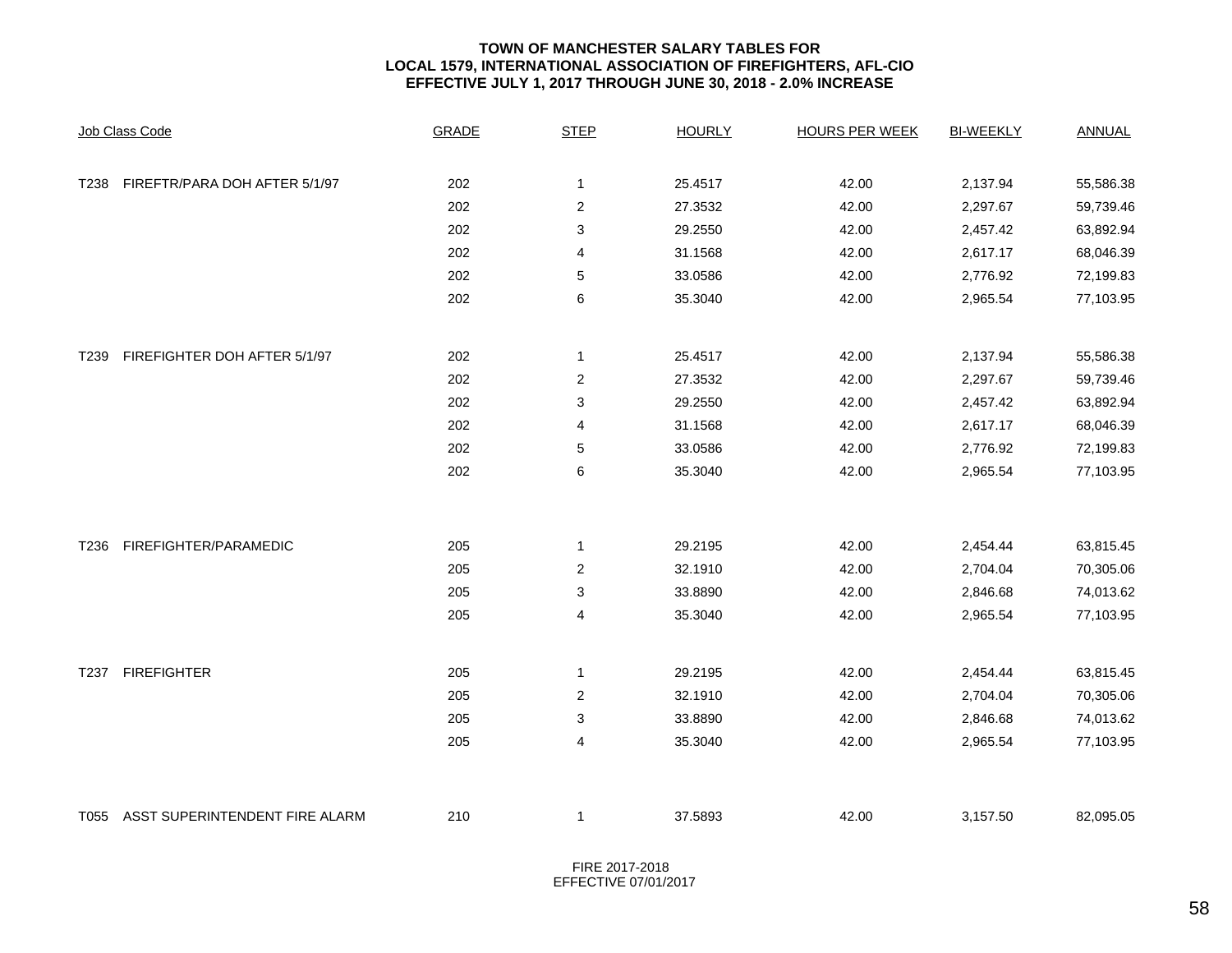|      | Job Class Code             | <b>GRADE</b> | <b>STEP</b>               | <b>HOURLY</b> | <b>HOURS PER WEEK</b> | <b>BI-WEEKLY</b> | <b>ANNUAL</b> |
|------|----------------------------|--------------|---------------------------|---------------|-----------------------|------------------|---------------|
|      |                            |              |                           |               |                       |                  |               |
| T250 | FIRE LIEUTENANT            | 220          | $\mathbf 1$               | 0.0000        | 42.00                 | 0.00             | 0.00          |
|      |                            | 220          | $\boldsymbol{2}$          | 37.0692       | 42.00                 | 3,113.81         | 80,959.03     |
|      |                            | 220          | $\ensuremath{\mathsf{3}}$ | 38.8343       | 42.00                 | 3,262.08         | 84,814.15     |
|      |                            | 220          | 4                         | 40.6001       | 42.00                 | 3,410.41         | 88,670.61     |
|      |                            |              |                           |               |                       |                  |               |
| T260 | FIRE INSPECTOR             | 220          | $\mathbf{1}$              | 0.0000        | 42.00                 | 0.00             | 0.00          |
|      |                            | 220          | $\boldsymbol{2}$          | 37.0692       | 42.00                 | 3,113.81         | 80,959.03     |
|      |                            | 220          | 3                         | 38.8343       | 42.00                 | 3,262.08         | 84,814.15     |
|      |                            | 220          | $\overline{4}$            | 40.6001       | 42.00                 | 3,410.41         | 88,670.61     |
|      |                            |              |                           |               |                       |                  |               |
| T096 | <b>BATTALION CHIEF 12</b>  | 230          | $\mathbf{1}$              | 42.6301       | 42.00                 | 3,580.93         | 93,104.06     |
|      |                            | 230          | $\overline{c}$            | 43.5213       | 42.00                 | 3,655.79         | 95,050.55     |
|      |                            | 230          | 3                         | 44.4395       | 42.00                 | 3,732.92         | 97,055.98     |
|      |                            |              |                           |               |                       |                  |               |
| T960 | <b>BATTALION CHIEF 8.0</b> | 235          | $\mathbf{1}$              | 44.7616       | 40.00                 | 3,580.93         | 93,104.06     |
|      |                            | 235          | $\overline{2}$            | 45.6974       | 40.00                 | 3,655.79         | 95,050.55     |
|      |                            | 235          | $\sqrt{3}$                | 46.6615       | 40.00                 | 3,732.92         | 97,055.98     |
|      |                            |              |                           |               |                       |                  |               |
|      | T097 DEP FIRE MARSHAL      | 240          | $\mathbf{1}$              | 46.3461       | 40.00                 | 3,707.69         | 96,399.93     |
|      |                            | 240          | $\overline{\mathbf{c}}$   | 47.2726       | 40.00                 | 3,781.81         | 98,327.15     |
|      |                            | 240          | 3                         | 48.2183       | 40.00                 | 3,857.46         | 100,294.08    |
|      |                            |              |                           |               |                       |                  |               |
|      | T155 FIRE MARSHAL          | 250          | $\mathbf{1}$              | 47.8930       | 40.00                 | 3,831.44         | 99,617.56     |
|      |                            | 250          | $\overline{2}$            | 48.8509       | 40.00                 | 3,908.07         | 101,609.75    |
|      |                            | 250          | $\ensuremath{\mathsf{3}}$ | 49.8278       | 40.00                 | 3,986.22         | 103,641.71    |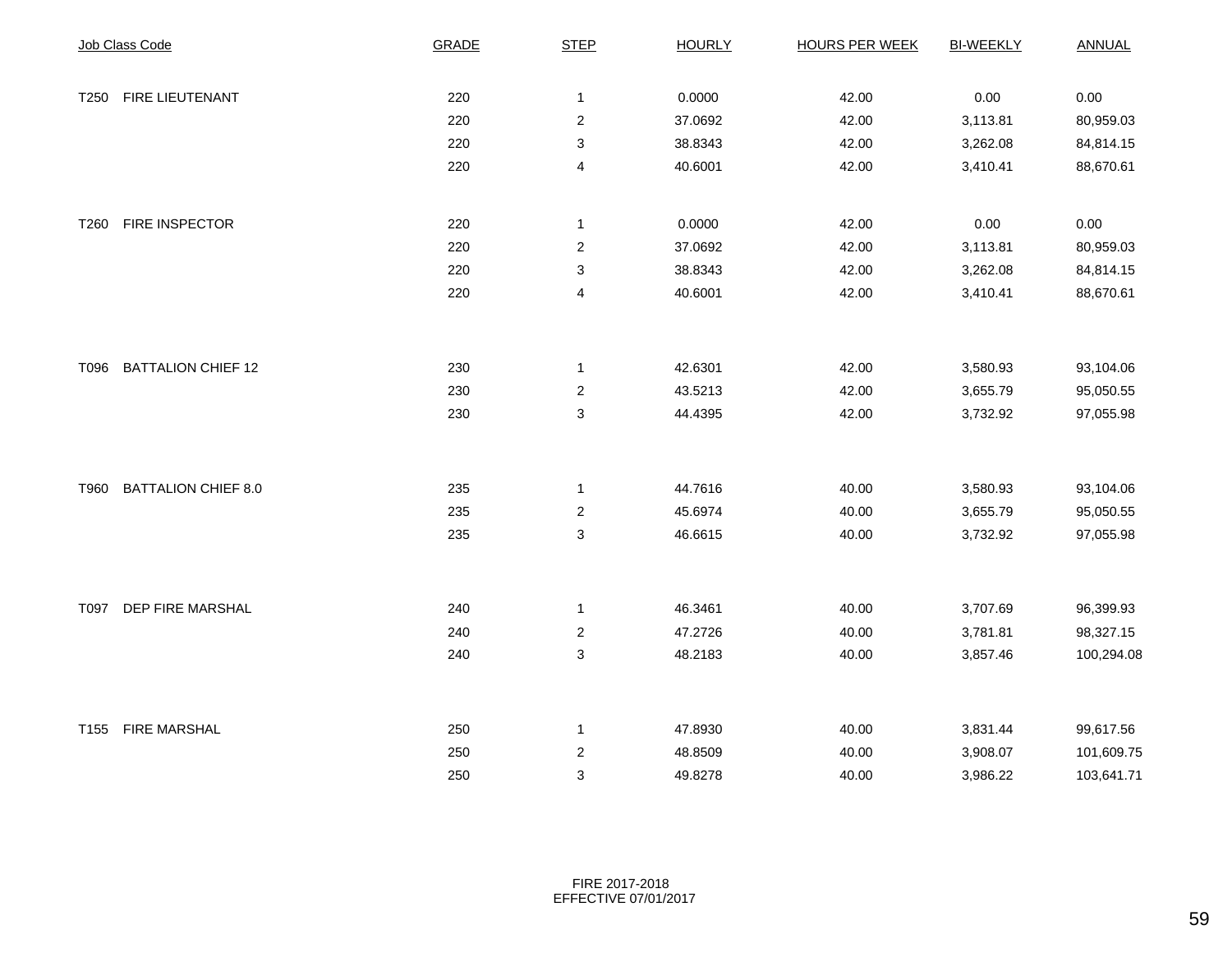#### **TOWN OF MANCHESTER SALARY TABLES FOR LOCAL 1579, INTERNATIONAL ASSOCIATION OF FIREFIGHTERS, AFL-CIO EFFECTIVE JULY 1, 2018 THROUGH JUNE 30, 2019 - 2.0% INCREASE**

|      | Job Class Code                 | <b>GRADE</b> | <b>STEP</b>      | <b>HOURLY</b> | <b>HOURS PER WEEK</b> | <b>BI-WEEKLY</b> | <b>ANNUAL</b> |
|------|--------------------------------|--------------|------------------|---------------|-----------------------|------------------|---------------|
| T238 | FIREFTR/PARA DOH AFTER 5/1/97  | 202          | $\mathbf{1}$     | 25.9607       | 42.00                 | 2,180.70         | 56,698.11     |
|      |                                | 202          | 2                | 27.9002       | 42.00                 | 2,343.62         | 60,934.25     |
|      |                                | 202          | 3                | 29.8401       | 42.00                 | 2,506.57         | 65,170.80     |
|      |                                | 202          | 4                | 31.7799       | 42.00                 | 2,669.51         | 69,407.32     |
|      |                                | 202          | 5                | 33.7196       | 42.00                 | 2,832.45         | 73,643.83     |
|      |                                | 202          | 6                | 36.0101       | 42.00                 | 3,024.85         | 78,646.03     |
| T239 | FIREFIGHTER DOH AFTER 5/1/97   | 202          | $\mathbf 1$      | 25.9607       | 42.00                 | 2,180.70         | 56,698.11     |
|      |                                | 202          | $\boldsymbol{2}$ | 27.9002       | 42.00                 | 2,343.62         | 60,934.25     |
|      |                                | 202          | 3                | 29.8401       | 42.00                 | 2,506.57         | 65,170.80     |
|      |                                | 202          | 4                | 31.7799       | 42.00                 | 2,669.51         | 69,407.32     |
|      |                                | 202          | 5                | 33.7196       | 42.00                 | 2,832.45         | 73,643.83     |
|      |                                | 202          | 6                | 36.0101       | 42.00                 | 3,024.85         | 78,646.03     |
| T236 | FIREFIGHTER/PARAMEDIC          | 205          | $\mathbf 1$      | 29.8039       | 42.00                 | 2,503.53         | 65,091.76     |
|      |                                | 205          | $\overline{2}$   | 32.8348       | 42.00                 | 2,758.12         | 71,711.16     |
|      |                                | 205          | 3                | 34.5668       | 42.00                 | 2,903.61         | 75,493.89     |
|      |                                | 205          | 4                | 36.0101       | 42.00                 | 3,024.85         | 78,646.03     |
| T237 | <b>FIREFIGHTER</b>             | 205          | 1                | 29.8039       | 42.00                 | 2,503.53         | 65,091.76     |
|      |                                | 205          | $\overline{2}$   | 32.8348       | 42.00                 | 2,758.12         | 71,711.16     |
|      |                                | 205          | 3                | 34.5668       | 42.00                 | 2,903.61         | 75,493.89     |
|      |                                | 205          | 4                | 36.0101       | 42.00                 | 3,024.85         | 78,646.03     |
| T055 | ASST SUPERINTENDENT FIRE ALARM | 210          | 1                | 38.3411       | 42.00                 | 3,220.65         | 83,736.95     |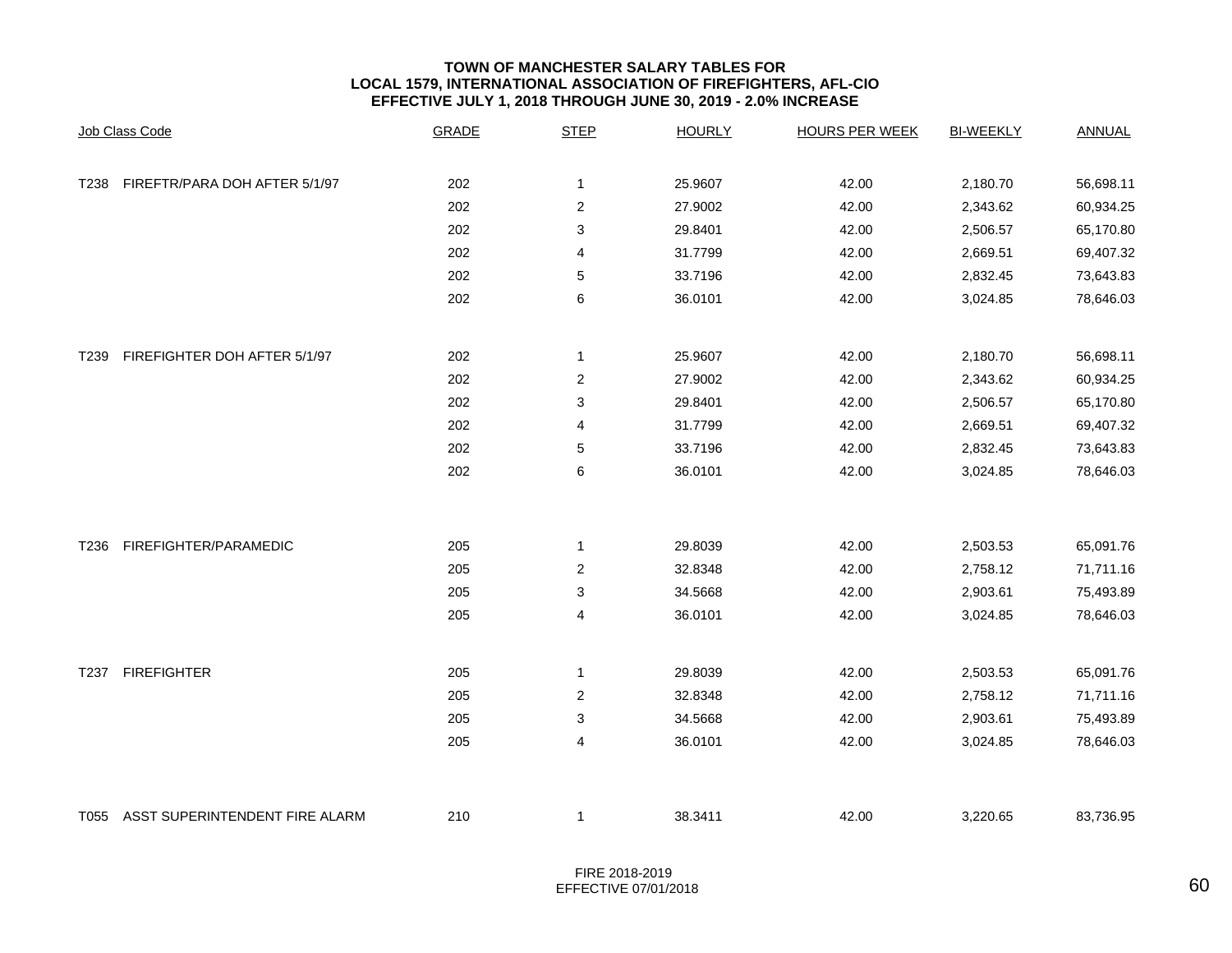|      | Job Class Code            | <b>GRADE</b> | <b>STEP</b>               | <b>HOURLY</b> | <b>HOURS PER WEEK</b> | <b>BI-WEEKLY</b> | <b>ANNUAL</b> |
|------|---------------------------|--------------|---------------------------|---------------|-----------------------|------------------|---------------|
|      |                           |              |                           |               |                       |                  |               |
| T250 | FIRE LIEUTENANT           | 220          | $\mathbf{1}$              | 0.0000        | 42.00                 | 0.00             | 0.00          |
|      |                           | 220          | $\boldsymbol{2}$          | 37.8106       | 42.00                 | 3,176.09         | 82,578.21     |
|      |                           | 220          | $\ensuremath{\mathsf{3}}$ | 39.6110       | 42.00                 | 3,327.32         | 86,510.43     |
|      |                           | 220          | 4                         | 41.4121       | 42.00                 | 3,478.62         | 90,444.02     |
|      |                           |              |                           |               |                       |                  |               |
| T260 | FIRE INSPECTOR            | 220          | $\mathbf{1}$              | 0.0000        | 42.00                 | 0.00             | 0.00          |
|      |                           | 220          | $\overline{c}$            | 37.8106       | 42.00                 | 3,176.09         | 82,578.21     |
|      |                           | 220          | 3                         | 39.6110       | 42.00                 | 3,327.32         | 86,510.43     |
|      |                           | 220          | $\overline{\mathbf{4}}$   | 41.4121       | 42.00                 | 3,478.62         | 90,444.02     |
|      |                           |              |                           |               |                       |                  |               |
| T096 | <b>BATTALION CHIEF 12</b> | 230          | $\mathbf{1}$              | 43.4826       | 42.00                 | 3,652.54         | 94,966.14     |
|      |                           | 230          | $\overline{c}$            | 44.3918       | 42.00                 | 3,728.91         | 96,951.56     |
|      |                           | 230          | $\mathsf 3$               | 45.3283       | 42.00                 | 3,807.58         | 98,997.10     |
|      |                           |              |                           |               |                       |                  |               |
|      | T960 BATTALION CHIEF 8.0  | 235          | $\mathbf{1}$              | 45.6568       | 40.00                 | 3,652.54         | 94,966.14     |
|      |                           | 235          | $\overline{2}$            | 46.6114       | 40.00                 | 3,728.91         | 96,951.56     |
|      |                           | 235          | $\ensuremath{\mathsf{3}}$ | 47.5948       | 40.00                 | 3,807.58         | 98,997.10     |
|      |                           |              |                           |               |                       |                  |               |
|      | T097 DEP FIRE MARSHAL     | 240          | $\mathbf{1}$              | 47.2730       | 40.00                 | 3,781.84         | 98,327.93     |
|      |                           | 240          | $\overline{c}$            | 48.2181       | 40.00                 | 3,857.45         | 100,293.69    |
|      |                           | 240          | 3                         | 49.1826       | 40.00                 | 3,934.61         | 102,299.96    |
|      |                           |              |                           |               |                       |                  |               |
|      | T155 FIRE MARSHAL         | 250          | $\mathbf{1}$              | 48.8509       | 40.00                 | 3,908.07         | 101,609.91    |
|      |                           | 250          | $\overline{2}$            | 49.8279       | 40.00                 | 3,986.23         | 103,641.95    |
|      |                           | 250          | 3                         | 50.8243       | 40.00                 | 4,065.94         | 105,714.54    |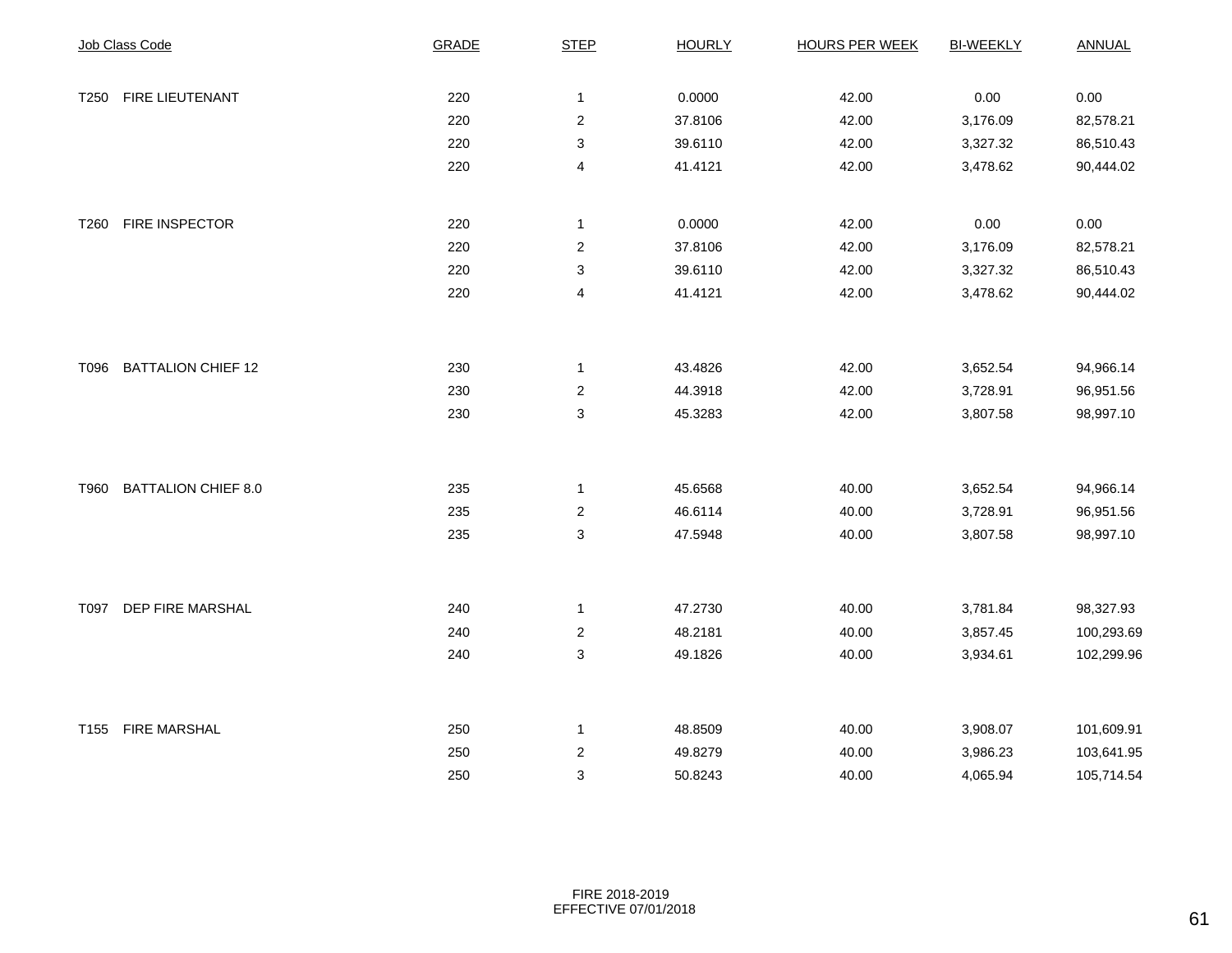# **APPENDIX G INSURANCE BENEFIT PLAN MATRIX**

| <b>BENEFIT</b>                                       | OAP Preferred (PPO)                                                                                                                                     |                                                                                                                                                                                                                                          | OAP Plan (formerly OAP \$5/\$10)                                                                                                                                                                                                                                       |                                                                                                                                                                                                                                             | <b>OAP Plus</b>                                                                                                                                                                                                                 |                                                                                                                                                                                                                                             | <b>OAP Basic</b><br>In-network coverage                                                                                                                                                                                                                                               |
|------------------------------------------------------|---------------------------------------------------------------------------------------------------------------------------------------------------------|------------------------------------------------------------------------------------------------------------------------------------------------------------------------------------------------------------------------------------------|------------------------------------------------------------------------------------------------------------------------------------------------------------------------------------------------------------------------------------------------------------------------|---------------------------------------------------------------------------------------------------------------------------------------------------------------------------------------------------------------------------------------------|---------------------------------------------------------------------------------------------------------------------------------------------------------------------------------------------------------------------------------|---------------------------------------------------------------------------------------------------------------------------------------------------------------------------------------------------------------------------------------------|---------------------------------------------------------------------------------------------------------------------------------------------------------------------------------------------------------------------------------------------------------------------------------------|
|                                                      | In Network                                                                                                                                              | Out of Network                                                                                                                                                                                                                           | In-Network                                                                                                                                                                                                                                                             | Out-of-Network                                                                                                                                                                                                                              | In-Network                                                                                                                                                                                                                      | Out-of-Network                                                                                                                                                                                                                              | only                                                                                                                                                                                                                                                                                  |
| Cost shares                                          | In-Network services<br>subject to copays;<br>Copay - \$20 Office<br>visit, \$75 Emergency<br>Room Copay;<br>Lifetime Maximum In-<br>Network - Unlimited | All services subject to<br>deductible and coinsurance;<br>balance billing allowed.<br>Deductible - \$250/\$750;<br>Coinsurance - 70%/30%;<br>Coinsurance Maximum -<br>\$1,750/\$5,250; Lifetime<br>maximum Out-of-Network -<br>Unlimited | In-Network services<br>subject to copays:<br>PCP -- Effective July<br>1, 2016 - \$10 Office<br>Visit & Specialist;<br>Effective July 1,<br>2017 - \$15 Office<br>visit & Specialist;<br>\$75 Emergency<br>Room Copay:<br>Lifetime Maximum<br>In-Network -<br>Unlimited | All services subject to<br>deductible and<br>coinsurance; balance<br>billing allowed. Deductible<br>- \$250/\$750; Coinsurance<br>- 80%/20%; Coinsurance<br>Maximum -<br>\$1,500/\$4,500; Lifetime<br>maximum Out-of-Network<br>- Unlimited | In-Network services<br>subject to copays;<br>Effective July 1,<br>2016 - \$10 Office<br>Visit; Effective July<br>1, 2017 - \$15 Office<br>visit; \$75 Emergency<br>Room Copay:<br>Lifetime Maximum<br>In-Network -<br>Unlimited | All services subject to<br>deductible and<br>coinsurance; balance<br>billing allowed. Deductible<br>- \$250/\$750; Coinsurance<br>- 80%/20%; Coinsurance<br>Maximum -<br>\$1,500/\$4,500; Lifetime<br>maximum Out-of-Network<br>- Unlimited | In-Network services<br>subject to copays;<br>Effective July 1, 2016 -<br>\$10 Office Visit;<br>Effective July 1, 2017 -<br>\$15 Office visit; \$75<br><b>Emergency Room</b><br>Copay; Lifetime<br>Maximum In-Network -<br>Unlimited Note: No out<br>of network benefits<br>available. |
|                                                      | No Copay; Covered                                                                                                                                       | Subject to 30% Out-of-                                                                                                                                                                                                                   | No Copay; Covered                                                                                                                                                                                                                                                      | <b>Preventive Care</b><br>Subject to 20% Out-of-                                                                                                                                                                                            | No Copay; Covered                                                                                                                                                                                                               | Subject to 20% Out-of-                                                                                                                                                                                                                      | No Copay; Covered                                                                                                                                                                                                                                                                     |
| Pediatric                                            | according to age-<br>based schedule                                                                                                                     | Network deductible and<br>coinsurance                                                                                                                                                                                                    | according to age-<br>based schedule                                                                                                                                                                                                                                    | Network deductible and<br>coinsurance                                                                                                                                                                                                       | according to age-<br>based schedule                                                                                                                                                                                             | Network deductible and<br>coinsurance                                                                                                                                                                                                       | according to age-based<br>schedule                                                                                                                                                                                                                                                    |
| Adult                                                | No Copay; Covered<br>according to age-<br>based schedule                                                                                                | Subject to 30% Out-of-<br>Network deductible and<br>coinsurance                                                                                                                                                                          | No Copay: Covered<br>according to age-<br>based schedule                                                                                                                                                                                                               | Subject to 20% Out-of-<br>Network deductible and<br>coinsurance                                                                                                                                                                             | No Copay; Covered<br>according to age-<br>based schedule                                                                                                                                                                        | Subject to 20% Out-of-<br>Network deductible and<br>coinsurance                                                                                                                                                                             | No Copay: Covered<br>according to age-based<br>schedule                                                                                                                                                                                                                               |
| Department &<br><b>OSHA</b><br>Required<br>Physicals | Covered according to<br>plan in addition to the<br>Age based Schedule                                                                                   | Subject to 30% Out-of-<br>Network deductible and<br>coinsurance                                                                                                                                                                          | Covered according<br>to plan in addition to<br>the Age based<br>Schedule                                                                                                                                                                                               | Subject to 20% Out-of-<br>Network deductible and<br>coinsurance                                                                                                                                                                             | Covered according<br>to plan in addition to<br>the Age based<br>Schedule                                                                                                                                                        | Subject to 20% Out-of-<br>Network deductible and<br>coinsurance                                                                                                                                                                             | Covered according to<br>plan in addition to the<br>Age based Schedule                                                                                                                                                                                                                 |
| Vision                                               | \$20 Copay; Covered<br>once every two years                                                                                                             | \$20 Copay; Covered once<br>every two years                                                                                                                                                                                              | No Copay: Covered<br>once every 24<br>months                                                                                                                                                                                                                           | No Copay; Covered once<br>every 24 months                                                                                                                                                                                                   | No Copay: Covered<br>once every 24<br>months                                                                                                                                                                                    | No Copay; Covered once<br>every 24 months                                                                                                                                                                                                   | No Copay; Covered<br>once every 24 months                                                                                                                                                                                                                                             |
| Hearing                                              | \$20 Copay; Covered<br>once every two years                                                                                                             | Subject to 30% Out-of-<br>Network deductible and<br>coinsurance                                                                                                                                                                          | No Copay;<br>Screening part of<br>physical exam                                                                                                                                                                                                                        | Subject to 20% Out-of-<br>Network deductible and<br>coinsurance                                                                                                                                                                             | No Copay;<br>Screening part of<br>physical exam                                                                                                                                                                                 | Subject to 20% Out-of-<br>Network deductible and<br>coinsurance                                                                                                                                                                             | No Copay; Screening<br>part of physical exam                                                                                                                                                                                                                                          |
| Gynecological                                        | No Copay: Covered<br>once per year                                                                                                                      | Subject to 30% Out-of-<br>Network deductible and<br>coinsurance                                                                                                                                                                          | No Copay; Covered<br>once per year                                                                                                                                                                                                                                     | Subject to 20% Out-of-<br>Network deductible and<br>coinsurance                                                                                                                                                                             | No Copay; Covered<br>once per year                                                                                                                                                                                              | Subject to 20% Out-of-<br>Network deductible and<br>coinsurance                                                                                                                                                                             | No Copay; Covered<br>once every year                                                                                                                                                                                                                                                  |
| Medical<br>Services /<br>Office visit                | \$20 Copay                                                                                                                                              | Subject to 30% Out-of-<br>Network deductible and<br>coinsurance                                                                                                                                                                          | $$10$ Copay - PCP &<br>Specialist eff. 7/1/16;<br>\$15 Copay - PCP &<br>Specialist eff. 7/1/17                                                                                                                                                                         | Medical Services / Office visit<br>Subject to 20% Out-of-<br>Network deductible and<br>coinsurance                                                                                                                                          | \$10 Copay eff.<br>7/1/16; \$15 Copay<br>eff. 7/1/17                                                                                                                                                                            | Subject to 20% Out-of-<br>Network deductible and<br>coinsurance                                                                                                                                                                             | \$10 Copay eff. 7/1/16;<br>\$15 Copay eff. 7/1/17                                                                                                                                                                                                                                     |
| Maternity (Pre<br>& Post natal)                      | \$20 Copay first visit<br>only                                                                                                                          | Subject to 30% Out-of-<br>Network deductible and<br>coinsurance                                                                                                                                                                          | \$10 first visit only eff.<br>7/1/16<br>\$15 first visit only eff.<br>7/1/17                                                                                                                                                                                           | Subject to 20% Out-of-<br>Network deductible and<br>coinsurance                                                                                                                                                                             | \$10 first visit only eff.<br>7/1/16<br>\$15 first visit only eff.<br>7/1/17                                                                                                                                                    | Subject to 20% Out-of-<br>Network deductible and<br>coinsurance                                                                                                                                                                             | \$10 first visit only eff.<br>7/1/16<br>\$15 first visit only eff.<br>7/1/17                                                                                                                                                                                                          |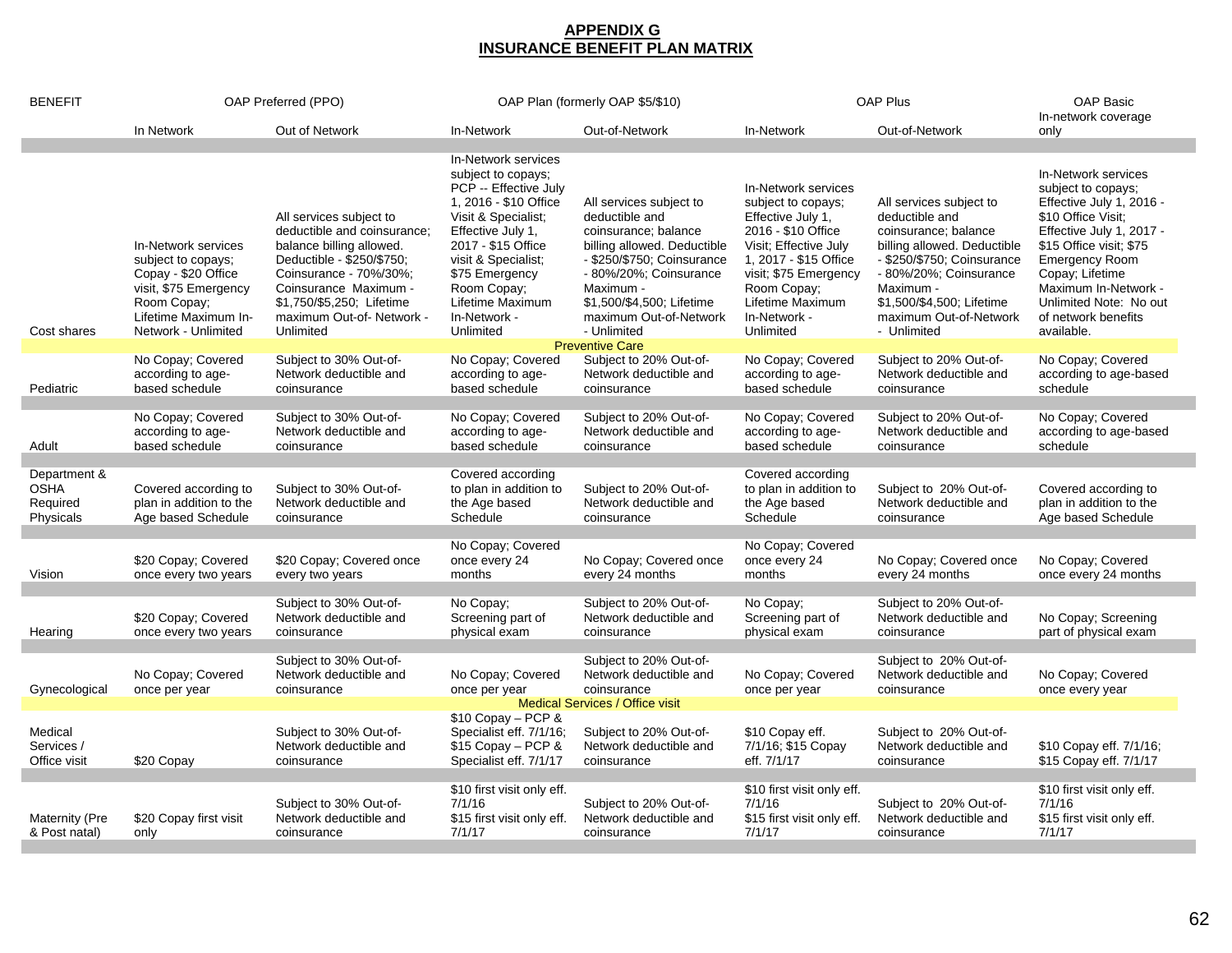| <b>BENEFIT</b>                                                                                          | OAP Preferred (PPO)                                                                                      |                                                                                                       | OAP Plan (formerly OAP \$5/\$10)                                                                                                                      |                                                                                                       | <b>OAP Plus</b>                                                                                                                                       |                                                                                                       | OAP Basic<br>In-network coverage                                                                                                                |
|---------------------------------------------------------------------------------------------------------|----------------------------------------------------------------------------------------------------------|-------------------------------------------------------------------------------------------------------|-------------------------------------------------------------------------------------------------------------------------------------------------------|-------------------------------------------------------------------------------------------------------|-------------------------------------------------------------------------------------------------------------------------------------------------------|-------------------------------------------------------------------------------------------------------|-------------------------------------------------------------------------------------------------------------------------------------------------|
|                                                                                                         | In Network                                                                                               | Out of Network                                                                                        | In-Network                                                                                                                                            | Out-of-Network                                                                                        | In-Network                                                                                                                                            | Out-of-Network                                                                                        | only                                                                                                                                            |
| Outpatient:<br>Physical<br>Therapy,<br>Occupational<br>Therapy,<br>Speech<br>Therapy, &<br>Chiropractor | No Copay; 60<br>combined days per<br>member per calendar<br>year (Speech Therapy<br>30 days)             | Subject to 30% Out-of-<br>Network deductible and<br>coinsurance                                       | \$10 Copay eff.<br>7/1/16; \$15 Copay<br>eff. 7/1/17; 60<br>combined days per<br>member per<br>calendar year                                          | Subject to 20% Out-of-<br>Network deductible and<br>coinsurance                                       | \$10 Copay eff.<br>7/1/16; \$15 Copay<br>eff. 7/1/17; 60<br>combined days per<br>member per<br>calendar year                                          | Subject to 20% Out-of-<br>Network deductible and<br>coinsurance                                       | \$10 Copay eff. 7/1/16;<br>\$15 Copay eff. 7/1/17;<br>60 combined days per<br>member per calendar<br>year                                       |
| Allergy<br>Services                                                                                     | \$20 Copay for office<br>visits and testing. No<br>copay for injections.                                 | Subject to 30% Out-of-<br>Network deductible and<br>coinsurance                                       | \$10 Copay eff.<br>7/1/16; \$15 Copay<br>eff. 7/1/17 for office<br>visits and testing. No<br>copay for injections.                                    | Subject to 20% Out-of-<br>Network deductible and<br>coinsurance                                       | \$10 Copay eff.<br>7/1/16; \$15 Copay<br>eff. 7/1/17 for office<br>visits and testing. No<br>copay for injections.                                    | Subject to 20% Out-of-<br>Network deductible and<br>coinsurance                                       | \$10 Copay eff. 7/1/16;<br>\$15 Copay eff. 7/1/17<br>for office visits and<br>testing. No copay for<br>injections.                              |
| Diagnostic Lab<br>& X-ray                                                                               | Covered 100%                                                                                             | Subject to 30% Out-of-<br>Network deductible and<br>coinsurance                                       | Covered 100%                                                                                                                                          | Subject to 20% Out-of-<br>Network deductible and<br>coinsurance                                       | Covered 100%                                                                                                                                          | Subject to 20% Out-of-<br>Network deductible and<br>coinsurance                                       | Covered 100%                                                                                                                                    |
| Inpatient<br>Medical<br>Services                                                                        | Covered 100%                                                                                             | Subject to 30% Out-of-<br>Network deductible and<br>coinsurance                                       | Covered 100%                                                                                                                                          | Subject to 20% Out-of-<br>Network deductible and<br>coinsurance                                       | Covered 100%                                                                                                                                          | Subject to 20% Out-of-<br>Network deductible and<br>coinsurance                                       | Covered 100%                                                                                                                                    |
| <b>Surgery Fees</b>                                                                                     | Covered 100%                                                                                             | Subject to 30% Out-of-<br>Network deductible and<br>coinsurance                                       | Covered 100%                                                                                                                                          | Subject to 20% Out-of-<br>Network deductible and<br>coinsurance                                       | Covered 100%                                                                                                                                          | Subject to 20% Out-of-<br>Network deductible and<br>coinsurance                                       | Covered 100%                                                                                                                                    |
| <b>Office Surgery</b>                                                                                   | Covered 100%                                                                                             | Subject to 30% Out-of-<br>Network deductible and<br>coinsurance                                       | Covered 100%                                                                                                                                          | Subject to 20% Out-of-<br>Network deductible and<br>coinsurance                                       | Covered 100%                                                                                                                                          | Subject to 20% Out-of-<br>Network deductible and<br>coinsurance                                       | Covered 100%                                                                                                                                    |
| Outpatient<br><b>Mental Health</b><br>& Substance<br>Abuse                                              | \$20 Copay per visit<br>outpatient physician's<br>office and facility<br>charges; then Plan<br>pays 100% | Subject to 30% Out-of-<br>Network deductible and<br>coinsurance                                       | \$10 Copay eff.<br>7/1/16; \$15 Copay<br>eff. 7/1/17 per visit<br>outpatient<br>physician's office<br>and facility charges;<br>then Plan pays<br>100% | Subject to 20% Out-of-<br>Network deductible and<br>coinsurance<br><b>Emergency Care</b>              | \$10 Copay eff.<br>7/1/16; \$15 Copay<br>eff. 7/1/17 per visit<br>outpatient<br>physician's office<br>and facility charges;<br>then Plan pays<br>100% | Subject to 20% Out-of-<br>Network deductible and<br>coinsurance                                       | \$10 Copay eff. 7/1/16;<br>\$15 Copay eff. 7/1/17<br>per visit outpatient<br>physician's office and<br>facility charges; then<br>Plan pays 100% |
| Emergency<br>Room                                                                                       | \$75 Copay (waived if<br>admitted)                                                                       | \$75 Copay (waived if<br>admitted)                                                                    | \$75 Copay (waived<br>if admitted)                                                                                                                    | \$75 Copay (waived if<br>admitted)                                                                    | \$75 Copay (waived<br>if admitted)                                                                                                                    | \$75 Copay (waived if<br>admitted)                                                                    | \$75 Copay (waived if<br>admitted)                                                                                                              |
| Urgent Care                                                                                             | \$25 Copay                                                                                               | \$25 Copay                                                                                            | \$25 Copay                                                                                                                                            | \$25 Copay                                                                                            | \$25 Copay                                                                                                                                            | \$25 Copay                                                                                            | \$25 Copay                                                                                                                                      |
| Ambulance                                                                                               | Covered 100%                                                                                             | Covered 100%                                                                                          | Covered 100%                                                                                                                                          | Covered 100%<br><b>Inpatient Care</b>                                                                 | Covered 100%                                                                                                                                          | Covered 100%                                                                                          | Covered 100%                                                                                                                                    |
| Inpatient<br>Hospital<br>General/Medic<br>al/Surgical/Mat<br>ernity (Semi-                              | Pre-certification<br>coordinated by<br>physician<br>Effective July 1, 2016<br>- \$100; Effective July    | Pre-certification required<br>out-of-network only<br>Subject to 30% Out-of-<br>Network deductible and | Pre-certification<br>coordinated by<br>physician<br>Effective July 1,<br>2016 - \$100;<br>Effective July 1,                                           | Pre-certification required<br>out-of-network only<br>Subject to 20% Out-of-<br>Network deductible and | Pre-certification<br>coordinated by<br>physician<br>Effective July 1,<br>2016 - \$100;<br>Effective July 1,                                           | Pre-certification required<br>out-of-network only<br>Subject to 20% Out-of-<br>Network deductible and | Pre-certification<br>coordinated by<br>physician<br>Effective July 1, 2016 -<br>\$100; Effective July 1,                                        |
| private)                                                                                                | 1, 2017 - \$200                                                                                          | coinsurance                                                                                           | 2017 - \$200                                                                                                                                          | coinsurance                                                                                           | 2017 - \$200                                                                                                                                          | coinsurance                                                                                           | 2017 - \$200                                                                                                                                    |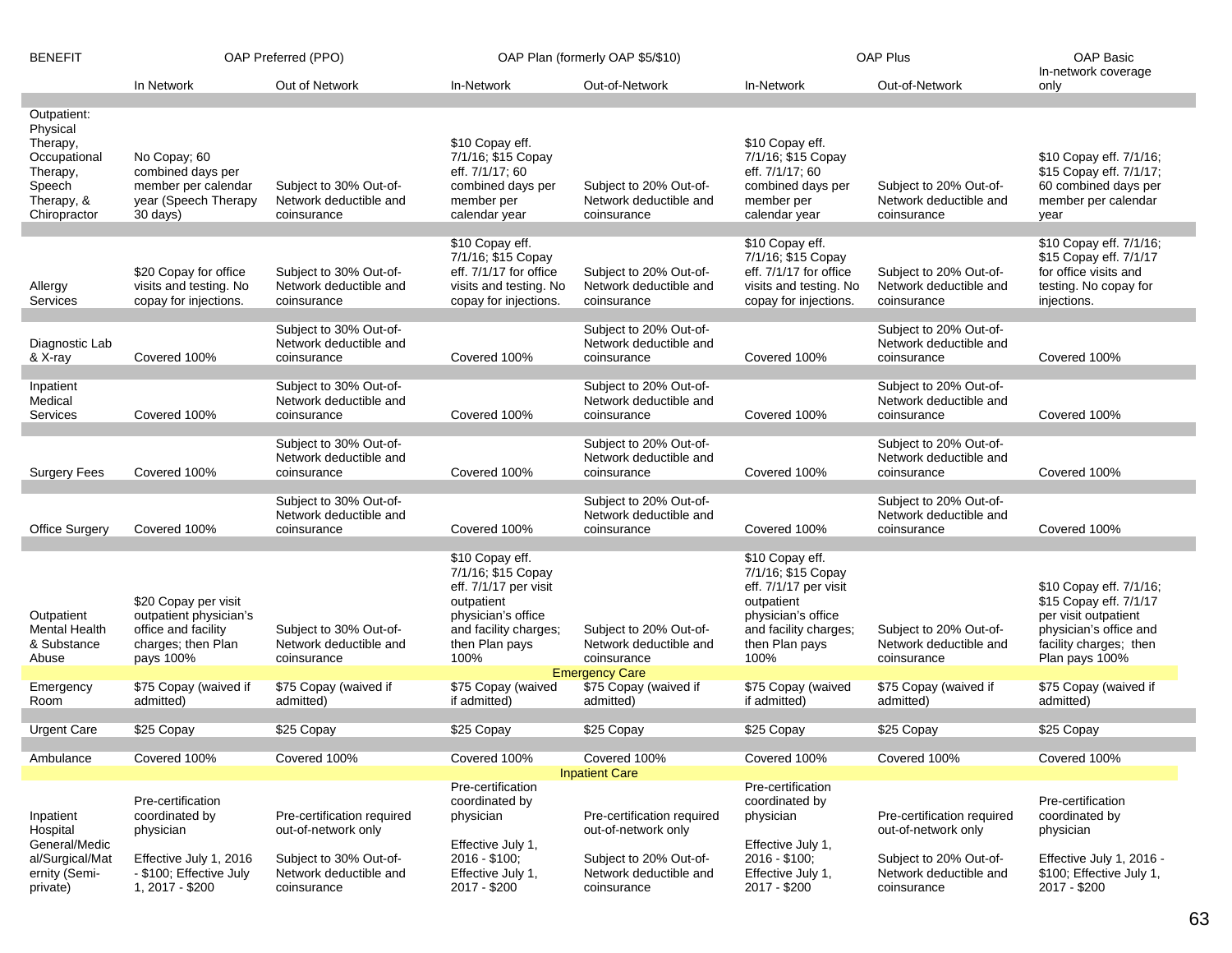| <b>BENEFIT</b>                                                             | OAP Preferred (PPO)                                 |                                                                 | OAP Plan (formerly OAP \$5/\$10)                                    |                                                                 | OAP Plus                                                            |                                                                 | <b>OAP Basic</b><br>In-network coverage                             |
|----------------------------------------------------------------------------|-----------------------------------------------------|-----------------------------------------------------------------|---------------------------------------------------------------------|-----------------------------------------------------------------|---------------------------------------------------------------------|-----------------------------------------------------------------|---------------------------------------------------------------------|
|                                                                            | In Network                                          | Out of Network                                                  | In-Network                                                          | Out-of-Network                                                  | In-Network                                                          | Out-of-Network                                                  | only                                                                |
|                                                                            |                                                     |                                                                 |                                                                     |                                                                 |                                                                     |                                                                 |                                                                     |
| Ancillary<br>Services<br>Medication,<br>supplies                           | Covered 100%                                        | Subject to 30% Out-of-<br>Network deductible and<br>coinsurance | Covered 100%                                                        | Subject to 20% Out-of-<br>Network deductible and<br>coinsurance | Covered 100%                                                        | Subject to 20% Out-of-<br>Network deductible and<br>coinsurance | Covered 100%                                                        |
|                                                                            |                                                     |                                                                 |                                                                     |                                                                 |                                                                     |                                                                 |                                                                     |
| Psychiatric                                                                | No Copay; Plan pays<br>100%                         | Subject to 30% Out-of-<br>Network deductible and<br>coinsurance | No Copay; Plan<br>pays 100%                                         | Subject to 20% Out-of-<br>Network deductible and<br>coinsurance | No Copay; Plan<br>pays 100%                                         | Subject to 20% Out-of-<br>Network deductible and<br>coinsurance | No Copay; Plan pays<br>100%                                         |
|                                                                            |                                                     | Subject to 30% Out-of-                                          |                                                                     | Subject to 20% Out-of-                                          |                                                                     | Subject to 20% Out-of-                                          |                                                                     |
| Substance<br>Abuse/Detox                                                   | No Copay; Plan pays<br>100%                         | Network deductible and<br>coinsurance                           | No Copay; Plan<br>pays 100%                                         | Network deductible and<br>coinsurance                           | No Copay; Plan<br>pays 100%                                         | Network deductible and<br>coinsurance                           | No Copay; Plan pays<br>100%                                         |
| <b>Skilled Nursing</b><br>Facility/Rehab-<br>ilitation Hospital            | Covered 100% up to<br>180 days per calendar<br>year | Subject to 30% Out-of-<br>Network deductible and<br>coinsurance | Covered 100% up to<br>180 days per<br>calendar year                 | Subject to 20% Out-of-<br>Network deductible and<br>coinsurance | Covered 100% up to<br>180 days per<br>calendar year                 | Subject to 20% Out-of-<br>Network deductible and<br>coinsurance | Covered 100% up to<br>180 days per calendar<br>year                 |
|                                                                            |                                                     | Subject to 30% Out-of-                                          |                                                                     | Subject to 20% Out-of-                                          |                                                                     | Subject to 20% Out-of-                                          |                                                                     |
| Hospice                                                                    | Covered 100%                                        | Network deductible and<br>coinsurance                           | Covered 100%                                                        | Network deductible and<br>coinsurance                           | Covered 100%                                                        | Network deductible and<br>coinsurance                           | Covered 100%                                                        |
| Outpatient                                                                 |                                                     |                                                                 |                                                                     | <b>Outpatient Care</b>                                          |                                                                     |                                                                 |                                                                     |
| Hospital &<br>outpatient<br>surgery facility                               | \$50 co-pay; Effective<br>July 1, 2017 - \$100      | Subject to 30% Out-of-<br>Network deductible and<br>coinsurance | Effective July 1,<br>2016 - \$50; Effective<br>July 1, 2017 - \$100 | Subject to 20% Out-of-<br>Network deductible and<br>coinsurance | Effective July 1,<br>2016 - \$50; Effective<br>July 1, 2017 - \$100 | Subject to 20% Out-of-<br>Network deductible and<br>coinsurance | Effective July 1, 2016 -<br>\$50; Effective July 1,<br>2017 - \$100 |
| Subject to 30% Out-of-<br>Subject to 20% Out-of-<br>Subject to 20% Out-of- |                                                     |                                                                 |                                                                     |                                                                 |                                                                     |                                                                 |                                                                     |
| Diagnostic Lab<br>& X-ray                                                  | Covered 100%                                        | Network deductible and<br>coinsurance                           | Covered 100%                                                        | Network deductible and<br>coinsurance                           | Covered 100%                                                        | Network deductible and<br>coinsurance                           | Covered 100%                                                        |
| Pre-Admission<br>Testing                                                   | Covered 100%                                        | Subject to 30% Out-of-<br>Network deductible and<br>coinsurance | Covered 100%                                                        | Subject to 20% Out-of-<br>Network deductible and<br>coinsurance | Covered 100%                                                        | Subject to 20% Out-of-<br>Network deductible and<br>coinsurance | Covered 100%                                                        |
| <b>Other Services</b>                                                      |                                                     |                                                                 |                                                                     |                                                                 |                                                                     |                                                                 |                                                                     |
| Durable<br>Medical<br>Equipment                                            | Covered 100%                                        | Subject to 30% Out-of-<br>Network deductible and<br>coinsurance | Covered 100%                                                        | Subject to 20% Out-of-<br>Network deductible and<br>coinsurance | Covered 100%                                                        | Subject to 20% Out-of-<br>Network deductible and<br>coinsurance | Covered 100%                                                        |
| <b>Prosthetics</b>                                                         | Covered 100%                                        | Subject to 30% Out-of-<br>Network deductible and<br>coinsurance | Covered 100%                                                        | Subject to 20% Out-of-<br>Network deductible and<br>coinsurance | Covered 100%                                                        | Subject to 20% Out-of-<br>Network deductible and<br>coinsurance | Covered 100%                                                        |
|                                                                            |                                                     |                                                                 |                                                                     |                                                                 |                                                                     |                                                                 |                                                                     |
| Home Health<br>Care                                                        | 200 visits per calendar<br>year                     | Subject to 30% Out-of-<br>Network deductible and<br>coinsurance | Unlimited days per<br>calendar year                                 | Subject to 20% Out-of-<br>Network deductible and<br>coinsurance | Unlimited days per<br>calendar year                                 | Subject to 20% Out-of-<br>Network deductible and<br>coinsurance | Unlimited days per<br>calendar year                                 |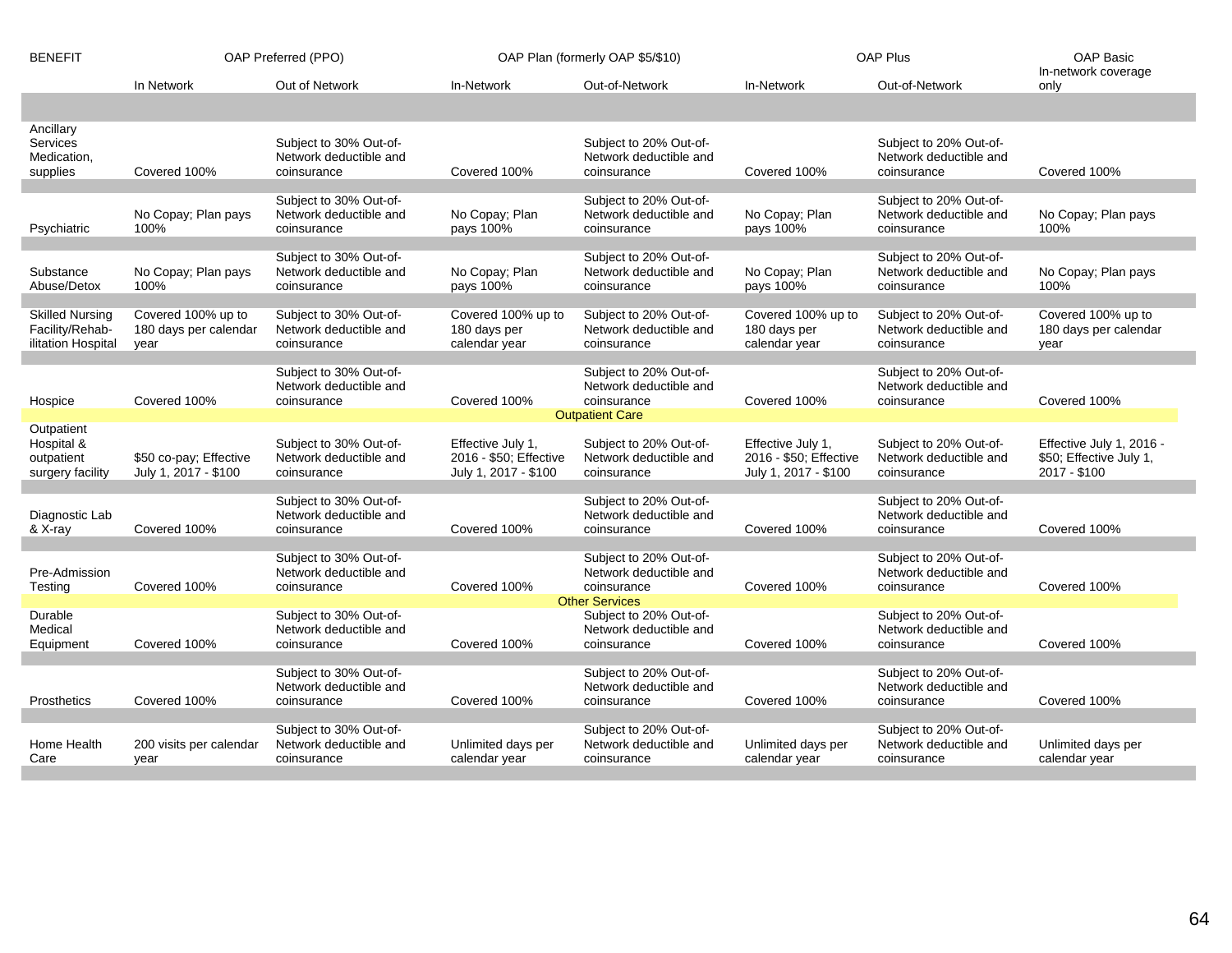| <b>BENEFIT</b>        | OAP Preferred (PPO)                                                                                                                                                                             |                                                                 | OAP Plan (formerly OAP \$5/\$10)                                                                                                                            |                                                                 | OAP Plus                                                                                                                                                    |                                                                 | OAP Basic<br>In-network coverage                                                                                                                                   |
|-----------------------|-------------------------------------------------------------------------------------------------------------------------------------------------------------------------------------------------|-----------------------------------------------------------------|-------------------------------------------------------------------------------------------------------------------------------------------------------------|-----------------------------------------------------------------|-------------------------------------------------------------------------------------------------------------------------------------------------------------|-----------------------------------------------------------------|--------------------------------------------------------------------------------------------------------------------------------------------------------------------|
|                       | In Network                                                                                                                                                                                      | Out of Network                                                  | In-Network                                                                                                                                                  | Out-of-Network                                                  | In-Network                                                                                                                                                  | Out-of-Network                                                  | only                                                                                                                                                               |
| Prescription<br>Drugs | Effective July 1, 2016<br>- \$5/\$20/\$30; Effective<br>July 1, 2017 -<br>\$5/\$20/\$35. Co-pay to<br>\$1,000 maximum<br>Three Tier Formulary<br>RX Rider; excess<br>covered 30%<br>coinsurance | Covered in emergency<br>situation only                          | Effective July 1,<br>2016 - \$5/\$20/\$30;<br>Effective July 1,<br>2017 - \$5/\$20/\$35.<br>Co-pay to unlimited<br>maximum Three Tier<br>Formulary RX Rider | Covered in emergency<br>situation only                          | Effective July 1,<br>2016 - \$5/\$20/\$30;<br>Effective July 1,<br>2017 - \$5/\$20/\$35.<br>Co-pay to unlimited<br>maximum Three Tier<br>Formulary RX Rider | Covered in emergency<br>situation only                          | Effective July 1, 2016 -<br>\$5/\$20/\$30; Effective<br>July 1, 2017 -<br>\$5/\$20/\$35. Co-pay to<br>unlimited maximum<br>Three Tier Formulary<br><b>RX Rider</b> |
|                       |                                                                                                                                                                                                 |                                                                 |                                                                                                                                                             |                                                                 |                                                                                                                                                             |                                                                 |                                                                                                                                                                    |
| Infertility           | \$20 Copay                                                                                                                                                                                      | Subject to 30% Out-of-<br>Network deductible and<br>coinsurance | $$10$ Copay - PCP &<br>Specialist eff. 7/1/16;<br>$$15$ Copay - PCP &<br>Specialist eff. 7/1/17                                                             | Subject to 20% Out-of-<br>Network deductible and<br>coinsurance | \$10 Copay eff.<br>7/1/16; \$15 Copay<br>eff. 7/1/17                                                                                                        | Subject to 20% Out-of-<br>Network deductible and<br>coinsurance | \$5 Copay                                                                                                                                                          |

STATE MANDATES are excluded from the OAP Preferred (PPO), OAP Plan & OAP Plus but are included in the OAP Basic.

INFERTILITY: Coverage is subject to a \$5,000 lifetime maximum for OAP Plan, OAP Plus, & OAP Basic; Unlimited for OAP Preferred (PPO).

ELIGIBILITY: Dependent children to age 25 for ALL plans; effective July 1, 2010 dependent children covered to age 26 for medical and prescription plans due to the passing of the Health Care Reform Act of March 30, 2010.

PREVENTIVE CARE AGE BASED SCHEDULE: All ages one exam per year.

DISCLAIMER: This Matrix is an illustration of the Basic elements of the Health benefits offered by the Town of Manchester as found in more detail in the Summary Plan Document on file in the Human Resources Department.

07/01/2016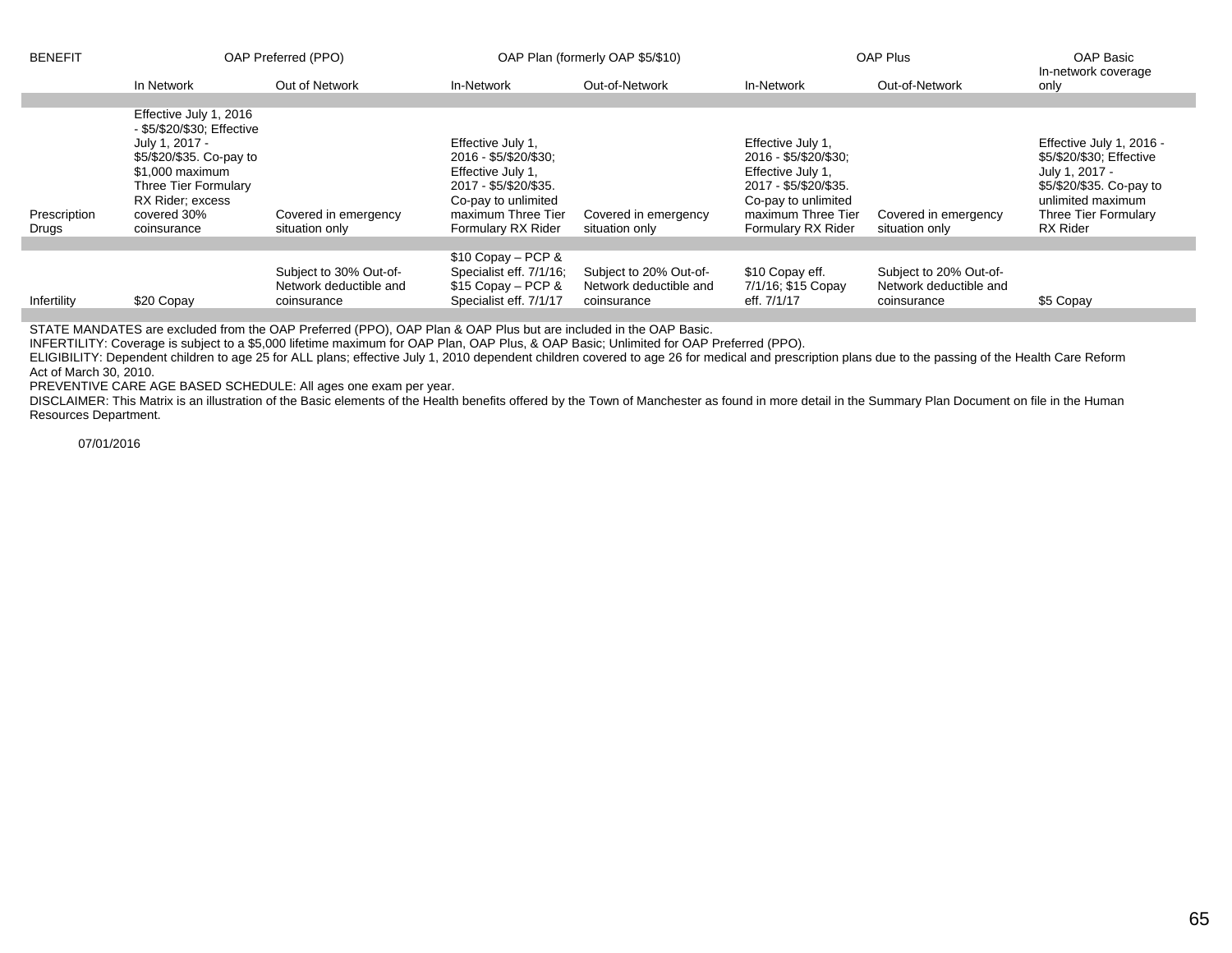| <b>BENEFIT</b>                    | High Deductible Health Plan/                                               | <b>BENEFIT</b>                                 | High Deductible Health Plan/                                             |    |
|-----------------------------------|----------------------------------------------------------------------------|------------------------------------------------|--------------------------------------------------------------------------|----|
| Costshares                        | <b>Health Savings Account</b>                                              | <b>Inpatient Hospital</b>                      | <b>Health Savings Account</b>                                            |    |
|                                   | Deductible - \$2,000/\$4,000                                               | General/Medical/Surgical/                      | Covered 100% after plan deductible met                                   |    |
|                                   | Coinsurance - 100% after plan deductible met                               | Maternity (Semi-private)                       |                                                                          |    |
|                                   | for in network services                                                    |                                                |                                                                          |    |
|                                   | \$4,000/\$8,000 out of pocket maximum                                      | <b>Ancillary Services</b>                      | Covered 100% after plan deductible met                                   |    |
|                                   | Coinsurance - 80% after plan deductible met<br>for out of network services | Medication, Supplies                           |                                                                          |    |
|                                   |                                                                            | Psychiatric                                    | Covered 100% after plan deductible met                                   |    |
|                                   | <b>Employer Contribution</b>                                               |                                                | Unlimited days                                                           |    |
|                                   | \$1,000 single coverage                                                    |                                                |                                                                          |    |
|                                   | \$2,000 double or family coverage                                          | Substance Abuse/Detox                          | Covered 100% after plan deductible met                                   |    |
|                                   |                                                                            |                                                | Unlimited days                                                           |    |
|                                   |                                                                            |                                                |                                                                          |    |
|                                   | Lifetime Maximum In-Network - Unlimited                                    | Skilled Nursing/Rehabilitation                 | Covered 100% after plan deductible met                                   |    |
|                                   | Lifetime Maximum Out-Of-Network - Unlimited                                | Facility                                       | Covered up to 180 days per calendar year                                 |    |
|                                   |                                                                            |                                                |                                                                          |    |
| <b>Preventive Care</b>            |                                                                            | Hospice                                        | Covered 100% after plan deductible met                                   |    |
| Pediatric                         | Covered                                                                    |                                                |                                                                          |    |
|                                   |                                                                            |                                                |                                                                          |    |
|                                   |                                                                            | <b>Outpatient Hospital</b>                     |                                                                          |    |
| Adult                             | Covered                                                                    | Outpatient Surgery                             | Covered 100% after plan deductible met                                   |    |
|                                   |                                                                            | Facility Charges                               | (Prior Authorization Required)                                           |    |
| Hearing                           | Covered                                                                    | Diagnostic Lab & X-ray                         | Covered 100% after plan deductible met                                   |    |
|                                   | Screening part of physical exam                                            |                                                |                                                                          |    |
|                                   |                                                                            |                                                |                                                                          |    |
| Gynecological                     | Covered                                                                    | Pre-Admission Testing                          | Covered 100% after plan deductible met                                   |    |
|                                   |                                                                            |                                                |                                                                          |    |
|                                   |                                                                            |                                                |                                                                          |    |
| <b>Medical Services</b>           |                                                                            | <b>Other Services</b>                          |                                                                          |    |
| Medical Office Visit              | Covered 100% after plan deductible met                                     | Durable Medical Equipment                      | Covered 100% after plan deductible met                                   |    |
|                                   |                                                                            |                                                |                                                                          |    |
|                                   |                                                                            |                                                |                                                                          |    |
| Outpatient PT/OT/ST/Chiro.        | Covered 100% after plan deductible met                                     | Prosthetics                                    | Covered 100% after plan deductible met                                   |    |
|                                   | 60 Combined Days                                                           |                                                |                                                                          |    |
|                                   | per calendar year per member                                               |                                                |                                                                          |    |
|                                   |                                                                            | Home Health Care                               | Covered 100% after plan deductible met                                   |    |
| <b>Allergy Services</b>           | Covered 100% after plan deductible met                                     |                                                | Unlimited days                                                           |    |
|                                   |                                                                            |                                                | (Prior Authorization Required)                                           |    |
|                                   |                                                                            | Vision                                         | Covered 100% after plan deductible met                                   |    |
| Diagnostic Lab & X-ray            | Covered 100% after plan deductible met                                     |                                                | Covered once every 24 months                                             |    |
|                                   |                                                                            |                                                |                                                                          |    |
|                                   |                                                                            | Prescriptions                                  | Rx copays apply after the deductible is met                              |    |
| <b>Inpatient Medical Services</b> | Covered 100% after plan deductible met                                     | (Coverage through Cigna)                       | \$5/\$20/\$30 effective 7/1/2016                                         |    |
|                                   |                                                                            |                                                | \$5/\$20/\$35 Effective 7/1/2017                                         |    |
|                                   |                                                                            |                                                | Three Tier Formulary RX Rider                                            |    |
| Surgery Fees                      | Covered 100% after plan deductible met                                     |                                                |                                                                          |    |
|                                   |                                                                            |                                                | * All benefits listed are for In-Network. For Out-of-Network benefits,   |    |
|                                   |                                                                            | please refer to your Employee Benefit Summary. |                                                                          |    |
| Office Surgery                    | Covered 100% after plan deductible met                                     |                                                |                                                                          |    |
|                                   |                                                                            |                                                | ** Plan is Non-Gatekeeper. No referrals are required. No primary         |    |
|                                   |                                                                            | care physician is required.                    |                                                                          |    |
| Outpatient MH/SA                  | Covered 100% after plan deductible met                                     |                                                |                                                                          |    |
|                                   |                                                                            |                                                | INFERTILITY: Coverage is subject to a \$5,000 lifetime maximum           |    |
|                                   |                                                                            |                                                |                                                                          |    |
| <b>Emergency Care</b>             |                                                                            |                                                | ELIGIBILITY: Effective July 1, 2010 dependent children covered to age 26 |    |
| Emergency Room                    | Covered 100% after plan deductible met                                     |                                                | for medical and prescription plans due to the passing of the Health Care |    |
|                                   |                                                                            | Reform Act of March 30, 2010.                  |                                                                          |    |
|                                   |                                                                            |                                                |                                                                          |    |
| <b>Urgent Care</b>                | Covered 100% after plan deductible met                                     |                                                |                                                                          |    |
|                                   |                                                                            |                                                |                                                                          |    |
|                                   |                                                                            |                                                |                                                                          |    |
| Ambulance                         | Covered 100% after plan deductible met                                     |                                                |                                                                          |    |
|                                   |                                                                            |                                                |                                                                          |    |
|                                   |                                                                            |                                                |                                                                          |    |
|                                   |                                                                            |                                                |                                                                          |    |
|                                   |                                                                            |                                                |                                                                          |    |
|                                   |                                                                            |                                                |                                                                          |    |
|                                   |                                                                            |                                                |                                                                          |    |
|                                   |                                                                            |                                                |                                                                          | 66 |
|                                   |                                                                            |                                                |                                                                          |    |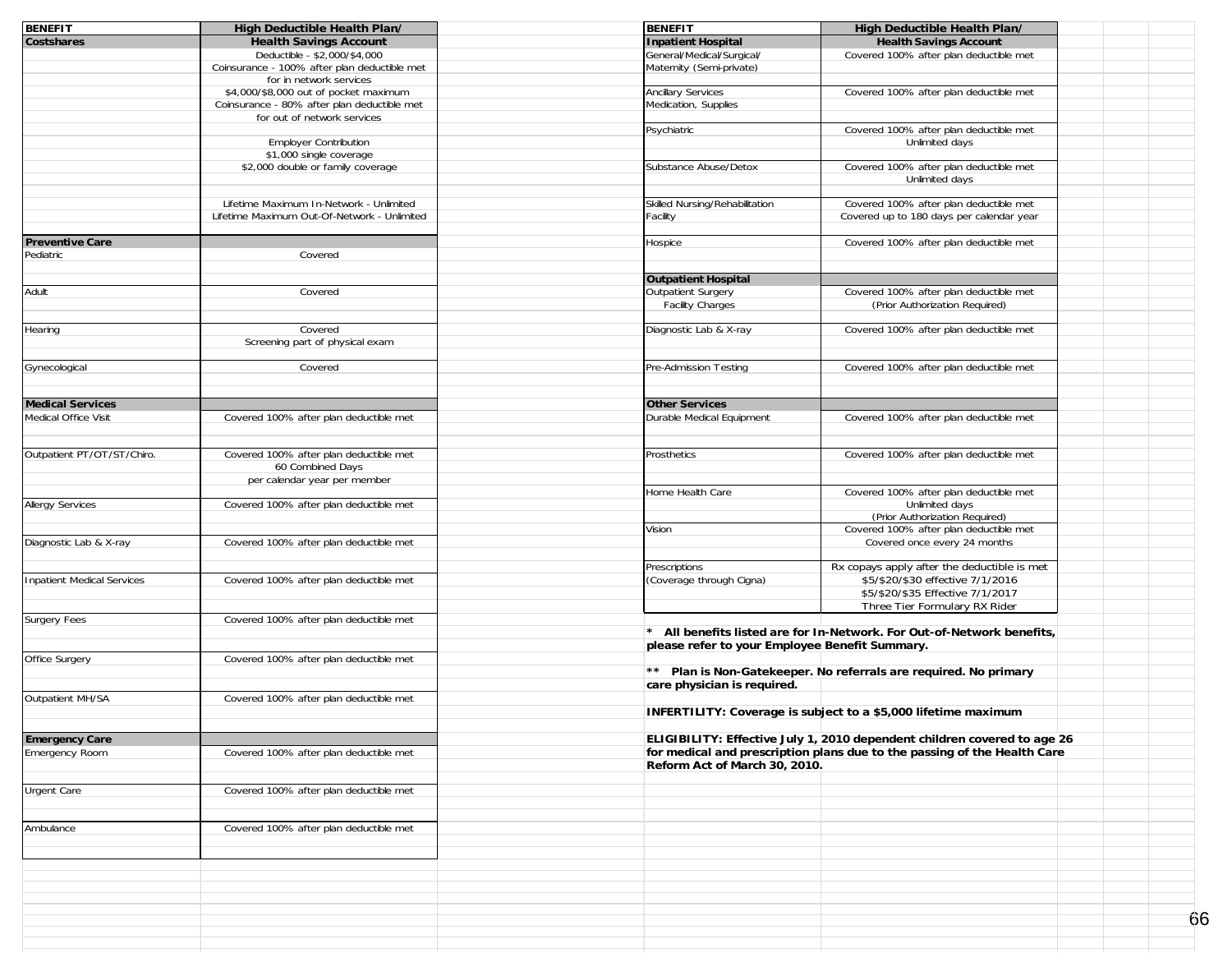#### **SIDE LETTER OF AGREEMENT BETWEEN TOWN OF MANCHESTER AND LOCAL 1579, INTERNATIONAL ASSOCIATION OF FIREFIGHTERS, AFL-CIO**

In conjunction with the ratification of the collective bargaining agreement ("Agreement") between the Town of Manchester ("Town") and Local 1579, International Association of Firefighters, AFL-CIO (the "Union"), effective July 1, 2016 through June 30, 2019, the Town and the Union agree as follows:

 Upon implementation of the schedule change to twenty four (24) hour shifts, the following sections of the contract shall be modified as follows:

**Section 7.1** Staffing: In order to protect the health and safety of the employees in the bargaining unit, there shall be a minimum of sixteen (16) Fire Lieutenants, Firefighters, Firefighter-Paramedics (duty strength) on duty during the day and night shifts, with a minimum of three (3) of the sixteen (16) being Firefighters with Paramedic Responsibilities. Notwithstanding the above, the Department in its sole discretion may if it deems necessary reduce shift strengths mentioned herein during the night shift **between 18:00 and 08:00 ("Nights")** to a minimum of fifteen (15) Fire Lieutenants, Firefighters, Firefighter-Paramedics. If such a determination is made, the Fire Chief or his designee shall meet with the Union prior to taking such action. Such action shall not result in the laying off of existing personnel. The number of Lieutenants assigned to a shift shall be at the sole discretion of the Fire Chief, or his designee, and shall be defined in the form of a policy statement. Prior to any change in minimum Lieutenant strength policy, the Fire Chief, or his designee, shall meet and confer with the Union.

Staffing assignments for the operation of fire apparatus shall consist of a minimum of two (2) Firefighters including assigned Lieutenants.

It is understood that there may be situations where there will not be sixteen (16) duty strength in Town during an assigned shift and/or assigned to apparatus in the exact numbers mentioned herein. Examples of these situations include, but are not limited to, mutual-aid, training and staff retrieval. When these situations occur for an extended period of time the Fire Chief, or his designee, may consider making staffing enhancements to cover the Town.

In cases of training which occurs outside of the borders of the Town, employees shall, if necessary, be hired on an overtime basis to ensure a minimum staffing level of fourteen (14) Firefighters on duty strength when the minimum duty strength is sixteen (16), and a minimum staffing level of thirteen (13) Firefighters on duty strength during said training session when the minimum duty strength is fifteen  $(15)$ .

Based on availability of personnel the department may staff a fifth shift which shall work the hours designated in Section 8.1 (hereinafter referred to as Shift Five). Shift Five personnel are in addition to the strengths mentioned within this section.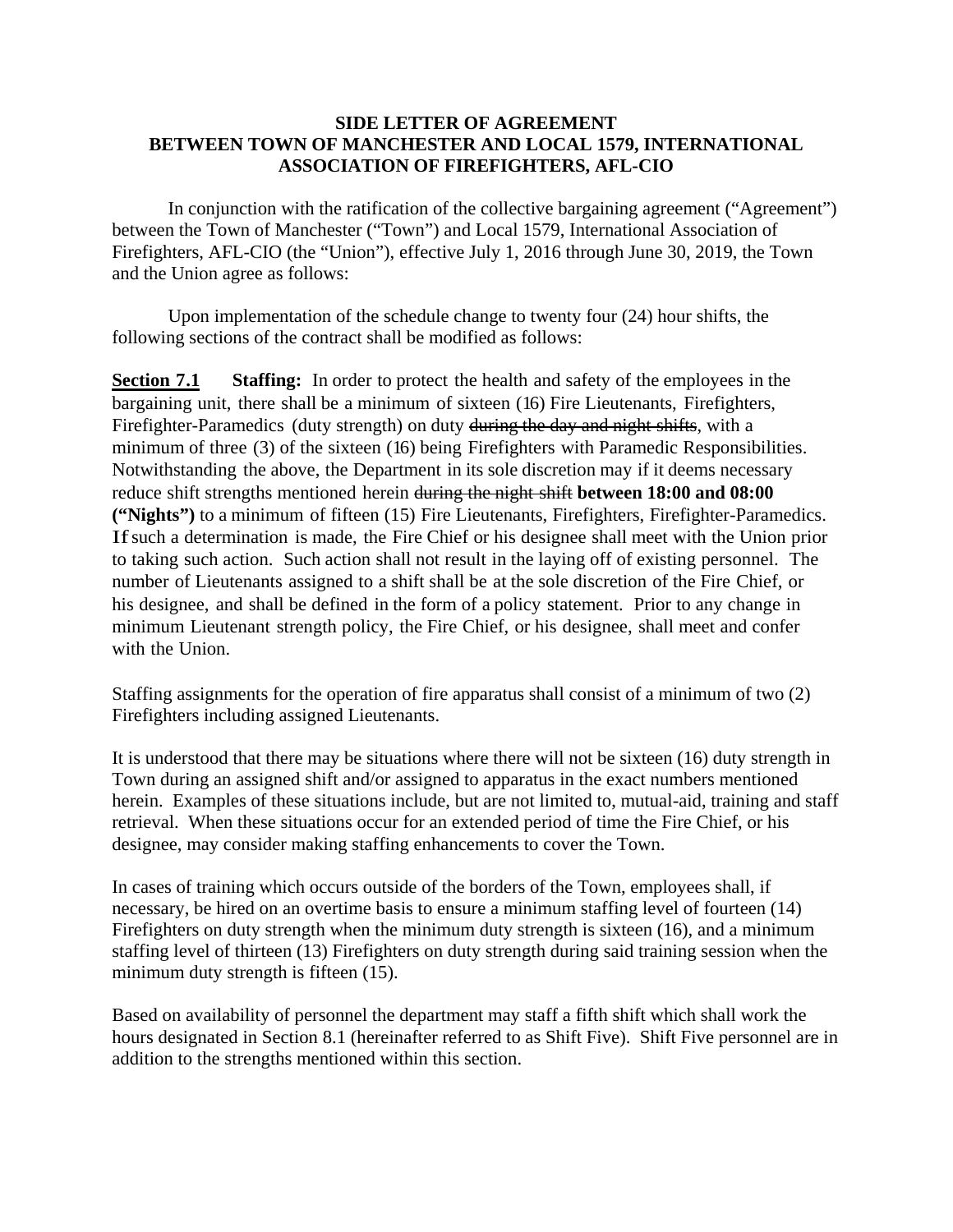Shift Five personnel shall not be used for meeting the minimum staffing requirements of the contract.

The staffing increase to sixteen (16) and option for Shift Five shall become effective on January 1, 2003.

For non-ALS personnel who were hired prior to July 1, 2002, any changes in configuration concerning the number of Firefighters vs. Firefighters with Paramedic Responsibilities per shift shall not result in mandatory training of personnel to the ALS level and/or furloughs or layoff of existing non-ALS personnel.

Should it be necessary to convert positions in the future which may affect employees hired after July 1, 2002, the Fire Chief or his designee shall meet with the Union President to discuss alternative assignments prior to any action being taken.

The Fire Chief may assign any Support Services Battalion Chief to work as a Shift Commander when the regular Shift Commander is out. When this occurs on a **regular, scheduled** weekday, day shift, the assigned replacement shall receive no additional compensation.

**Section 8.1 Workweek**: The workweek of all employees who perform regular firefighting duties, including employees regularly assigned as Shift Commanders, shall be an average forty-two  $(42)$  hours. The schedule shall consist of  $2$ -day shifts of IO hours; 2 night shifts of 14 hours; and 4 days off **24-hour shifts with a rotation of one (1) shift ON, two (2) shifts OFF, one (1) shift ON, four (4) shifts OFF**. **A 24-hou shift consists of a ten (10) hour day from 8:00 am to 6:00 pm and a fourteen (14) hour night from 6:00 pm to 8:00 am**. Any changes in schedule shall be subject to negotiation between the Fire Chief and the Union. The Town, at its discretion, may request that negotiations be reopened to discuss alternatives to the workweek specified herein. Said negotiations shall constitute mid- term bargaining and be governed by all rules and regulations of the State Board of Mediation and Arbitration. A workweek starts on the day shift of Sunday **morning** and ends with the night shift of Saturday **night**. **This schedule**  will be in effect for a one (1) year trial period after which both the Town and the Union will **discuss any issues with the schedule. If no issues necessitate reverting to the prior schedule, the schedule will continue for an additional one (1) year period. If any issues arise with the schedule during the second and third year, including any issues identified during the Department's strategic planning, the Town and the Union will discuss any issues with the schedule, including whether to revert back to the prior schedule.** 

**Should the schedule change inflict additional hours worked on an employee's regular scheduled hours during the pay period of the change, no overtime will be paid. Should the schedule change result in less hours worked on the employee's regular scheduled hours during the pay period of the change no deduction shall be made.** 

**Section 9.1 Overtime:** Whenever any employee works in excess of his or her regularly assigned workweek or work schedule, as provided for in Article 8, in addition to any other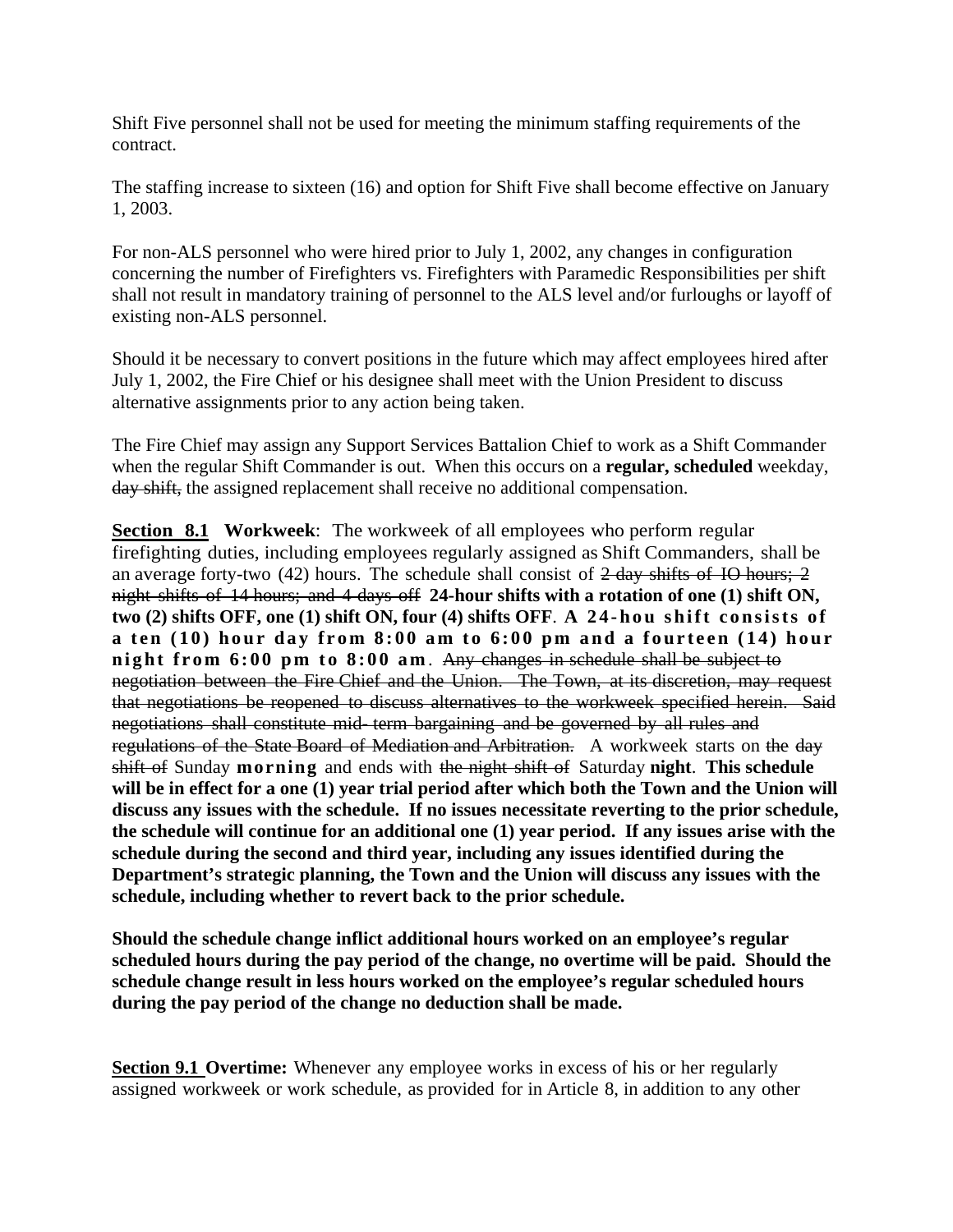benefits to which he or she may be entitled, he or she shall be paid for such overtime at the rate of one and one-half  $(1V2)$  times his/her basic rate, multiplied by twelve  $(12)$  hours for a full **"Day" or "Night"** overtime assignment, or multiplied by the actual hours worked in the case of non-strength hiring.

Any employee, at his or her request shall receive compensatory time of eighteen (18) hours off, in lieu of overtime pay subject to the following:

- 1) The approval of the Fire Chief for scheduling purposes.
- 2) Such request is made prior to such overtime.
- 3) When an employee requests to use the compensatory time and approval is granted, no type of leave, other than sick or injury, may be substituted for time taken off.
- 4) When, on the shift **"Day" or "Night"** the employee has requested off, there is an overtime situation, that employee may take that shift **"Day" or "Night"** and be charged eighteen (18) hours. However, if on the shift **"Day" or "Night"** requested no overtime situation results, the employee may have that shift **"Day" or "Night"** off and be charged twelve (12) hours. In either case, said employee requesting the compensatory time will be notified if, on the shift **"Day" or "Night"** he or she has requested off, there was an overtime situation. After an employee has reported to work, and if no overtime obligation would result, an employee will be permitted, at the Chief's discretion, to use compensatory time to take two  $(2)$ , three  $(3)$ , four  $(4)$ , five  $(5)$  or six  $(6)$  hours off, provided the time runs consecutively to the end of the shift.

Upon request of the Union, or its representatives, the Duty Officer shall make all records, with respect to overtime work, available for inspection by the Union, or its representatives.

This Section shall not apply to employees above the rank of Lieutenant. Deputy Chiefs and Battalion Chiefs shall receive overtime pay or compensatory time only as expressly provided in this Agreement.

**<u>Section 9.1a</u>** Battalion Chiefs and Deputy Chief: An employee who is promoted to Battalion Chief or Deputy Chief shall have previously earned holiday and/or compensatory time frozen. Such employee shall have the option of using the banked time for time off in the future and the Department has the option of periodically paying off the documented time according to a schedule of the Department's choosing. Any banked time not used or paid off prior to the dates of separation shall be paid at separation at the employee's current rate.

Whenever a Battalion Chief or Deputy Chief is assigned to fill a full or partial shift as a shift commander, which is in addition to his/her regular schedule, the employee shall receive compensation for the additional hours worked outside his/her regular work schedule at the rate of time and one-half the employee's hourly rate. For a full shift **"Day" or "Night"**, he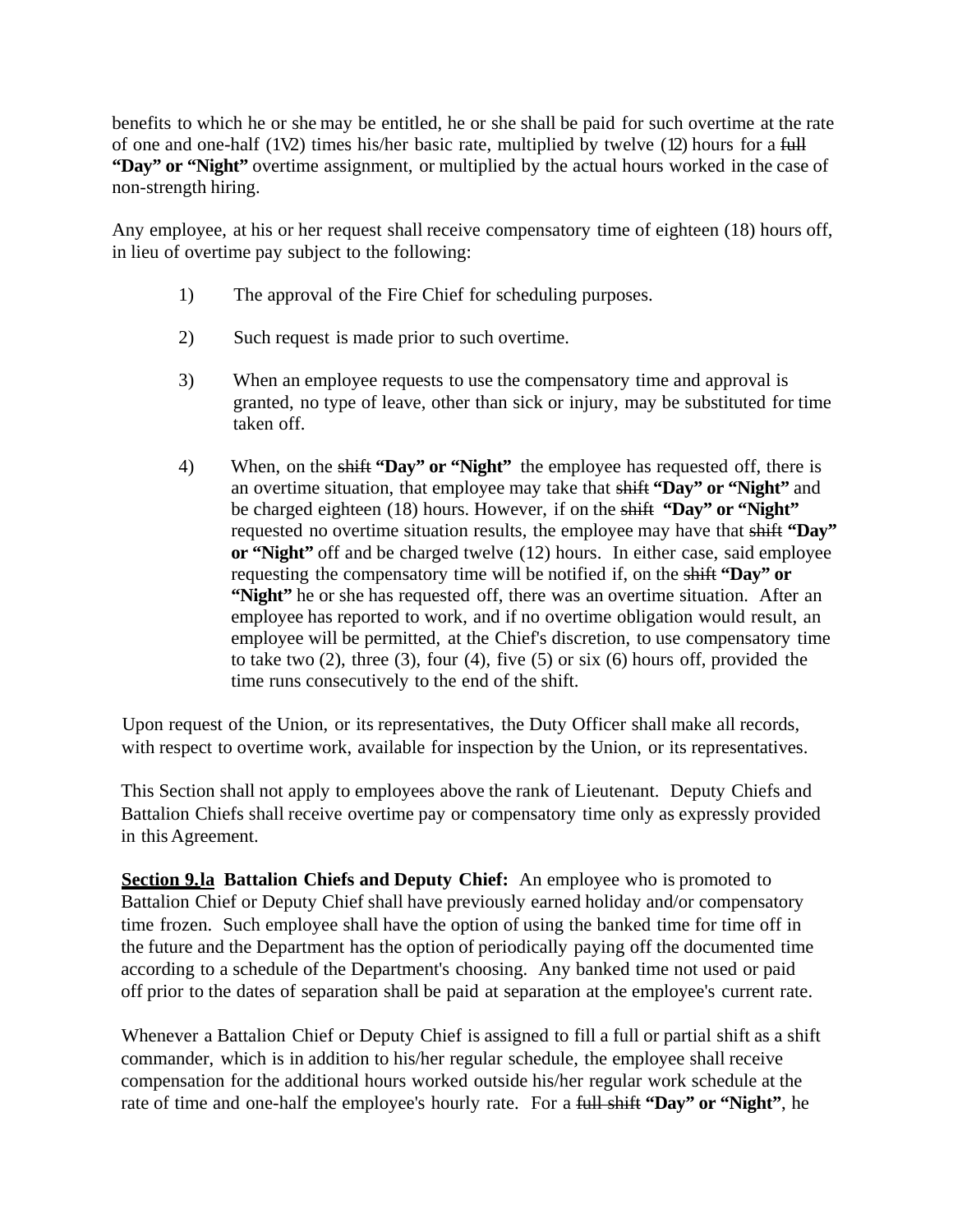or she shall be paid for such overtime at the rate of time and one-half  $(1\frac{1}{2})$  his/her base rate, multiplied by twelve (12) hours. The employee may request compensatory time in lieu of such overtime pay. Compensatory days must be used within the calendar year when they are earned and shall not be paid to the employee on resignation or retirement.

When a Deputy Chief or Battalion Chief calls in as provided in Section 8.1, if the employee is off duty and is directed to return to duty, the employee shall receive compensation for the additional hours worked outside his/her regular work schedule at the rate of time and one-half the employee's hourly rate. The employee may request compensatory time in lieu of such overtime pay. Compensatory days must be used within the calendar year when they are earned and shall not be paid to the employee on resignation or retirement.

Section 9.2 Full Overtime Hiring Procedures: An overtime opportunity is **d e f i n e d as a "Day" or "Night".** Overtime shall be offered, first to eligible personnel working on shift when a vacancy is discovered, based on a seniority list. Overtime will be hired up to five (5) calendar days in advance. Personnel shall be asked to work overtime in the order that their names appear on the Overtime Hiring Rotation List. If overtime cannot be hired using the on-duty personnel, the vacancy shall be held and posted on the block hiring worksheet of the next shift. If the vacancy is for the next shift **"Day" or "Night"** and it cannot be filled voluntarily by on-duty personnel, the hiring shall follow the established ordering procedure contained in the Overtime Hiring Practices. **Ordering will be from the previous 24-hour shift.** Employees hired to work overtime from the on-duty shift **"Day" or "Night"** prior to the overtime shall not be eligible for a meal break, however, the employee(s) shall be allowed to obtain a meal while on duty.

If an employee refuses an overtime assignment to work overtime, for the purposes of maintaining a proper order of rotation, they shall be considered as having worked such overtime assignment, except if all other eligible employees on the list refuse the overtime assignment, then the person at the top of the list shall be required to work the overtime assignment.

If the Town fails to offer the employee who is at the top of the Overtime Hiring Rotation List, and who is eligible for overtime work, the opportunity to work such overtime in accordance with the terms of this Agreement, such employee shall be allowed the right of two (2) free refusals to be used at the employee's discretion.

Employees are exempt from overtime when:

- I) Working the overtime will result in the employee working in excess of forty- eight (48) consecutive hours.
- 2) The overtime shift **"Day" or "Night"** is immediately prior to or immediately following an approved shift **"Day" or "Night"** absence (i.e., shift exchange, vacation clay, compensation day, holiday).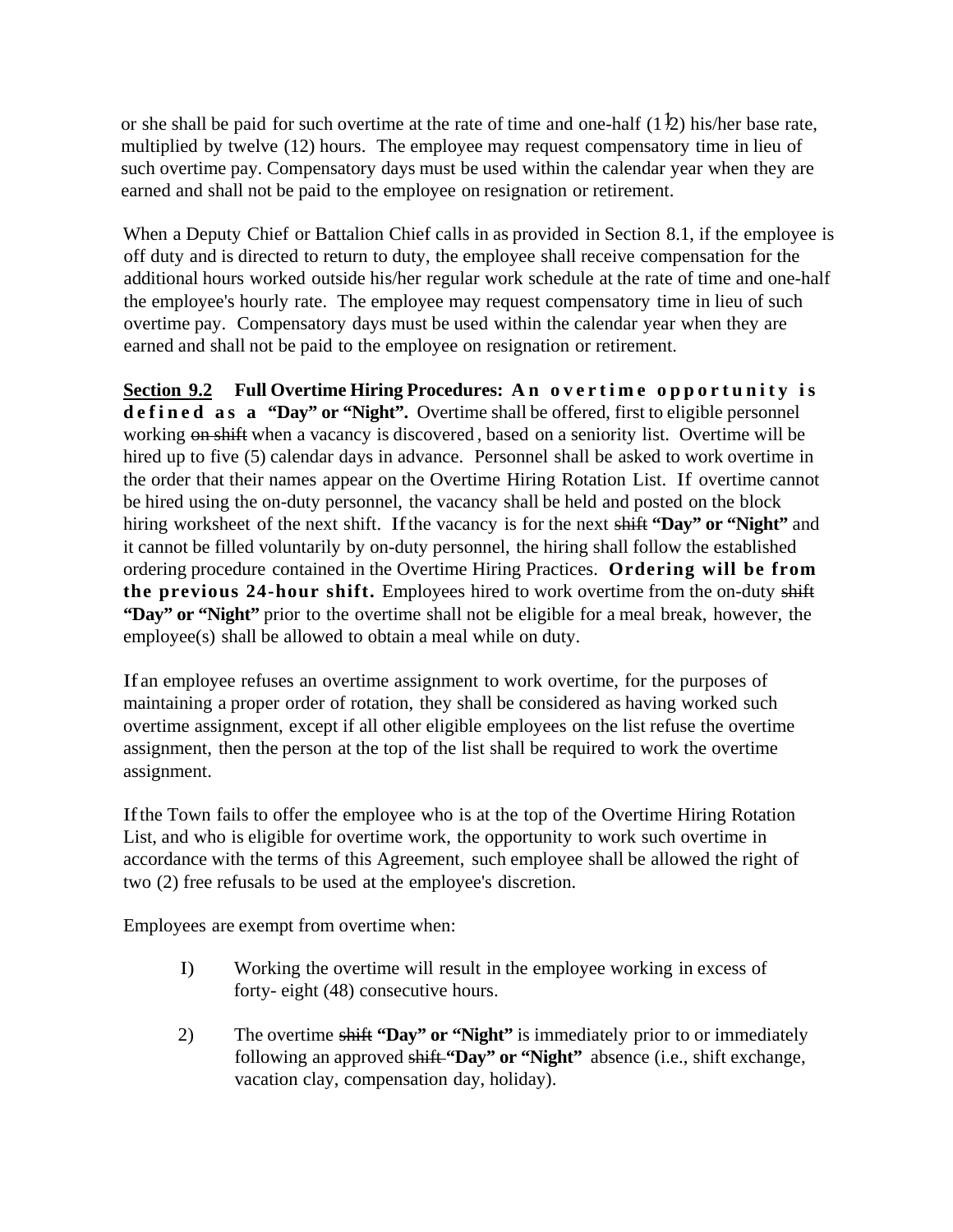- 3) The employee is on an approved four (4) days (week) **leave of 48 hours** or more of consecutive time off (i.e., shift exchange, vacation day, compensation clay, holiday), from the time following their last scheduled work shift until they return to work.
- 4) The employee is scheduled to work a shift exchange and the paperwork has been approved by the Duty Officer.
- 5) The employee is in their three (3) **calendar** day rest period (banked).
- 6) The employee is on union business and the union has submitted a letter to the Fire Chief.
- 7) The employee's presence is required by another government agency and the employee has notified the Fire Chief (examples are, but not limited to: jury duty, court depositions, military duty, etc.).

This Section shall not apply to employees above the rank of Lieutenant.

**Section 9.2a**. Overtime Hiring Procedure for Employees Above the Rank of Lieutenant, to Fill Shift Commander Vacancies:

Employees above the rank of Lieutenant are exempt from all Section 9.2 hiring procedures.

Overtime opportunities to fill Shift Commander's vacancies shall be offered to Shift Commanders and Support Services Officers on a rotating basis. A list shall be maintained for said rotation, and the farthest back Officer shall be given the first opportunity to work the overtime, then the second farthest back on the list etc.

No penalty, or refusal shall be recorded for not working overtime. The employee's placement on the list remains constant, until he/she works an overtime shift, (then he/she advances on the list).

If no employee agrees to work an overtime shift **"Day" or "Night"**, the farthest back Shift Commander (eligible to work the shift) shall be ordered.

The Chief reserves the right to resolve any discrepancies, and may deny an employee the right to take leave, or may order an employee to work, based on the above procedure. The Town shall not be liable for errors in the offering of overtime in accordance with this Section.

Section 9.3 Partial Overtime Hiring Procedures: Employees shall be offered partial overtimes according to their position on the master overtime list following the established Overtime Hiring Practices.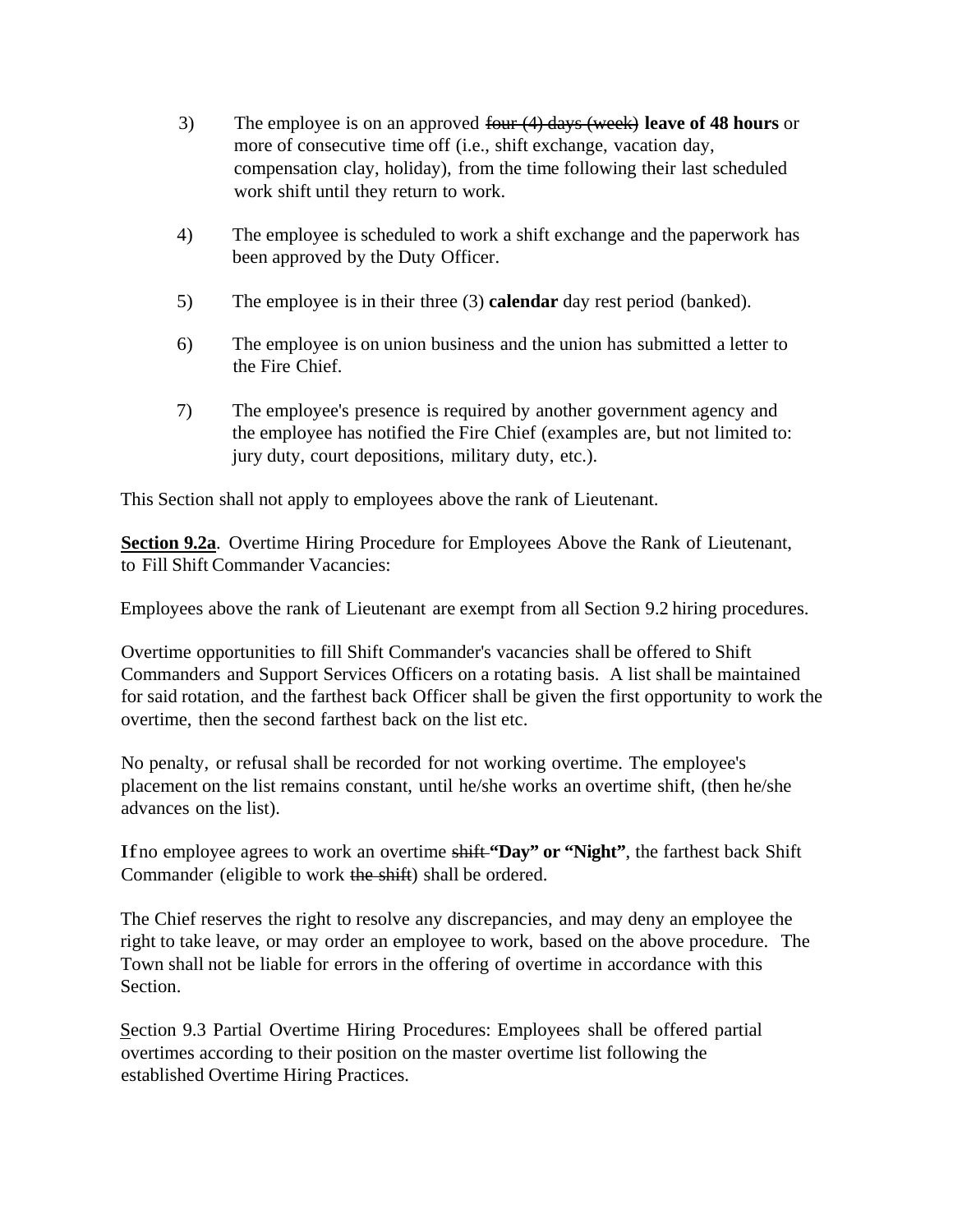Should employees be hired for part of a shift **"Day" or "Night"** to work in a regular strength position, hiring shall be as follows:

- a) Two  $(2)$  or less hours two  $(2)$  hours pay
- b) Two (2) hours up to six (6) hours = pay for actual hours worked
- c) anything over six (6) hours shall be handled as a full **"Day" or "Night"** overtime as covered in this Article.

Should employees be hired for part of a shift to work a detail, hiring shall be as follows:

- a) Two (2) or less hours  $=$  two (2) hours pay
- b) More than Two  $(2)$  hours = pay for actual hours worked

A detail is defined as a non-strength assignment or an assignment to temporarily replace a regularly scheduled strength employee who will return to complete his/her shift **"Day" or "Night"**. This Section shall not apply to employees above the rank of Lieutenant.

**Section 9.6** Banked Overtimes: A banked condition exists when an employee has been passed over seven (7) overtime assignments in addition to their position on the current list. (Example: an employee that has not worked colunu1 "A" yet while employees after him/her on the rotation list have worked column "H"). Employee shall be placed into this "Special

Considerations" criteria once a member of the IAFF Local 1579 Executive Board notifies the Chief's Office or his designee. These employees will fall under the rules *I* practices of "bank and rest". Employees work out of "Special Consideration" at seven (7) opportunities and thereafter fall under normal hiring rules.

An employee who has an overtime owed to him/her due to an absence is required to work the first available overtime after their return; or if they refuse, they shall be considered as having worked such overtime assignment.

An employee who has built up and is behind in the regular rotation shall be exempt from that point on to work an overtime shift more than once in every three (3) **calendar** day period until they are back in the proper overtime rotation.

An employee that has been offered their last banked overtime and is eligible for overtime on the current rotation can be asked to work any shift **"Day" or "Night"** without regard to a resting period provided the current assignment is not for a date/shift **"Day" or "Night"** prior to the date assigned from the last banked overtime (Example: If the last banked overtime is for the day shift of the 10th, the employee is eligible to be asked for any shift opportunity from the 10th night on but not prior to the 10th day).

This Section shall not apply to employees above the rank of Lieutenant.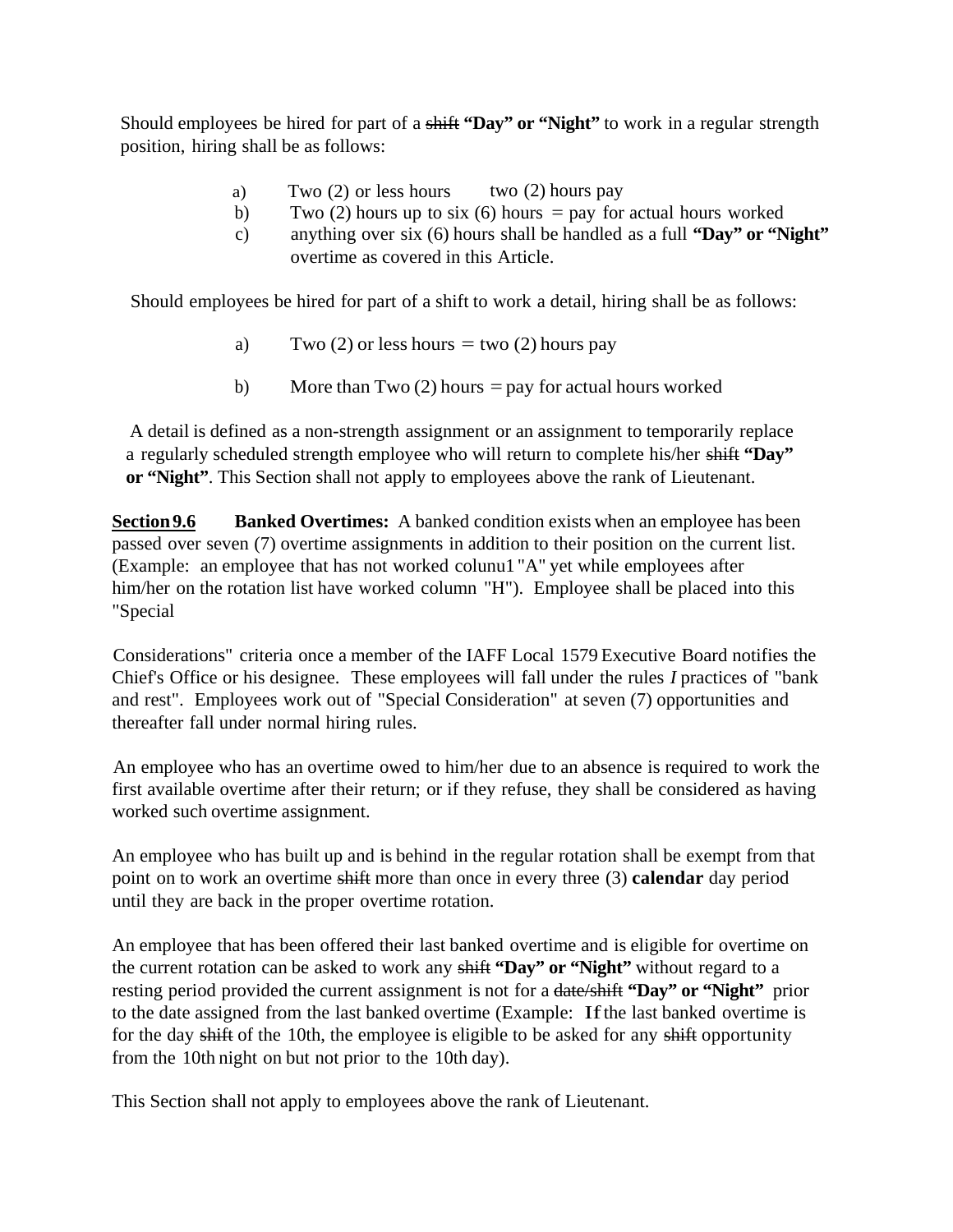Section 10.3 Saving Holiday Time: Any employee, except individuals working in the Fire Marshal's Office, Deputy Chiefs and Battalion Chiefs working a forty-hour day schedule, at his or her request shall receive twelve (12) hours of banked holiday time in lieu of holiday pay for any holiday, to be taken on the shift of their choice subject to the following:

- 1) The approval of the Fire Chief for scheduling purposes.
- 2) Such request shall be made within the pay period that the holiday occurs.
- 3) When an employee requests to use twelve (12) hours of banked holiday time and approval is granted, no type of leave, other than sick or injury, may be substituted for time taken off.
- 4) When on the shift **"Day" or "Night"** the employee has requested off there is an overtime situation, that employee may take that shift **"Day" or "Night"** and forfeit an additional six (6) hours of accumulated holiday time. However, if on the shift **"Day" or "Night"** requested no overtime situation results, only twelve (12) hours of banked holiday time shall be forfeited. After an employee has reported to work, and if no overtime obligation would result, an employee will be permitted, at the Chief s discretion, to use holiday time to take two  $(2)$ , three  $(3)$ , four  $(4)$ , five  $(5)$  or six  $(6)$  hours off, provided the time runs consecutively to the end of the shift.
- 5) A limit of one-hundred twenty (120) hours of holiday time can be banked. The sole exception to the 120-hour cap shall be for those individuals who, on November 1, 2004 had more than 120 hours banked holiday time and who elected in writing to retain the excess hours as provided above.
- 6) A member who has the maximum allowable banked holiday time will be paid for all subsequent holidays during the pay period in which they are normally paid.
- 7) Banked holiday time will be used for time off only.
- 8) Banked holiday time must be used by the time of retirement or any balance will be forfeited, with following exceptions:
	- a. If the balance at the time of retirement is less than eighteen (18) hours, it will be paid out at the pay rate in effect at the time.
	- b. If a member separates with a service connected disability, any banked time up to the 120 hour limit will be paid out at the pay rate in effect at the time.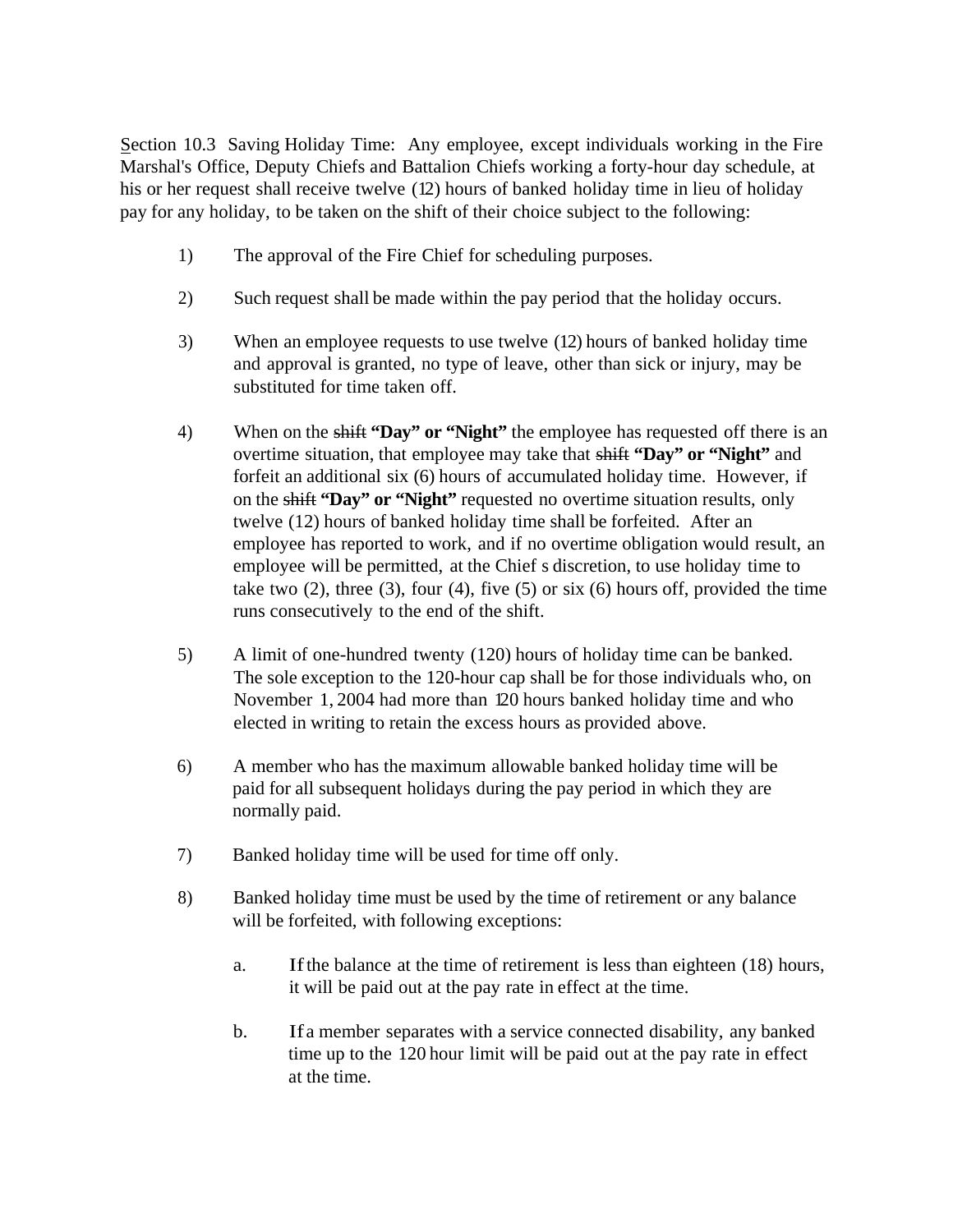**Section 12.5 When an employee calls out sick prior to the beginning of a 24-hour shift, they must remain off-duty on sick leave for the entire 24-hour shift except as described in Section 14.1 (a) and (d).** Whenever possible, the Department shall be notified by the employee that he is unable to attend to his duties because of illness not later than three (3) hours prior to the scheduled workday **shift**.

**Section 12.8 Sick Leave and Doctor's Notes:** The General Manager or his designated representative, may make provision for a physician with the proper qualifications, other than the employee's family doctor, to make examination at the Town's expense. An acceptable medical certificate signed by a licensed physician or other practitioner, whose method of healing is recognized by the State of Connecticut, will be required of an employee to substantiate a request for sick leave for the following reasons:

- (a) For any period of absence in excess of four (4) **two (2)** consecutive**, regularly- scheduled 24-hour** shifts.
- (b) For leave of any duration of absence from duty which recurs frequently or habitually, provided that the employee has been notified that a certificate will be required.
- (c) When evidence indicates reasonable cause required such a certificate.
- (d) To support a request for sick leave on a day which the employee had previously requested to use vacation, personal leave, or earned time, and the request had been denied.

Excluding emergency situations, prior to implementing (b), (c), or (d) above, the Fire Chief or his designee shall meet with the Union President to discuss the Department concerns and give the Union a reasonable period of time to work with the employee to correct the deficiencies.

**Section 14.1** An employee shall be granted leave of absence with pay for the following reasons listed below. Whenever possible, absences for any such purposes must be approved by the Fire Chief in advance. If the Fire Chief is not available, the highest ranking officer on

duty has the authority to grant emergency leave. With exceptions of paragraphs (c), (f), and (g) below, said leave shall be chargeable to sick leave.

- (a) For medical, dental, or eye examination or treatment, for which arrangements cannot be made outside of working hours.
- (b) When his presence at duty will expose others to contagious disease.
- (c) In the event of death in the immediate family of an employee, or the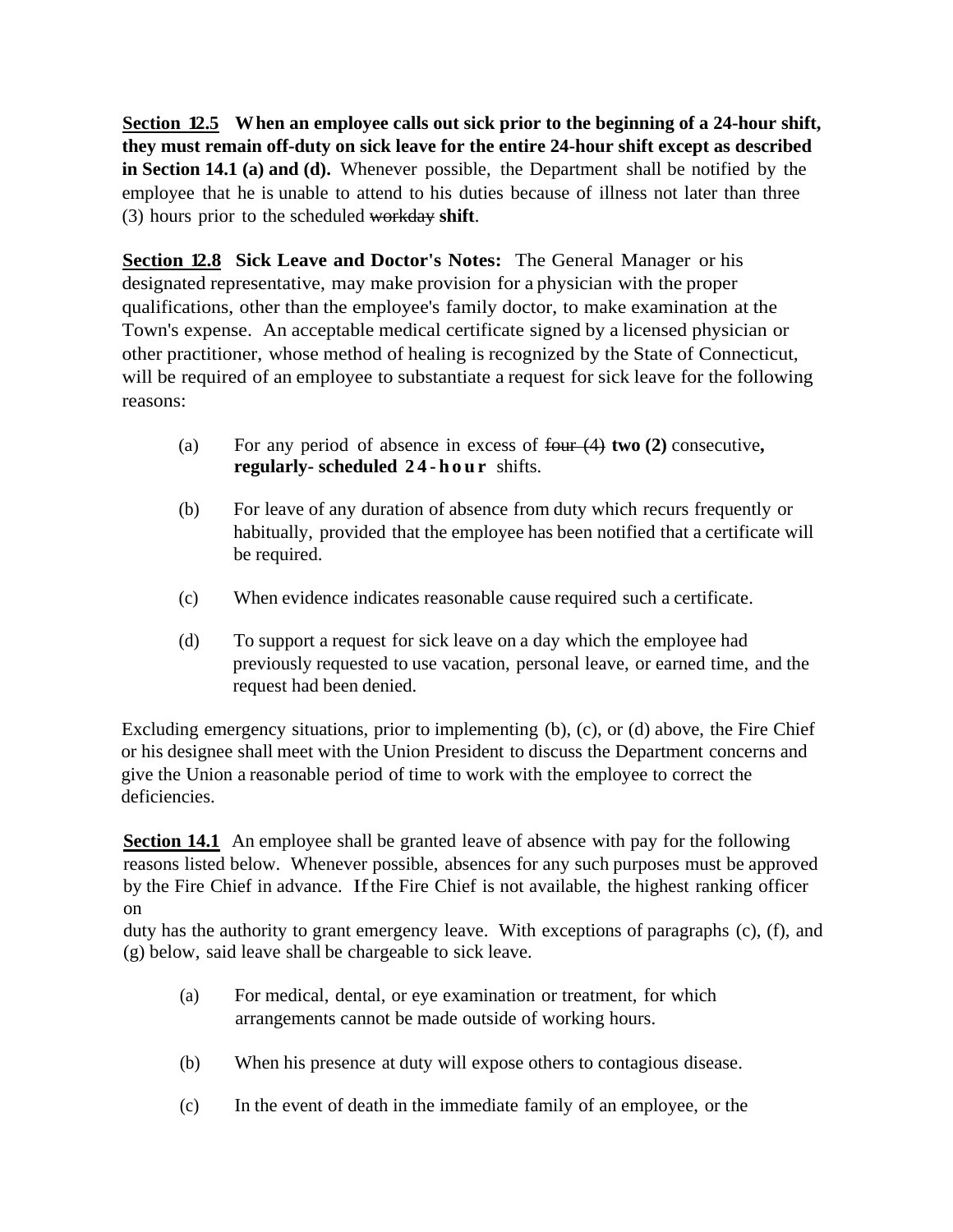immediate family of his or her spouse, when as much **many** as three (3) working **"Days" or "Nights"** leave with pay shall be granted. The Fire Chief may grant said days **"Days" or "Nights"** off after the day of the funeral. Immediate family, for purposes of this clause is defined as parents, grandparents, spouse, brother, sister, child or grandchild and also any relative who is domiciled in the employee's household.

(d) In the event of unforeseen, unscheduled illness, severe injury, or other emergencies to an employee or a member of the immediate family of an employee or the immediate family of his or her spouse, which occurs during working hours or within four (4) hours of the start of a shift which the employee is working and requires the attendance of the employee. The length of leave shall not exceed the duration of the remainder of the regularlyscheduled workday **"Day" or "Night"**, and such leave may not be taken consecutively **without approval of the Fire Chief or his designee**. This leave may not be used to accompany a spouse or child to a medical appointment, including

an operation which is scheduled in advance. No more than a total of three (3) workdays' **"Days" or "Nights"** leave with pay in the calendar year shall be granted, and said days may not be taken consecutively. Immediate family for the purpose of this Section is as defined in Section 14.l(c).

- (e) If requested and approved in advance, the appointing authority may grant an employee necessary time not to exceed in the aggregate a total of three (3) working days' **"Days" or "Nights"** special leave per calendar year to fulfill obligations of: going to, attending, and returning from funerals of persons other than members of the immediate family, and for court appearances other than those required by (f) below.
- (f) Because of a demand which is made for the employee by another governmental agency as a result of employment by the Town.
- (g) When the Department sends an individual to attend initial Paramedic training or Fire Fighter Recruit class, the Department will provide for the necessary time off.

The provisions of this Section do not apply to Battalion Chiefs and Deputy Chiefs who elected to retain the annual leave and sick leave benefits they had as unaffiliated employees prior to October 14, 2008.

**Section 18.1 Shift Exchanges:** A shift exchange is defined as an exchange of an entire work period a **"Day" or "Night"** between two (2) employees. Any employee, assigned to a shift as strength, may exchange a work shift with another employee provided:

1) Such exchange is between two (2) Firefighters; Firefighter-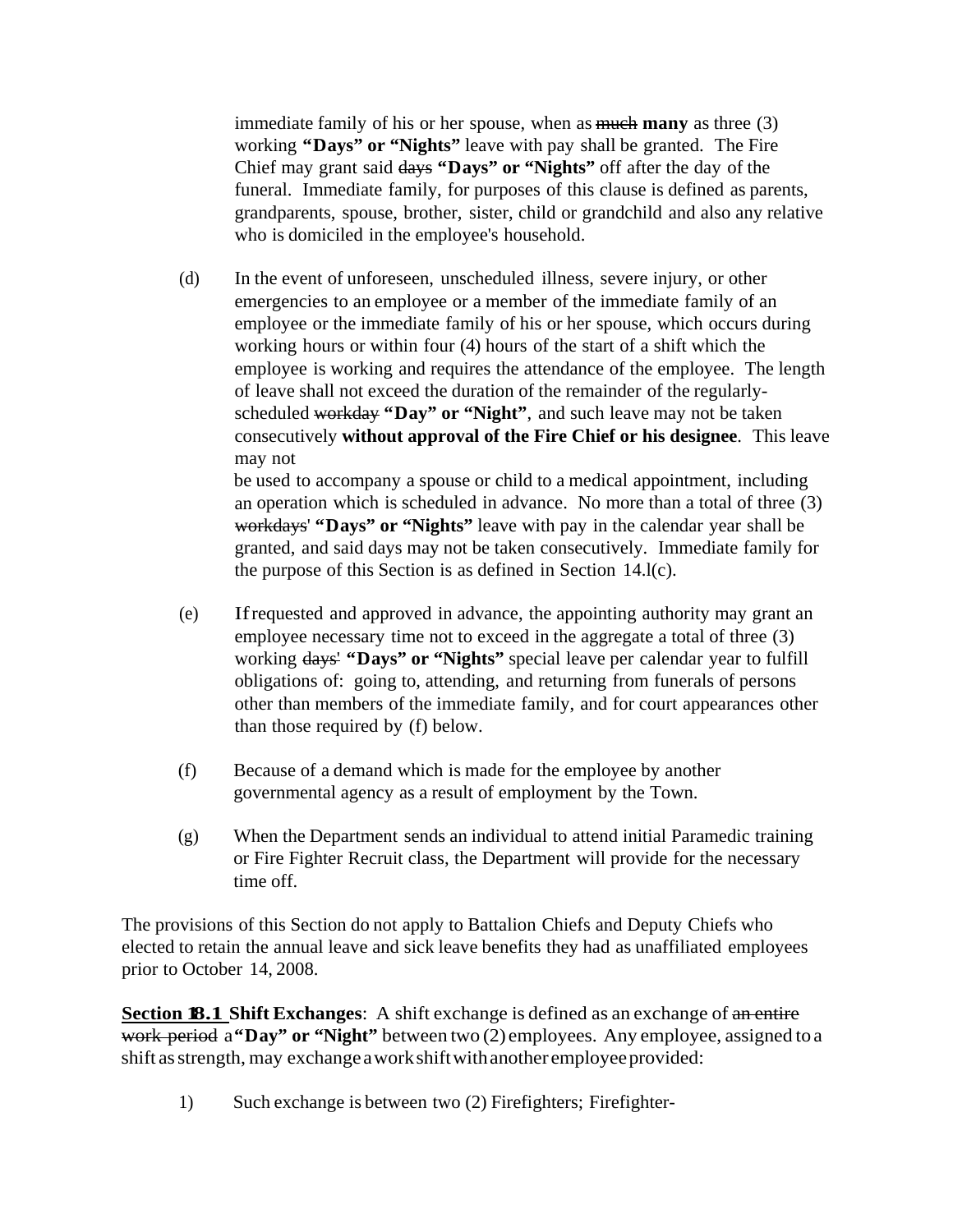Paramedics; Lieutenants; Shift Commanders.

- 2) The Chief of Department, or designee, must approve the shift exchange request and such exchange request is received and posted not less than one (1) hour prior to its becoming effective.
- 3) Such exchange does not impose any additional cost to the Town.

In the event an employee working a shift exchange cannot complete the entire shift due to circumstances that may occur, it shall be the responsibility of the employee to arrange for a replacement; and if a replacement cannot be found by the employee, or the employee defers to the Department to locate a replacement, the Department shall hire overtime to provide the strength to which they are entitled and the cost of such overtime shall be deducted from the next overtime compensation due the employee or, if not reimbursed within a thirty (30) day period, through an agreement developed between the Chief's office and Local 1579. In the event of a Workers' Compensation event, the Department shall assume the cost of any overtime required to maintain minimum strength for the remainder of the shift.

If an employee, who is scheduled to work a shift exchange, fails to report to duty; the Department shall, following a ten (10) minute grace period, hire overtime to provide the strength to which they are entitled and the cost of such overtime shall be deducted from the next overtime compensation due the employee or, if not reimbursed within a thirty (30) day period, through an agreement developed between the Chief's office and Local 1579. Employees that fail to report for duty for a shift exchange, may be subject, in addition to the overtime reimbursement provisions, to administrative sanction.

**Section 18.3 Early Relief:** An Early Relief is defined as an occurrence where one employee relieves another employee three  $(3)$  or more hours prior to the normal end of a work shift **"Day" or "Night"**.

Any employee, assigned to a shift as strength, may engage in an early relief provided:

- 1) Such relief is between two (2) Firefighters; Firefighter-Paramedics; Lieutenants.
- 2) The Chief of Department, or designee, must approve the early relief request and such request is received and posted not less than one (1) hour prior to its becoming effective.
- 3) Such relief does not impose any additional cost to the Town.

The employee being relieved early is only entitled to exemption from overtime for the shift **"Day" or "Night"** following the early relief. The employee doing the relieving is only entitled to exemption from overtime for an overtime that would encroach upon the early relief timespan.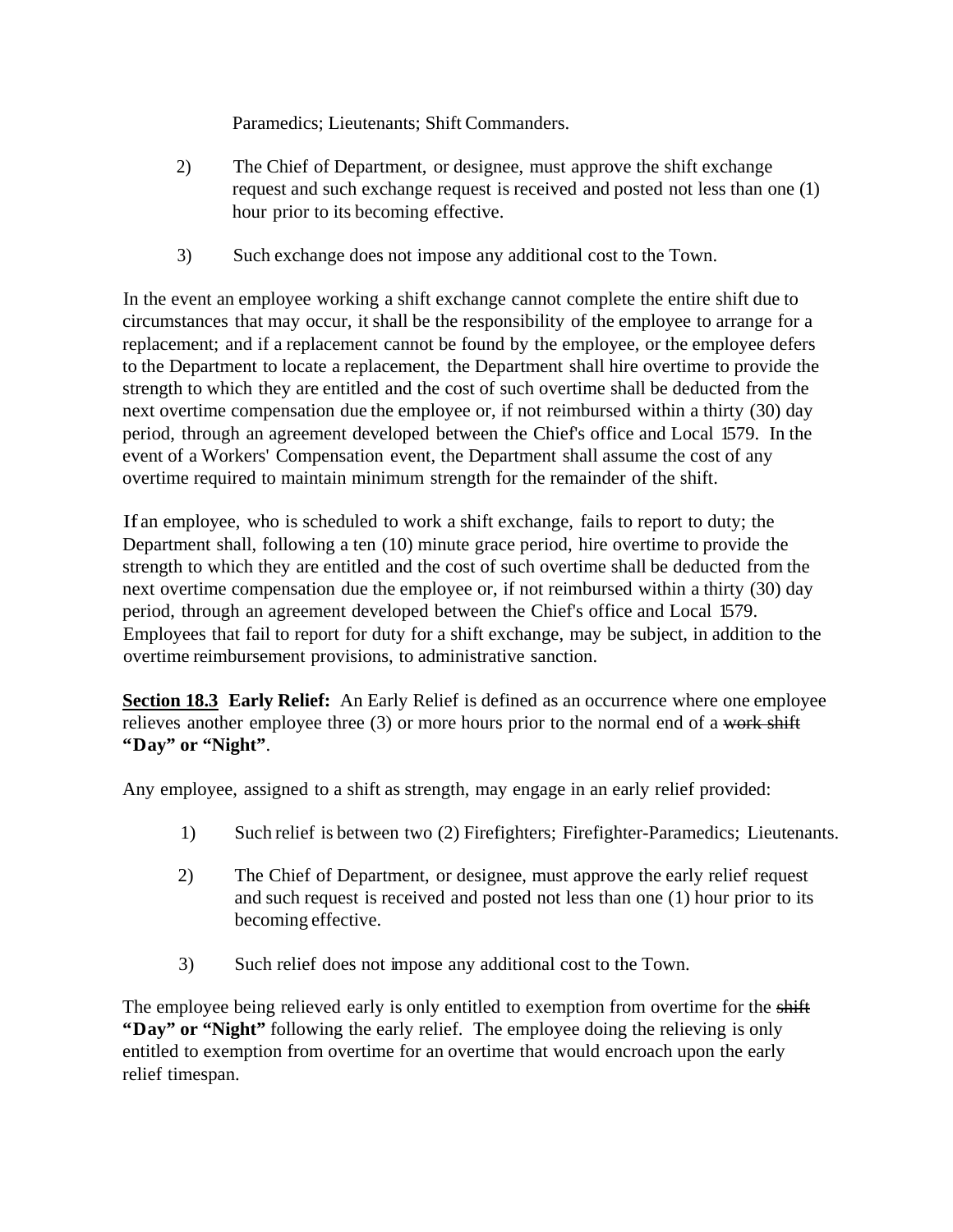**Section 18.4 Holdovers:** A Holdover is defined as an occurrence where one employee holds over for another employee three (3) hours or more at the normal beginning of a work shift **"Day" or "Night"**.

Any employee, assigned to a shift as strength, may engage in a holdover provided:

- 1) Such holdover is between two (2) Firefighters; Firefighter-Paramedics; Lieutenants.
- 2) The Chief of Department, or designee, must approve the holdover request and such request is received and posted not less than one (1) hour prior to its becoming effective except for a sudden and unexpected emergency in which case a request may be received and posted in under one (1) hour.
- 3) Such holdover does not impose any additional cost to the Town.

The employee requesting the hold over is entitled to an exemption from overtime for the shift **"Day" or "Night"** preceding the holdover. The employee doing the holding over is only entitled to exemption from overtime for an overtime that would encroach upon the holdover timespan.

**Section 25.14 Submission of Time Off Requests:** Employees may submit all forms of authorized leave in an agreed upon manner which may include the use of proxy. It is the Employee's responsibility to ensure that their time off requests are approved. Requests for time off submitted for the next shift **"Day" or "Night"** will require direct contact with the Shift Commander or his designee.

**Time off requests (excluding sick leave) for the night portion of a 24-hour shift must be submitted no later than 21:00 of the preceding shift. Requests submitted after 21:00 will not be accepted. However, an employee may have the time off if he/she is able to find their own coverage (another member of the same classification willing to work the overtime). The employee must find their own coverage and the individual accepting coverage shall call the shift commander and advise him/her of the agreement. This pertains to vacation, comp and holiday time. This requirement does not pertain to time off requests for a "Day" or a full 24-hour shift.** 

 As set forth in the Agreement, if issues arise during implementation of the schedule change to twenty four (24) hour shifts requiring the parties to revert back to the prior schedule, this side letter shall have no effect and shall be disregarded by the parties.

IN WITNESS WHEREOF, the parties have caused their names to be signed.

 Town of Manchester Local 1579, International Association of Firefighters, AFL-CIO